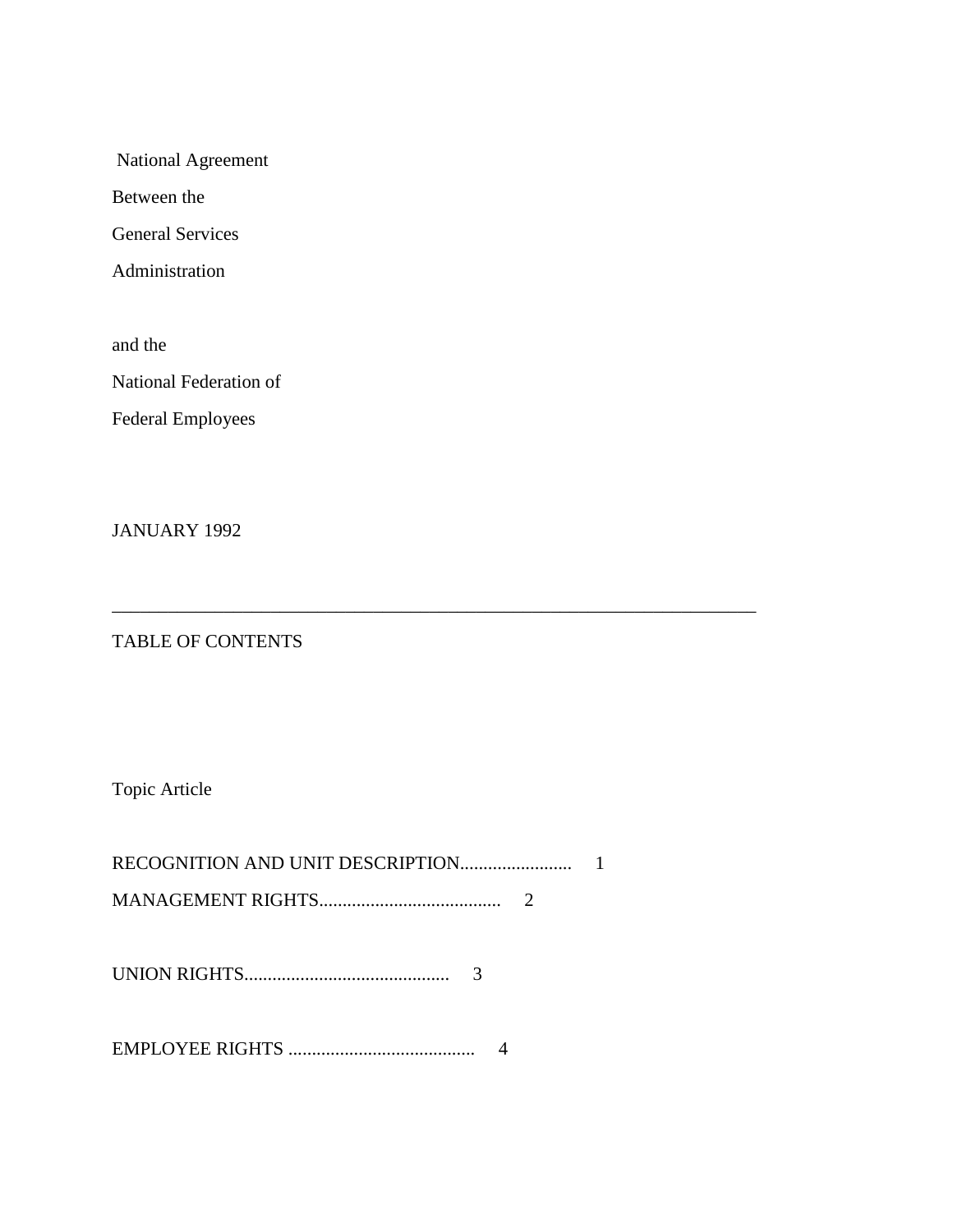USE OF OFFICIAL FACILITIES AND SERVICES................. 5 OFFICIAL TIME........................................... 6 GRIEVANCE PROCEDURES................................... 7 ARBITRATION............................................. 8 NEGOTIATIONS............................................ 9 INCENTIVE AWARDS AND PRODUCTIVITY....................... 10 THE EMPLOYEE ASSISTANCE PROGRAM......................... 11 MEDICAL DETERMINATIONS ANDDISABILITY RETIREMENT......... 12 OCCUPATIONAL SAFETY AND HEALTH.......................... 13 MERIT STAFFING.......................................... 14 PERFORMANCE APPRAISAL SYSTEMS........................... 15 UPWARD MOBILITY......................................... 16 EQUAL EMPLOYMENT OPPORTUNITY............................ 17 TRAINING AND CAREER DEVELOPMENT......................... 18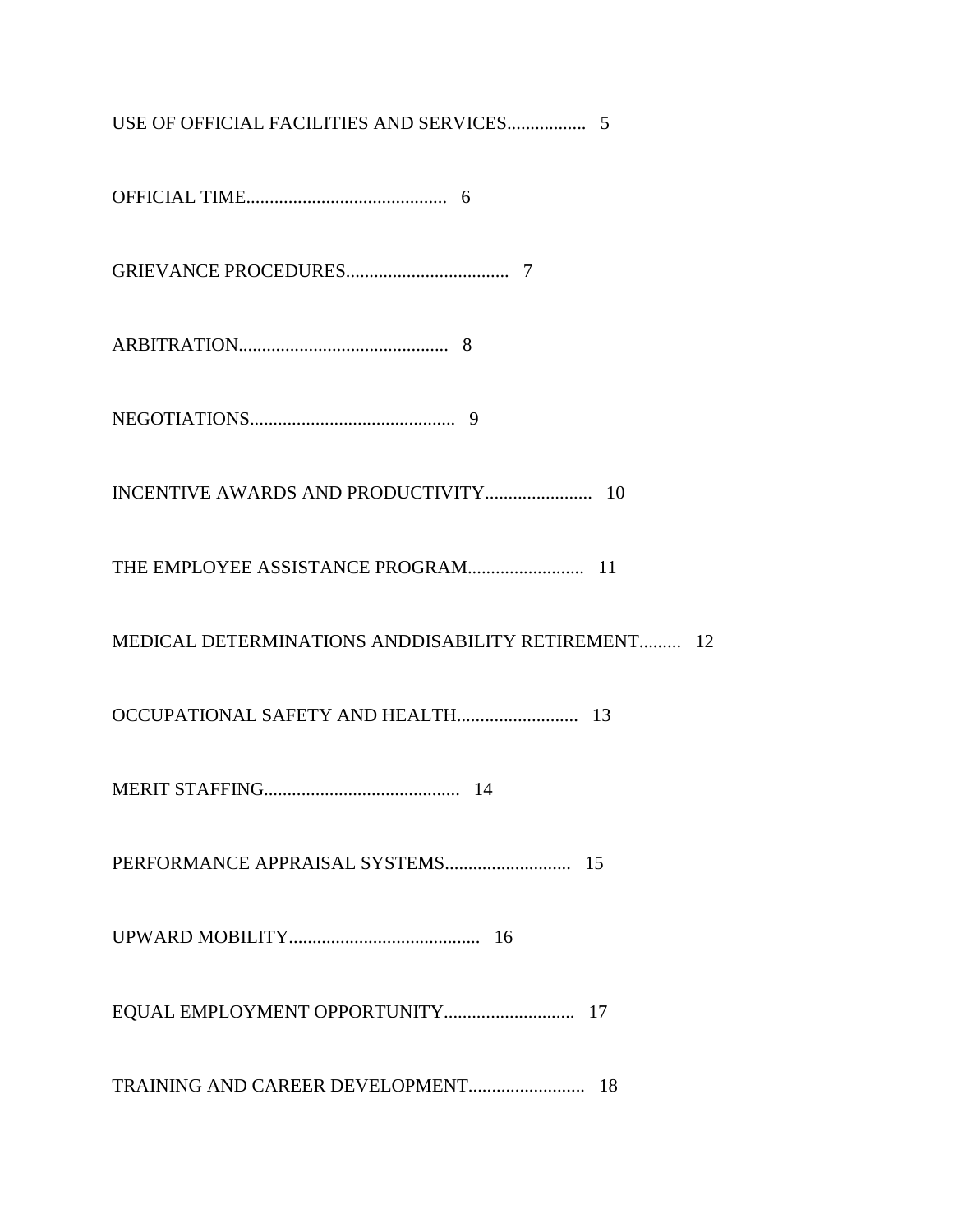| DETAILS, REASSIGNMENTS AND VOLUNTARY CHANGES 22        |
|--------------------------------------------------------|
|                                                        |
|                                                        |
|                                                        |
|                                                        |
|                                                        |
| REDUCTION-IN-FORCE, REORGANIZATION, TRANSFER OF        |
| FUNCTION, JOB ABOLISHMENT, AND TECHNOLOGICAL CHANGE 28 |
|                                                        |
|                                                        |
| 31                                                     |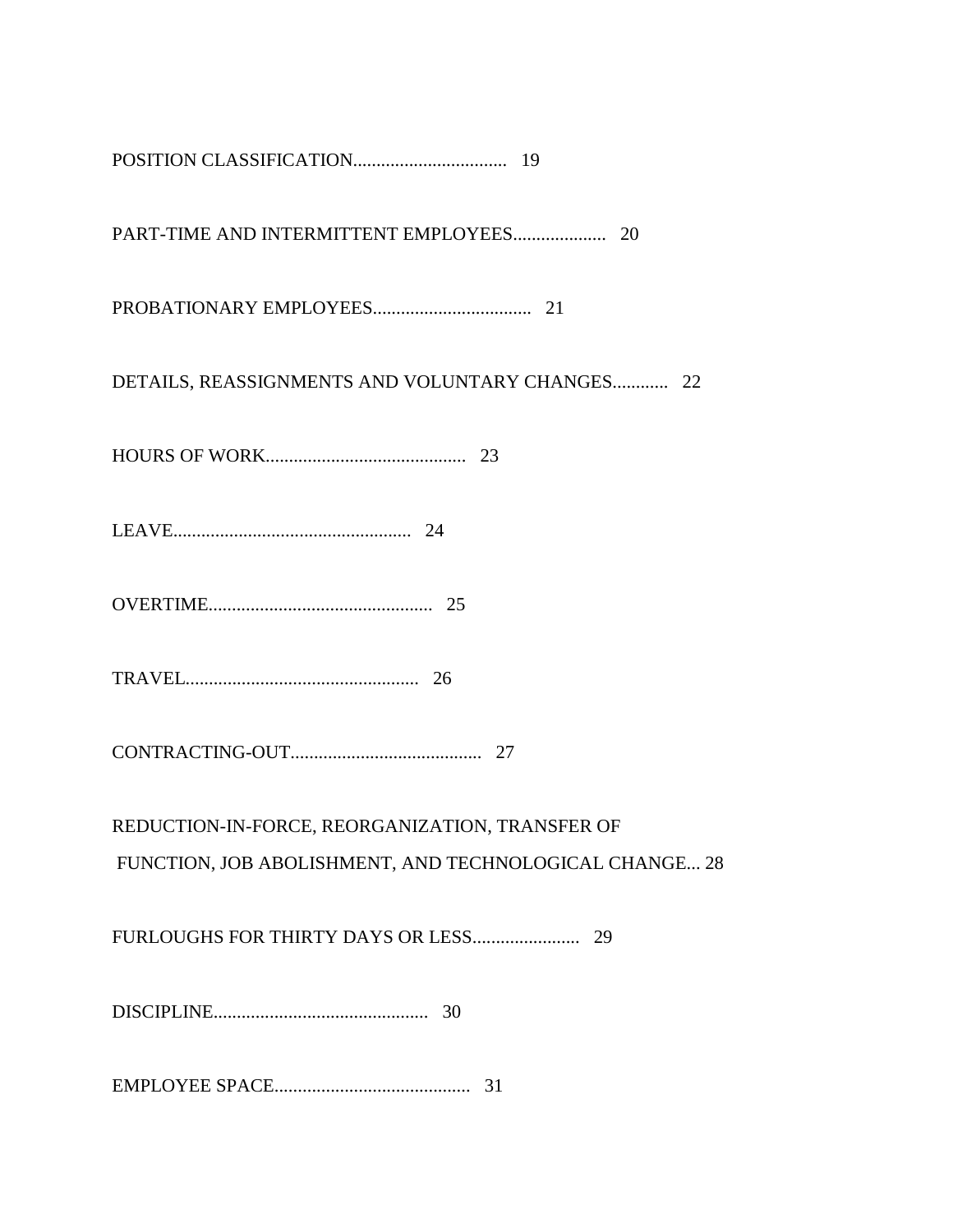# ARTICLE 1 - RECOGNITION AND UNIT DESCRIPTION

Section 1. Recognition

\_\_\_\_\_\_\_\_\_\_\_\_\_\_\_\_\_\_\_\_\_\_\_\_\_\_\_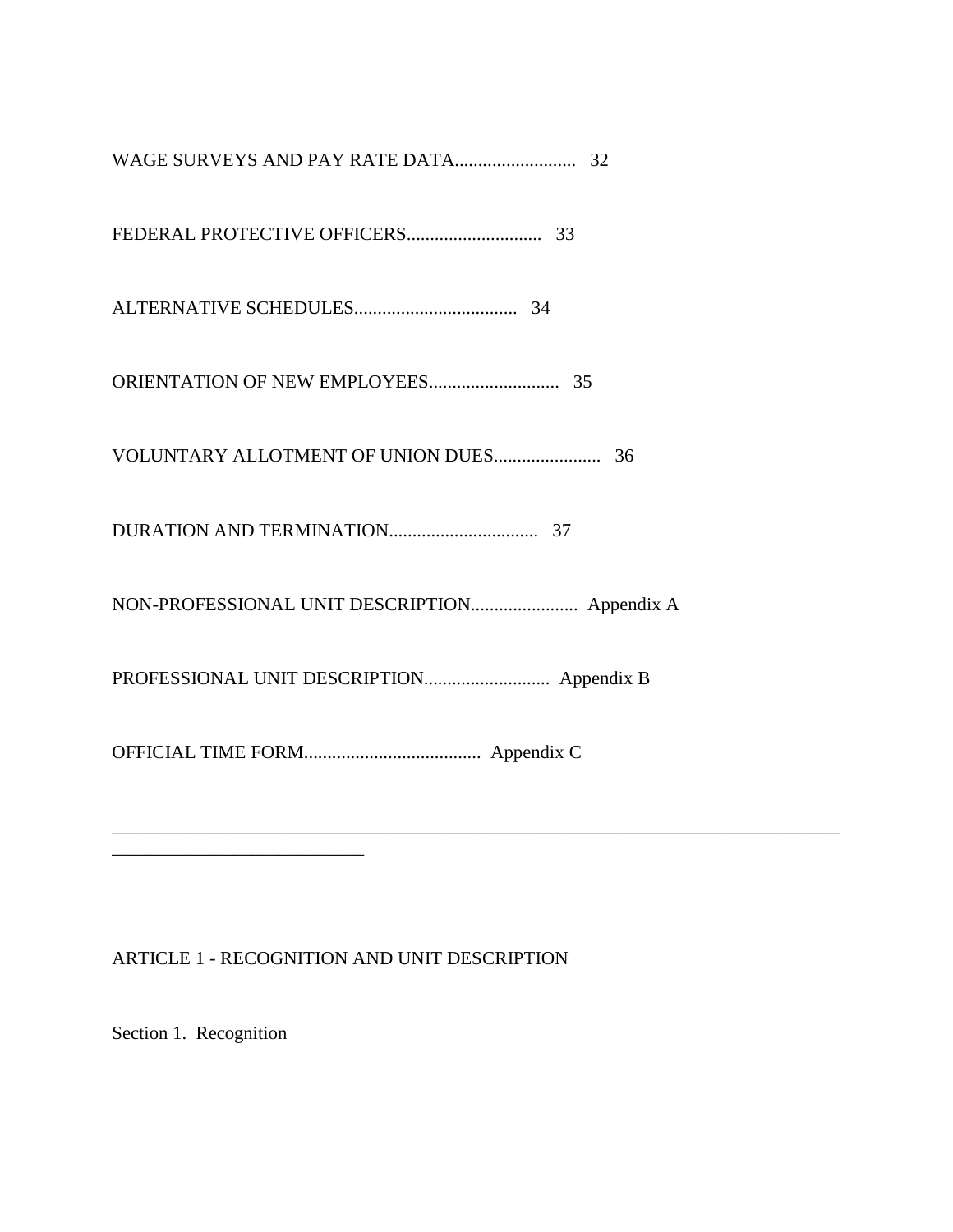The General Services Administration recognizes the National Federation of Federal Employees as the exclusive representative of employees in the two consolidated bargaining units certified in FLRA case number 3-UC-40001 which are attached as appendices A and B.

## Section 2. Parties To The Agreement

This Agreement is entered into between the National Federation of Federal Employees, Washington, DC. (hereafter referred to as "the Union" or "NFFE") and the General Services Administration, Washington, DC. (hereafter referred to as "GSA", "the Employer" or "Management"), together referred to as "the Parties".

## Section 3. Applicability

The provisions of this Agreement are applicable solely to employees and positions within the consolidated units and to any additional groups of employees incorporated within the units during the life of this Agreement.

## Section 4. Purpose

The Parties affirm that the public purposes to which GSA is dedicated can be advanced through collective bargaining as defined in Public Law 95-454. The provisions of this National Agreement shall be administered and interpreted in a manner consistent with the provisions of the Federal Labor Management Statute. The Parties further affirm their intentions to approach labor relations in a manner consistent with flexible, cooperative and innovative mindsets. To this end the Parties commit to enter into open and thoughtful conversations with each other concerning the future and its impact on Agency operations and the bargaining unit.

### Section 5. Productivity

The Parties recognize that productivity growth is a key to the maintenance of a good competitive position and stability of the work force. It is agreed that more efficient use of both human and material resources will result in increased productivity. To this end, the Parties agree to strive to reduce waste, conserve material, prevent accidents, and encourage on-the-job improvement and suggestions for greater efficiency and a better work product.

Section 6. Definitions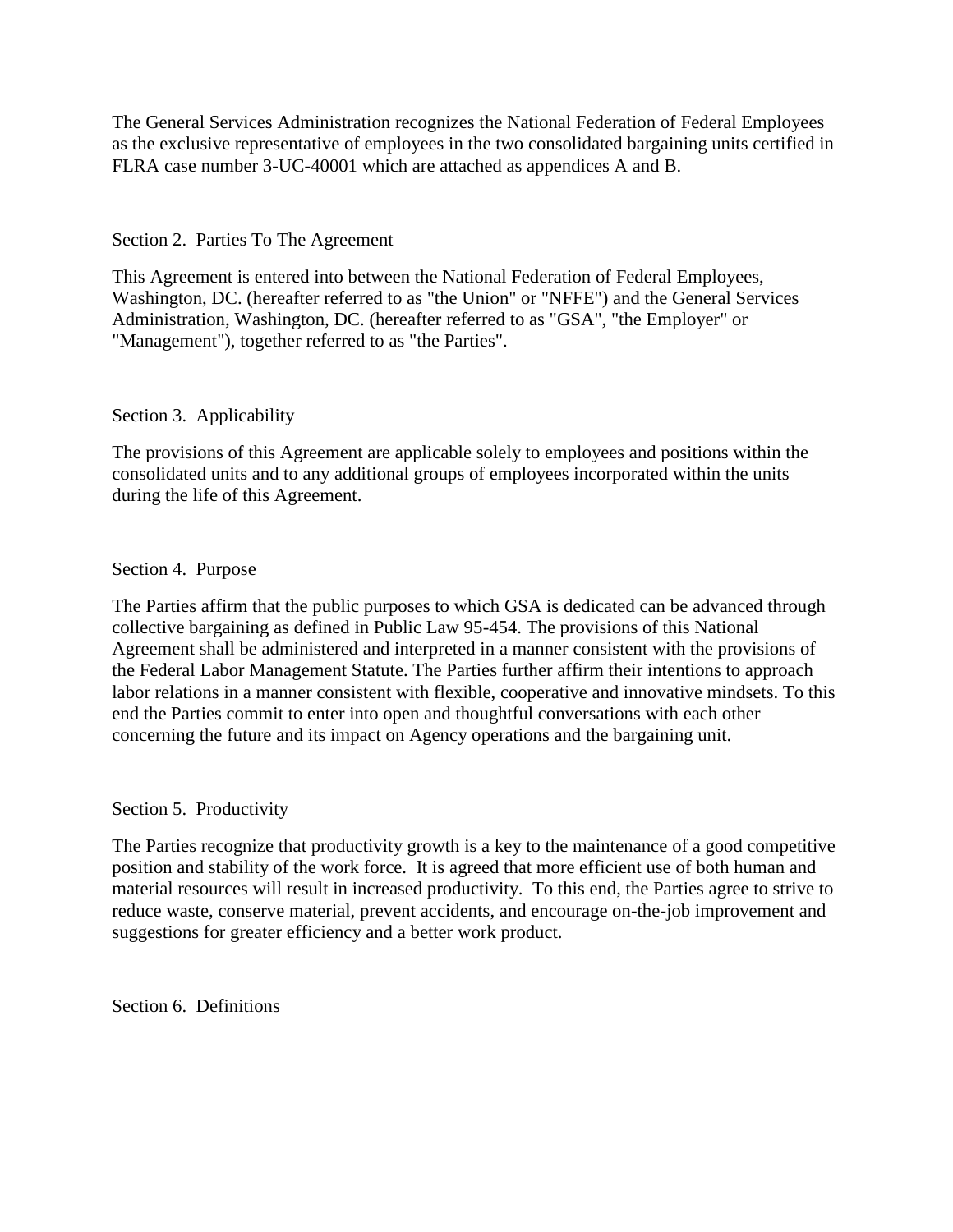A. The Statute means title VII of the Civil Service Reform Act of 1979.

B. Council means the NFFE GSA Council.

C. Day means calendar day unless stated otherwise. If any due date established by the Agreement falls on a Saturday, Sunday or holiday, the next official work day will be considered the due date.

D. Duty Location means the building or building complex in which the employee normally works.

E. Emergency means any situation that poses sudden, immediate or unforeseen work requirements as a result of circumstances beyond management's reasonable control.

F. Employee means an employee of GSA who is a member of one of the consolidated NFFE bargaining units.

G. Local Management means the management of each individual organizational structure that has NFFE unit employees.

H. Local Union means a local of the NFFE.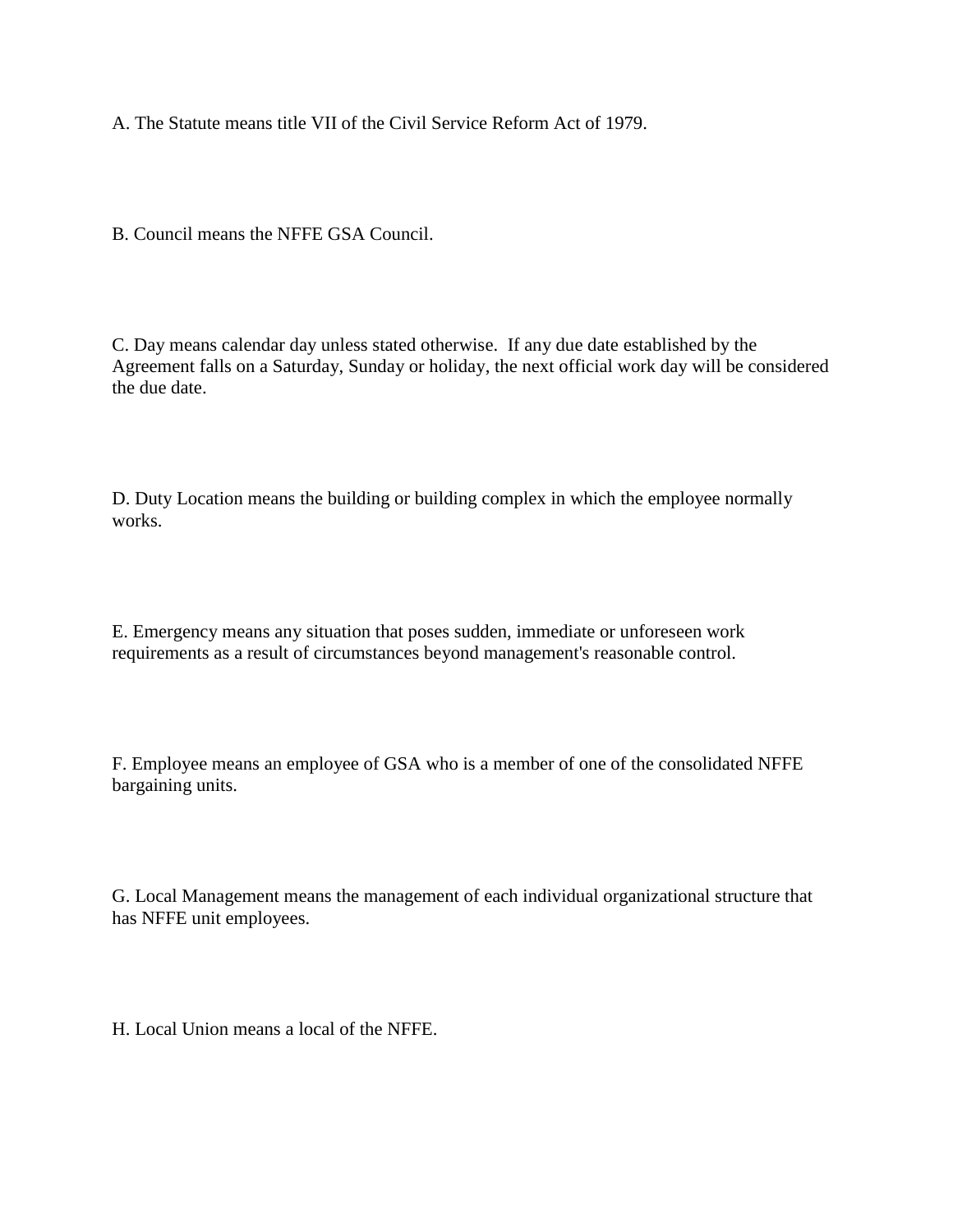I. Management means all levels of management to which GSA assigns managerial or supervisory responsibilities. This term is equivalent to "employer".

J. Negotiations means the mutual obligation of Management and the Union to meet at reasonable times and bargain in a good faith effort to reach agreement with respect to the conditions of employment of bargaining unit employees.

K. Parties means Management and the Union collectively at the national level or at any level of GSA where NFFE represents employees.

L. Union means NFFE, the NFFE GSA Council, NFFE locals, officers of the Union, Union stewards, and other authorized representatives designated by the above.

M. Union Official and/or Union Representative means a representative or designee of the NFFE GSA Council, any accredited National Representative of the NFFE, or the duly elected or appointed officials of a local NFFE Union, including stewards. The numbers and types of representatives that will be granted official time and the conditions under which such time will be granted are specifically addressed in the Official Time article.

N. Temporary Employee means any employee serving under a non-permanent appointment, that is, with an NTE date (e.g., temporary limited, term, TAPER).

\_\_\_\_\_\_\_\_\_\_\_\_\_\_\_\_\_\_\_\_\_\_\_\_\_\_\_\_\_\_\_\_\_\_\_\_\_\_\_\_\_\_\_\_\_\_\_\_\_\_\_\_\_\_\_\_\_\_\_\_\_\_\_\_\_\_\_\_\_\_\_\_\_\_\_\_\_\_

\_\_\_\_\_\_\_\_\_\_\_\_\_\_\_\_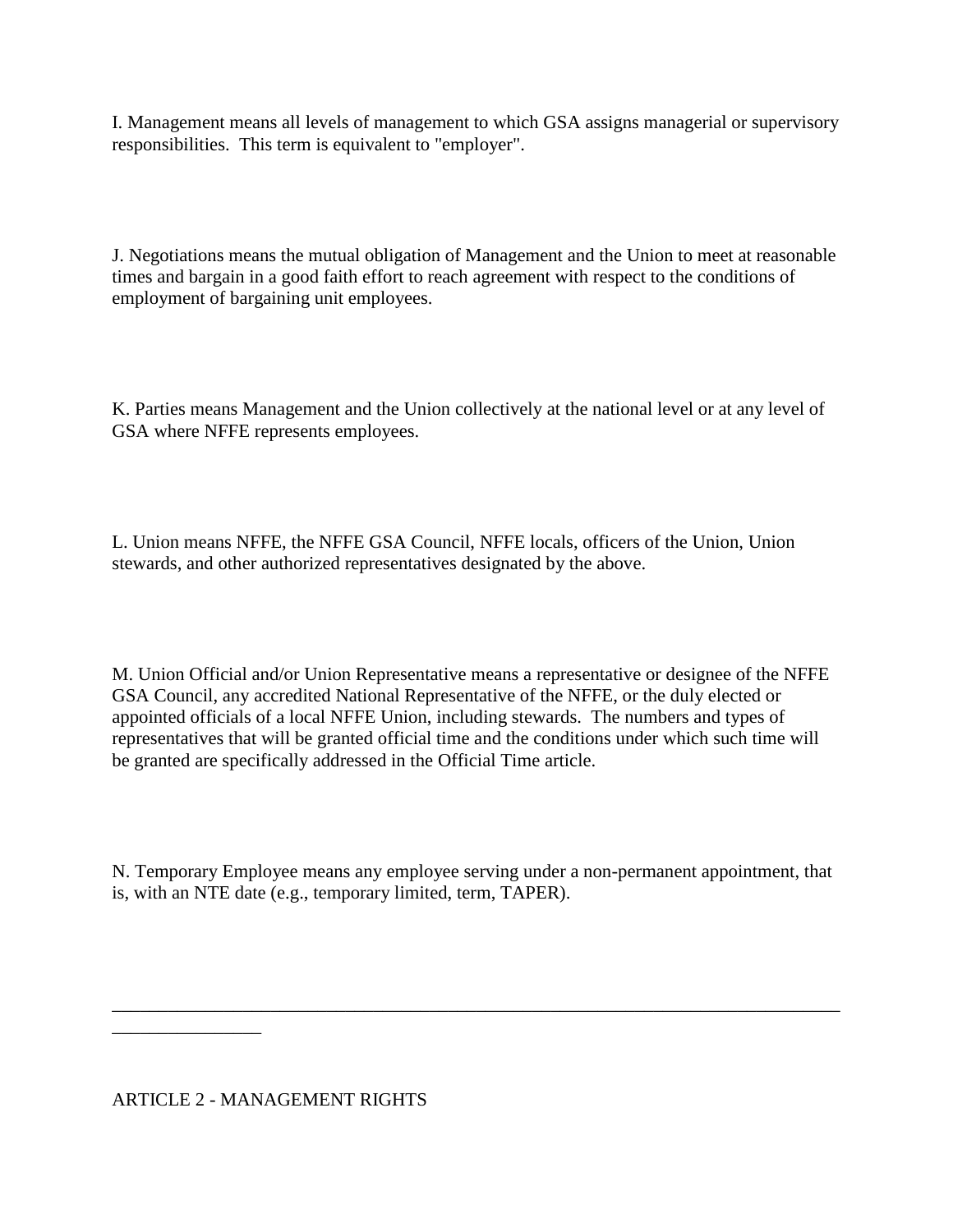In accordance with 5 U.S.C. 7106, the Employer retains the right:

1. To determine the mission, budget, organization, number of employees, and internal security practices of the Agency; and

2. In accordance with applicable laws -

 A. to hire, assign, direct, layoff and retain employees in the Agency, or to suspend, remove, reduce in grade or pay, or take other disciplinary action against such employees;

B. to assign work, to make determinations with respect to contracting out, and to determine the personnel by which agency operations shall be conducted;

C. with respect to filling positions, to make selections for appointments from -

- 1. among properly ranked and certified candidates for promotion; or
- 2. any other appropriate source; and

D. to take whatever action may be necessary to carry out the agency mission during emergencies.

Nothing shall preclude the agency and the union from negotiating -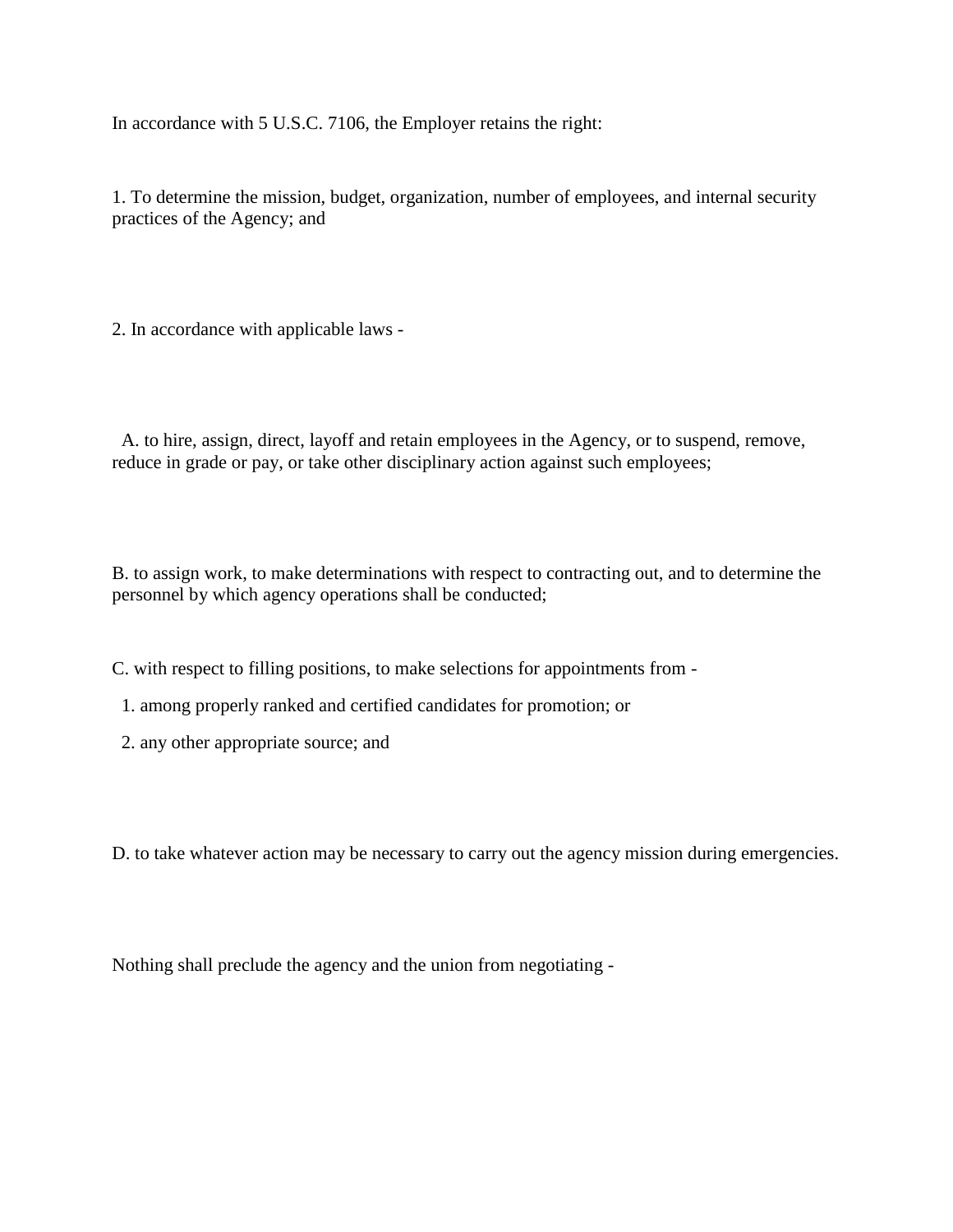1. at the election of the Agency, on the numbers, types, and grades of employees or positions assigned to any organizational subdivision, work project, or tour of duty, or on the technology, methods, and means of performing work;

2. procedures which management officials of the Agency will observe in exercising any authority under this section; or

3. appropriate arrangements for employees adversely affected by the exercise of any authority under this section by such management officials.

\_\_\_\_\_\_\_\_\_\_\_\_\_\_\_\_\_\_\_\_\_\_\_\_\_\_\_\_\_\_\_\_\_\_\_\_\_\_\_\_\_\_\_\_\_\_\_\_\_\_\_\_\_\_\_\_\_\_\_\_\_\_\_\_\_\_\_\_\_\_\_\_\_\_\_\_

# ARTICLE 3 - UNION RIGHTS

Section 1. Exclusive Representation

The Union is the exclusive representative of all employees in the bargaining unit and is entitled to act in their behalf as provided for in the Act.

Section 2. Formal Discussions/Investigations

The Union shall be given the opportunity to be represented at:

A. Any formal discussion between one or more representatives of the Agency and one or more employees in the unit or their representatives concerning any grievance or any personnel policy or practice or other general condition of employment; or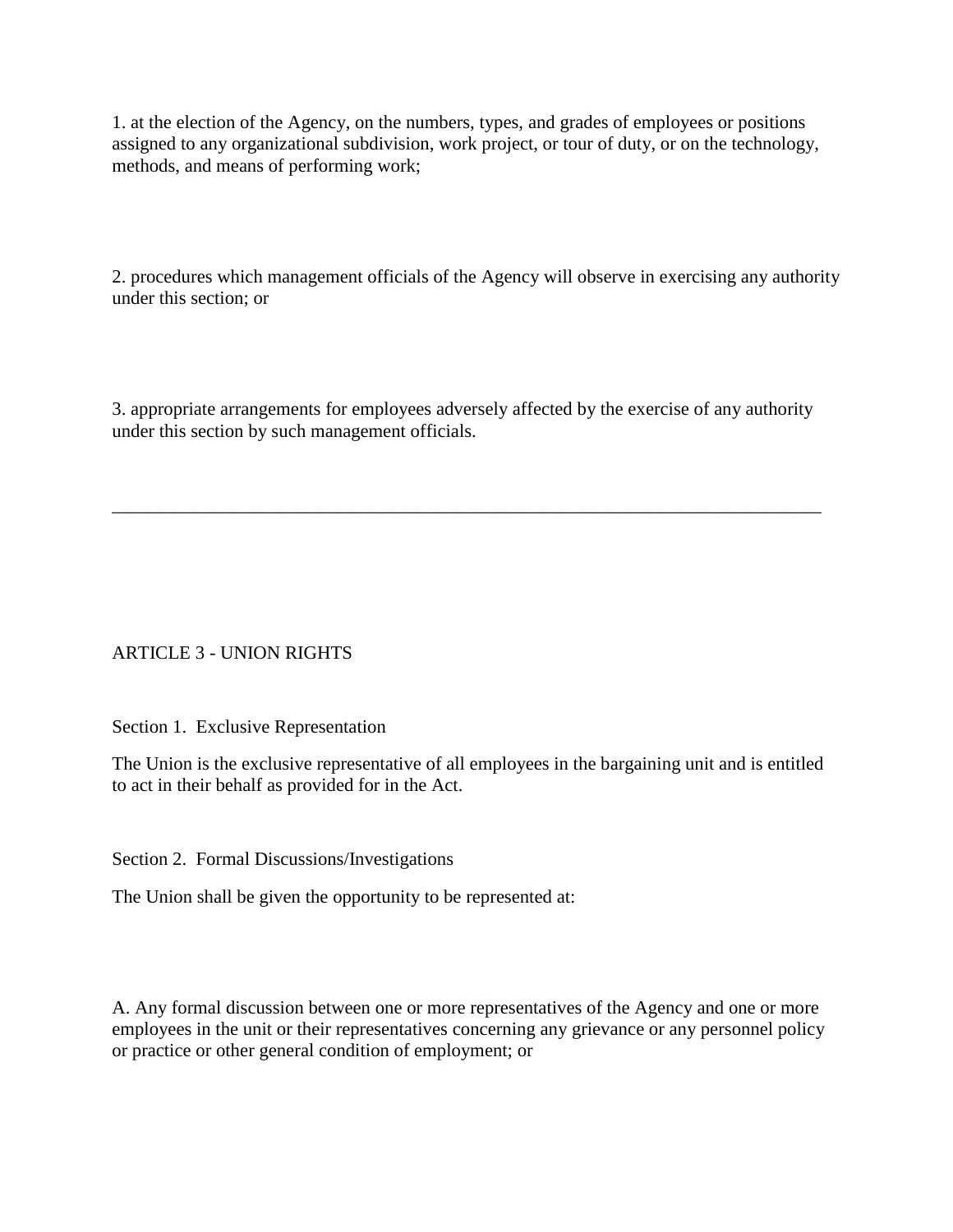B. Any examination of an employee in the unit by a representative of the Agency in connection with an investigation if:

 1. the employee reasonably believes that the examination may result in disciplinary action against the employee; and

2. the employee requests representation.

C. The Employer will notify the Union of any formal meeting in accordance with Section 2A, above.

Section 3. Right to Participate

The Employer agrees that the Union has a right to designate its officials who are entitled to perform representational duties in accordance with this agreement and the Statute, and that employees are entitled to file a complaint or act as a witness under this agreement, the Act, or applicable regulations.

Section 4. Union's Right to Information

A. In conformance with the Parties' obligation to bargain,the Employer will furnish to the Union, or its authorized representatives, upon request, and

to the extent not prohibited by law, data which:

1. is normally maintained by the Employer in the regular course of

business, 2. is reasonably available and necessary for full and proper

discussion, understanding, and negotiation of subjects within the scope of collective bargaining, and 3. does not constitute guidance, advice, counsel, or training provided for Management officials or supervisors relating to collective bargaining. B. Information necessary to the representation of employees pursuing grievances will be provided subject to the conditions in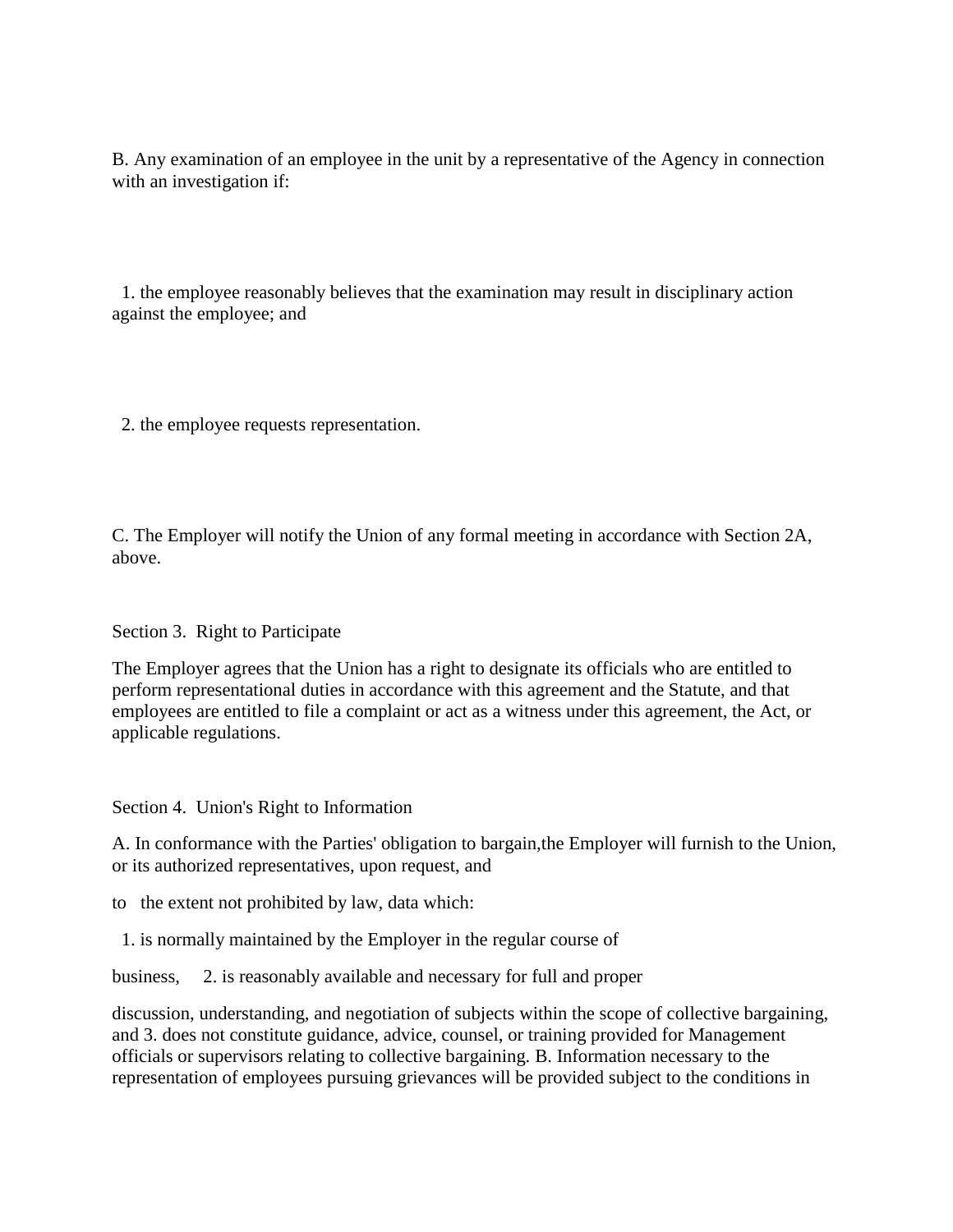A(1) through A(3), above. C. Information furnished under A or B, above, will be provided without charge and within a reasonable time.

Section 5. Internal Union Business

Internal Union business, such as attending Union meetings, will be conducted during the nonduty hours of the employees involved.

# Section 6. Membership Drives

Upon request to the appropriate labor relations officer and subject to normal security limitations and Federal Property Management Regulations (Subpart 101-20.7), the Union will be authorized to conduct membership drives at any duty location with bargaining unit employees. Such drives may be held either twice a calendar year for up to 10 working days or once a calendar year for up to 20 working days. They may be conducted before and after duty hours and at break periods and lunch periods. Upon request and if available the Employer will provide the Union with reasonable and visible non-work space, tables, chairs, easels, and audiovisual equipment. Reasonable use of internal mail shall be available in accordance with Article 5.

# Section 7. Union Management Teleconferences

The Parties agree to participate in ad hoc teleconferences for the purpose of discussing topics of concern between the Parties. Upon the request of either party, the Parties at the National level will mutually agree upon a date and time for the teleconference and the major topics to be discussed. The Employer agrees to arrange for up to four teleconferences per calendar year. Each party shall be limited to a maximum of ten (10) active phone lines per teleconference, unless mutually agreed otherwise.

# Section 8. Committees

 $\overline{\phantom{a}}$ 

If the Employer establishes (or has a standing) committee, task force, or work group dealing with conditions of employment (e.g., quality circles, safety and health committees) which includes bargaining unit employees, the Employer will give the Union advance notice and allow the Union the opportunity to designate its representative.

\_\_\_\_\_\_\_\_\_\_\_\_\_\_\_\_\_\_\_\_\_\_\_\_\_\_\_\_\_\_\_\_\_\_\_\_\_\_\_\_\_\_\_\_\_\_\_\_\_\_\_\_\_\_\_\_\_\_\_\_\_\_\_\_\_\_\_\_\_\_\_\_\_\_\_\_\_\_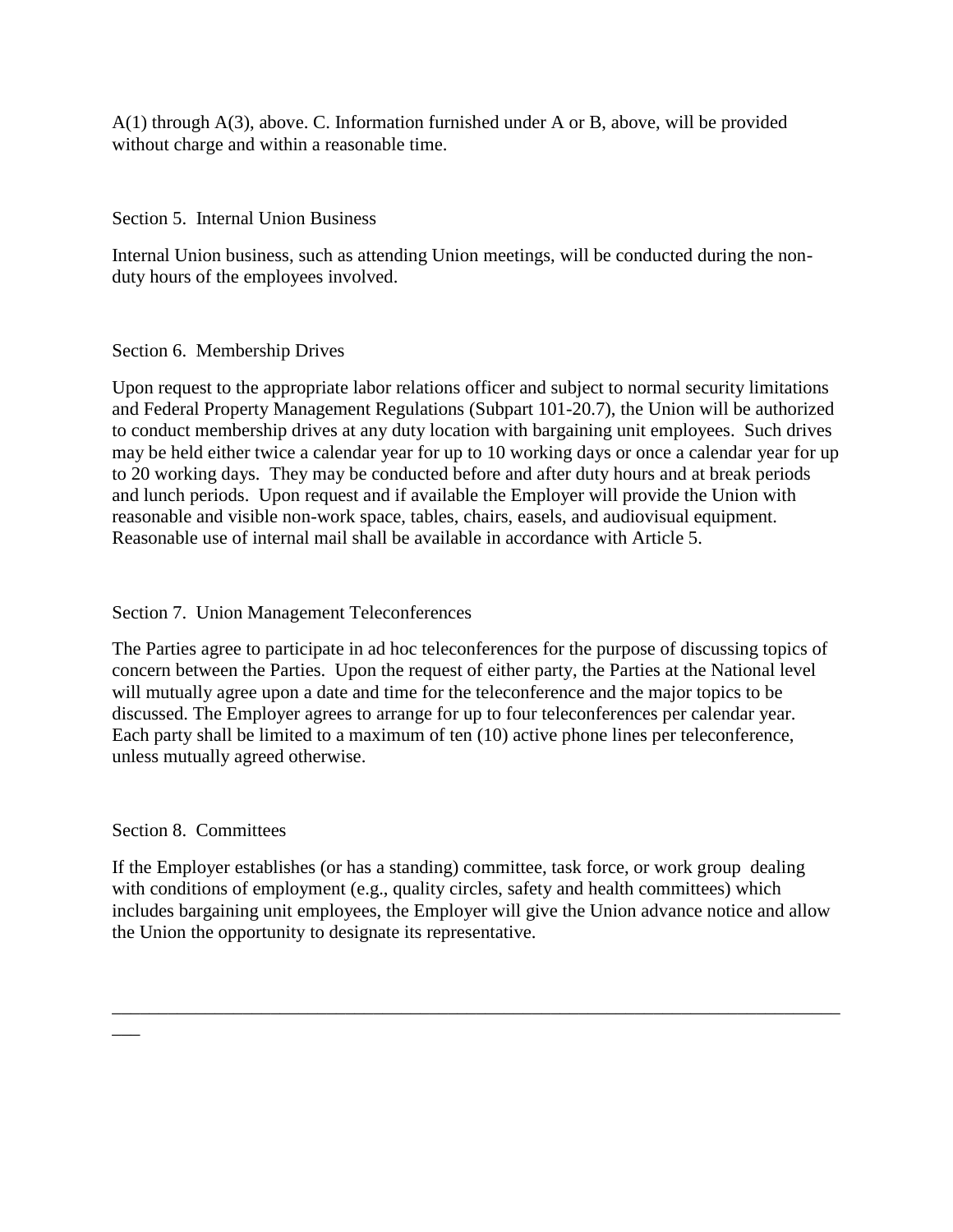### ARTICLE 4 - EMPLOYEE RIGHTS

### Section 1. Right to participate

Each employee shall have the right to form, join, or assist any labor organization, or to refrain from any such activity, freely and without fear of penalty or reprisal, and each employee shall be protected in the exercise of such right.

### Section 2. Conduct

A. Employees will have the right to direct and to pursue their private lives without interference by the Employer or Union. Employees will be treated fairly and equitably in all aspects of personnel management. Employees will not be subject to discrimination because of their political affiliation, race, color, religion, national origin, sex, marital status, age or handicapping condition. Employees may exercise their rights under law, rule, regulation, and this Agreement without fear of penalty or reprisal. B. The GSA Standards of Conduct prescribe the fundamental rules of ethics in the conduct of Government business that are mandatory for all employees. The employee rights discussed above do not extend to conduct that interferes with the performance of duties, or violates the GSA Standards of Conduct. C. All employees will receive a copy of and an initiation briefing on the Standards of Conduct preceding employment or promptly following assumption of duties. The Employer will inform all employees annually on the Standards of

 of Conduct. Such notification may be conducted orally or in writing, and will include current information on additions, deletions, or changes to relevant regulations. Employees will be notified of the name and work telephone number of the official who can be contacted for additional or more detailed information. D. Proposed changes to the Standards of Conduct developed by GSA will be submitted to the Union prior to implementation. The Union may request negotiations as appropriate in accordance with Article 9.

### Section 3. Right to Representation

A. The employer recognizes that employees have the right to the representation and assistance of the Union. Employees may contact or meet privately with their Union representatives during duty hours for representional matters in accordance with Article 6 of this Agreement. The Union shall be given the opportunity to represented at:

 1. Any formal discussion between one or more representatives of the Agency and one or more employees in the unit or their representatives concerning any grievance or any Personnel policy or practice or other general condition of employment; or

 2. Any examination of any employee in the unit by a representative of the Agency in connection with an investigation if: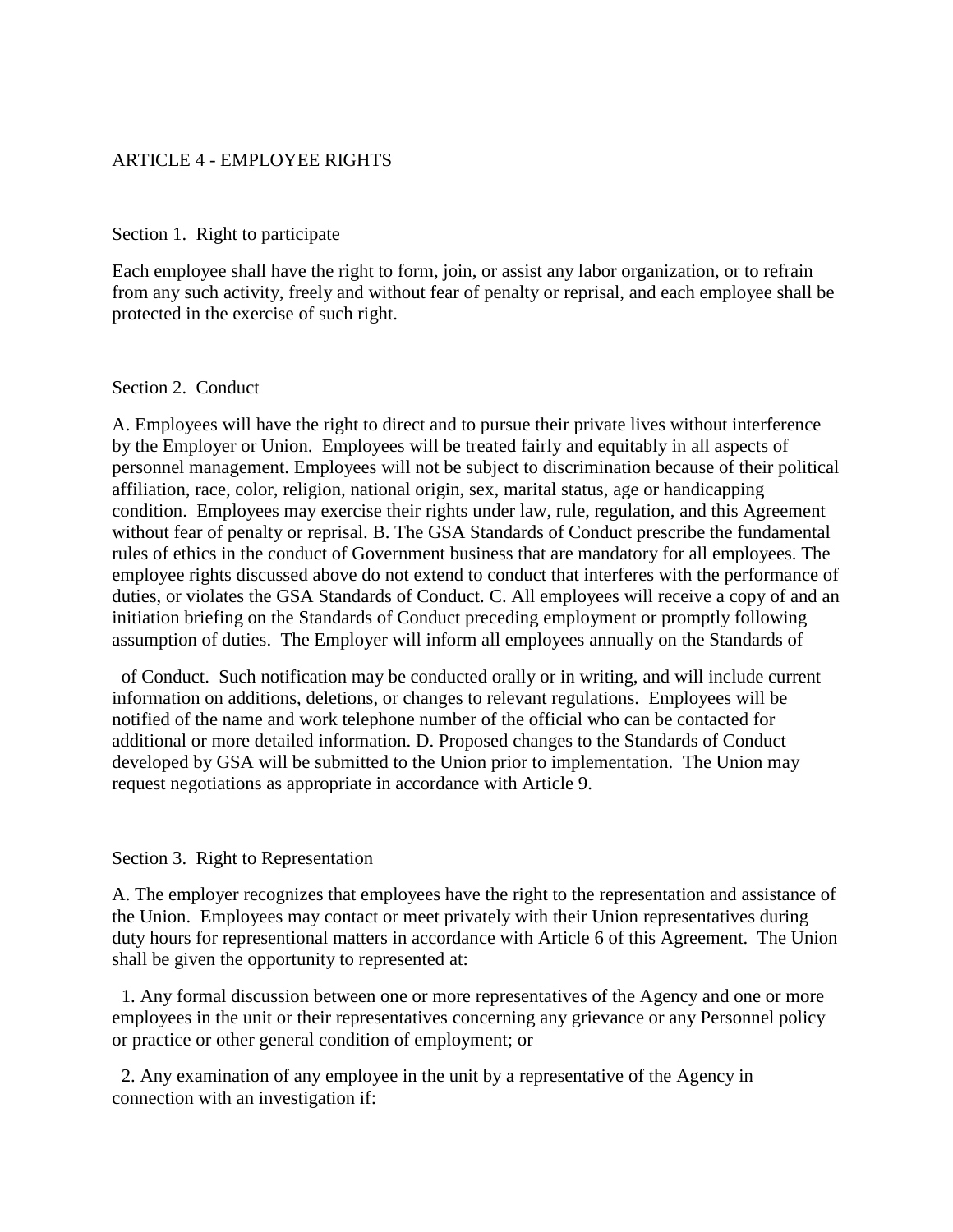A. The employee reasonably believes that the examination may result in disciplinary action against the employee; and

B. The employee requests representation.

B. Supervisors should advise employees prior to the opening of a meeting if discipline or potential discipline will be the principle topic of discussion. C. If the employee requests Union representation and a representative is not immediately available, the Employer will: 1) cancel the meeting, 2) delay the meeting for a reasonable period of time until representation can be secured, or 3) continue the meeting but assure the employee that discipline will not be taken based upon what is said at the meeting. D. The Employer will issue a Notice once a year to all bargaining unit employees which informs employees of their rights under A2, above. E. An employee with a grievance has the right to represent himself or herself alone or to be represented by the Union. No other option exists. The Agency will not recognize anyone other than the grievant or the Union during the negotiated grievance procedure.

## Section 4. Timely and Proper Compensation

A. Employees are entitled to timely receipt of all wages earned by them for the applicable pay period. The Employer will make every effort to ensure that employee's wages are fowarded through direct deposit to designated accounts or that checks are sent by mail. B. Employees may elect to either designate accounts for direct deposit or receive a check mailed to a specified address (not a work address). The purpose of direct deposit to designated accounts via Electronic Fund Transfer (EFT) is to ensure timely receipt of pay and to avoid lost checks. The Employer encourages maximum participation in EFT. C. Employees wishing an exception to B, above, will follow the the procedures in GSA Order COM4281.1A dated March 30, 1987. D. Pay and leave statements (GSA Form 975) will be distributed to all bargaining unit employees no later than close of business on the established payday. E. If a bargaining unit employee fails to receive his/her payroll check on the established payday, or a transfer of Funds is not effected, the employee will notify his/her Supervisor and the Employer will notify National Payroll Center (NPC). An investigation will be initiated immediately and replacement of the missing or lost check/EFT will be pursued. Upon request, the Employer will prepare the necessary

documentation for the employee's signature, which will be sent to NPC

via overnight delivery.

Section 5. Access to Regulations

A. Employees have the right to review GSA regulations and directives concerning personnel policies and practices and matters affecting working

conditions. such regulations may normally be reviewed in the personnel

office during regular Working hours provided an appointment has been made with the appropriate official. Reasonable requests for a copy of documents which are immediately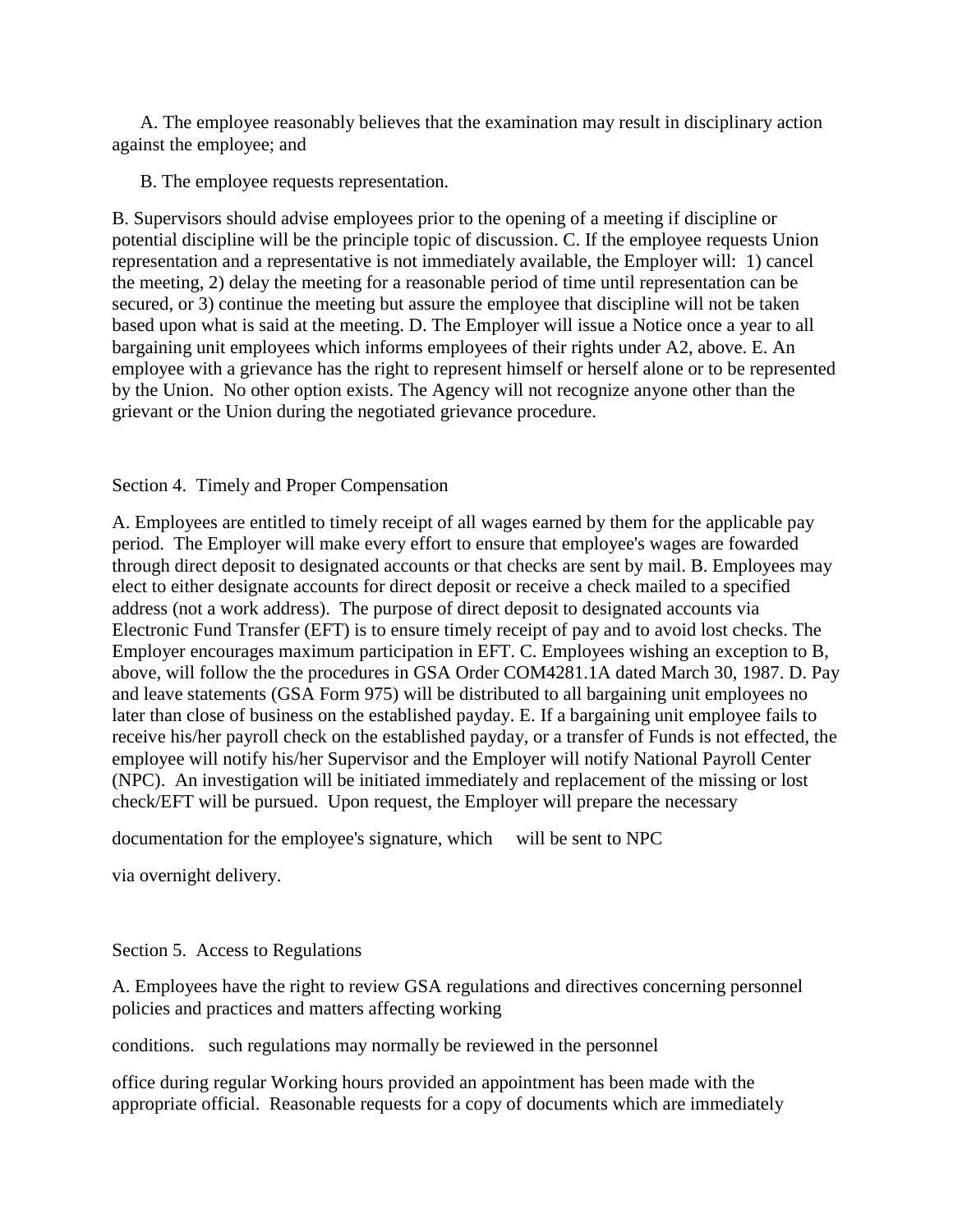available will normally be granted. B. Permission must be obtained from the immediate supervisor and arrangements made with the personnel office before the employee leaves the work station. normally an employee will be released as soon as possible when requested unless work conditions require his/her presence on the job. When release cannot be accomplished immediately, the employee will be released as soon as possible. An employee not on duty need only make arrangements with the personnel office. C. Employees who do not have access to the personnel office may make arrangements with their supervisors to review regulations at their

facility. Copies of personnel regulations not locally available will

generally be provided by the personnel office.

D. Upon request, the personnel office will help an employee to identify and find a specific law, rule, regulation, or personnel policy. A copy of these documents will be furnished upon request, to the extent reasonable.

## Section 6. Personnel Files

A. Employees shall be advised of the nature, purpose, and location of their Official Personnel Folder (OPF) and of their right of access to their OPFs. B. Employees and their representatives, authorized in writing, will have the right to copy or to review their personnel records without cost, charge to leave or loss of pay. Employees have the right to prepare and submit for the record any statements they wish to make about information contained in their personnel files or in the automated Personnel Information Resources System (PIRS). If the employee alleges incorrect or an omission of information, the Employer will, upon verification, correct the record. C. Employees may prepare and submit an SF 171-A Continuation Sheet for any change in duties or responsibilities, including those in their current positions.

### Section 7. Supervisory Records

## A. Official Records

Supervisors may keep records of employee performance and conduct for official use. Such records will be available for the employee's review upon request. B. Supervisory Notes Supervisors may also keep uncirculated notes solely for their own use as memory aids. Such notes are not under the control of GSA and are not subject to the provisions of the Privacy Act. Such notes may not be passed from one supervisor to another nor may they be used wholly or in part to support a performance rating or any personnel action. C. Supervisory records and notes are to be destroyed in accordance with the Employer's retention schedule for documents.

## Section 8. Complying With Orders

A. When an employee reasonably believes that an order or instruction violates any law, rule or regulation, the employee has the right to express those beliefs to the immediate supervisor. If the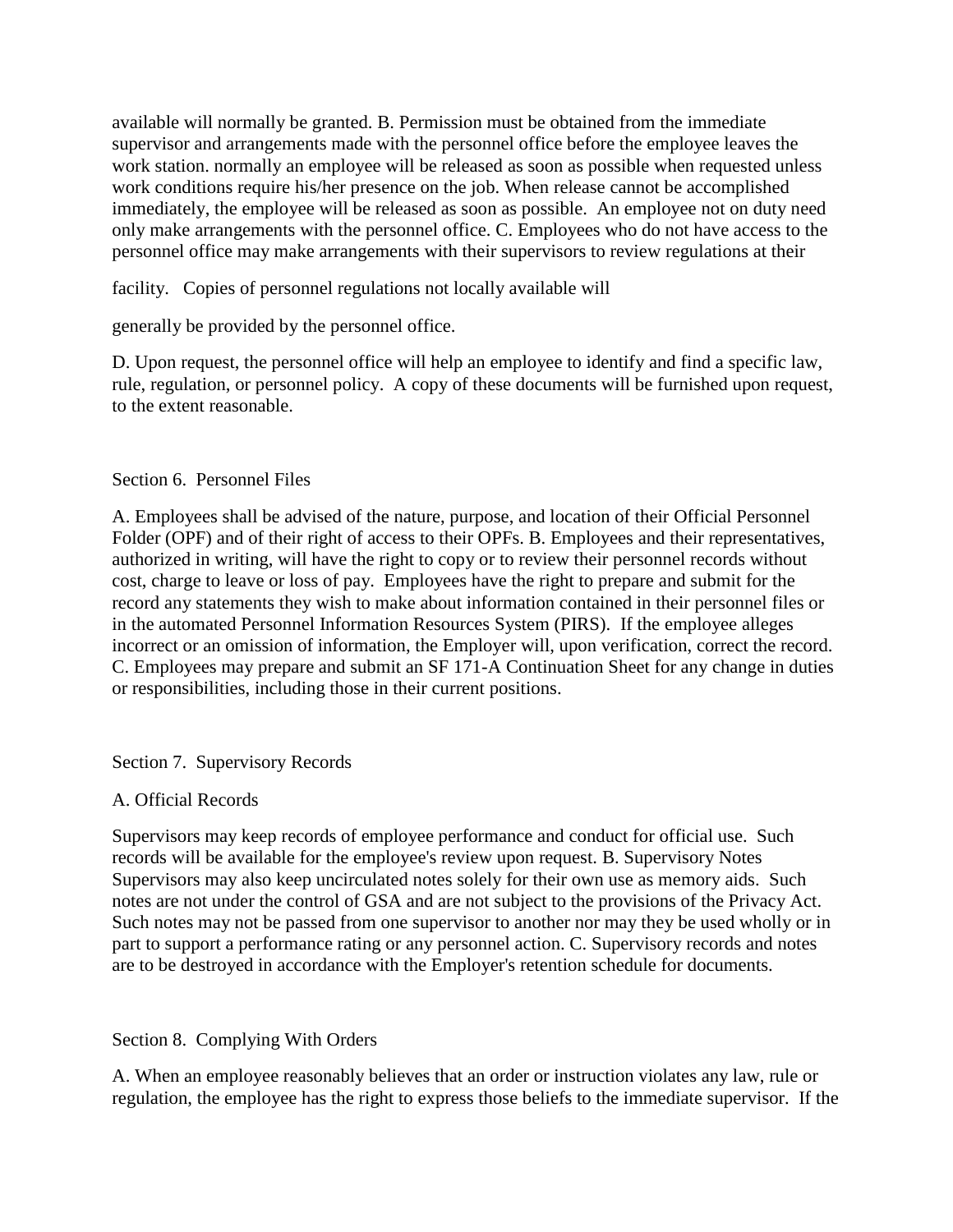employee's supervisor determines that immediate compliance is not critical, the employee will be given the opportunity to confirm the order with the next level supervisor, provided that supervisor is immediately available. If the instruction is confirmed the employee will immediately comply. If the supervisor determines that compliance can not be delayed, or the next level supervisor is not available, the employee will immediately comply. This would not preclude the employee from subsequently raising the issue in accordance with the grievance procedure. After compliance, the employee shall have the right to document hi/her belief in writing and the supervisor shall initial the paper to acknowledge receipt. Both the employee and the supervisor will be given a copy. B. Orders involving health and safety hazards will be addressed in accordance with Article 13, Occupational Safety and Health.

Section 9. Union Badges and Lapel Pins

A. A Union badge, button, lapel pin, cap, or patch may be worn by employees who do not have routine personal contact with the public or agency customers. B. Except for uniformed employees of the Office of Federal Protection and Safety, employees with routine public or client contact may wear lapel pins that do not exceed 1/2 inch in diameter. C. Employees may display items with the Union insignia or logo on their

desks. Such displays will be within the normal decorum of the respective

work area.

D. Designated and elected Union representatives may wear wear special, reasonably sized badges and/or display name plates at their desks indicating their status. Uniform requirements for Federal Protective Officers will be observed.

Section 10. Whistleblower Protection

A. It is a prohibited personnel practice to take or fail to take a personnel action with respect to an employee as reprisal for disclosing information which the employee reasonably believes evidences: 1. a violation of any law, rule, or regulation, or 2. mismanagement, a gross waste of funds, an abuse of authority, or a substantial and specific danger to public health or safety. B. This is based on the provision that such disclosures are not specifically prohibited by law, regulations or executive order and that such information is not specifically required to be kept secret in the interest of national defense or the conduct of foreign affairs.

Section 11. Investigative Files

A. All files, including investigative and disciplinary files, will be maintained in accordance with applicable laws and regulations. B. When a record is amended or destroyed in one record system, it shall be amended or destroyed in all systems subject to requirements of law and regulations. C. Only official records shall be used in personnel actions affecting employees.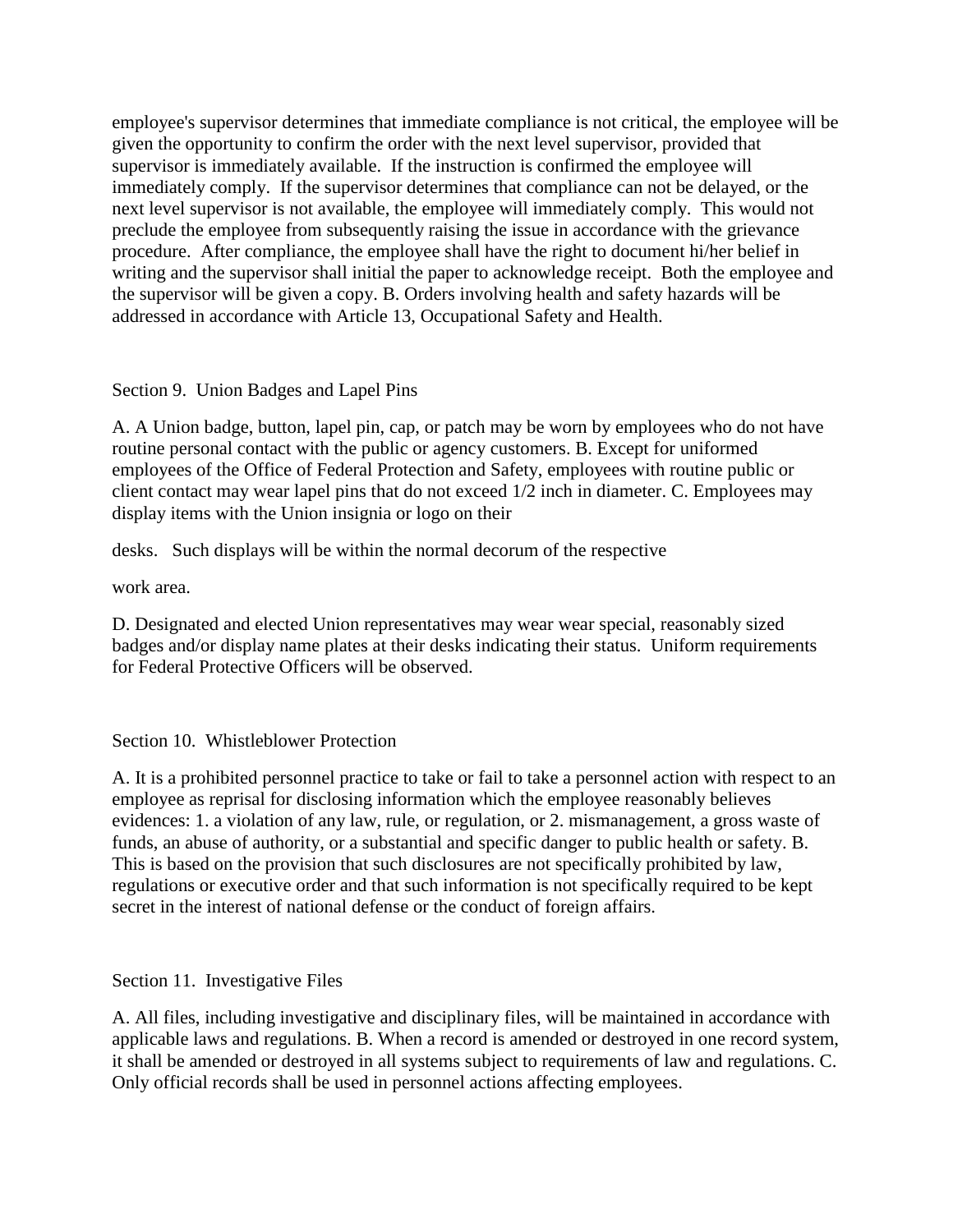### Section 12. Food Services

The Employer will provide, where profitable to vendors, food vending machines or access to food or beverage services for the convenience of employees. Employees will be provided access to a suitable lunch/break room area, where feasible. The Employer will attempt to locate these rooms convenient to clean-up areas, time clocks, swing/locker rooms.

## Section 13. Searches

A. The Employer will not conduct a search of an employee's personal effects without permission except in conjunction with a formal investigation. However, employees should recognize that facilities provided at the work site (e.g., desks, file cabinets, computer files) are Government property, not personal effects. B. Employees have a reasonable expectation of privacy in lockers furnished to them by the Government. Searches of employee lockers by management officials may be permitted only on the basis of reasonable suspicion, based on specific objective facts and reasonable inferences drawn from those facts. C. Except in compelling circumstances, the Employer will make a reasonable effort to notify a bargaining unit employee in advance of searches by management officials conducted pursuant to an investigation of suspected misconduct. When it will not cause undue delay, the employee and a Union representative, when requested, may be present during the search.

### Section 14. Communication with Congress

A. Employees have the right, either individually or collectively, to petition Congress or any member thereof, or to furnish representational information to either House of Congress, or any committee or member thereof. B. Employees may contact the Union's legislative office in order to ascertain the status of civil service matters pending before Congress.

### Section 15. Telephones

A. The use of GSA telephone services is limited to official business. Official business calls include emergency calls and calls that are in the best interest of the Government. A call may be considered as authorized in the best interest of the Government if it meets the following criteria:

 1. It does not adversely affect the performance of official duties by the employee or the employee's organization,

- 2. It is of reasonable duration and frequency, and
- 3. It reasonably could not have been made at another time.

### B. Examples of circumstances that fall under the above guidelines are as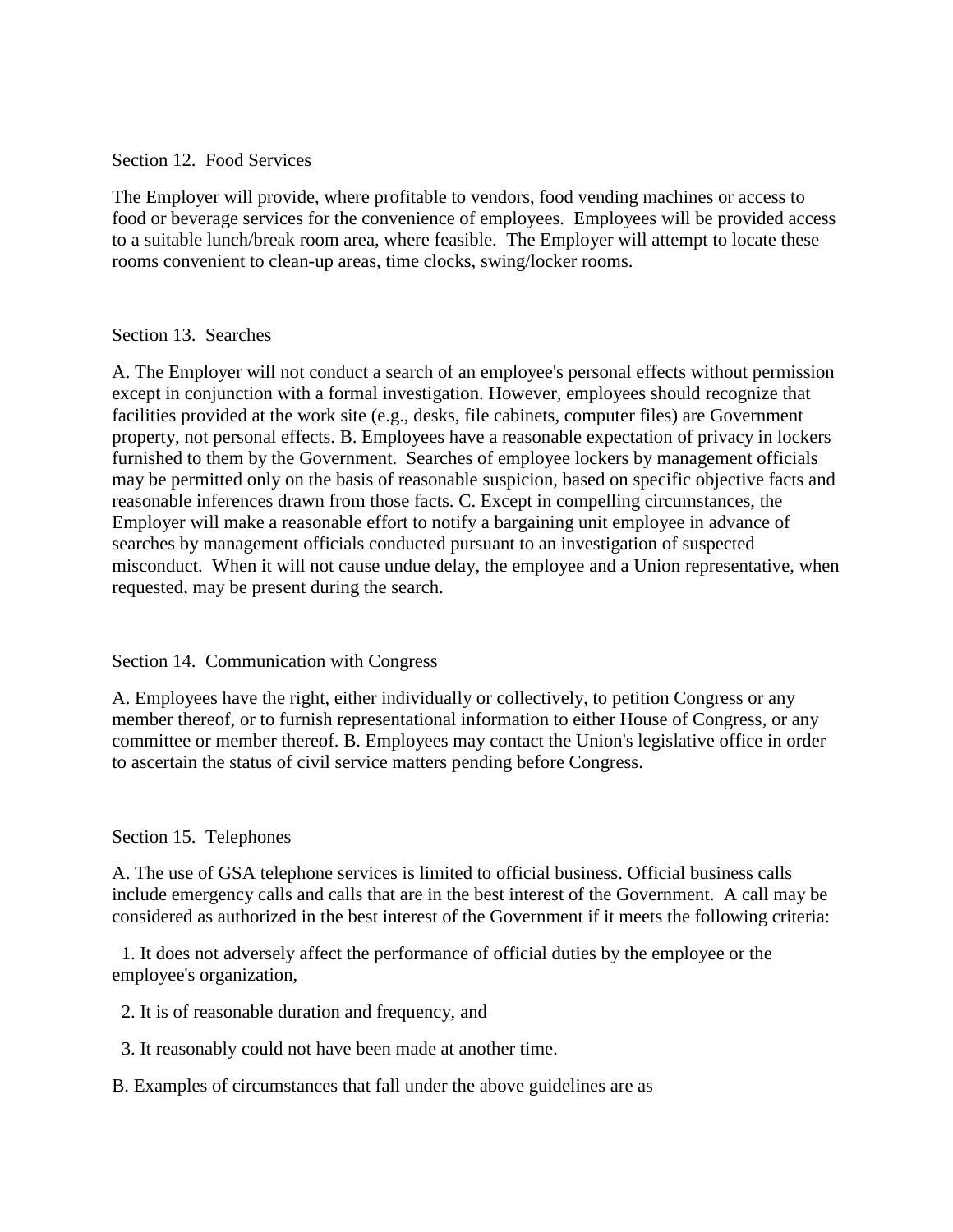follows:

1. Calls to notify family, doctor, etc., when an employee is injured on the job.

 2. An employee traveling on Government business is delayed due to official business or transportation delay and calls to notify family of a schedule change.

 3. An employee traveling for more than one night on Government business in the U.S. makes a brief call to his or her residence (but not more than a average of one call per day).

 4. An employee is required to work overtime without advance notice and calls within the local commuting area (the area from which the employee regularly commutes) to Advise his or her family of the change in schedule or to make alternate transportation or child care arrangements.

 5. An employee makes a brief daily call to locations within the local commuting area to speak to spouse or minor Children (or those responsible for them, e.g., school or day care center) to see how they are.

 6. An employee makes brief calls within the local commuting area that can be reached only during working hours, such as a local government agency or a physician.

 7. An employee makes brief calls to locations within the local commuting area to arrange for emergency repairs to his or her residence or automobile.

 8. An employee makes brief phone calls to a designated NFFE representative or Union established hotline. C. Personal calls that must be made during working hours may be made over the commercial long-distance network if they fall under the guidelines in 15A above and are:

1. Charged to the employee's home phone number or other non-government number,

2. Made to an 800 toll-free number,

3. Charged to the called party if a non-government number, or

4. Charged to a personal credit card.

 $\overline{\phantom{a}}$ 

D. If it is determined that an employee has made telephone calls not authorized as above, reimbursement will be made only on the actual cost of the call without an additional administrative charge. Reimbursement does not preclude disciplinary action being taken.

\_\_\_\_\_\_\_\_\_\_\_\_\_\_\_\_\_\_\_\_\_\_\_\_\_\_\_\_\_\_\_\_\_\_\_\_\_\_\_\_\_\_\_\_\_\_\_\_\_\_\_\_\_\_\_\_\_\_\_\_\_\_\_\_\_\_\_\_\_\_\_\_\_\_\_\_\_\_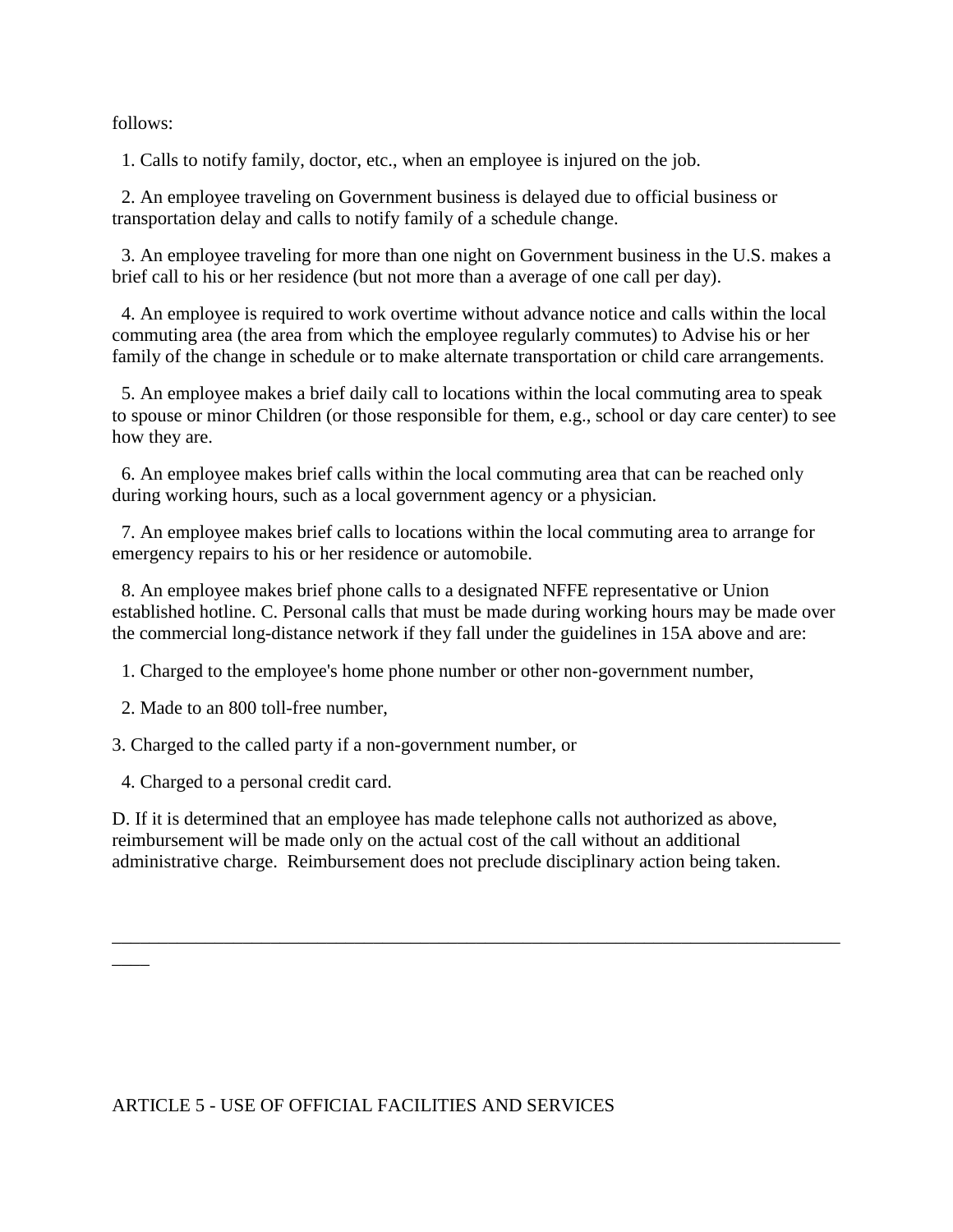Section 1. Office Space and Facilities

A. The Employer will continue to provide office space where it has been doing so prior to the effective date of this Agreement. In addition, if any of the Union's National Council Officers do not have access to an existing office, the Employer will provide one in those regions. Each office to be occupied by one of the Union's National Council officers will be provided with normal office furniture. Normal office furniture will include a desk, a file cabinet, chairs and a typewriter. B. If a National Council Officer is redesignated or reassigned in a different post of duty and the office must be relocated, the existing space will be relinquished by the Union and the Employer will provide comparable space at the new location as appropriate to the work site. C. Each Union office will normally be in a location convenient to members of the bargaining unit. D. The Union may negotiate for one additional office per region in any duty location where an office does not presently exist, will not be provided under A above, and there are at least 35 bargaining unit employees assigned to that duty location. These offices will be provided with normal office

furniture. This does not apply to the NCR region, two Central Office

regions and the region housing the National Council President. E. Union representatives may utilize conference rooms for discussions with employees on an ad hoc basis. Union representatives will follow established procedures in order to schedule use of such facilities. F. The Union may use conferences rooms for meetings during non-duty hours, following established scheduling procedures, and provided this use does not cause an additional expense to Management. G. Upon request, a Union representative who does not have access to a union office will be provided with appropriate and adequate filing equipment.

Section 2. Telephones

A. The employer will continue to provide telephones where it has been doing so

 prior to the effective date of this agreement. Each office to be occupied will be provided with a telephone. Council Officers and local Union officials may use available agency telephone services (including FTS) for necessary communications in handling issues that arise between the Union and management. Agency telephone services will not be used for internal union business. B. Union representatives will not be required to keep records of incoming or outgoing calls. C. The Employer, upon request, will make suitable privacy arrangements for designated representatives to use a telephone for representation functions.

Section 3. Internal Mail Services

The internal mail distribution service of the Employer shall be available for reasonable use by the Union in connection with its representational duties and for recruitment. The availability of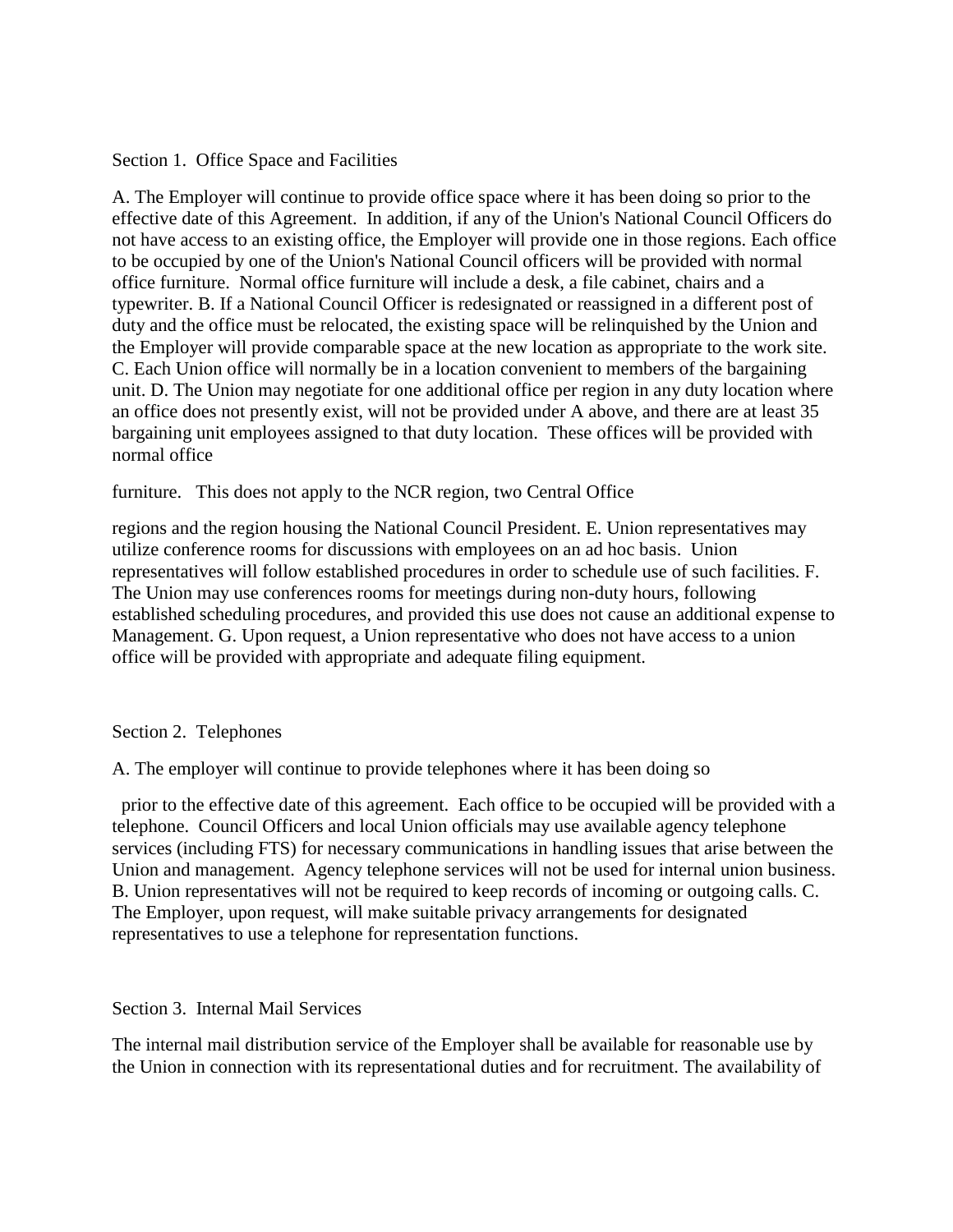mail service does not include the United States mail and messenger service operated by the U.S. Postal Service, or the use of United States mail under the indicia.

## Section 4. Bulletin Boards

A bulletin board, limited to NFFE's use, will be provided at each duty location of bargaining unit employees. In addition, the Union will be allowed to post its literature on bulletin boards used for non-official and social announcements where bargaining unit employees are located. If new NFFE bulletin boards are put up they will be glass enclosed.

## Section 5. List of Employees

Upon request, but not more than quarterly, GSA will provide the Union with an up-to-date list of bargaining unit employees. The list will show full name, position title, grade, organizational assignment and date of entry on duty. To the extent possible, and subject to the availability of data in the Employer's data base, the list will be formatted in accordance with the Union's request and may include current mailing code or other mailing information. If requested the information will be furnished on a floppy disk.

Section 6. PublicationsThe Employer agrees to provide access to Union representatives and employees to public information reference materials such as the GSA Administrative Manual, the Federal Personnel Manual, Position Classification Standards, and other publications available in GSA offices. Upon request, one (1) copy of GSAregulations dealing with personnel polIcies, practices and working conditions will be provided to the GSA Council.

### Section 7. Parking

Parking is assigned in accordance with GSA and Federal Property Management Regulations. Subject to security and accessibility, parking by employees will be permitted during periods when official parking assignments are not in effect. Union officials visiting a facility may use visitor parking on an as available basis by contacting the facility manager, FPO, or guard. Where used, parking stickers will be provided.

Section 8. Other Facilities and Services

In accordance with Article 9, Section 4A, the Union may negotiate at the Regional level procedures for the use of copying machines and audio-visual equipment for representational purposes, subject to availability.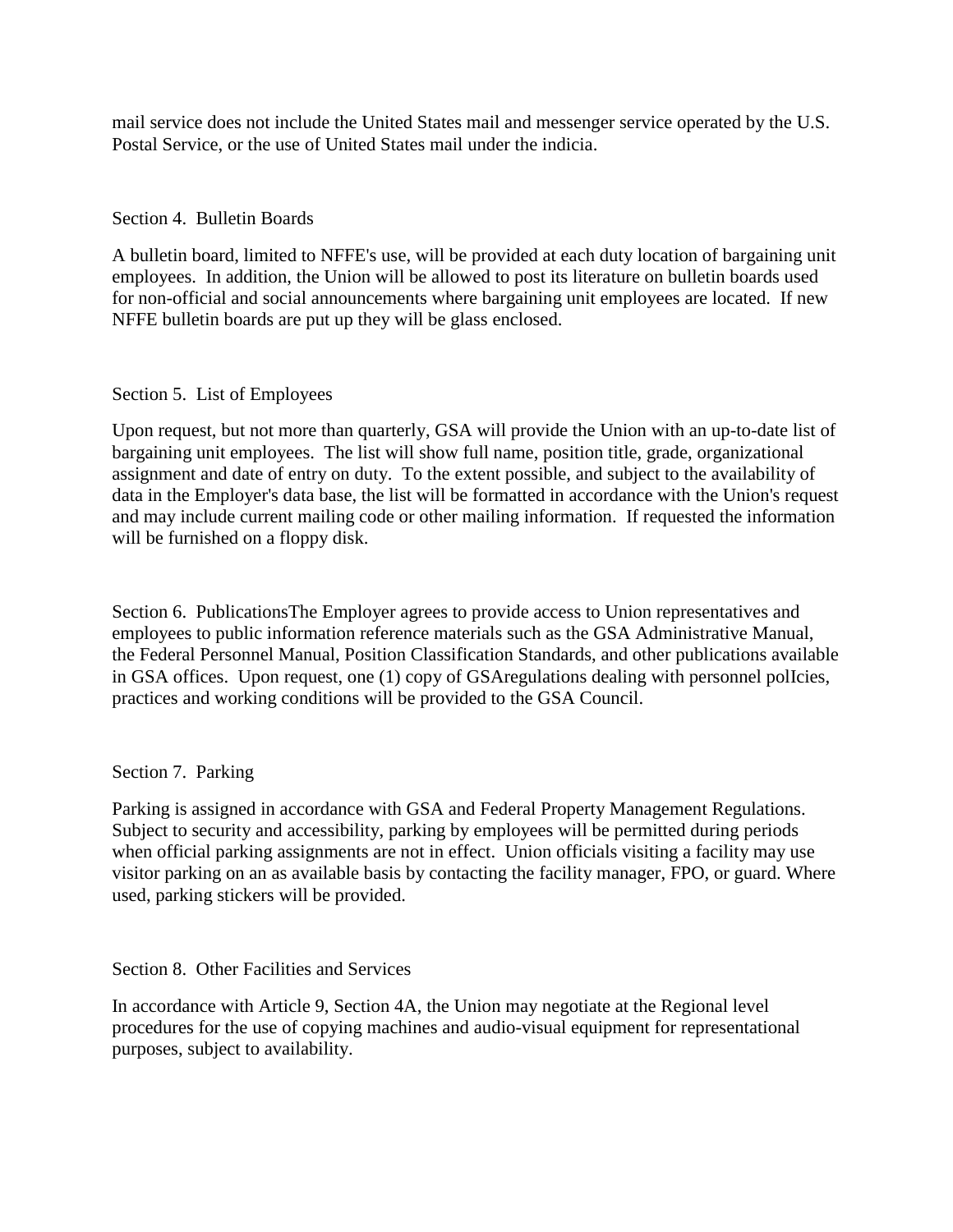Section 9. Distribution of Literature

Subject to security and safety requirements, the Union may distribute informational literature on GSA premises in nonworking areas before and after work, during breaks and lunch periods.

Section 10. Use of Computers

If not being otherwise used for the Employer's business, union representatives may use computer equipment situated in their duty station or work site for representational matters. Such use is subject to security requirements and the provisions of Article 6.

\_\_\_\_\_\_\_\_\_\_\_\_\_\_\_\_\_\_\_\_\_\_\_\_\_\_\_\_\_\_\_\_\_\_\_\_\_\_\_\_\_\_\_\_\_\_\_\_\_\_\_\_\_\_\_\_\_\_\_\_\_\_\_\_\_\_\_\_\_\_\_\_\_\_\_\_\_\_

## ARTICLE 6 - OFFICIAL TIME

Section 1. Recognition

 $\overline{\phantom{a}}$ 

Management agrees to recognize NFFE National Headquarters Representatives, NFFE GSA Council Representatives,and other designated NFFE Union Representatives.

Section 2. Designation of Representatives

A. National Council President

1. For official time purposes, the Union may appoint one National Council President.

2. A reasonable amount of official time, up to 75% of the National

Council President's tour of duty in any one month, shall be granted,

subject to the provisions of this Article.

 3. The National Council President shall serve as the contact point for management proposed changes in conditions of employment affecting more than one region and/or the entire agency. B. Regional Vice Presidents

 1. For official time purposes, the Union may appoint one Regional Vice President from each of the following jurisdictions: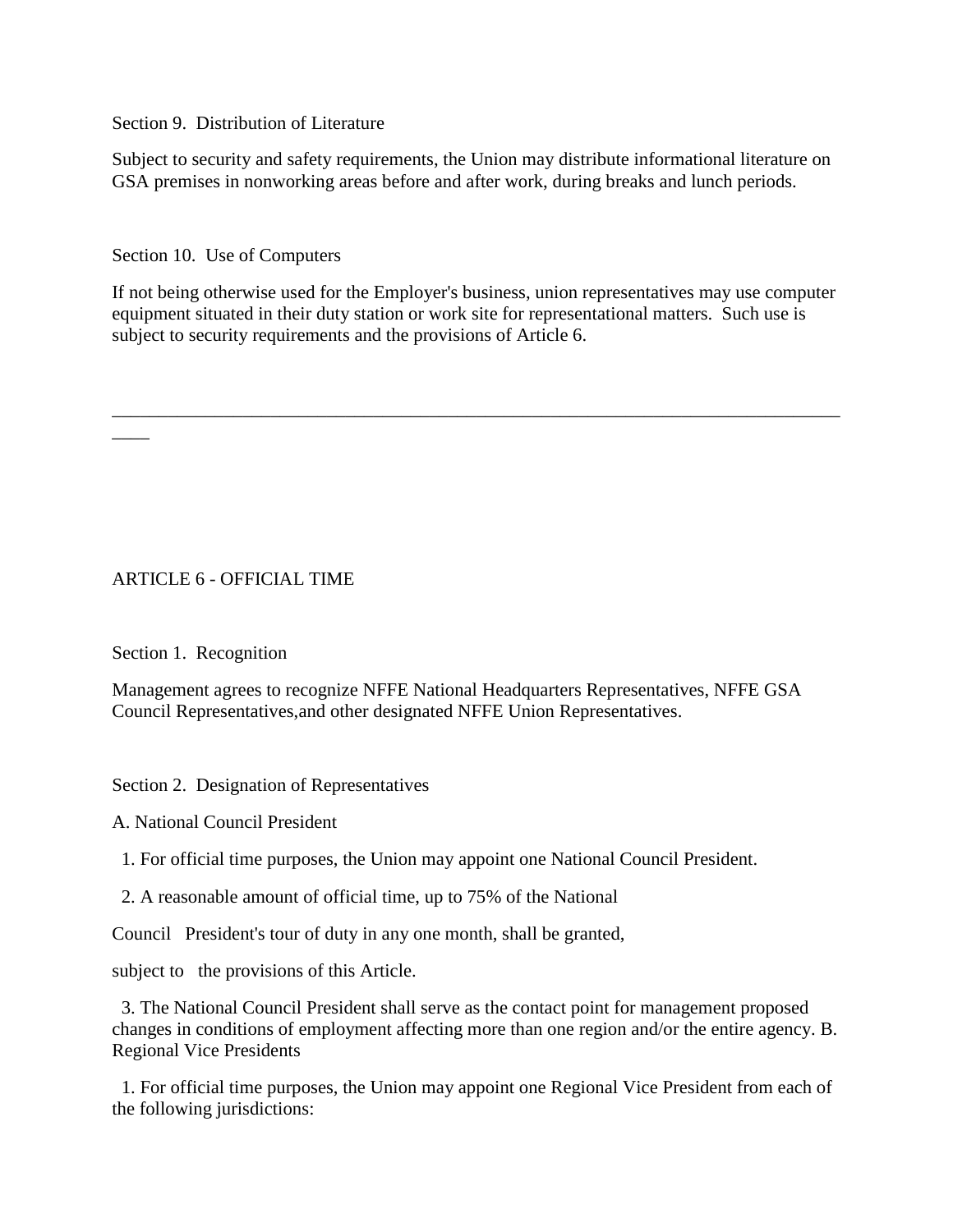Central Office

Federal Supply Service in Washington, DC metropolitan area outside of

the headquarters building

National Capital Region

Region 3

Region 4

Region 5

Region 6

Region 7

Region 9

 2. The Regional Vice President shall be a union member within the jurisdiction in which he/she has been appointed, unless the Parties mutually agree otherwise.

 3. A reasonable amount of official time, up to 40 percent of the Regional Vice President's tour duty in any one month, shall be granted, subject to the provisions of this Article.

 4. The Regional Vice President shall serve as the contact point for management proposed changes in conditions of employment affecting only the jurisdiction he/she represents. C. The Union may combine the positions of National Council President or Regional

Vice Presidents with other positions. However, an individual appointed to

more than one position identified in this Article will be entitled to use the

 bank of official time allotted to the highest position held. D. Local Union Representatives and **Stewards** 

1. The Union will designate one union representative at each location

where NFFE maintains a local organization for the purpose of dealing with

management on changes in local conditions of employment.

2. The Union may appoint stewards at duty locations employing unit

employees as follows:

a. No more than one representative will be appointed per second level supervisor.

b. Generally, representatives will not be assigned representational

duties outside of the duty location or organization in which they perform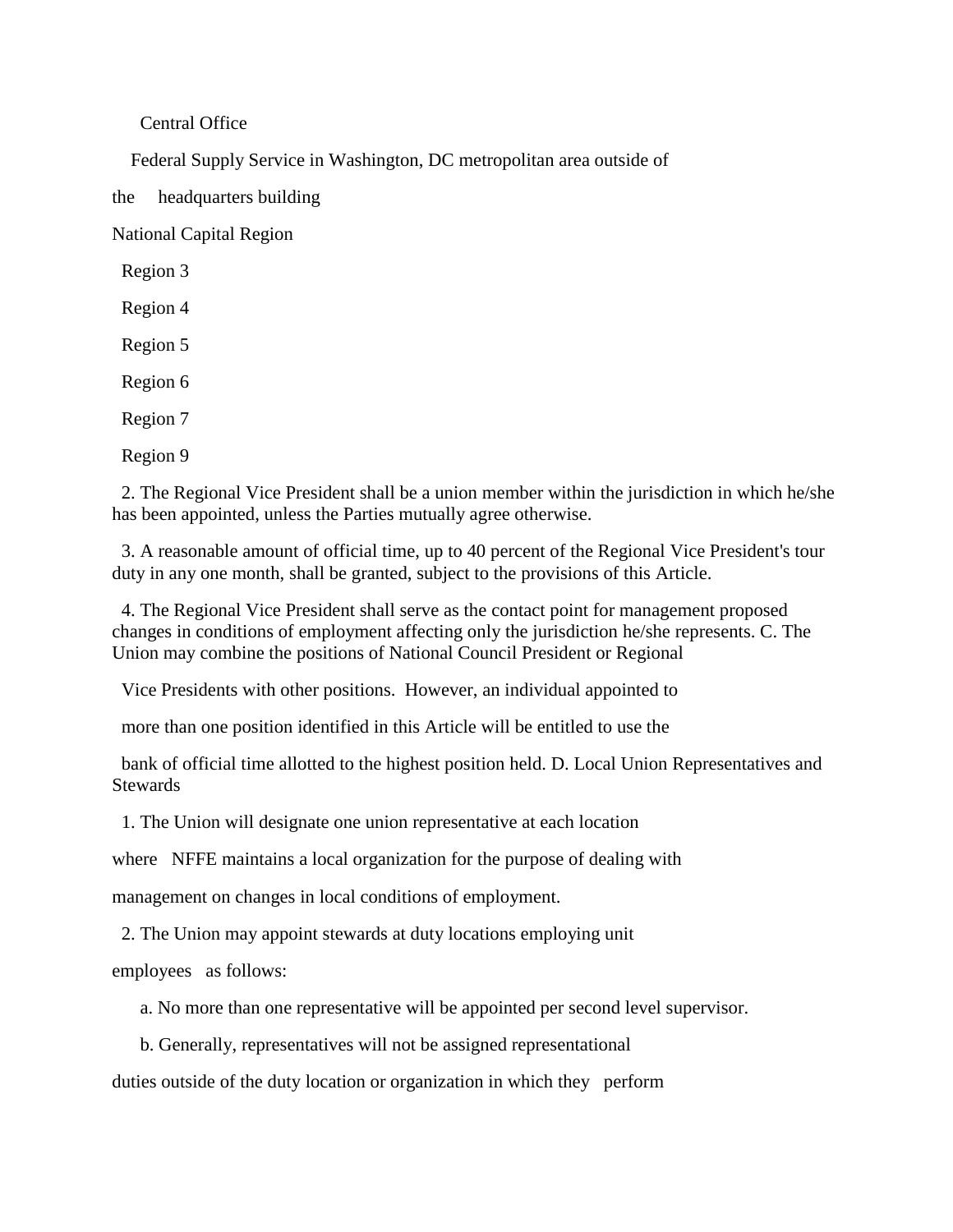their official duties.

 c. As a general rule, each representative will represent 35 employees except at duty locations with small complements of employees, where there are groups of employees with widely divergent occupations and working conditions, or where more than one shift is in effect.

 3. A reasonable amount of official time, up to 15 percent of the representative or stewards's tour of duty in any one month, shall be

granted, subject to the provisions of this Article.

 4. Recognizing the responsibility of the Union to appoint stewards at locations specified above, reasonable use of another union official/steward will be allowed in the absence, unavailability, or conflict of interest of the appropriate designated representative provided the nearest available steward/official is used. E. National Headquarters Representatives The Employer shall allow representatives of NFFE headquarters reasonable access to its facilities for the purpose of carrying out the functions prescribed by this Agreement and the intent of the Statute. National representatives must obtain prior approval from the Employer before entering its work areas and will abide by applicable rules and regulations.

#### Section 3. Use of Official Time

A. It is understood and agreed that the percentages specified in Section 2 are maximums and are not to be considered as automatic grants of official time. B. Official time will only be granted for periods during which the representative would otherwise be in a duty status. C. Subject to the provisions of this Article, official time may be granted for performance of the following representational activities. Such time is subject to the percentage limitations established in Section 2. 1. Representing employees and/or the Union in a grievance or arbitration filed under Article 7 of this Agreement. This includes attendance at grievance meetings. 2. Representing employees in meetings with the appropriate management officials concerning statutory appeals those employees have filed, when requested by the employee. 3. Representing the Union at union initiated meetings with management. 4. Receiving employee complaints and grievances relating to working conditions. 5. Receiving and reviewing management proposals for changes in conditions of employment of bargaining unit employees. 6. Maintenance of union office hours by the National Council President and Regional Vice Presidents. Such office hours shall be mutually agreed upon by the Council Officer and his/her supervisor, to a total not to exceed 12 hrs/wk for the National Council President and 5 hrs/week for any Regional Vice President. 7. Preparation of proposals for negotiations. 8. Presentation of training on the National Agreement in accordance with Article 18, Section 10. 9. Contacting members of Congress, their staff or committees on representational matters. D. Union representatives who represent bargaining unit employees before the FLRA, MSPB or EEOC shall be authorized official time for such purposes as determined by these authorities. This official time is not subject to the limitations established in Section 2 of this Article. E. Union representatives shall be granted official time not subject to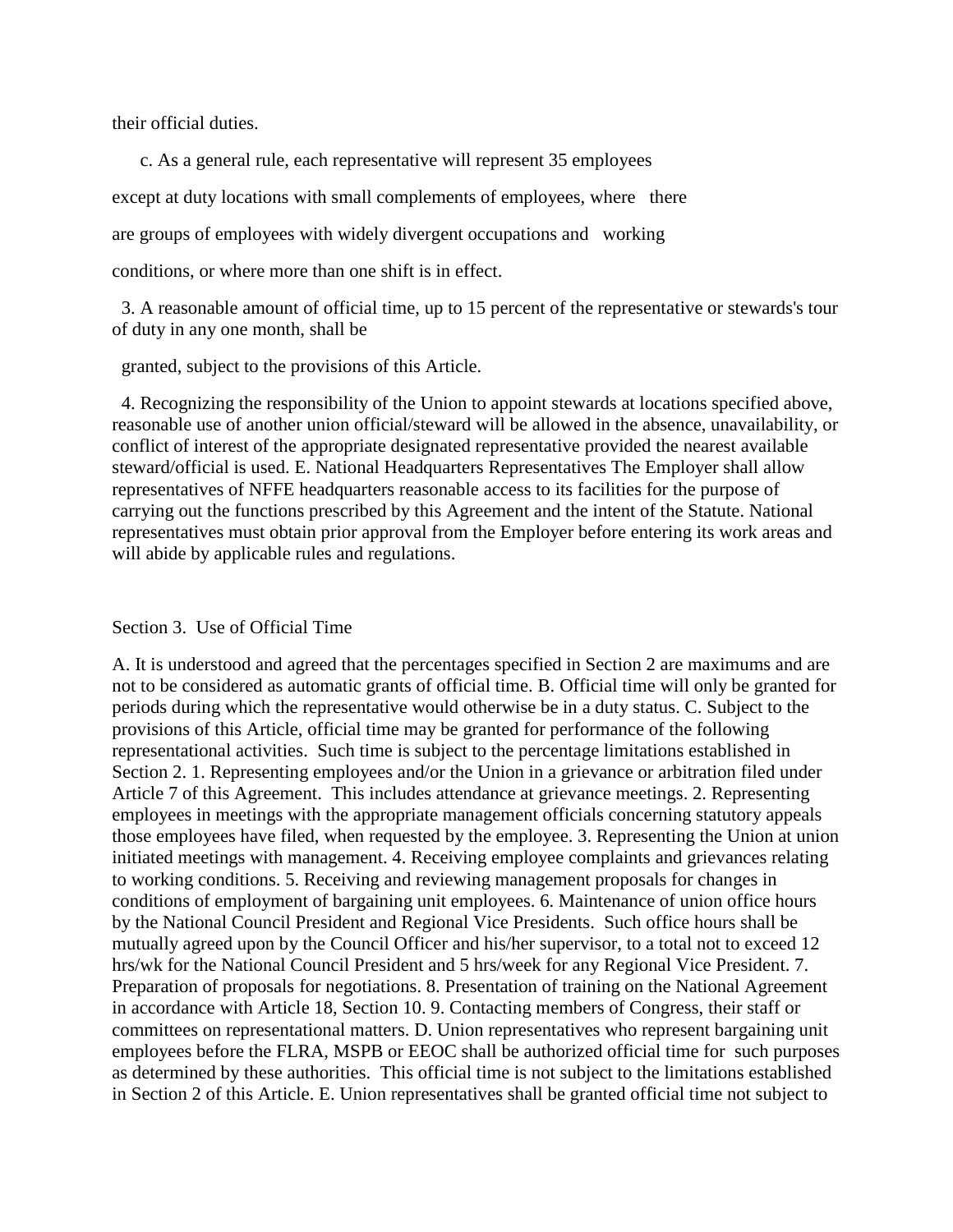the limitations in Section 2 of this Article to represent the Union at formal discussions per 5 U.S.C. 7114(a)(2)(A), to accompany inspectors on safety and health inspections conducted in accordance with Article 13, to testify at local wage survey committee hearings for the purpose of presenting facts or views on a wage survey affecting unit employees and/or to participate in surveys as data collectors when officially requested to do so, and to represent the exclusive representative during any examination of an employee per 5 U.S.C. 7114(a)(2)(B). F. Union representatives, in equal numbers to management representatives involved in negotiations, shall receive official time for time spent in negotiations, including attendance at impasse proceedings. This official time is not subject to the limitations established in Section 2 of this Article. This provision does not apply to time spent in preparation for negotiations. G. Official time may be used for union sponsored labor relations training which is of mutual benefit to the Parties and approved in advance by the Employer. Recognized representatives of the Union may use up to 32 hours in the first calendar year under this contract and 24 hours in any calendar year thereafter for such training. Requests for such time must be submitted two weeks in advance and include a copy of the agenda, if available, or a written description which gives the subject matter, the duration, purpose and nature of the training. This official time is not subject to the limitations established in Section 2 of this Article.

H. Union representatives requested to attend management initiated meetings will be authorized official time to attend. This official time is not subject to the limitations established in Section 2 of this Article.

I. If a Union representative demonstrates a legitimate need for additional time, management will grant such additional time that is reasonable, necessary, and in the public interest. The representative will submit the request to the supervisor in writing prior to using additional official time.

J. Time shall not accumulate from one representative to another nor from month to month. If a representative acts for another representative receiving official time, the acting representative will be using the time alloted for the position of the absent representative.

K. All Union representatives shall document their use of official time on the negotiated form contained in Appendix C of this Agreement. The form will be initialed by both the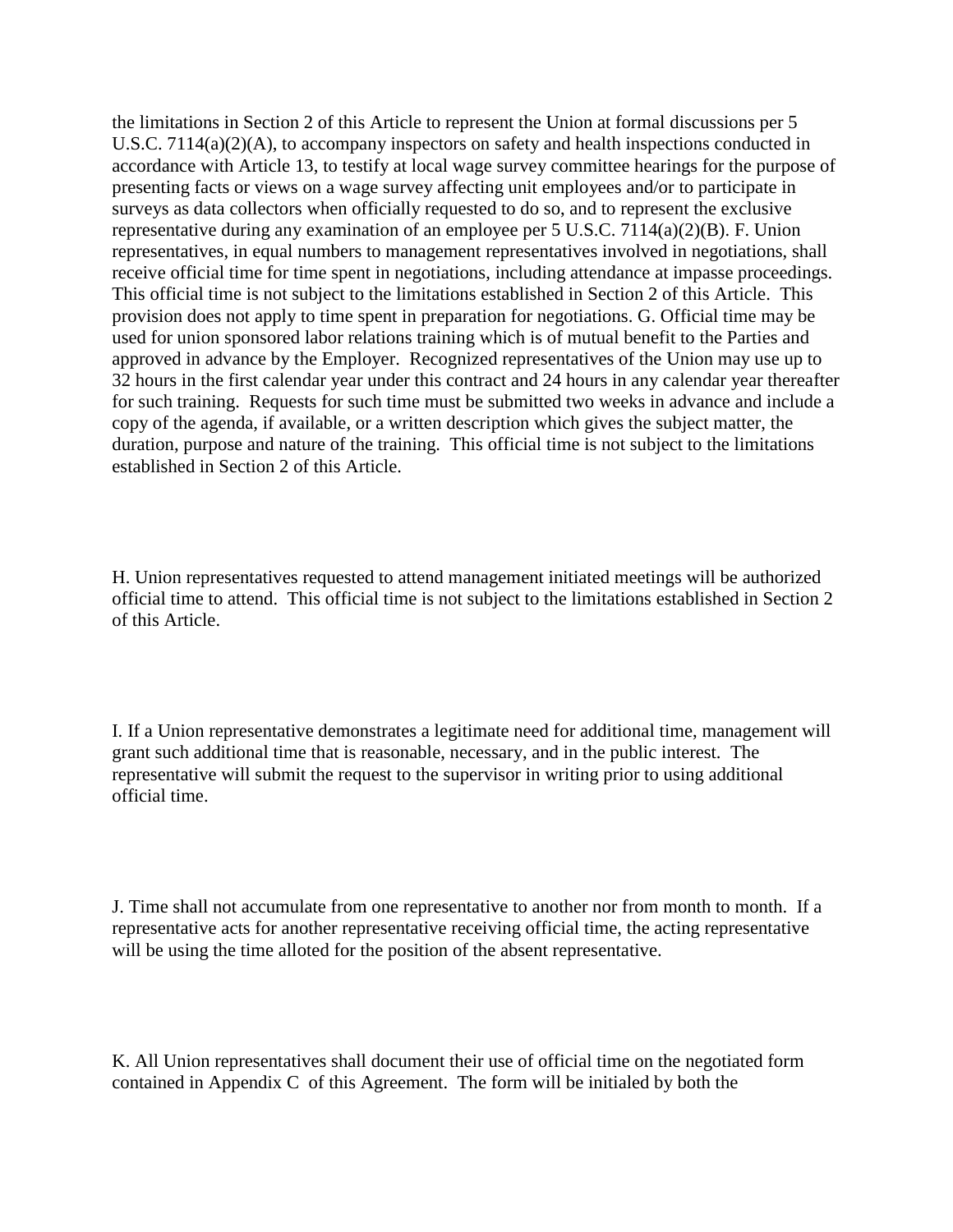representative and the supervisor each time official time is used. The official copy of the form will be maintained by the supervisor and a copy by the representative. No later than the fifth

(5th) work day following the accounted for month the representative and the supervisor shall review the forms for accuracy.

## Section 4. Release to Perform Representational Duties

A. When a representative needs official time to perform his/her duties it will be requested on an individual case by case basis. All requests for the use of official time must be approved by the representative's supervisor prior to the representative leaving his/her work location. B. The representative will inform his/her supervisor of the approximate amount of official time that will be needed, the location where the representative will be performing the representational duties and a general description of the duties (e.g. employee complaints, ULP, investigations).If the representative requires more official time than originally approved by the supervisor, he/she will contact the supervisor to obtain approval for additional time. C. Normally a representative will be released when requested unless work conditions require his/her presence on the job. When release cannot be accomplished immediately, the representative will be released as soon as possible. D. If a visit to a bargaining unit employee at another location is required, the representative must obtain prior permission from the supervisor of the employee before entering. E. The representative will inform his/her supervisor upon return to his/her official duties. If the supervisor is absent, the representative will leave a note documenting the time of return. F. Supervisors and union officials will continue to cooperate in scheduling the use of official time so as to best meet the needs of the agency for customer service and the needs of the Union to provide representation to the bargaining unit.

## Section 5. Lists of Representatives

A. The National Council President and each Regional Vice President will provide his/her management counterpart with a list of designated Union representatives. These lists will include the effective date when each designated representative is appointed. The list will include each representative's name, duty station, and telephone number. In addition, the respective union official will advise the appropriate management official of any deletions, additions, or changes two days in advance of the effective date. B. In a situation requiring the Union to designate a change of representative in less than the two day notice period, the Union official will notify the labor relations officer. C. Within 30 days of the effective date of this Agreement, union officials referred to in Section 5A above will provide a current listing of union representatives to the appropriate management officials.

## Section 6. Bargaining Unit Employees

A. Employees who are members of the bargaining unit, but who are not designated union representatives may be authorized a reasonable amount of time to meet with their union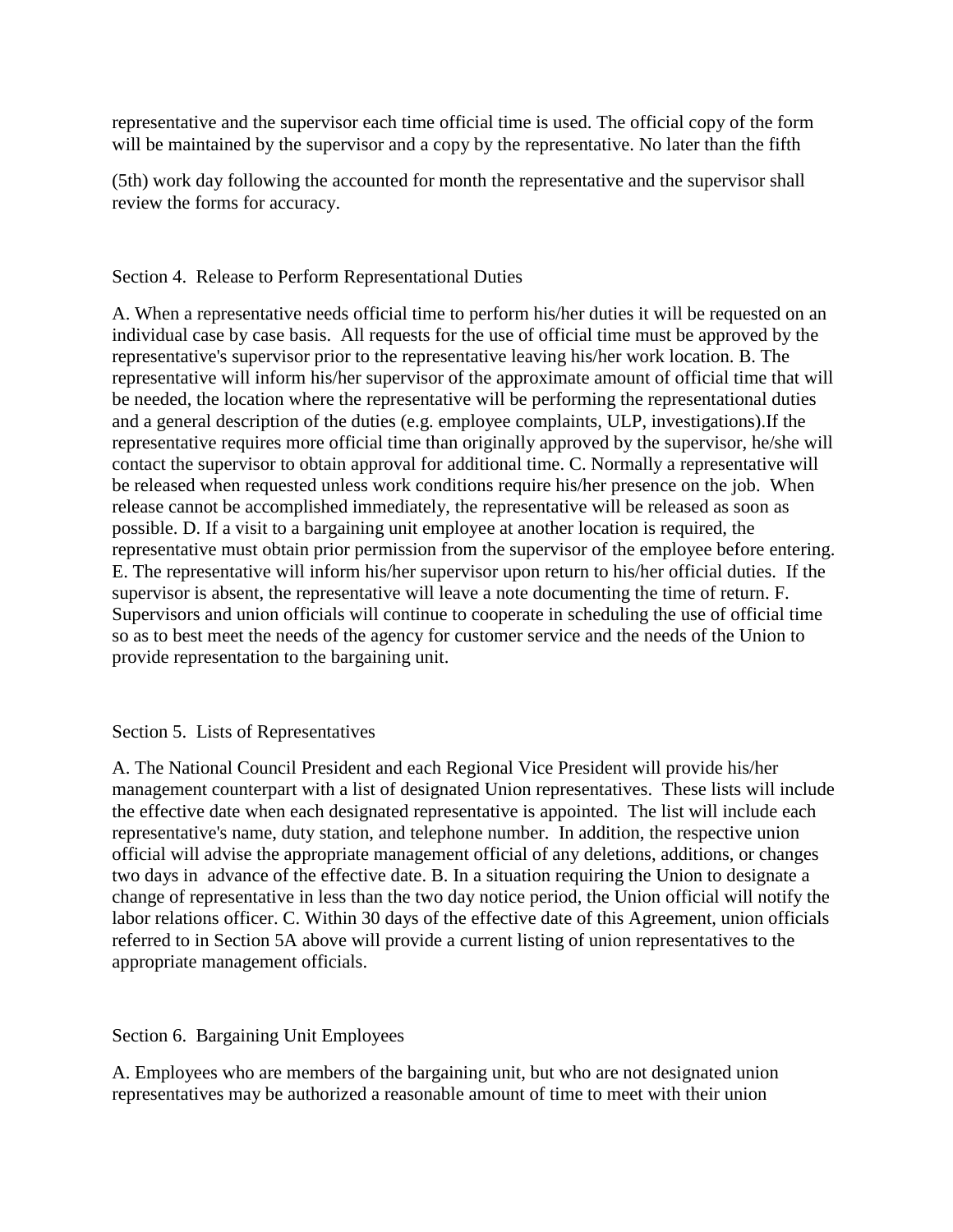representative to discuss a pending or potential grievance. B. Employees who are members of the bargaining unit but who are not designated Union representatives, and designated union representatives acting in a personal capacity, may be authorized a reasonable amount of time to prepare and present personal grievances filed under the provisions of Article 7 of this Agreement. C. Time granted under this Section will be authorized only for periods during which the employee is otherwise in a duty status. D. Employees must obtain prior approval from their supervisor before using such time. The employee must inform his/her supervisor where he/she will be and the approximate amount of time required. E. Requests for use of time to contact a union representative will normally be granted provided that no urgent workload or emergencies exist. In the event that urgent workload or emergencies preclude release at the time requested, the supervisor will release the employee as soon as feasible. F. Employees will inform their supervisors upon return to official duties.

 1. If the supervisor is absent, the employee will leave a note documenting the time of return. 2. If the employee requires more official time than originally approved by the supervisor, he/she will contact the supervisor to obtain approval for additional time.

\_\_\_\_\_\_\_\_\_\_\_\_\_\_\_\_\_\_\_\_\_\_\_\_\_\_\_\_\_\_\_\_\_\_\_\_\_\_\_\_\_\_\_\_\_\_\_\_\_\_\_\_\_\_\_\_\_\_\_\_\_\_\_\_\_\_\_\_\_\_\_\_\_\_\_\_\_\_

ARTICLE 7 - GRIEVANCE PROCEDURES

#### Section 1. Purpose

 $\overline{\phantom{a}}$ 

The purpose of this Article is to provide a mutually acceptable method for prompt and equitable resolution of grievances for bargaining unit employees and the Parties. It will apply to all matters defined below whether or not specifically addressed in this Agreement.

#### Section 2. Definition

Grievance means any complaint;

- by any bargaining unit employee concerning any matter relating to the employment of the employee,

 - by the Union concerning any matter relating to the employment of any bargaining unit employee, or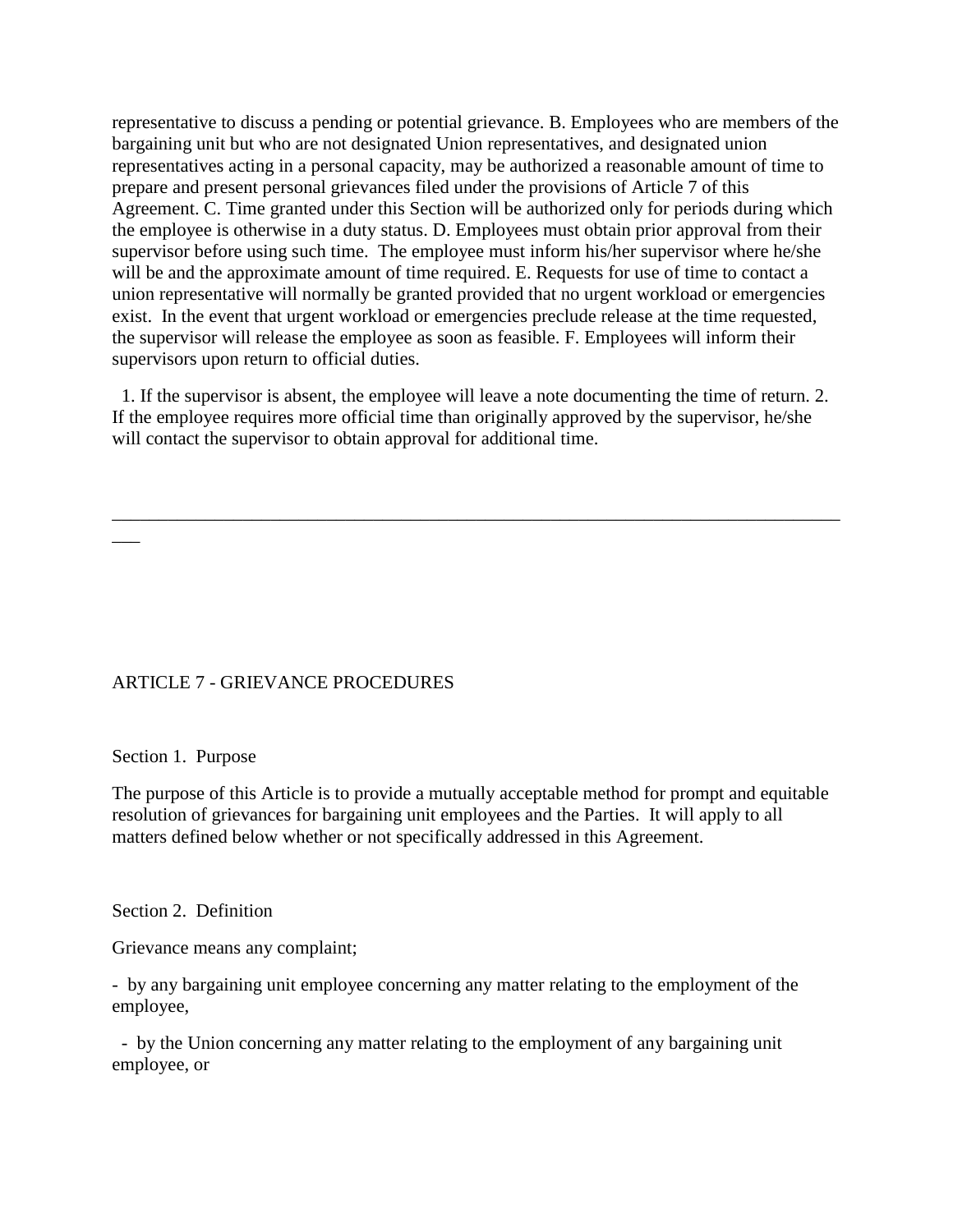- by any bargaining unit employee, the Union, or the Employer concerning 1. the effect or interpretation, or a claim of breach of this agreement, or 2. any claimed violation, misinterpretation, or misapplication of any law, rule, or regulation affecting conditions of employment.

## Section 3. Policy

Most grievances arise from misunderstandings which can be settled promptly and satisfactorily on an informal basis at the immediate supervisory level. The Employer and Union agree that every effort will be made by management officials, the Union, and grievant(s) to settle grievances at the lowest possible level. It is understood by the Employer and the Union that the initiation of a grievance in good faith by an employee should not cast any reflection on his/her standing with his/her supervisor and his/her loyalty to the organization, nor should the grievance be construed as a reflection on the employee's supervisor.

### Section 4. Exclusions

Complaints, appeals and grievances on the following matters are excluded from the scope of this procedure: A. A violation relating to prohibited political activities;

B. Retirement, life insurance or health insurance;

C. A suspension or removal for national security reasons;

D. Any examination, certification or appointment;

 E. Classification of a position which does not result in reduction in pay or grade for the employee;

F. Personnel action as the result of a reduction-in-force;

G. Separation of a probationary or trial period employee; or

H. Any other separation action not appealable to MSPB.

### Section 5. Grievance Requirements

The Parties agree that all grievances when first presented in writing must set forth the following:

A. The issue or occurrence giving rise to the grievance;

B. Whether a meeting is requested;

 C. The provision(s) of law, regulation, or this Agreement which allegedly has been misinterpreted, misapplied or violated;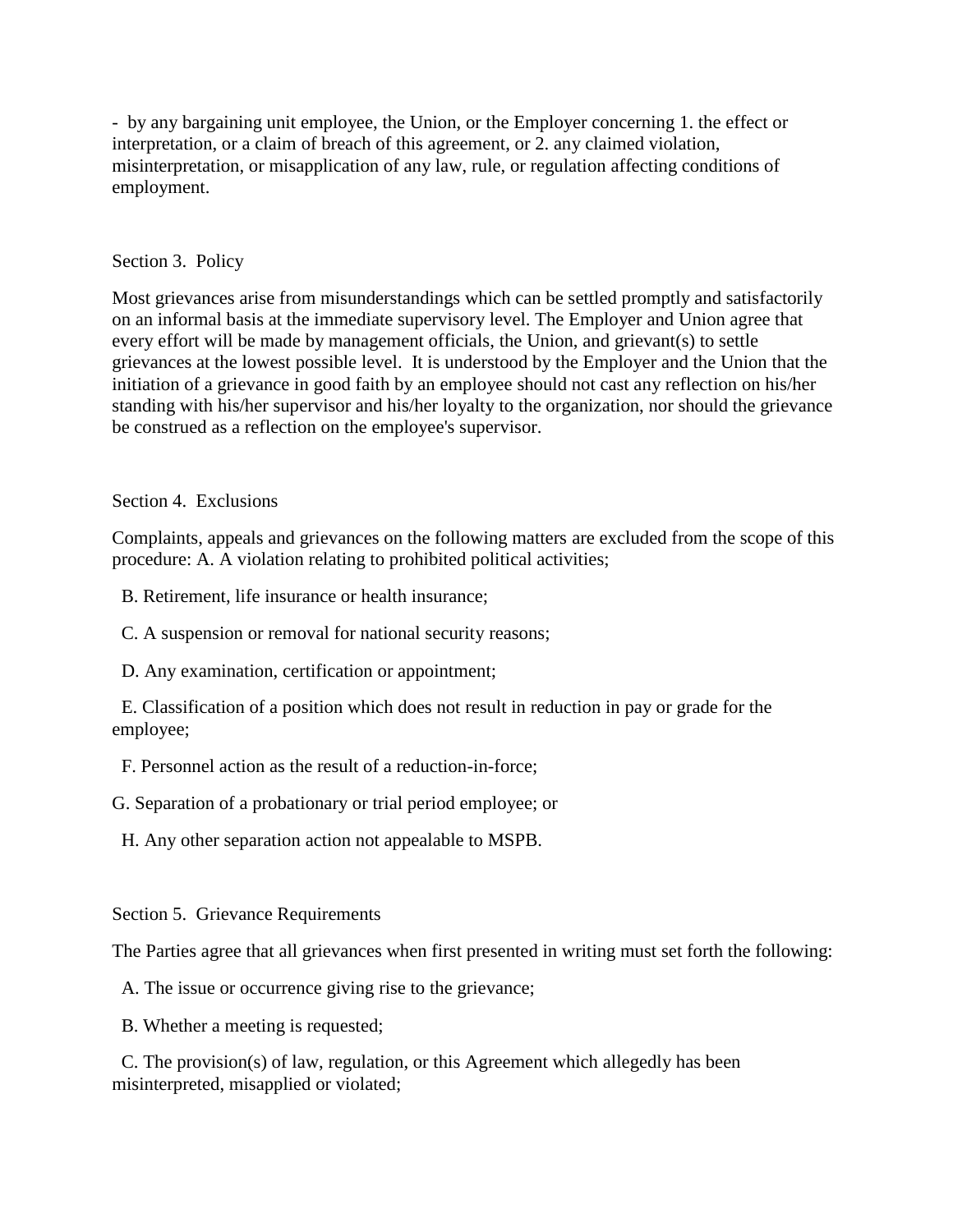## D. All relevant evidence and information; and

## E. The relief sought, which must be personal to the grievant.

## Section 6. Available Procedure

This will be the only procedure available to bargaining unit employees for the processing and disposition of grievances as defined in Section 2, above, except when the employee has a statutory right of choice between this procedure or a statutory appeal procedure, i.e., adverse actions resulting from unacceptable performance under 5 U.S.C. 4303 or misconduct under 5 U.S.C. 7512 or prohibited personnel practice under 5 U.S.C. 2302(b)(1). In those matters where the statutory choice exists, the employee exercises that choice for the grievance procedure when the grievance is submitted in writing to the designated management official or for the applicable statutory appeal procedure when submitted in writing to the appropriate official.

### Section 7. Representation

A. Upon request by an employee(s), or at its own initiative, the Union may conduct informal investigations necessary to determine whether a grievance should be filed. All Parties will comply with the Privacy Act and other applicable laws and regulations. B. When an employee wishes the Union to represent him/her in a grievance, the employee will submit a signed statement to that effect to the Union. The Union will forward that statement, along with the name of the designated Union representative for the case, to the appropriate management

official. Thereafter, all official communication will be between the

Employer and the designated Union representative.

## Section 8. Time Limits

Time limits in this Article may be extended by mutual consent of the Parties. Reasonable requests will normally be granted. The Parties agree to respond to the grievance within the time frame allowed. However, if the Parties are unable to do so, the reason for the delay will be stated and an extension of the time limits may be agreed to. Failure by the grievant to meet time limits, or to request and receive an extension of time, shall automatically cancel the grievance. Failure of the responding official to meet time limits, or to request and receive an extension of time, shall entitle the grievant to process the grievance to the next step.

### Section 9. Employee Procedure

Many problems can be solved informally, that is without resorting to the formal grievance procedure. Employees and Union representatives are encouraged to discuss the concerns with the immediate supervisor prior to submitting a formal grievance. A. Step 1.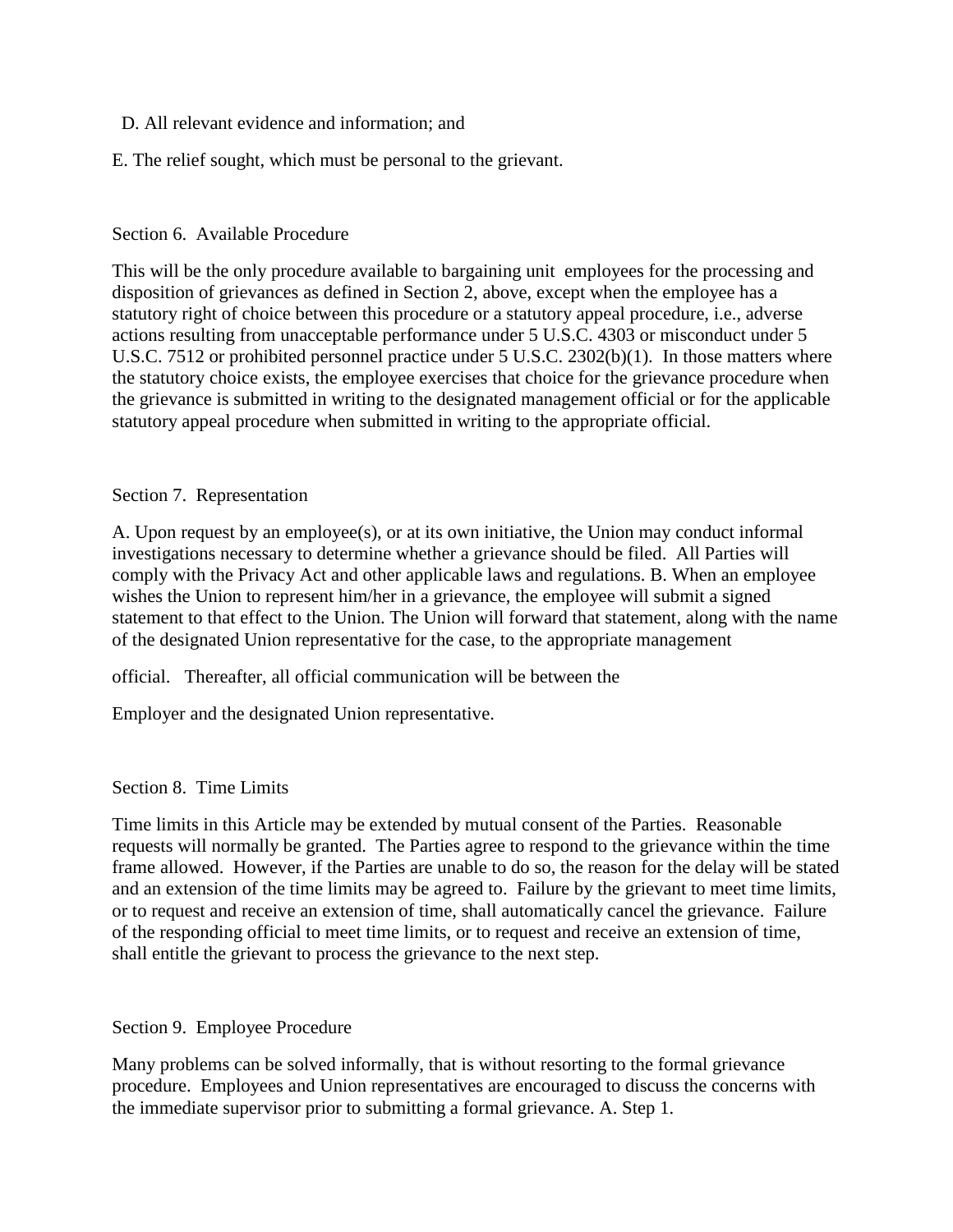1. All employee grievances, except as provided in Section 9A2, below, and Article 14 Section 12A, must be raised with the immediate supervisor. The employee must raise a grievance with the immediate supervisor in writing within thirty (30) days after the incident giving rise to the grievance or within thirty (30) days after he or she should have become reasonably aware of the incident. 2. A grievance over a disciplinary action must be raised with the management official rendering the decision imposing discipline within thirty (30) days following delivery of the decision. If such grievance is filed at a level higher than the immediate supervisor, it will be considered to be a Step 2 grievance. If such grievance is filed with the Regional Administrator or a Head of Central Office Servic, it will be considered a Step 3 grievance. 3. If the immediate supervisor does not have authority to resolve the matter, the supervisor will refer the grievance to the appropriate higher level management official. 4. The supervisor or higher level management official will respond in writing within fifteen (15) days after the employee raises the grievance. B. Step 2. 1. An appeal of the decision at step 1 must be presented in writing to the next higher level supervisor within fifteen (15) days after receipt of the step 1 response or within fifteen (15) days after the end of the step 1 official's response period. 2. In conjunction with submitting the formal grievance, the employee can request a meeting to discuss the grievance. The Step 2 official or designee shall arrange a meeting within fifteen (15) days of receipt of the grievance. If a meeting is held, the official will respond within fifteen

(15) days after the meeting. If a meeting has not been requested, the official will respond within fifteen (15) days after receipt of the grievance. The Step 2 official or designee will issue a decision in writing, either granting, modifying, or denying the relief requested. The decision will notify the employee of the name and location of the Step 3 official with whom to proceed if the requested relief is not granted. A copy of the grievance may be sent to the Head of the Central Office Service or Regional Administrator if a designee is named. C. Step 3 1. An appeal of a decision in Step 2 must be submitted in writing to the Head of the Central Office Service, or to the Regional Administrator or their designees as identified in the Step 2 decision within fifteen (15) days of receipt of the Step 2 response or within fifteen (15) days of the end of the supervisor's response period. 2. If a meeting is requested it shall be held within fifteen (15) days of receipt of the grievance at Step 3. 3. If a meeting is held, the official will respond within fifteen (15) days after the meeting. If a meeting has not been requested, the official will respond within fifteen (15) days after receipt of the grievance. If the relief requested is not granted, arbitration may be invoked in accordance with Article 8. D. The official hearing a Step 2 or Step 3 grievance will not have issued a decision at an earlier step.

### Section 10. Group Grievances

A. A group grievance is a grievance filed by the Union on behalf of a large number of bargaining unit employees, under different immediate supervisors, involving the same facts and the same issue(s). Grievances on behalf of several bargaining unit employees all under the same supervisor should be filed with the appropriate official in accordance with Section 9. B. A group grievance involving more than one supervisor will be filed by the Union at step 2 or step 3 as appropriate in accordance with Section 9. Step 3 is appropriate if there is more than one second level supervisor involved.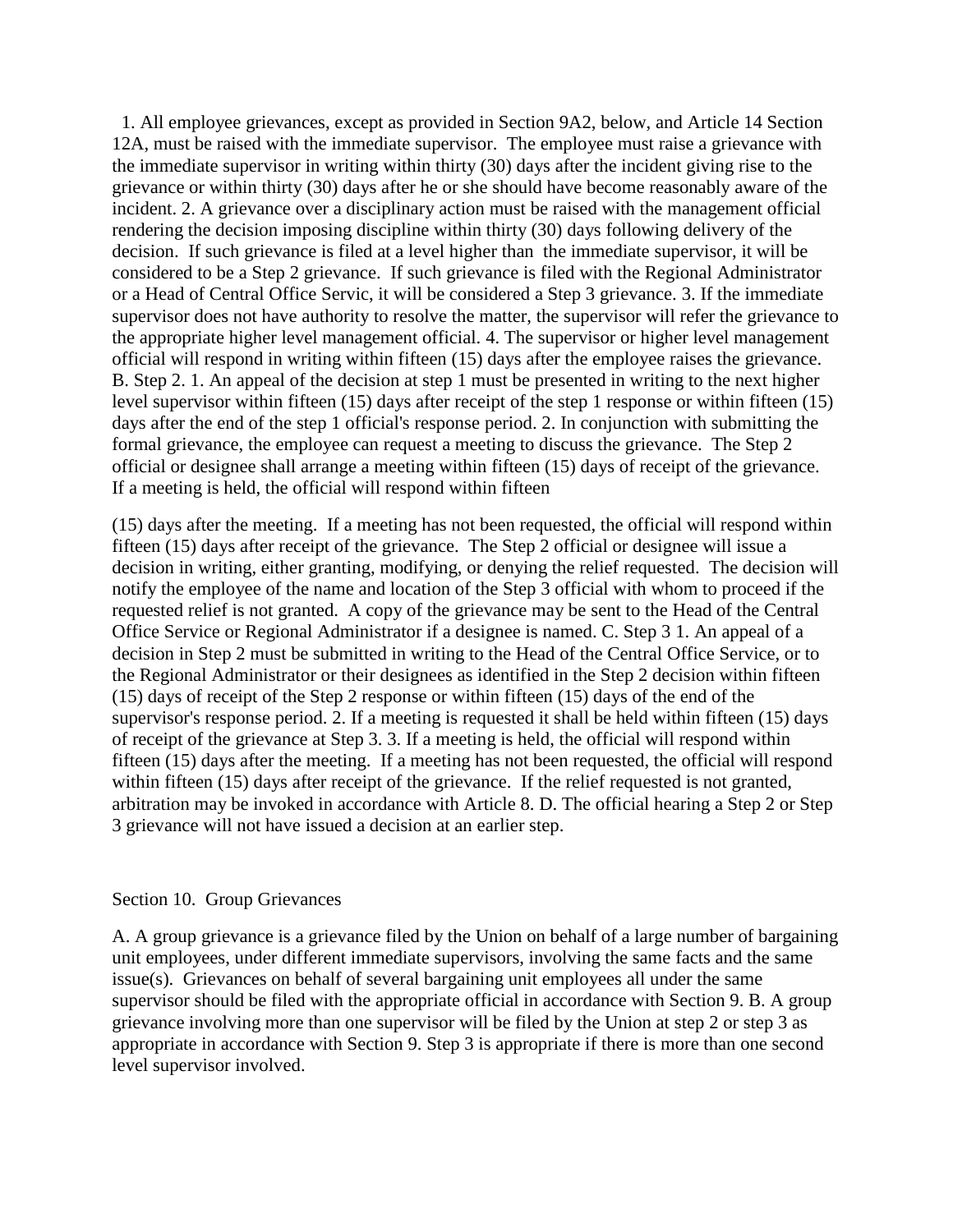Section 11. Institutional Grievances

A. An institutional grievance is a grievance filed by the Union or the Employer on its own behalf in its institutional capacity at the regional or local level. B. Procedure 1. The Union or the Employer shall raise the grievance in writing within thirty (30) days of the incident giving rise to the grievance, or within thirty (30) days after the grieving party becomes aware or should have reasonably become aware of the matter out of which the grievance arises. The grievance shall be filed with the appropriate Central Office or Regional Labor Relations Officer (RLRO), or Regional Vice President (RVP). 2. Any matters or issues not contained in the written grievance will not be considered by the arbitrator. If requested, the issue will be discussed informally by the Parties within fifteen (15) days of receipt of the grievance. Such discussions may be held by telephone if the Parties are at different geographical locations. 3. A decision will be issued within thirty (30) days of receipt of the grievance or the date of the discussion, whichever is later. 4. If the grievance is not resolved, arbitration may be invoked in accordance with the provisions of the Arbitration Article.

Section 12. National Level Grievances

A. Issues of national scope must be raised with the Employer's representative at the National level by the Council President or his or her designee, or with the Council President by the Employer's representative at

the National level. The grievance must be presented within thirty (30)

days of the incident giving rise to the grievance or within thirty (30)

days after the grieving party becomes aware or should have reasonably become aware of the matter out of which the grievance arises. B. Any matters or issues not contained in the written grievance will not be considered by the arbitrator. C. The Parties will meet or discuss the issue by telephone within thirty

(30) days after receipt of the grievance. The responding Party will reply in writing within thirty (30) days of the meeting or discussion. In the event that satisfactory resolution is not achieved, the grieving Party has the right to refer the matter to arbitration in accordance with the provisions of the Arbitration Article.

Section 13. Grievances over Interpretation of the Agreement

A. Grievances arising over the interpretation of the language in this Agreement which are not resolved at the local or regional level must be submitted to the Parties at the National level for resolution. B. Once a grievance has been submitted to the National level under A, above, Parties at the local or regional level may not proceed to an arbitration hearing until the grievance has been settled or released by the National Parties. The National Parties will settle or release the grievance within 30 days, unless mutually agreed otherwise. Notification procedures for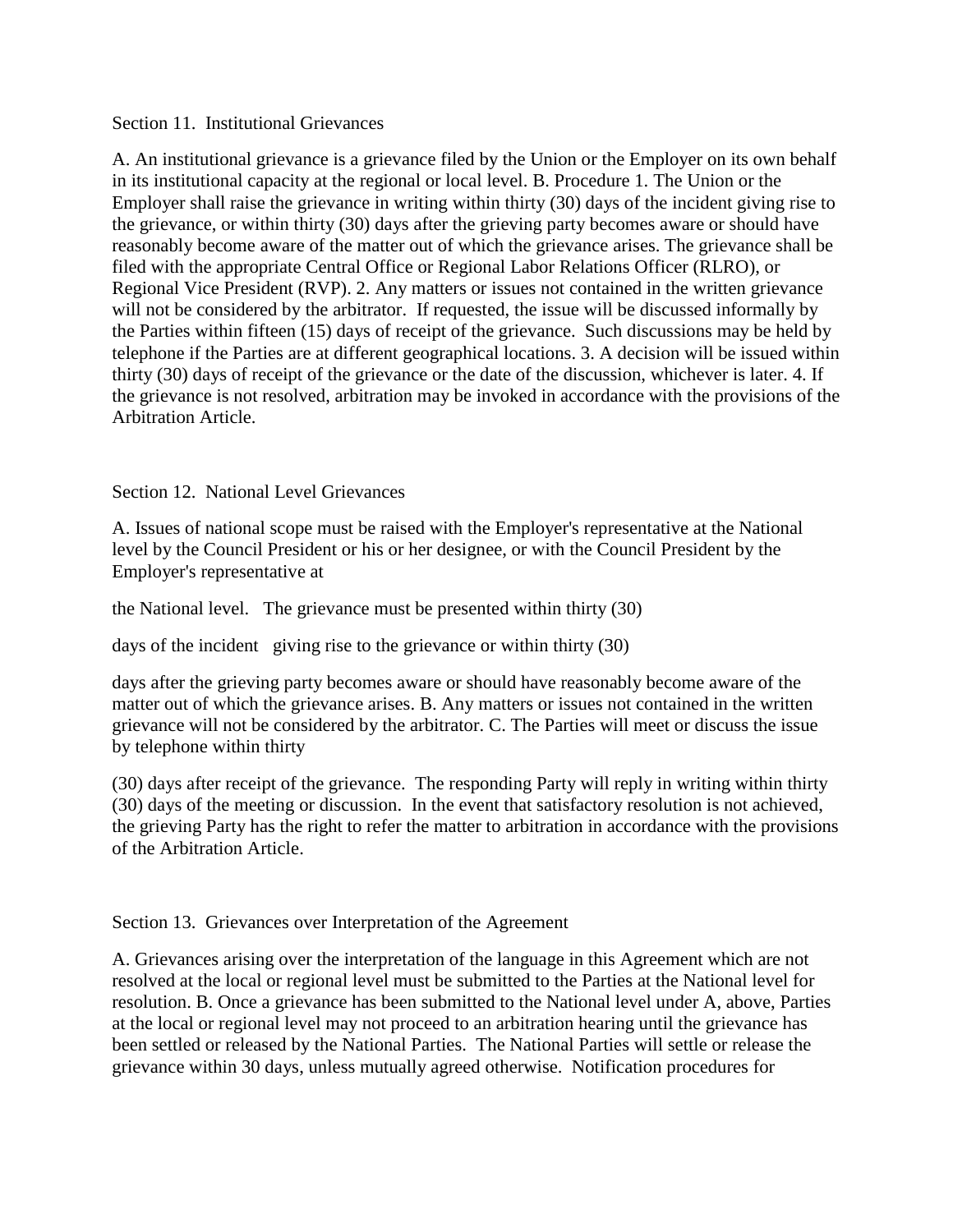invoking arbitration in accordance with Article 8, Section 2 of this Agreement will continue to apply.

\_\_\_\_\_\_\_\_\_\_\_\_\_\_\_\_\_\_\_\_\_\_\_\_\_\_\_\_\_\_\_\_\_\_\_\_\_\_\_\_\_\_\_\_\_\_\_\_\_\_\_\_\_\_\_\_\_\_\_\_\_\_\_\_\_\_\_\_\_\_\_\_\_\_\_\_\_\_

# ARTICLE 8 - ARBITRATION

 $\overline{\phantom{a}}$ 

## Section 1. Basis for Appeal

If the remedy requested is not granted in the final step of the grievance procedure in accordance with Article 7 the Union or the Employer may invoke arbitration. Only the Union or the Employer may invoke arbitration.

## Section 2. Notification

A. The Union must notify the appropriate Labor Relations Officer of an appeal submitted pursuant to Section 1, above, within 30 days of receipt of the decision at the final step of the grievance procedure or within 30 days of the end of the supervisory response time limit. Notification in writing must be postmarked by certified mail and return receipt requested by the 30th day or hand delivered no later than close of business on the 30th day. B. The Employer will notify the appropriate Union official in accordance with the procedures in paragraph A, above.

## Section 3. Statement of Issue

The Parties shall communicate in advance of the arbitration hearing in an attempt to agree on a joint submission of the issue(s) for arbitration. If the Parties fail to agree on a joint submission, each Party will prepare a statement of what it believes the issue(s) to be. The Parties will exchange these statements of the issue(s) at least five (5) days in advance of the scheduled arbitration hearing date. The arbitrator will have final authority to determine the issue(s) to be decided.

Section 4. Selecting the Arbitrator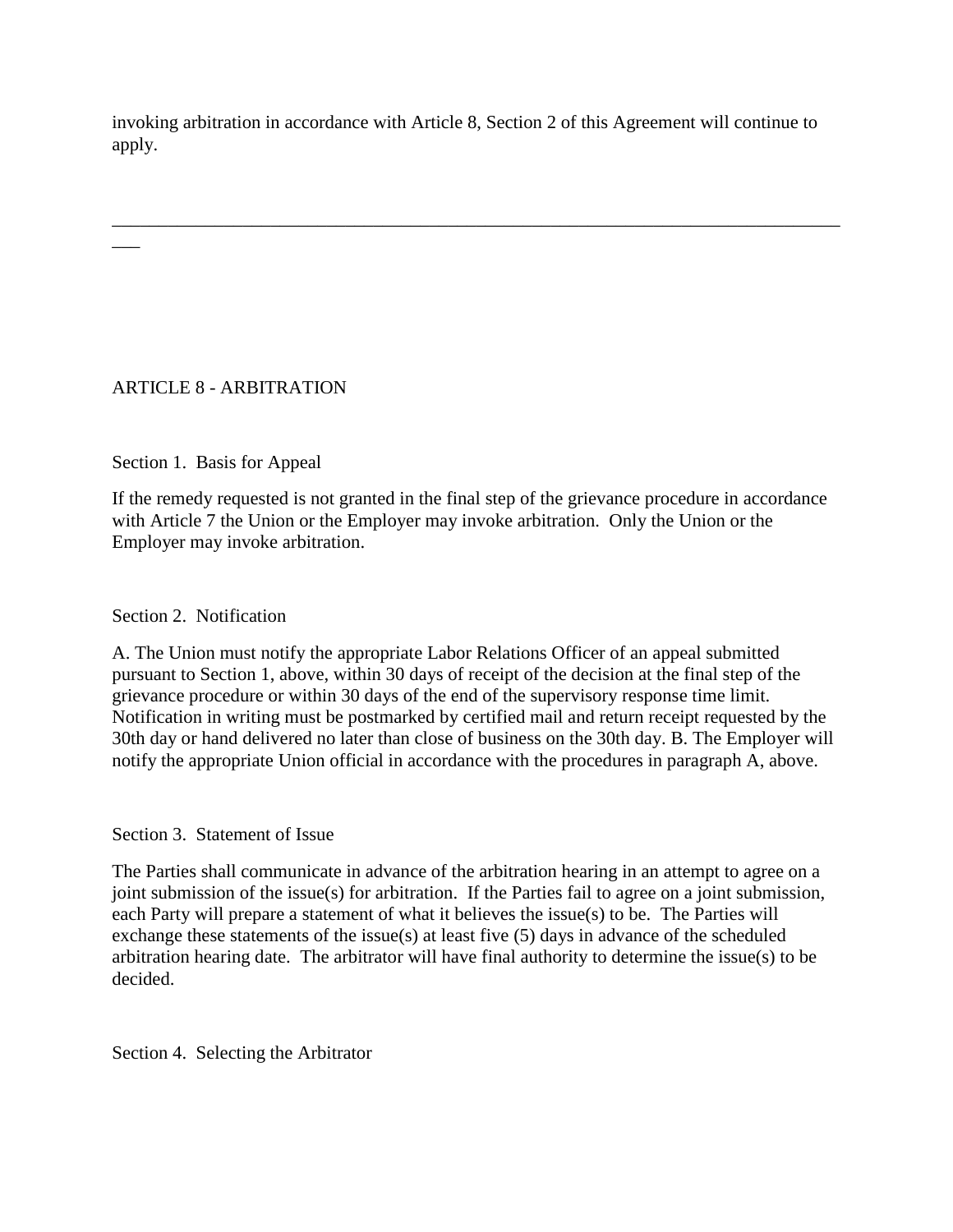A. Within fourteen (14) days from the receipt of the request, the Parties shall meet and attempt to select an arbitrator. When arbitration is invoked by either Party, the Parties will submit a joint request to the Federal Mediation and Conciliation Service and/or the American Arbitration Association for a list of five (5) impartial persons qualified to act as arbitrator. If either Party refuses to participate in the submission, the other Party will make the request. Within fifteen (15) calendar days after receipt of such list the Employer and the Union shall meet to select an arbitrator. If the Parties cannot agree on an arbitrator from the list, each Party shall strike one name in turn from the list. The determination of which Party shall strike first from the list will be determined by the flip of a coin. After each Party has struck two names from the list, the remaining person shall serve as the arbitrator. If either Party refuses to participate in the selection process, the other Party will make a selection of an arbitrator from the list. B. This provision does not prohibit the Parties from mutually agreeing on an arbitrator or panel of arbitrators through other mutually agreeable procedures.

### Section 5. Arbitration Hearing

A. Upon selection of the arbitrator in a particular case, the respective representatives for the Parties will communicate with the arbitrator and each other in order to select a mutually agreeable date for the arbitration hearing. The Parties will endeavor to schedule the hearing within thirty

(30) days after arbitration is invoked.

B. Arbitrators will render a decision within thirty (30) days of the date of hearing or receipt of post hearing briefs unless agreed otherwise by the Parties. C. Arbitration hearings will be held on the Employer's premises or grievant's post of duty when practicable, or at any site mutually agreed to by the Parties. D. Normally arbitration awards will be implemented within 30 days of the decision or as the arbitrator directs. The arbitrator's decision shall be final and binding, unless an exception is filed with the Federal Labor Relations Authority. An exception to the arbitrator's decision may be filed in accordance with FLRA regulations. E. Stipulation of facts to the arbitrator can be used when both Parties agree to the facts at issue and a hearing would serve no purpose. In this case, data, documentation, etc., are jointly submitted to the arbitrator with a request for a decision based upon the facts presented. F. The Parties may mutually agree to extend any time limits. G. Either Party may submit a post hearing brief. The arbitrator will determine the date the briefs will be due.

### Section 6. Bargaining History

Bargaining history testimony and/or affidavits in connection with bargaining history may not be used in an arbitration hearing unless one of the Parties has notified the other in writing at least 15 calendar days prior to the hearing of its intent to use such testimony and/or affidavits.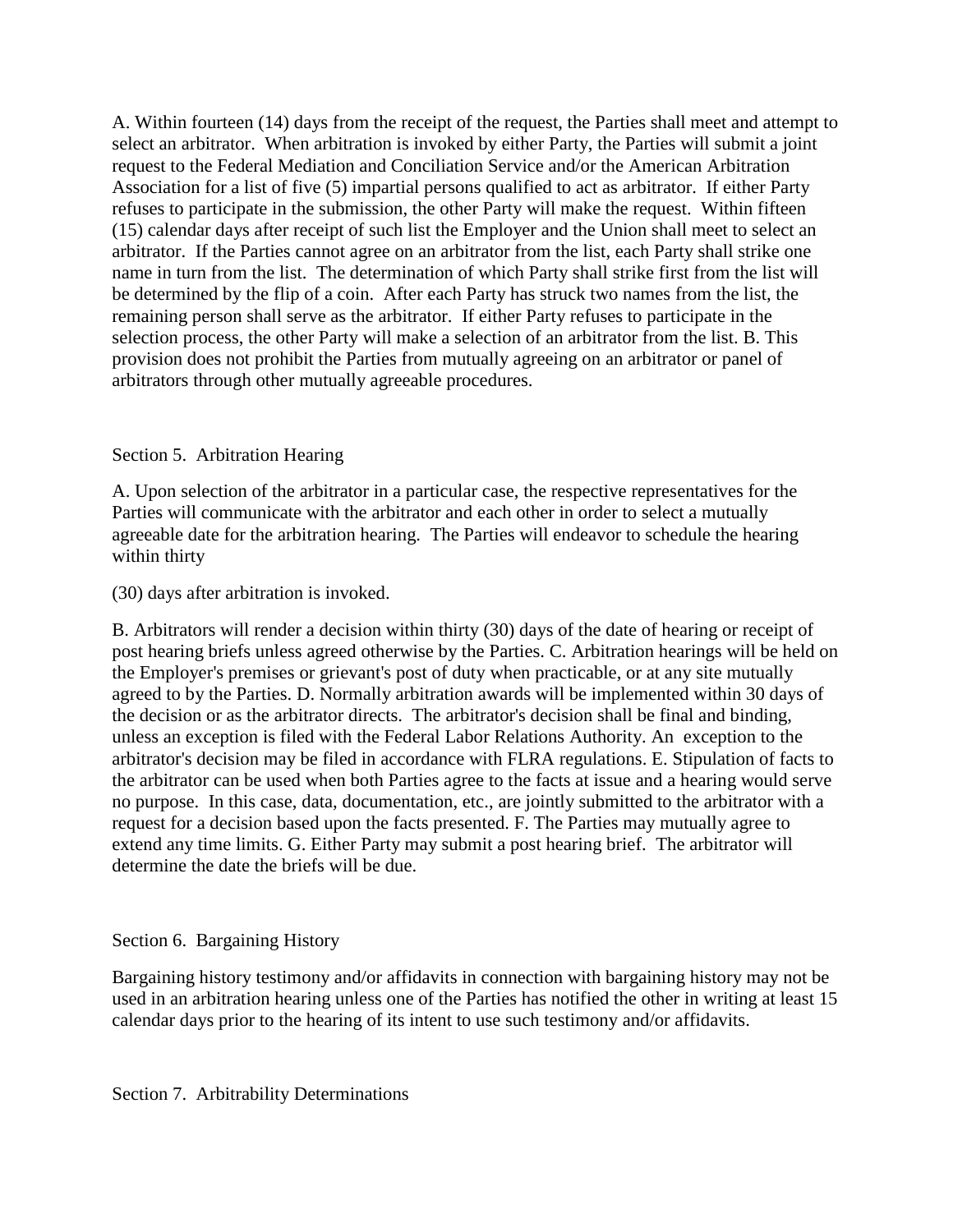The arbitrator shall have the authority to make all arbitrability determinations and will be required to make arbitrability determinations prior to addressing the merits of the original grievance. Either Party may require a separate hearing on the arbitrability issue before a hearing is held on the merits of the original grievance. The Party seeking the separate hearing will be responsible for the arbitrator's entire bill for the arbitrability hearing. If two hearings are held, separate arbitrators shall hear the arbitrability issue and the grievance issue, unless the Parties mutually agree otherwise.

## Section 8. Authority Of The Arbitrator

A. The Employer and the Union agree that the jurisdiction and authority of the arbitrator will be confined exclusively to the grievance as stated on the record. B. An employee who is found to have been affected by an unjustified or unwarranted personnel action which has resulted in the withdrawal or reduction of all or part of the employee's pay, allowances, or differentials is entitled on correction of the personnel action to receive back pay in accordance with the Back Pay Act. C. The arbitrator may award reasonable attorney fees in accordance with 5 U.S.C.  $7701(g)$ . The arbitrator will have the authority to rule on the reasonableness of the requested award. D. The arbitrator shall have no power to add to, subtract from, disregard, alter or modify terms of this Agreement, or applicable laws, rules or regulations. E. Any award may not include assessment of expenses against either Party other than as agreed to in this Agreement.

## Section 9. Arbitration Fees and Assessments

The Parties will each pay one-half of the regular fees and expenses of the arbitrator hearing a case assigned to him/her.

## Section 10. Transcripts

A. The need for verbatim transcripts shall be determined by the Parties on an ad hoc basis. If the Parties agree that a transcript is necessary, the arbitrator and each Party will be provided a copy. The costs of mutually agreed to transcripts will be borne equally by the Parties. B. If one Party elects to obtain verbatim transcripts without the agreement of the other Party, the Party requesting the transcript will bear the cost of the transcript and must provide a copy to the arbitrator. If at a later date the other Party should desire a copy of the transcript they agree to split the fees, including court reporter and duplication costs. C. When either Party elects a verbatim transcript, it will be made by an authorized court reporter.

### Section 11. Witnesses

A. The grievant(s) and any employee called as a witness will be excused from duty to the extent necessary to participate in the official proceedings. B. The Parties will exchange lists of witnesses at least five (5) days in advance of the hearing.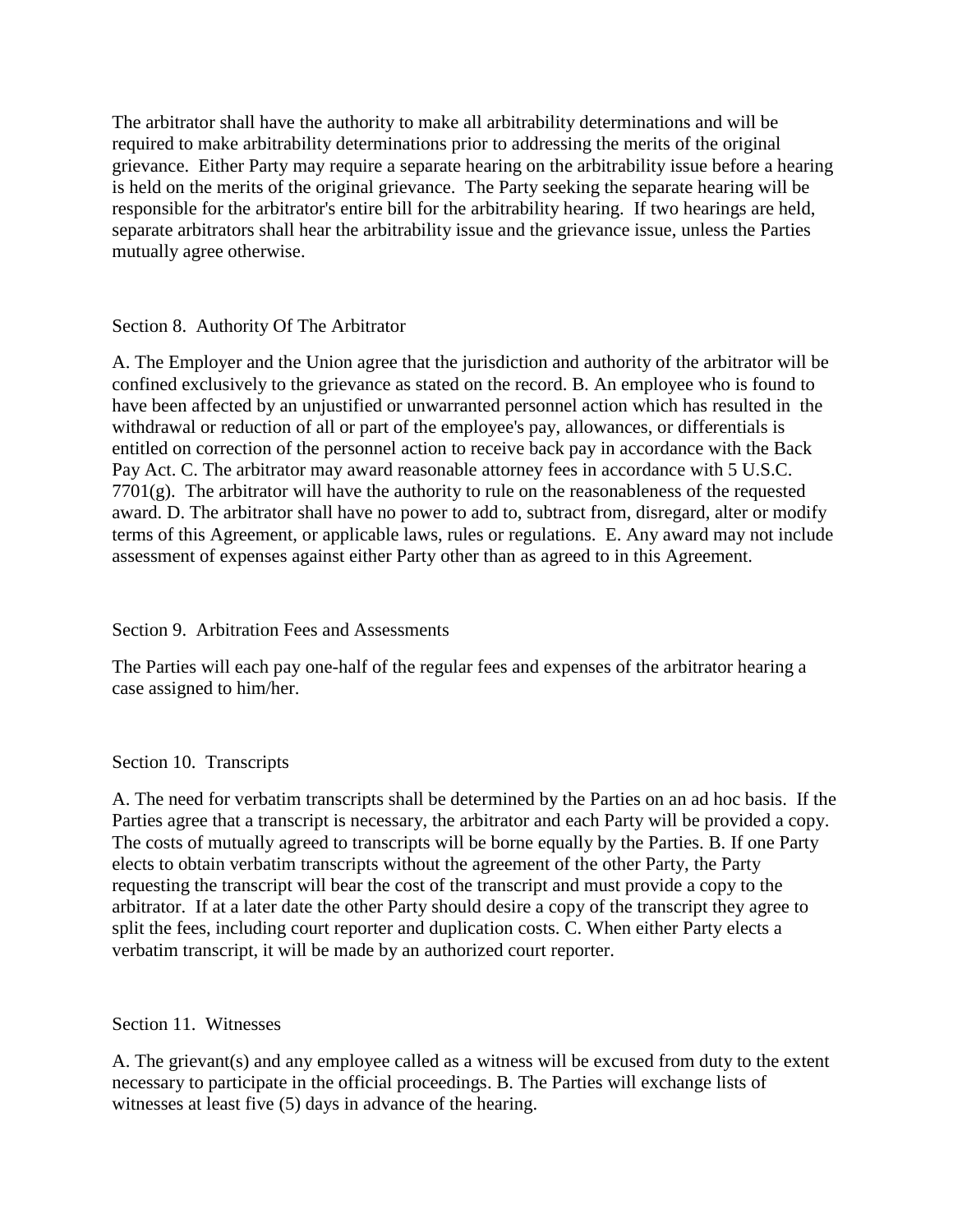### Section 12. Filing Exceptions

A. Either Party may file exceptions to an award with the Federal Labor Relations Authority. B. An aggrieved employee may seek judicial review of the arbitrator's decision on matters that could have been appealed to MSPB under 5 U.S.C. 7121 (e) (1) within thirty (30) days beginning on the date the award is served on the Party.

\_\_\_\_\_\_\_\_\_\_\_\_\_\_\_\_\_\_\_\_\_\_\_\_\_\_\_\_\_\_\_\_\_\_\_\_\_\_\_\_\_\_\_\_\_\_\_\_\_\_\_\_\_\_\_\_\_\_\_\_\_\_\_\_\_\_\_\_\_\_\_\_\_\_\_\_\_\_

## ARTICLE 9 - NEGOTIATIONS

 $\overline{\phantom{a}}$ 

Section 1. Governing laws, regulations, and other provisions A. In the administration of all matters covered by this Agreement, officials and employees shall be governed by existing or future laws, existing government-wide regulations and future government-wide regulations that do not conflict with the terms of this Agreement. B. If a future law requires a change in this Agreement or other agreements between the Parties, the change will not be implemented until Management fulfills its obligation to inform the Union and offers the Union the opportunity to bargain in accordance with this Article. C. Regulations issued by GSA governing negotiable conditions of employment, in effect on the date this Agreement becomes effective, remain in effect unless modified by the terms and conditions of this Agreement or future negotiations. D. Past Agreements and Practices 1. Past Written Agreements a. This Agreement shall supersede all provisions in the terms and conditions of previously negotiated agreements and memorandums of understanding between NFFE and GSA, at the national level, unless mutually agreed otherwise. b. Regional and local supplements and memorandums of understanding that conflict with the terms and conditions of this Agreement, laws, or Government-wide regulation are null and void as of the effective date of this Agreement. Otherwise, such agreements continue until changed through negotiations or otherwise in accordance with this article. 2. Past Practices. a. As of the effective date of this Agreement, all past practices that conflict with law, rule or Governmentwide regulation are null and void. b. All past practices that conflict with the terms and conditions of this Agreement are null and void. 3. Other past practices shall not be abridged as a result of not being enumerated in this Agreement. E. The Parties are obligated to provide representatives at the level of bargaining who are authorized to negotiate and enter into agreements on all matters within the scope of bargaining.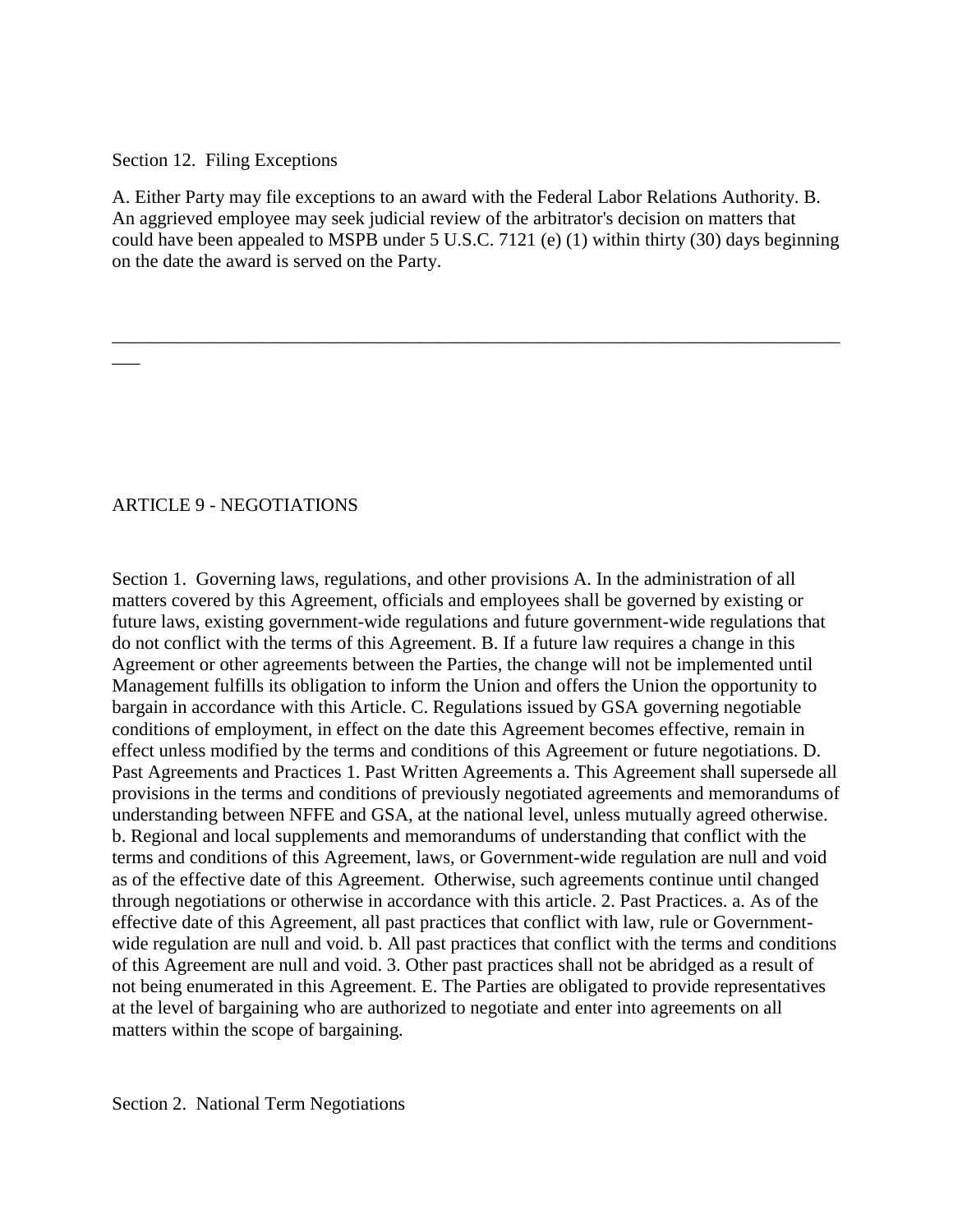A. This Agreement shall constitute the sole term agreement between the Parties, subject to: 1. Reopening by mutual agreement; 2. Any amendments required mid-term as a result of changes in law. B. This Agreement can be supplemented by the following: 1. National supplements under Section 3 as a result of changes in working conditions initiated by the Employer pursuant to its reserved management rights; 2. National supplements under Section 3 as a result of negotiations covering subjects not addressed by this Agreement and not clearly waived during term negotiations. Each Party shall have the right to Initiate such negotiations one time during the life of this Agreement at any time after the first anniversary of the effective date. 3. Regional and local supplements under Section 4 of this Article.

Section 3. National Mid-term Negotiations

A. National consultation. The Employer accords the Union national consultation rights in accordance with the Federal Labor Relations Statute. Matters sent out under national consultation will be sent to NFFE headquarters and the National Council President. B. Prior to implementing national or multi-regional changes in personnel policies, practices or matters affecting conditions of employment, the Employer will notify the National Council President, or his/her designee. C. Upon receipt of the final version of GSA proposed changes, the Union may within 10 days request negotiations concerning the proposed change. The Union will submit proposals on the proposed change in writing within 15 days of receipt of the notice. Failure to make a timely request to negotiate or timely provide proposals in writing shall be deemed to constitute acceptance of the changes by the Union. The date for submission of written proposals may be extended by mutual agreement. D. Upon receipt of the Union's request to negotiate and written proposals, the Parties shall communicate with each other to establish a mutually agreeable date to commence negotiations. The parties will endeavor to commence negotiations within ten (10) days of receipt of the Union

proposals. Negotiations may take place through written exchange of

proposals or via telephone by mutual agreement.

E. Changes that are negotiated or agreed to pursuant to this section shall be duly executed by the Parties and shall become an integral part of this Agreement and subject to all of its terms and conditions. F. By mutual agreement of the National Parties, negotiation concerning impact and implementation of national mid-term changes may be deferred to the regional level for negotiation. G. Council initiated proposals under Section 2 B 2 , above, shall be submitted to the Employer's representative at the National level.

Section 4. Regional and Local Negotiations

A. In addition to mid-term changes addressed in Section B and C, below, the Regional Parties are also authorized to negotiate on the following specific

subjects: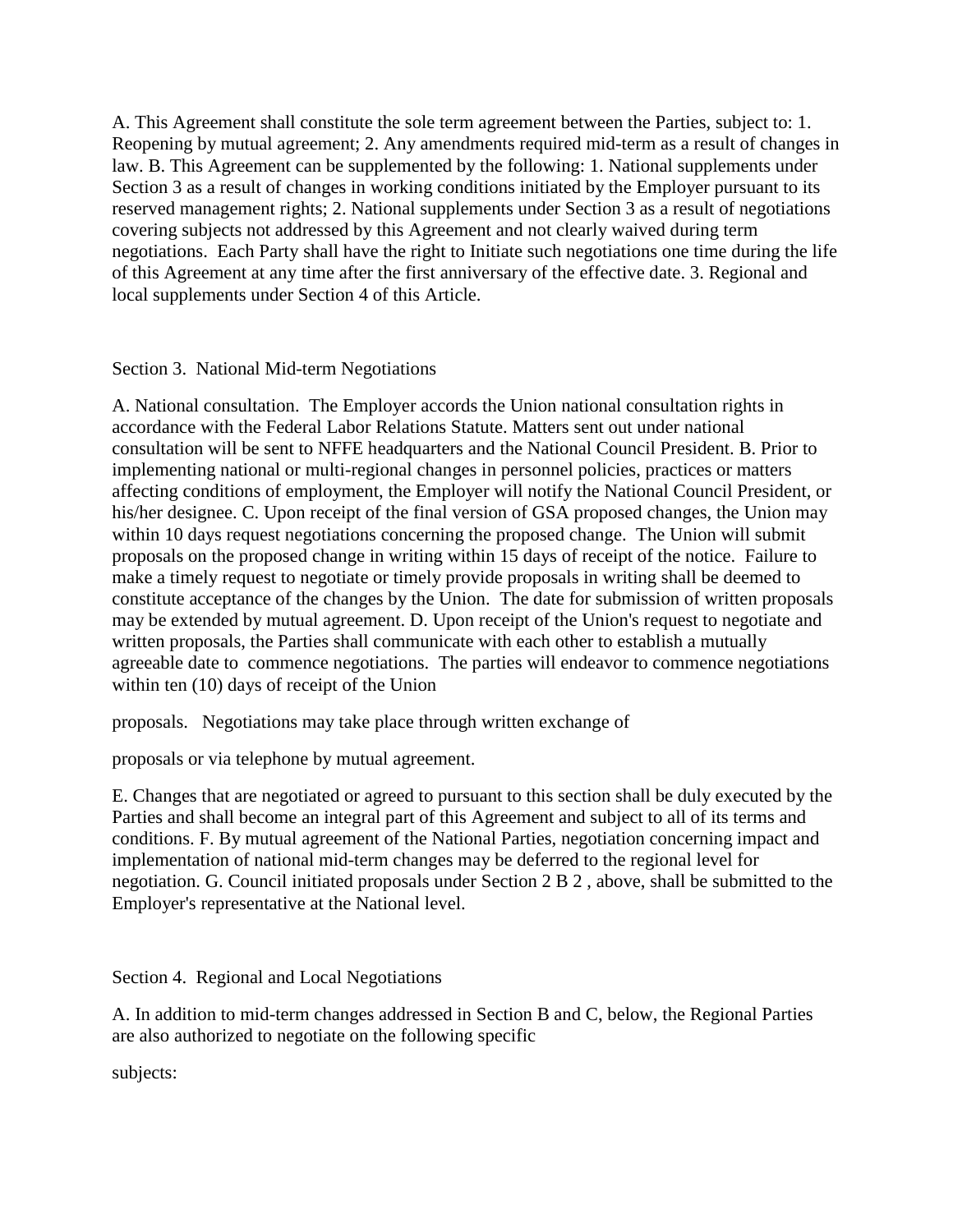### 1. Labor-Management Committees;

2. Procedures for submission of Union recommendations on Regional incentive and suggestion awards programs; 3. Procedures for submission of Union recommendation on new employee career development training programs implemented regionally; 4. Procedures for reviewing model performance standards developed or modified regionally; 5. Procedures for use of available copying machines and available audiovisual equipment for representational purposes. This does not include membership solicitation; 6. Union offices, if appropriate under the Facilities and Services Article; 7. Alternative schedules in accordance with Article 34; 8. Training for Union officials on OSHA and alcohol and drug abuse programs; 9. Outplacement for employees adversely affected by reduction in force; 10. Day care facilities under the exclusive control of GSA; 11. Representation on multi-agency day care committees or Boards of Directors to the extent that such committees or boards are under GSA control; 12. Yearly review of smoking policy; 13. Determination of local situations when environmental differentials are payable in accordance with FPM Supplement 532-1 S8-7g(3), including personal protective devices. B. The Union will be advised at the regional level of proposed changes in personnel policies, practices and working conditions arising out of, initiated by or under the control of a GSA Region which are not national in

scope. Negotiations resulting from such changes will be conducted by the

Parties' regional representatives in accordance with the Federal Labor-Management Relations Statute. C. The Union will be advised at the local level of proposed changes in personnel policies, practices, and working conditions initiated by local managers or initiated at a higher level but only affecting the local level (i.e. a reduction-in-force). Negotiations resulting from such changes will be conducted by the Local Parties. D. Agreements negotiated below the national level are subject to the following requirements: 1. Such agreements may not change or amend the terms of the National Agreement or its national supplements. 2. Agreements resulting in a formal written supplement to this Agreement must be forwarded to the National Parties for review and will be subject to Agency head approval in accordance with 5 U.S.C. 7114(c). E. Upon receipt of notice of a regional or local change, the Union may within five (5) days request negotiations concerning the proposed change. The Union must submit written proposals on the topic to be negotiated within 10 working days of receipt of the notice. Failure to make a timely request to negotiate or to timely provide proposals in writing shall be deemed to constitute acceptance of the changes by the Union. The Parties may mutually agree to extend the time limit for submission of proposals. The Parties will endeavor to commence negotiations within five (5) days of receipt of the Union's proposals.

### Section 5. Resolution of Disputes

A. Disputes involving Subject Matter. If the Regional representatives disagree as to whether a subject is proper subject matter for a supplement, the matter shall be referred in writing to the Parties at the National level for resolution. If the Parties at the National level cannot resolve the dispute, either Party may refer the issue to an arbitrator for a decision on the interpretation of the National Agreement as it applies to what is proper subject matter for supplementary agreements. B. Negotiation Disputes. 1. If the respective regional representatives fail to reach agreement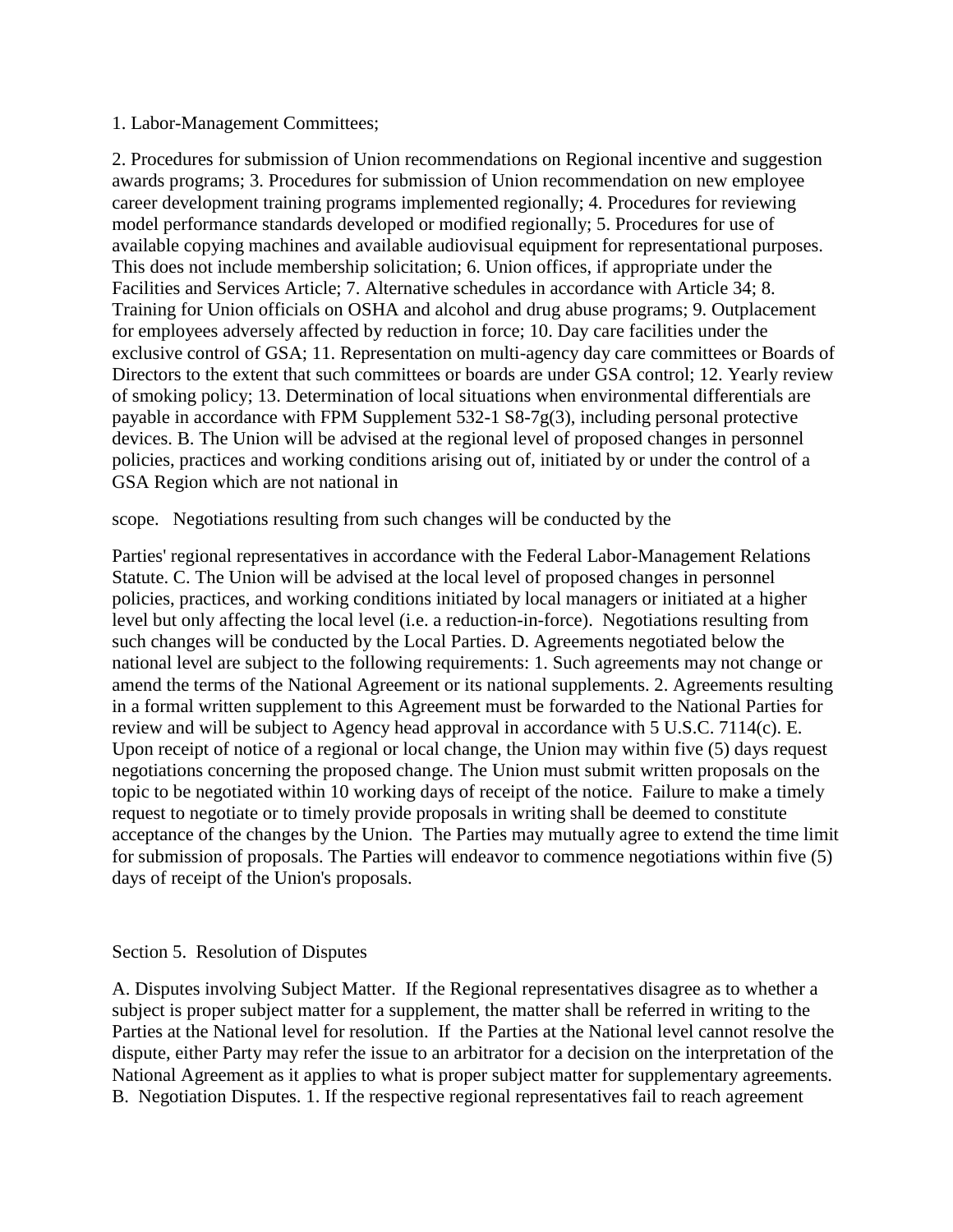after negotiations on issues that are proper subject matter for negotiation, the dispute shall be referred to the Parties at the National level for resolution. Disputes at the local level will be referred to the Regional Parties for resolution before referral to the National Parties. 2. If the Parties at the National level reach an impasse either Party may then seek the services of the Federal Mediation and Conciliation Service or Federal Service Impasses Panel, or if the issue involves a negotiability question it can be appealed in accordance with FLRA regulations.

Section 6. Duration of Supplements

All supplements shall be a part of and subject to the terms and conditions of the National Agreement and shall simultaneously terminate with the National Agreement.

Section 7. Expeditious Negotiations

The Parties will cooperate fully in ensuring that any bargaining obligations are completed in an expeditious manner.

Section 8. Retention of Rights

Unless specifically modified by this Agreement, or clearly and unmistakably waived during negotiations, each Party retains all other rights in accordance with applicable laws and regulations.

\_\_\_\_\_\_\_\_\_\_\_\_\_\_\_\_\_\_\_\_\_\_\_\_\_\_\_\_\_\_\_\_\_\_\_\_\_\_\_\_\_\_\_\_\_\_\_\_\_\_\_\_\_\_\_\_\_\_\_\_\_\_\_\_\_\_\_\_\_\_\_\_\_\_\_\_\_\_

# ARTICLE 10 - INCENTIVE AWARDS AND PRODUCTIVITY

Section 1. Purpose and Policy

The Parties agree that substantial benefits and enhanced productivity will accrue through an Incentive Awards Program and Employee Suggestion Awards Program which objectively recognize and financially reward employee

accomplishments:

 $\overline{\phantom{a}}$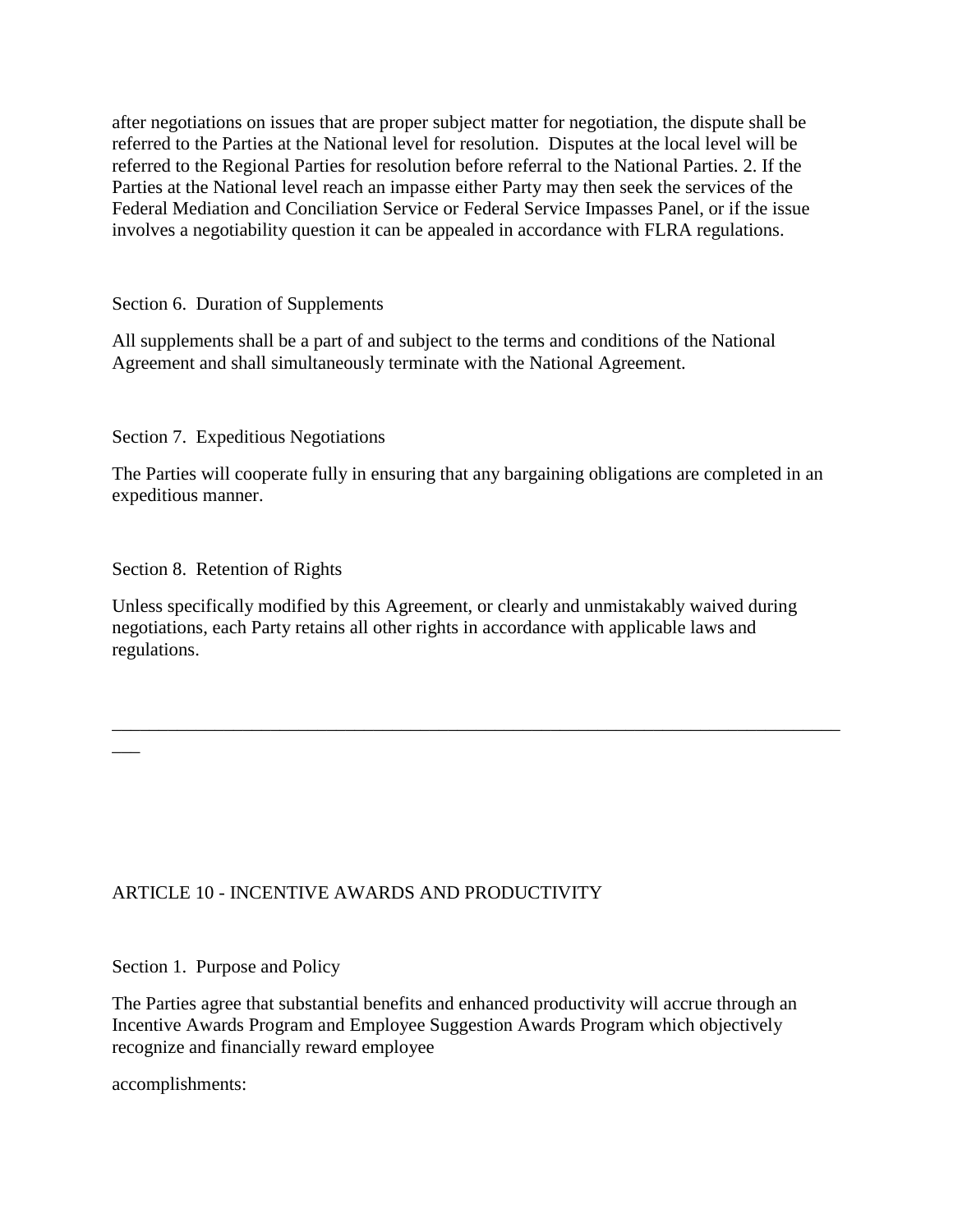a. The Union and Employer agree to encourage employees to participate in these programs. b. The Employer agrees to provide incentives and awards for employees who are honored under these programs for either Their performance, or the adoption of their suggestions or recommendations.

Section 2. Types of Awards

Employees may review applicable GSA Directives concerning types of monetary and nonmonetary awards and the criteria for such awards.

Section 3. Performance Award Criteria

A. The Employer will apply awards criteria to unit employees in a fair and equitable manner. B. Upon request, the Union will be provided a copy of the GSA Form 1291 and the written justification (or other awards recommendation document) if required in connection with representation duties. C. The Employer will present awards before an audience of employees who have regular and frequent work-related association with the recipient of

the award. The union will be notified prior to the presentation.

D. The Employer will give the Union a copy of its annual awards report upon request. The Employer will provide the Regional Vice President with a copy of the regional awards report for the preceding year upon request.

Section 4. Employee Suggestion Awards

A. The Parties agree to encourage employees to submit suggestions under the Employer's Suggestion Program. Suggestions will be considered in a fair and equitable manner and decided by persons with experience relative to the suggestion. B. Suggestion will be processed expeditiously and, if approved, the award will be processed expeditiously. C. Rejections of employee suggestions will be written and contain the reason for the rejection. An employee can request a reconsideration by a management official at a higher level than the one issuing the notice. Rejection notices will include the name and location of the appropriate management official to whom an appeal can be directed. If a suggestion is later adopted within the two-year award entitlement period, the suggesting employee will be compensated.

Section 5. Suggestion Submission Procedure

The Employer's suggestion form will be made readily available at work sites. The Employer will acknowledge receipt of suggestions by notifying the suggesting employee within ten (10) workdays. If a decision has not been reached within ninety (90) days of submission, the Employer will provide a written reason for the delay.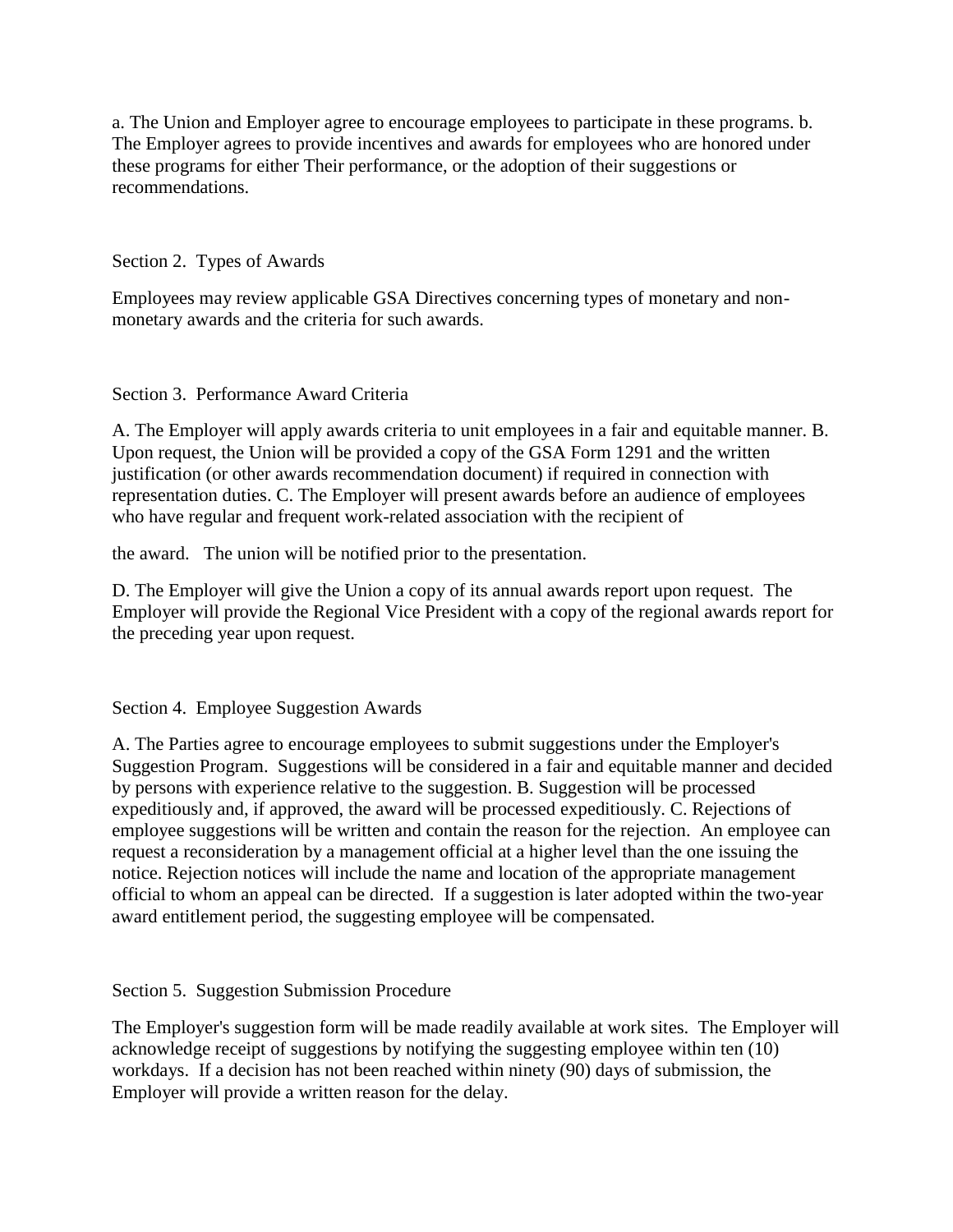# ARTICLE 11 - THE EMPLOYEE ASSISTANCE PROGRAM

#### Section 1. Purpose

The Employee Counseling Services Program (ECSP) is established to provide counseling, assistance, treatment, and rehabilitative services to employees who are experiencing problems that contribute to unsatisfactory performance or conduct. This program will provide a procedure to deal fairly and effectively with these problems while also properly recognizing the employee's right to privacy and the Employer's need to maintain a productive work force. Guidelines for establishing, operating, and providing an ECSP are contained in GSA Order OAD 9700.1.

\_\_\_\_\_\_\_\_\_\_\_\_\_\_\_\_\_\_\_\_\_\_\_\_\_\_\_\_\_\_\_\_\_\_\_\_\_\_\_\_\_\_\_\_\_\_\_\_\_\_\_\_\_\_\_\_\_\_\_\_\_\_\_\_\_\_\_\_\_\_\_\_\_\_\_\_\_\_

#### Section 2. Program Objectives

The Employer will maintain an ECSP within the requirements of applicable law, regulations and guidelines. The objective of the ECSP is to ensure that employees with alcohol or other drug abuse or emotional problems receive every reasonable opportunity for treatment and rehabilitation. Other problems affecting job performance, such as financial, legal, or personal problems, may be addressed under this program.

### Section 3. Sick Leave

A. An employee who participates in the ECSP and who decides to undergo a prescribed program of treatment which will require absence from work will be granted sick leave for treatment or rehabilitation in accordance with the same criteria used for granting sick leave to an employee affected with any other illness. B. Employees authorized to attend ECSP training presentations will not be charged leave.

Section 4. Notification to Employees

The Employer shall notify employees of the existing ECSP annually. The notification shall include a statement of the purpose of the program and the telephone number of program counselors. The Employer shall post a copy of the notice on official bulletin boards.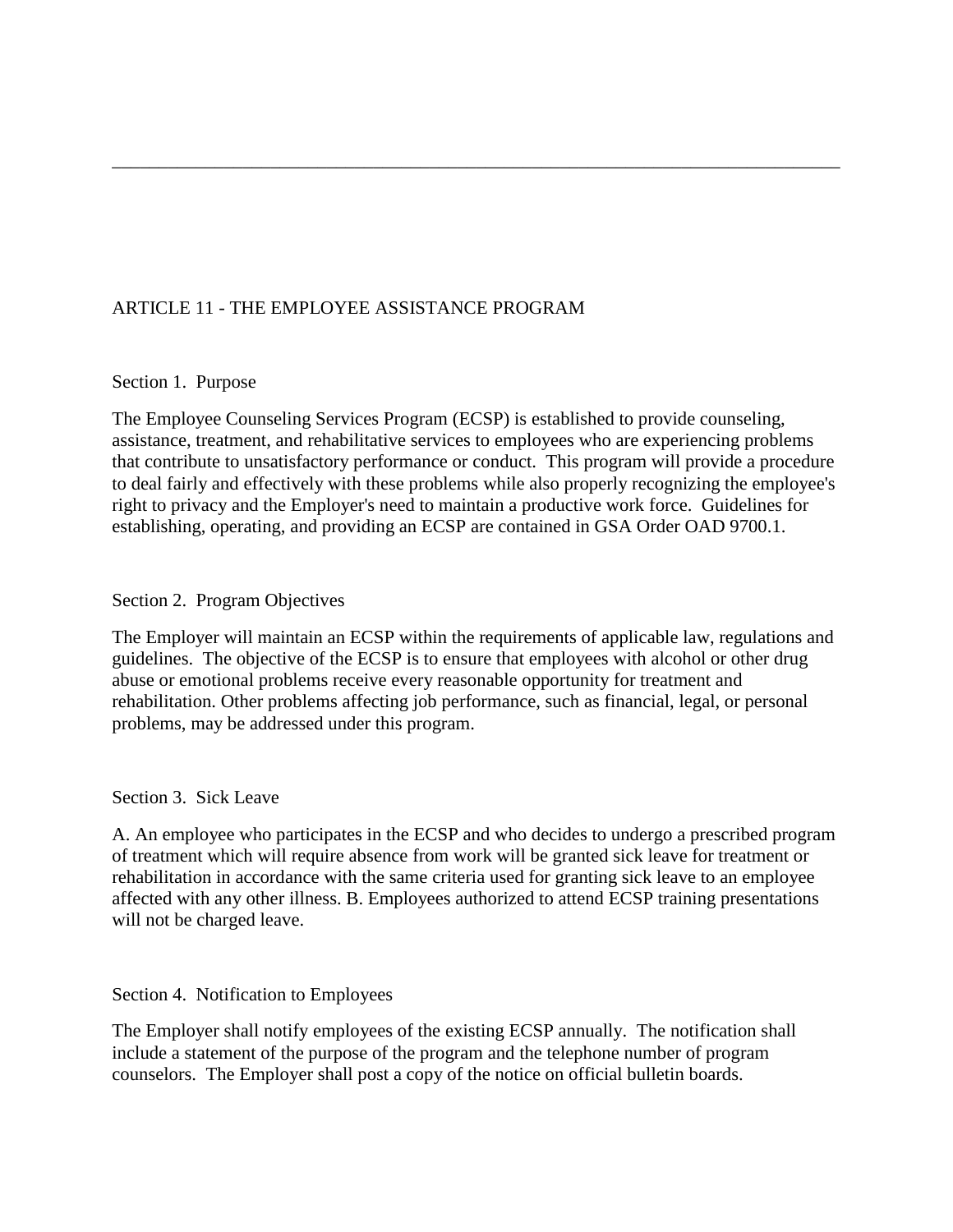### Section 5. Corrective Discussion

A. When a supervisor, through daily job contact, observes that an employee is experiencing difficulties in maintaining his/her job performance he/she will discuss the apparent difficulties with the employee. B. If the employee is unable to correct his/her job performance difficulties through his/her own efforts, the supervisor will arrange for referral to the ECSP, who will offer the employee confidential assistance and services that are available. C. Supervisors should not discuss the possibility of a drug or alcohol problem with an employee, but will refer the employee for assistance,

### except:

1. when an employee does not appear to be in full control of his/her faculties; 2. when the employee is apparently involved in illegal activities related to drugs. In the case of (1) and/or (2) above, other appropriate actions including possible disciplinary actions will be taken. D. The focus of corrective discussions by supervisors is restricted to the issue of job performance or conduct, and the possible job-related consequences. In the course of a corrective discussion, the supervisor should give the employee a clear, positive statement pointing out all the evidence which indicates that a job performance or conduct deficiency is involved and should emphasize the consequences of continued deficiency. If following the corrective discussion it is felt that the employee should be referred for further counseling, prompt referral will be made by the supervisor.

# Section 6. Representation

If an employee reasonably believes disciplinary action may be taken as a result of the corrective discussion, he or she may request to have a Union representative present at the discussion.

# Section 7. Counseling the Employee

If, following the corrective discussion, the supervisor, the employee, or the representative feel that the employee should be referred for further counseling, it will be arranged as expeditiously as possible. At the counseling session with the employee, the counselor will: A. Explain the function of the program and the benefits available in detail; B. Emphasize that help for the existing problem is covered under the ECSP and will be on a confidential basis; C. Emphasize the penalty for unsatisfactory job performance and attendance; D. Set up an appointment with a qualified alcohol or drug abuse counselor or other resource person, if appropriate.

Section 8. Disciplinary Action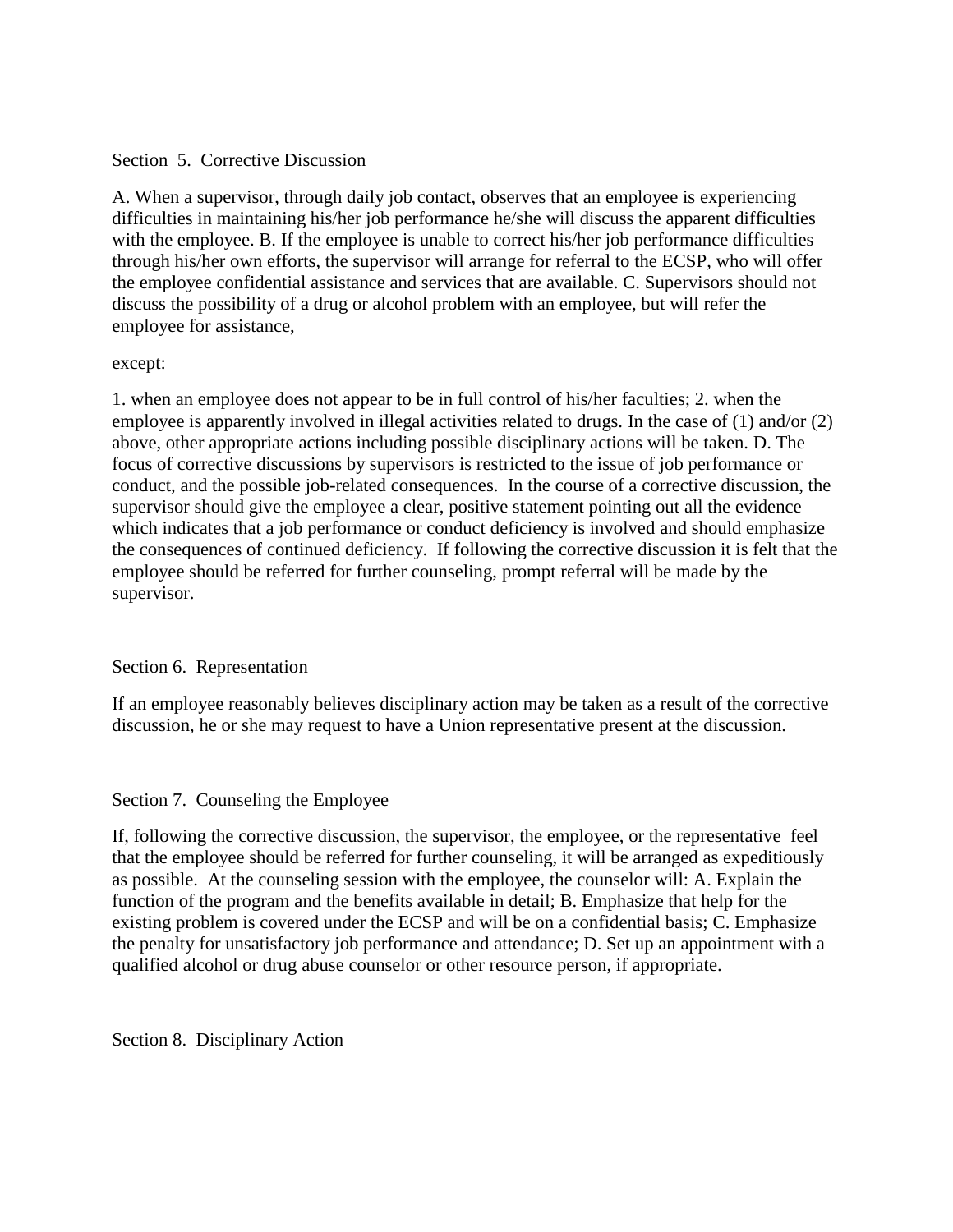A. The fact that an employee is an admitted or suspected drug or alcohol abuser does not in any way provide immunity to formal disciplinary action. B. When an employee who is the subject of disciplinary proceedings requests assistance under this program, the following will apply:

 1. Management has the right to proceed with the action immediately if the employee's misconduct or deficiency is not related to the alcohol or drug abuse problem, or if the employee's problem cannot be reasonably accommodated, or if the employee refused to enter a program under Section 7 of this Article before the incidents giving rise to the discipline occurred. 2. In other circumstances, disciplinary action will be held in abeyance if the employee enters an appropriate rehabilitation program and permits the counselor and/or rehabilitation program officials to report to management on the employee's attendance in the program, and if the employee is making observable progress in conduct and/or performance on the job. 3. Discipline held in abeyance may be taken if: A. the employee fails to enter a rehabilitation program; B. while in a program the employee has a lapse in the observable progress in conduct or performance (in such circumstances the degree of discipline taken will be appropriate to achieve the purpose intended by the disciplinary action); C. having participated in a program, the employee's performance or conduct does not improve to a satisfactory level.

\_\_\_\_\_\_\_\_\_\_\_\_\_\_\_\_\_\_\_\_\_\_\_\_\_\_\_\_\_\_\_\_\_\_\_\_\_\_\_\_\_\_\_\_\_\_\_\_\_\_\_\_\_\_\_\_\_\_\_\_\_\_\_\_\_\_\_\_\_\_\_\_\_\_\_\_\_\_

# ARTICLE 12 - MEDICAL DETERMINSATIONS AND DISABILITY RETIREMENT

Section 1. Conditions for Application

The Employer will not initiate a retirement for medical reasons unless the conditions set forth in the appropriate OPM regulations are met.

Section 2. Procedures

\_\_\_

The Employer will adhere to OPM regulations in processing Agency initiated retirement applications.

Section 3. Reduction-in-Grade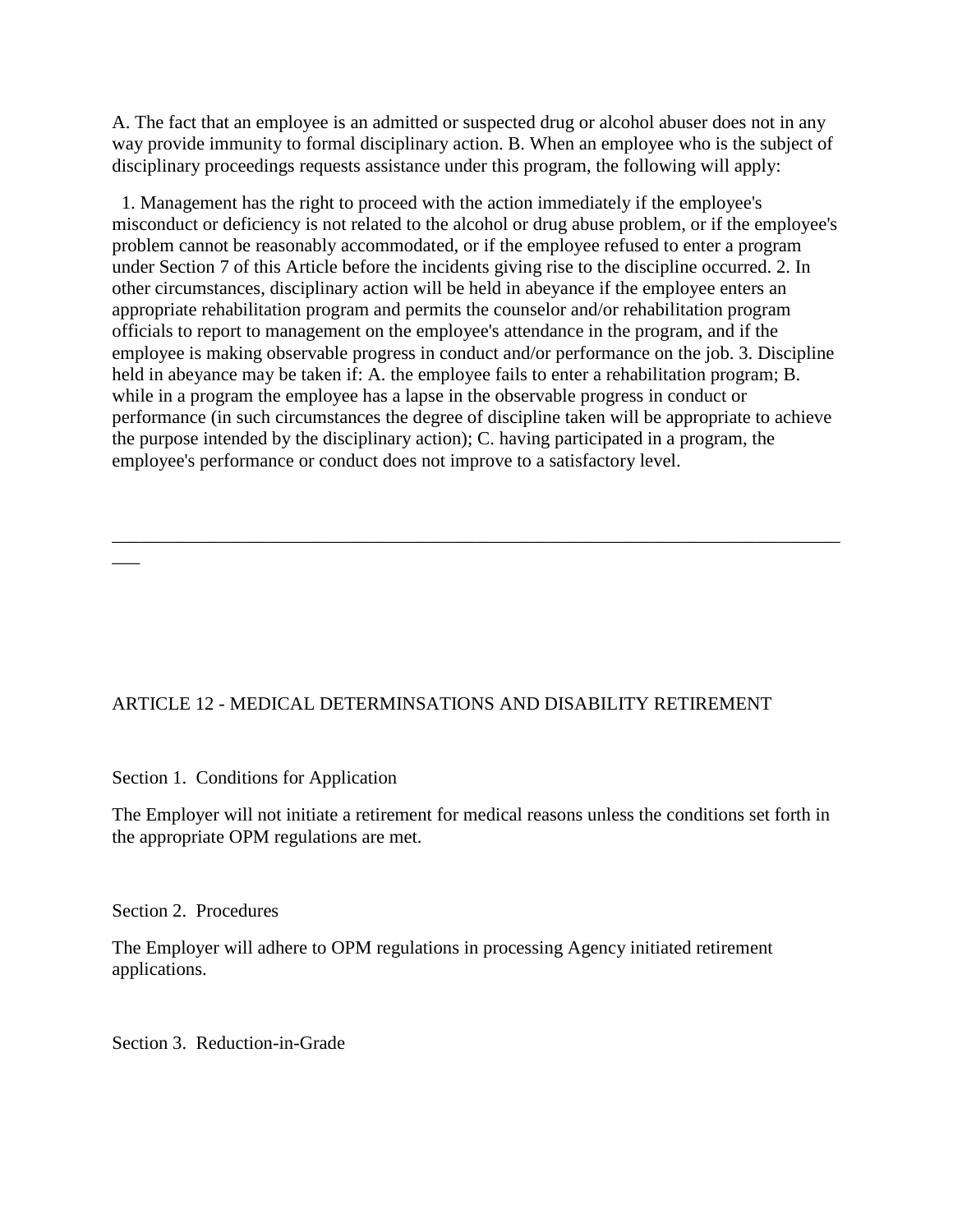If the employee accepts an offer of a reduction-in-grade based on the employee's inability to meet performance standards due to medical reasons, the employee will be protected by saved pay.

## Section 4. Certification

If the Employer initiates a reduction-in-grade or a removal for a performance problem resulting from a medical disability and the employee files an application for disability retirement, then the Employer will certify to OPM that it cannot reasonably make accommodations for the employee's medical condition and that the Employer does not have another available position, within the agency and commuting area, at the same grade or pay level and tenure, for which the employee is qualified. A copy of the certification will be given to the employee.

### Section 5. Employee Initiated Application

If the employee initiates a medical retirement application, and if the Employer agrees with the action, the Employer will provide the certification of information listed in Section 4 above to be submitted with the application.

Section 6. Information

The Employer will thoroughly explain the medical determination regulations to any affected employee.

\_\_\_\_\_\_\_\_\_\_\_\_\_\_\_\_\_\_\_\_\_\_\_\_\_\_\_\_\_\_\_\_\_\_\_\_\_\_\_\_\_\_\_\_\_\_\_\_\_\_\_\_\_\_\_\_\_\_\_\_\_\_\_\_\_\_\_\_\_\_\_\_\_\_\_\_\_\_

 $\overline{\phantom{a}}$ 

# ARTICLE 13 - OCCUPATIONAL SAFETY AND HEALTH

### Section 1. Safety and Health

A. It will be the responsibility of the Employer to establish and maintain an occupational safety and health program in accordance with Section 19 of the Occupational Safety and Health Act, Executive Order 12196, and the Basic Program Elements for Federal Employee Occupational Safety and Health Programs (29 CFR 1960). B. The Employer is responsible for providing a safe and healthful workplace. The Employer and the Union agree to cooperate in a continuing effort to avoid and reduce the possibility of and/or eliminate accidents, injuries, and health hazards in all areas under the Employer's control. C. Employees will comply with occupational safety and health standards, orders and regulations applicable to their positions.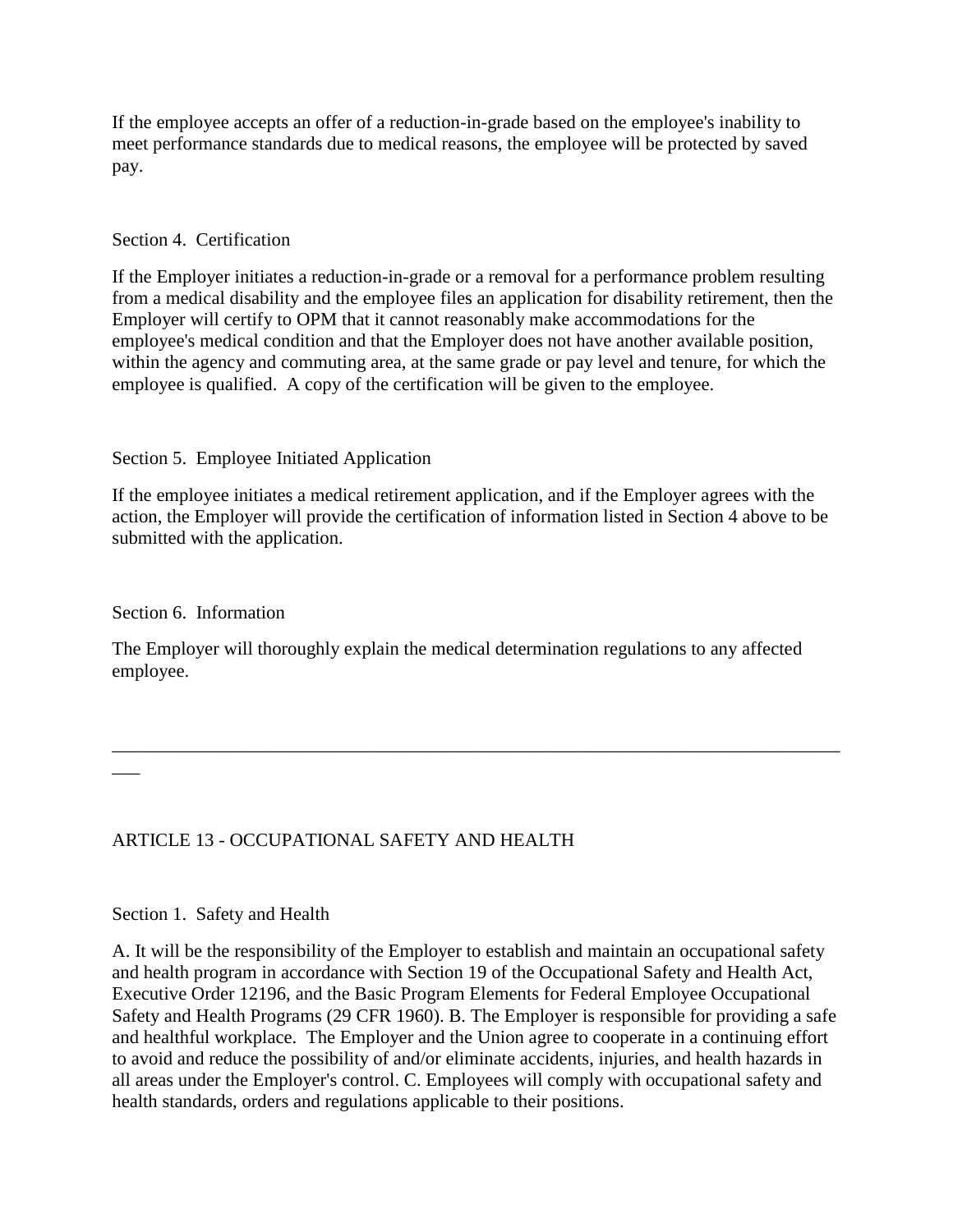Section 2. Occupational Safety and Health Committees

A. The Parties will maintain occupational safety and health committees at the regional and establishment levels. B. When coverage of an establishment level committee is composed solely of employees exclusively represented by NFFE, the committee will be composed of an equal number of NFFE and Employer members. The chairperson will be elected by the committee and will serve for at least one year. C. Establishment committees will meet at least quarterly. Written minutes of each meeting will be maintained and distributed to each committee member, Accident and Fire Prevention Branch and made available to employees upon request. D. In accordance with applicable laws, the Employer will make available to the committee existing agency information relevant and necessary to the duties of the committee. Examples of such information include the Employer's safety and health policies and program, accident, injury, and illness data, epidemiological data, material safety data sheets, inspection reports, abatement plans, and internal and external evaluation reports. E. Duties of the establishment committee will include:

 1. Monitor and assist the safety and health program at establishments under its jurisdiction and make recommendations to the official in charge on the operation of the program; 2. Monitor findings and reports of workplace inspections to confirm that appropriate corrective measures are implemented;

 3. Participate in the inspection of the establishment when at least half of the committee deems such activity is necessary; 4. Monitor plans for abating safety and health hazards; 5. Review responses to reports concerned with allegations of hazardous conditions, alleged safety and health program deficiencies, and allegations of discrimination due to participation in the OSHA program. If at least half of the members of record on the committee are not substantially satisfied with the response, they may report their dissatisfaction to the Occupational Safety and Health Administration (OSHA), or request an appropriate investigation by OSHA; 6. Review procedures for handling safety and health suggestions and recommendations for employees; and 7. Review reports of unsafe and unhealthful conditions where the hazard has been disputed.

Section 3. Designation of Responsible Employer Officials

The Employer agrees to post at each establishment a poster in accordance with OSHA regulations. Among other information, the poster will list the name and phone number of the designated individual to contact for safety and health matters.

Section 4. Abatement of Unsafe and Unhealthful Working Conditions A. The Employer will abate unsafe or unhealthy working conditions. B. When a hazard cannot be abated without assistance of another Federal agency, the Employer will contact and act with that agency concerning abatement. C. Whenever the Employer cannot abate such conditions within thirty (30) calendar days, it will develop an abatement plan, including a proposed timetable for the abatement, and a summary of steps being taken in the interim to protect employees from being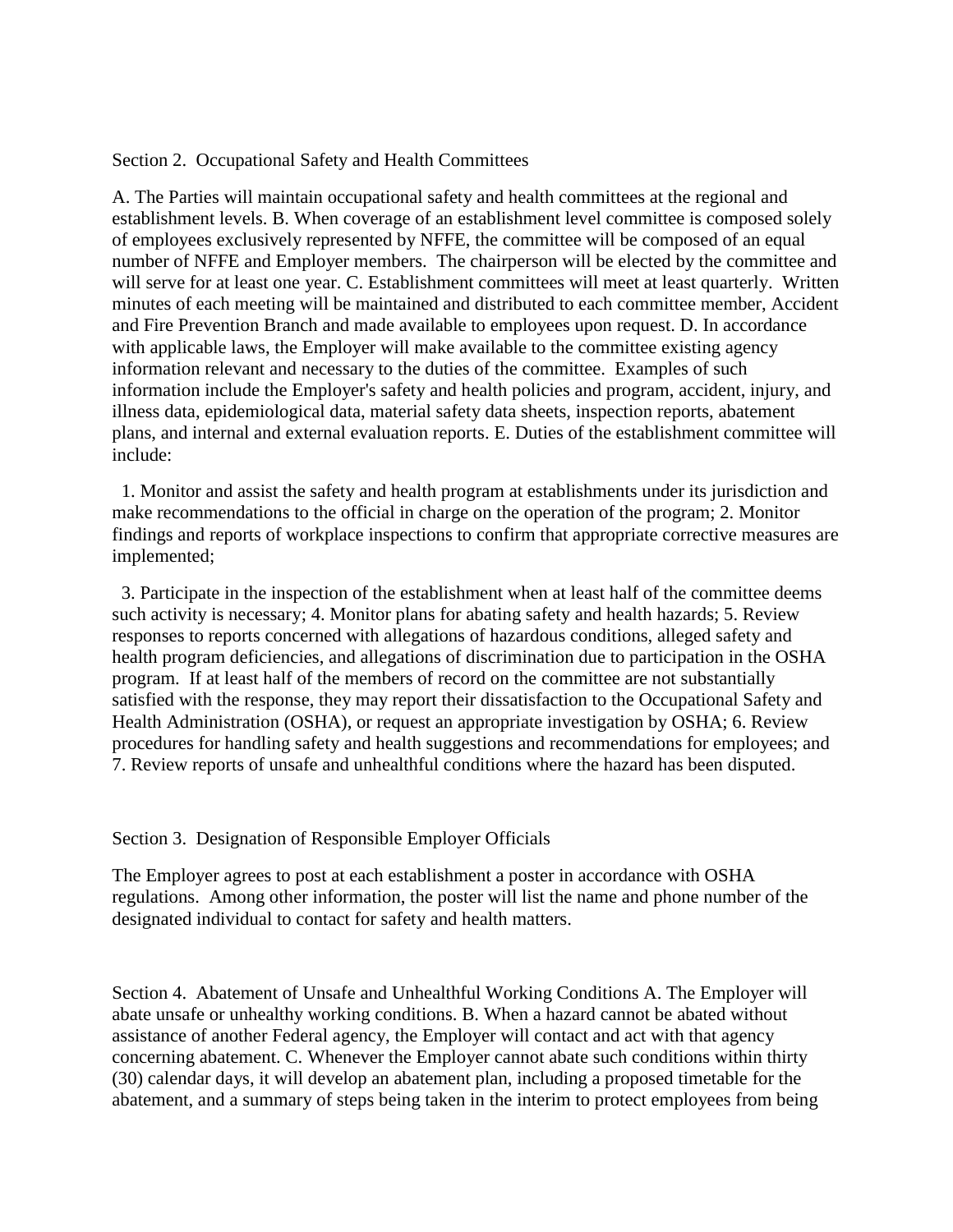injured as a result of the unsafe or unhealthful working conditions. D. Employees exposed to the conditions will be informed of the provisions of the plan, or action will be taken to prevent their exposure to the conditions.

### Section 5. Imminent Danger and Imminent Risk Situations

A. Employees will report suspected unsafe or unhealthful working conditions to their supervisor as soon as possible. B. If an employee reports an unsafe or unhealthful working condition through the normal reporting procedure and the Employer determines that imminent danger exists, the Employer will undertake abatement and the withdrawal of exposed employees who are not necessary for abatement. Employees not needed for abatement will follow instructions given them. C. If an employee reasonably believes that he/she is being exposed to a health or safety hazard presenting an imminent risk of death or serious bodily harm and he/she reasonably believes that there is insufficient time to seek effective redress through the normal hazard reporting procedure for imminent danger situations, then the employee may cease work and leave the area without charge to leave, provided that he/she immediately reports the situation to the nearest supervisor and follows the instructions given. D. When the Employer determines that a serious hazard exists at a workplace, actions will be taken to prevent employee exposure to the hazard, precautionary signs or notices will be posted and the appropriate Union steward will be informed. E. In the event a building or certain floors of a building are being evacuated, all employees will be evacuated except those employees who have been officially designated to participate in the agency's occupancy emergency organization.

### Section 6. Transportation in Emergencies

The Employer will arrange prompt transportation to a doctor or hospital for employees who require emergency treatment not available on-site.

### Section 7. Safety Training

A. The Employer will provide employees with appropriate orientation and/or training to perform their jobs safely. Such training will include instructions in proper work methods to be used and proper use of required personal protective equipment. B. Consistent with Executive Order 12196 and Basic Program Elements for Federal Employees Occupational Safety and Health Programs (29 CFR 1960), the Employer will provide appropriate safety and health training for members of occupational safety and health committees and other unit employees as determined necessary by the Employer.

Section 8. On-site Medical Facilities

The Employer and the Union recognize the need for prompt emergency treatment for employees injured on the job. Emergency treatment will be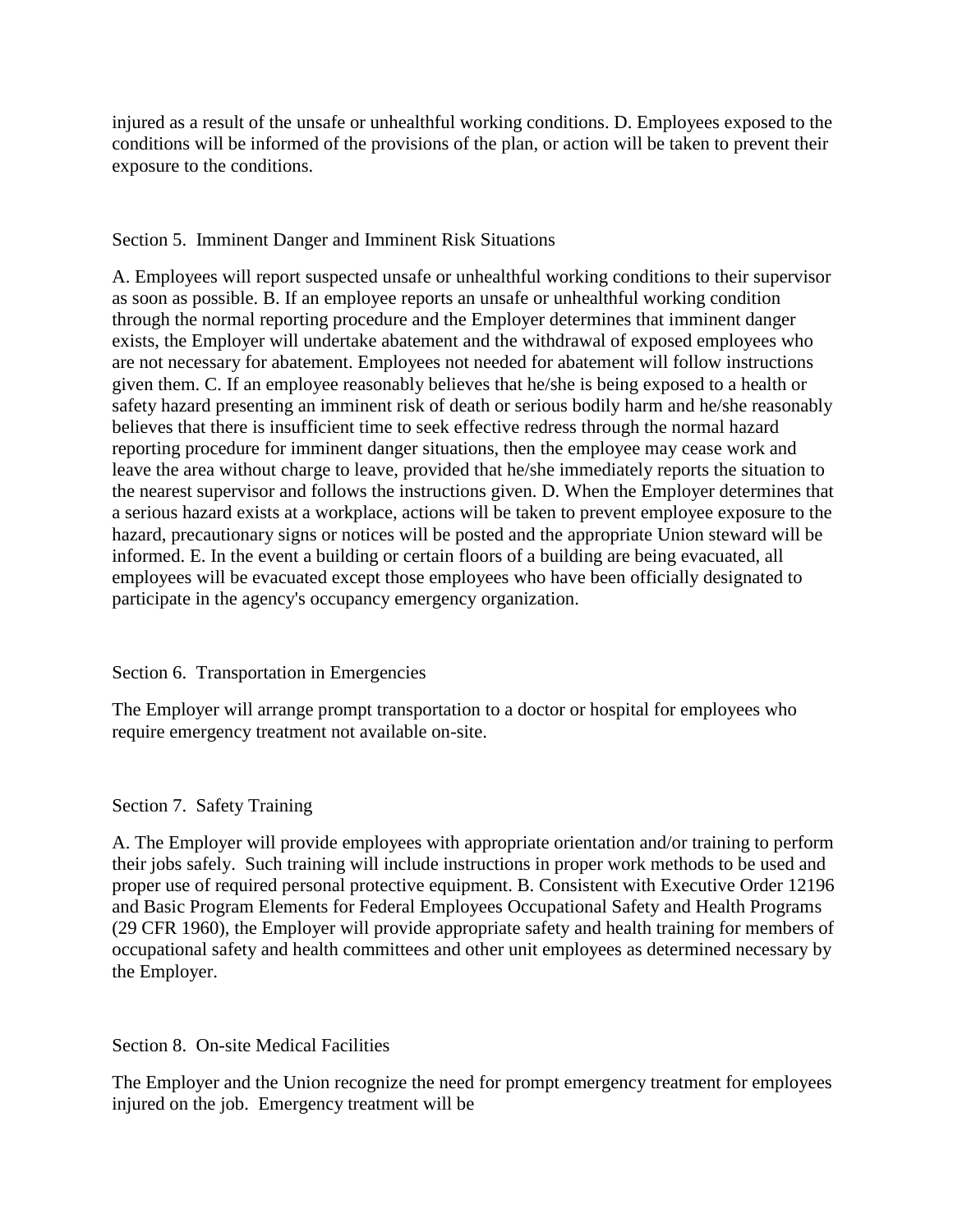provided through: 1. first aid treatment,

- 2. on-site medical facilities, or
- 3. transportation to and from off-site facilities.

### Section 9. Safety Inspections

A. Union members of establishment level committees may participate in safety inspections and will be authorized normal duty time to participate. B. In response to employee reports of unsafe or unhealthful conditions, the Employer will require inspections within twenty-four (24) hours for imminent dangers, three (3) working days for potentially serious conditions and twenty (20) working days for other conditions. Employees may request anonymity.

### Section 10. Temperature Conditions

Workplaces will be maintained at temperature levels appropriate to the nature of the workplace and the type of work being performed in accordance with applicable FPMRs and GSA regulations.

### Section 11. Reporting Unsafe Conditions

The Employer agrees not to restrain, interfere, coerce, discriminate, or take reprisal for filing a report of an unsafe or unhealthful working condition, or other participation in the Employer's occupational safety and health program activities.

# Section 12. Protective Clothing, Equipment and Tools

A. The Employer, in accordance with Executive Order 12196 and the Basic Program Elements for Federal Employee Occupational Safety and Health, and other applicable directives will provide approved safety equipment, approved personal protective equipment and other devices necessary to provide protection of employees from hazardous conditions encountered during the performance of official duties. B. Protective devices may include, but are not limited to, safety glasses (prescription, if necessary), safety-toed shoes, ear-plugs, dust masks, safety aprons, foul weather clothing and protective gloves. Protective devices do not include such items normally provided by employees as part of the requirement for doing their jobs. Employees will use safety equipment, personal protective equipment, and other devices and procedures provided or directed by the Employer as necessary for their protection.

Section 13. Work in Confined Spaces or Remote Areas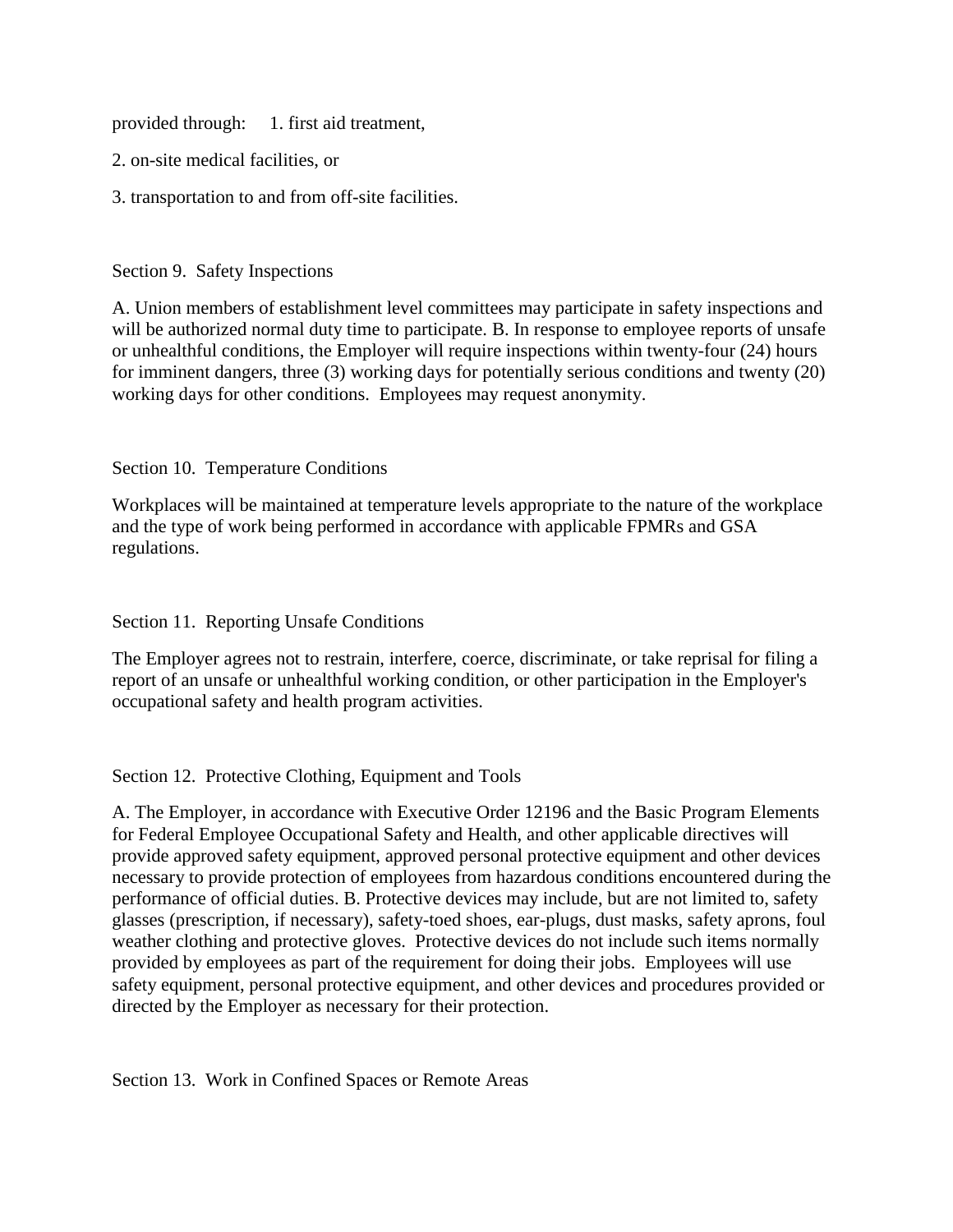A. When an employee is required to work in confined spaces which present a known hazard likely to cause imminent serious physical harm, another employee will be assigned to work with him/her or controlled communication will be maintained. B. When work is required to be performed in areas where flammable vapors exist, all such areas will be maintained so that vapor levels remain within acceptable safety parameters as determined by OSHA safety standards. Should vapor levels exceed those parameters then only those personnel necessary to take corrective action will continue to work in those areas.

# Section 14. Field Federal Safety and Health Councils

A designated Union representative may be allowed to participate in activities and attend meetings of Field Federal Safety and Health Councils in the local area without loss of pay or charge to leave, provided that no additional overtime or premium pay will be allowed for such participation.

# Section 15. Work Safety

A. No employee below journeyman level will be required to perform work outside his/her position description that may constitute risk of personal injury to himself/herself or damage to equipment without supervision of a journeyman or supervisor qualified in the trade or craft. B. Only qualified personnel will be required to repair or adjust moving or operating machinery. The Employer and employees will maintain all equipment in safe working condition and provide for periodic inspection and overhaul. C. The Employer will consider requests from an employee to be excused from overtime work if he/she has a known health problem that is supported by a current doctor's certificate that restricts the employee's daily hours of work.

# Section 16. Employer and Health Records

The Employer agrees to compile and maintain records required by the Occupational Safety and Health Act and the Employer's safety and health program. The Employer agrees to make available for review upon written request by the Union, reports of safety inspections and reports of accidents and of occupational diseases with the employee's approval.

# Section 17. On the Job Injury, Illness or Death

A. In the event of an on-the-job death, the Employer will promptly notify the Union of the name of the employee involved. B. The union may have a representative on any committee established to investigate an on the job death of a bargaining unit employee. If the Union is not a member of the committee, a copy of the report will be provided. C. Every effort will be made to notify the employee's next of kin, in person, of a serious on the job injury or death, if possible. D. In the event of an occupationally related on-the-job injury or illness, the Employer will undertake the following: 1. OWCP forms should be filed by an employee or someone acting on behalf of the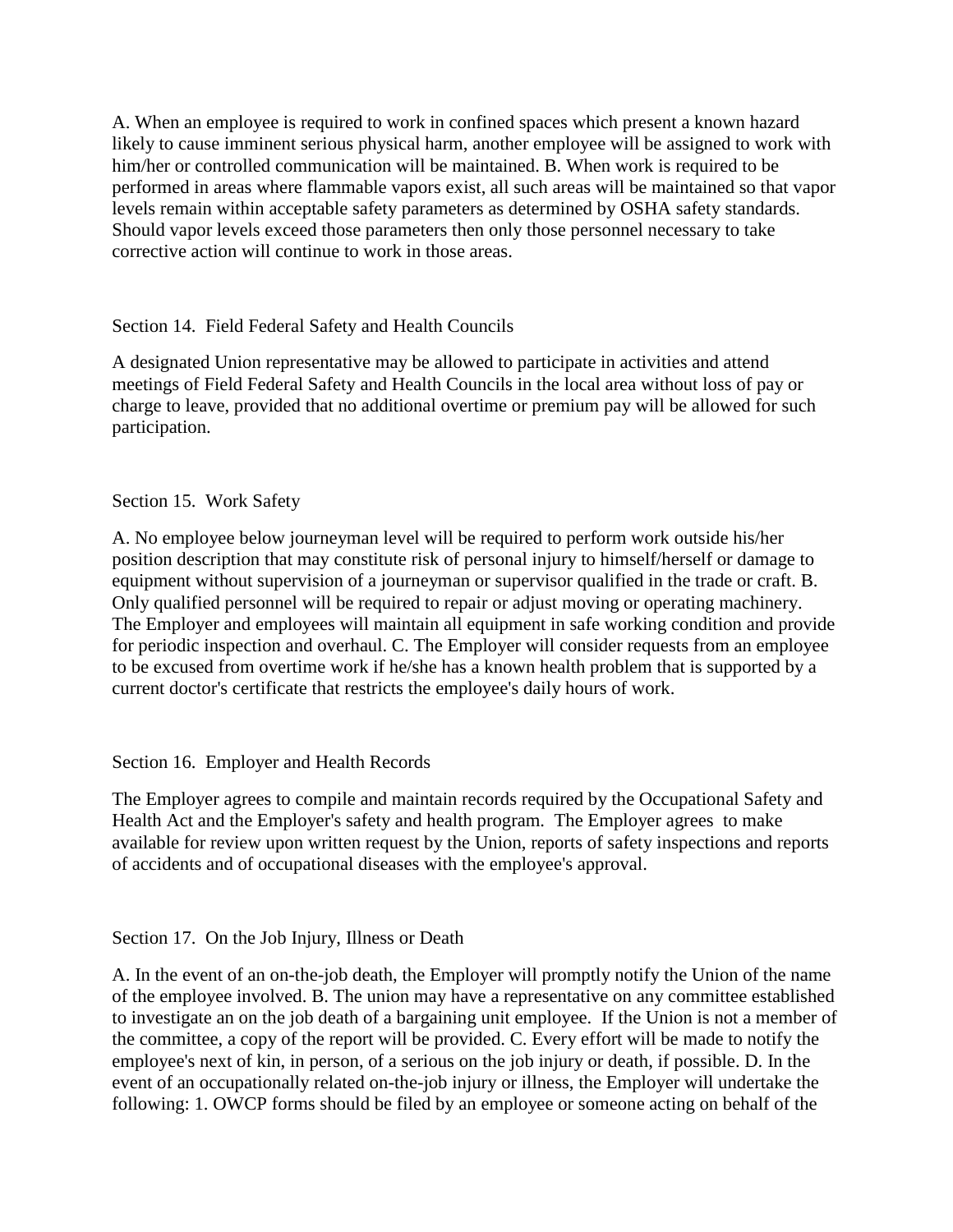employee as soon as possible. 2. Upon receipt of an OWCP claim form, the immediate supervisor or agency official receiving the claim will fill out and give the employee the "Receipt of Notice of Injury" attached to the OWCP form. 3. As soon as possible but no later than ten (10) working days after receipt of written notice of injury or occupational disease, GSA will forward the form to OWCP if the injury or illness is likely to: a. result in a medical charge against OWCP; b. result in disability for work beyond the day or shift of injury; c. require more than two (2) instances of medical examination and/or treatment; d. result in future disability; e. result in permanent impairment; or f. result in continuation of pay. 4. Claims which the agency disputes (called "controversion" of a claim by

OWCP) does not allow GSA to delay submitting the OWCP paperwork as required by Section 17.C.3. 5. If GSA wishes to dispute an initial claim or any payments related to the claim (i.e., transportation cost for receiving treatment), GSA will direct its disputes to OWCP, not to the employee. E. An employee awaiting adjudication of an OWCP claim is entitled to use any sick leave or annual leave to the employee's credit or leave without pay (LWOP) as requested by the employee. Such requests and options cannot be denied. F. Continuation of Pay (COP) will be explained to an employee entitled to COP before the employee is faced with the necessity of using annual leave, sick leave or leave without pay. G. GSA will post OWCP posters explaining basic entitlements in every duty location. H. When an employee becomes capable of performing light duty work after an on-the-job injury the Employer will make every reasonable effort to assign light duty work consistent with the restrictions specified by the attending physician.

### Section 18. Video Display Terminals

Employees who suspect that an adverse health effect is caused by use of a video display terminal or microfiche reader may make a report of the alleged unhealthful condition through the Employer's system for employees to report unsafe or unhealthful working conditions. The Employer agrees to review factors associated with the video display terminal or microfiche reader which are related to known adverse health effects. The Employer further agrees to utilize available corrective measures to reduce the effect of the adverse factor, such as:

- Periods away from the VDT screen will be provided by supervisors with other duties assigned during these periods, as necessary,

- Radiation protection shields, hoods or non glaring screen,
- Dimmer switches on display screen,
- Indirect lighting,
- Features to compensate for vision problem,
- Efforts will be made to locate printers in section of the office to cut down on noise,
- Adjustable chairs or tables, and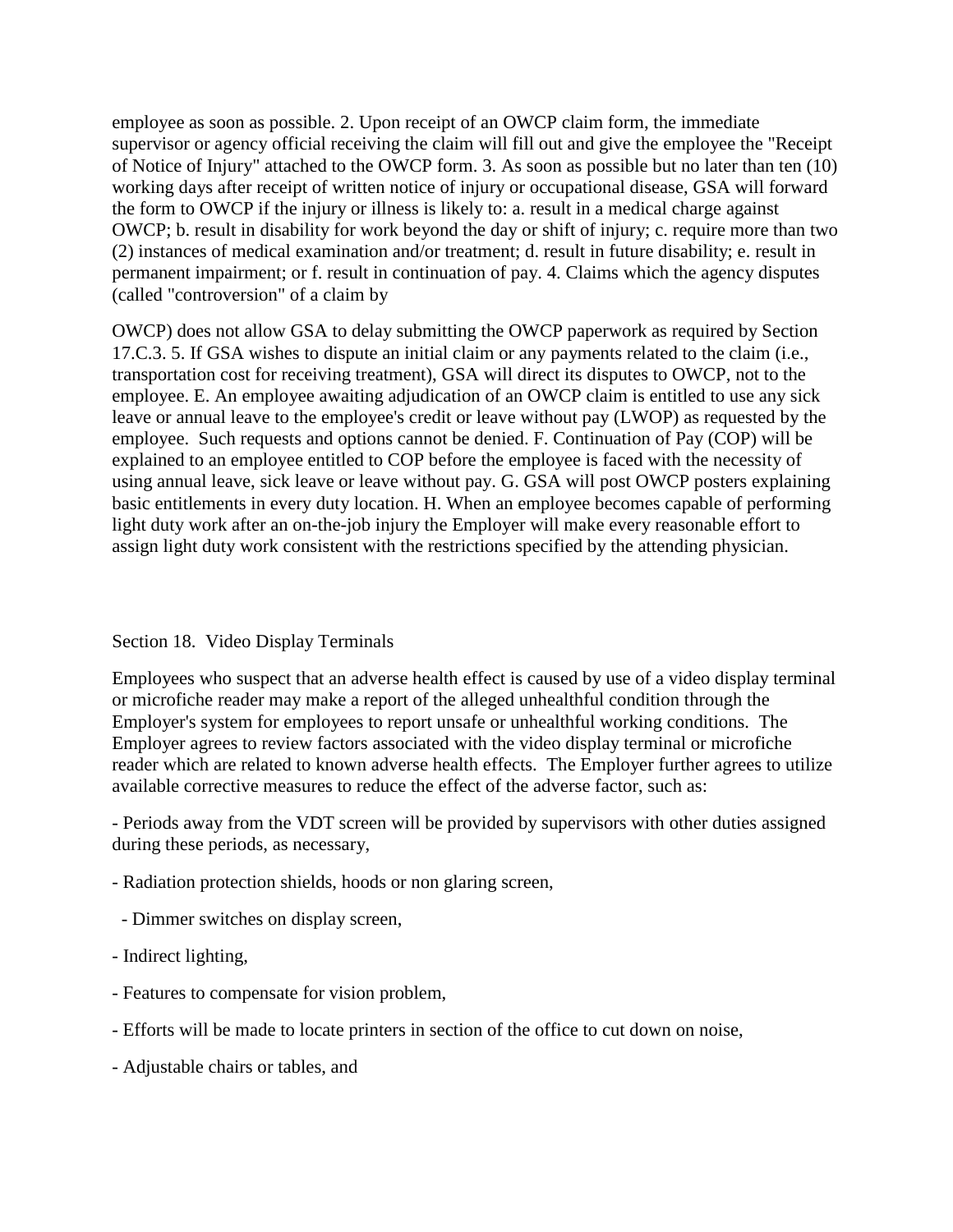- Pregnant employees may request Temporary Assignment to a position that does not require the use of VDT. Every reasonable effort will be made to accommodate such a request.

Section 19. Hazardous Duty Pay

The following apply to hazardous duty conditions:

 - When the Union believes that a local work situation warrants coverage under payable categories of Appendix J of FPM Supplement 532-1, Subchapter S-8-7, it will notify the Employer of the title, location, and nature of the hazard to justify payment of the environmental differential.

- When the Employer determines or proposes that a local work situation is such that it should be included or excluded from coverage under payable categories of Appendix J of FPM Supplement 532-1. Subchapter S-8-7, it will notify the Union of the title, location and nature of the hazard and will provide in writing the reason for any denial of payment of environmental differential.

### Section 20. Physical Examinations

The employee will be provided a physical examination as required by OSHA standards.

### Section 21. Asbestos

A. Employees working directly with asbestos will be provided clothing and personal protective equipment as specified by OSHA. The Employer will provide employees with modern efficient respirators. The Employer will solicit union suggestions when purchasing such equipment. B. Employees not directly involved with the handling of asbestos or with building modifications, will be removed from the area and temporarily housed at other locations during repair or modification work. This will occur when the building work requires contact with asbestos containing materials, the work area is not sealed off from occupied areas, and the work is either in the vicinity of the employee's normal work setting or involves modifications to the central air system. C. Employees will receive physicals at the Employer's expense as required under OSHA standards. D. The Employer will take steps to protect employee health and safety during building modifications (such as the wetting down of asbestos). If these steps are not taken the provisions of Section 5 may be followed. E. The Employer will notify the Union of its contact with the EPA prior to building modifications involving asbestos.

### Section 22. Health Insurance

The employer will furnish to each employee on a timely basis prior to open season a copy of the Health Plan Enrollment Guide and Plan Comparison Chart.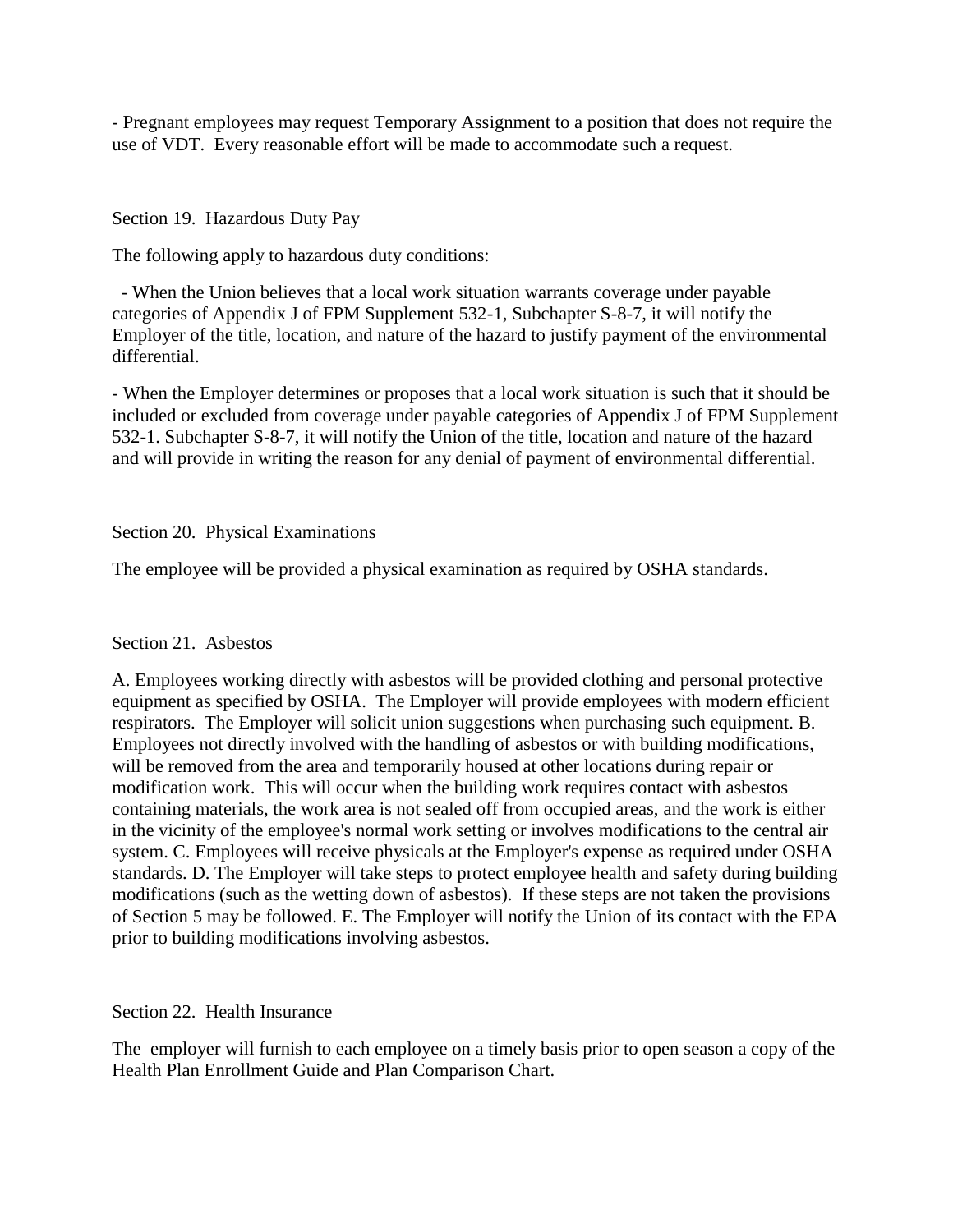## ARTICLE 14 - MERIT STAFFING

Section 1. Purpose and Policy

 $\overline{\phantom{a}}$ 

A. The purpose of the provisions contained herein is to ensure that vacancies in unit positions will be filled on the basis merit, fitness, and qualifications, and without regard to political, religious, or labor organization affiliation or nonaffiliation, marital status, race, color, sex, national origin, nondisqualifying handicapping condition, or age. The filling of positions will be made in accordance with applicable law and regulation, including the merit system principles found in 5 U.S.C. 2301. This Article encompasses broad requirements pertaining to the implementation of the GSA Merit Promotion Plan (EPA 9335) for positions within the units of recognition. B. It is agreed that the Employer will make every reasonable effort to utilize the skills and talents of its employees in order to achieve the resulting benefits of higher morale and reduced turnover, and to move toward attaining a mix of employees representative of all segments of society. C. To enhance the opportunities for promotion of employees, it is the policy of the Employer normally to define the area of consideration as the commuting area.

\_\_\_\_\_\_\_\_\_\_\_\_\_\_\_\_\_\_\_\_\_\_\_\_\_\_\_\_\_\_\_\_\_\_\_\_\_\_\_\_\_\_\_\_\_\_\_\_\_\_\_\_\_\_\_\_\_\_\_\_\_\_\_\_\_\_\_\_\_\_\_\_\_\_\_\_\_\_

#### Section 2. Definitions

For the purpose of this Article, the definitions contained in Appendix B. of GSA Order EPA 9335.1, dated 1/24/85, shall be incorporated as part of this Agreement, except as otherwise stated herein.

Section 3. Actions Covered By Competitive Procedures Competitive procedures will be apply to the following types of personnel actions involving bargaining unit positions: A. Promotions except those listed in Section 4 of this Article. B. Temporary promotions for more than one hundred twenty (120) days. C. Selection for details over one hundred twenty (120) calendar days to higher grade positions or to positions with known promotion potential greater than the employee's present position. D. Selection for training required for promotion. E. Reassignment or demotion to a position with greater promotion potential than the position last held. F. Reinstatement to a permanent or temporary position at a higher grade than the last grade held in a non-temporary position in the competitive service. G. Transfer from another Federal agency to a higher grade position.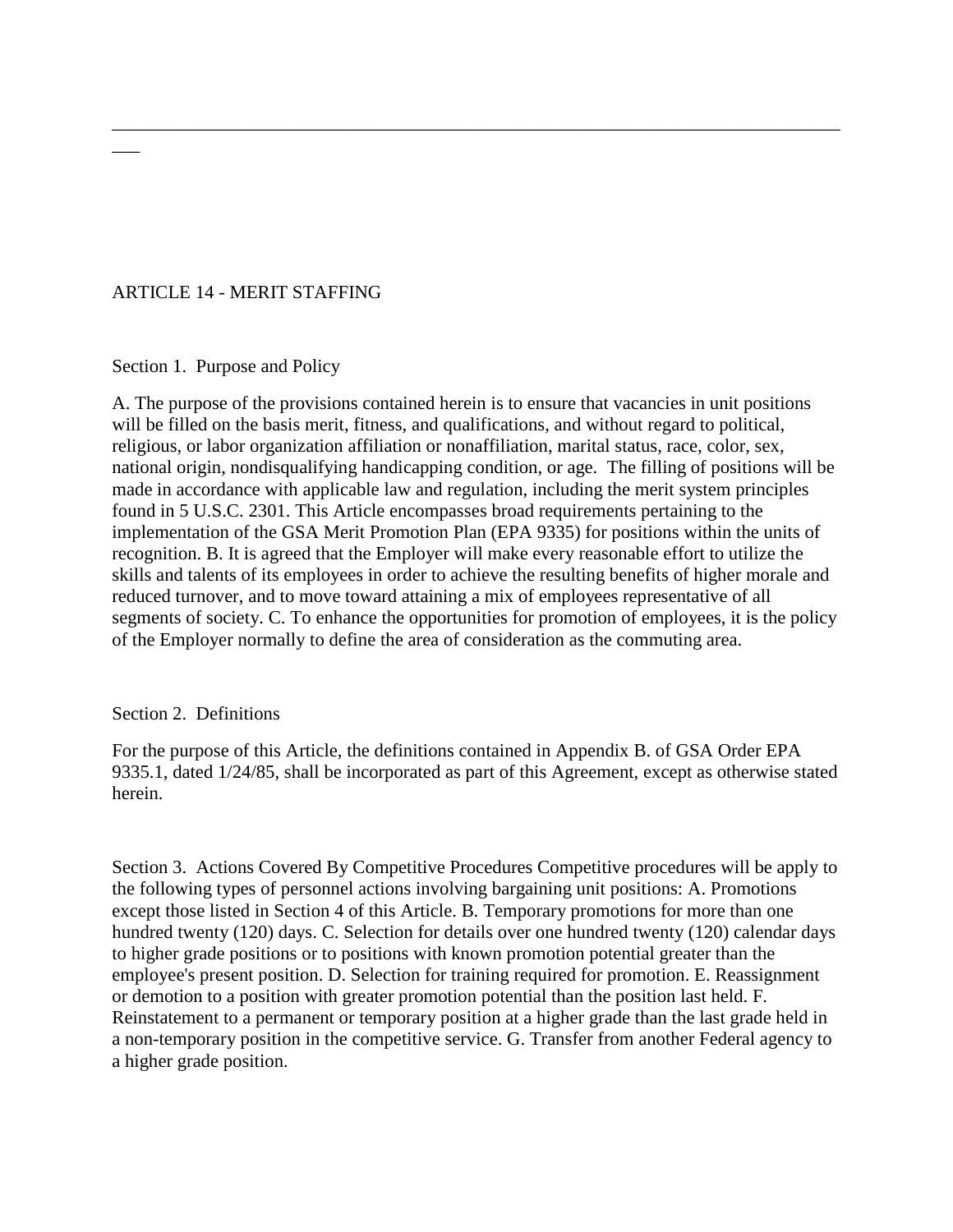Section 4. When Competitive Procedures Do Not Apply Competitive procedures will not apply to the following types of personnel actions involving bargaining unit positions: A. Lateral reassignments. B. Promotion resulting from upgrading a position, without significant change in duties and responsibilities, due to issuance of a new classification standard or the correction of an initial classification error. C. Position change permitted by reduction-in-force regulations. D. Career promotion without current competition when at an earlier stage an employee was selected from a civil service register or under competitive promotion procedures for an assignment intended to prepare the employee for the position being filled. E. Career promotion resulting from an employee's position being reclassified at a higher grade because of added duties and responsibilities, provided the new position is clearly a successor to the former position and no additional position is created as a result of the promotion. F. Career ladder promotion following noncompetitive conversion of a cooperative education student, Veterans Readjustment appointee, Presidential Management Intern, or other authorized program or action. G. Change from a position having known promotion potential to one having no higher potential. H. Temporary promotion or detail to a higher grade of one hundred twenty

#### (120) calendar days or less.

I. Repromotion to a grade or position from which an employee was demoted without personal cause. J. Advance consideration and/or promotion of a candidate not given proper consideration in a competitive promotion action. K. Promotion as a result of a formal finding of discrimination under EEOC regulations, or promotions directed by Judges, Arbitrators, Federal Labor Relations Authority, or other appropriate authority. L. Selection of a candidate from the Reemployment Priority List in accordance with appropriate regulations.

#### Section 5. Vacancy Announcements

A. All vacancies within the units of recognition which are to be filled competitively, and training requiring competitive procedures will be announced and posted in the areas of consideration. B. Vacancy announcements include the following: 1. Statement of non-discrimination; 2. Announcement number and posting and closing dates; 3. Position number(s); title(s), series and grade(s); 4. Single or multiple vacancies; 5. Test to be used, if any; 6. Description of promotion potential, if any; 7. Selective placement factors; 8. A summary of criteria to be used by the Panel, including the knowledges, skills, and abilities to be used for ranking candidates; 9. Geographic and organizational location; 10. Whether or not relocation expenses will be paid; 11. Summary of the duties of the position; 12. Summary of eligibility and qualification requirements; 13. Permanent or temporary nature, and, if temporary, the duration and whether the promotion may be made permanent; 14. Name and telephone number of the Personnel Specialist to contact for information relating to the announcement; 15. Special working conditions, such as tour of duty, travel requirements, expected overtime, etc.; 16. A statement that the position is in the bargaining unit; 17. The different levels at which the position may be filled if it is a mutiple-level announcement; 18. Additional specific information relevant to the evaluation of the candidates, e.g., writing samples, portfolios; 19. Statement, if position is sensitive, that appointment is subject to pre-appointment investigation. 20. If a testing Designated Position (TDP), that incumbent would be subject to drug testing. C. Posting Vacancy Announcements. The Employer agrees to post vacancy announcements on official bulletin boards or make announcements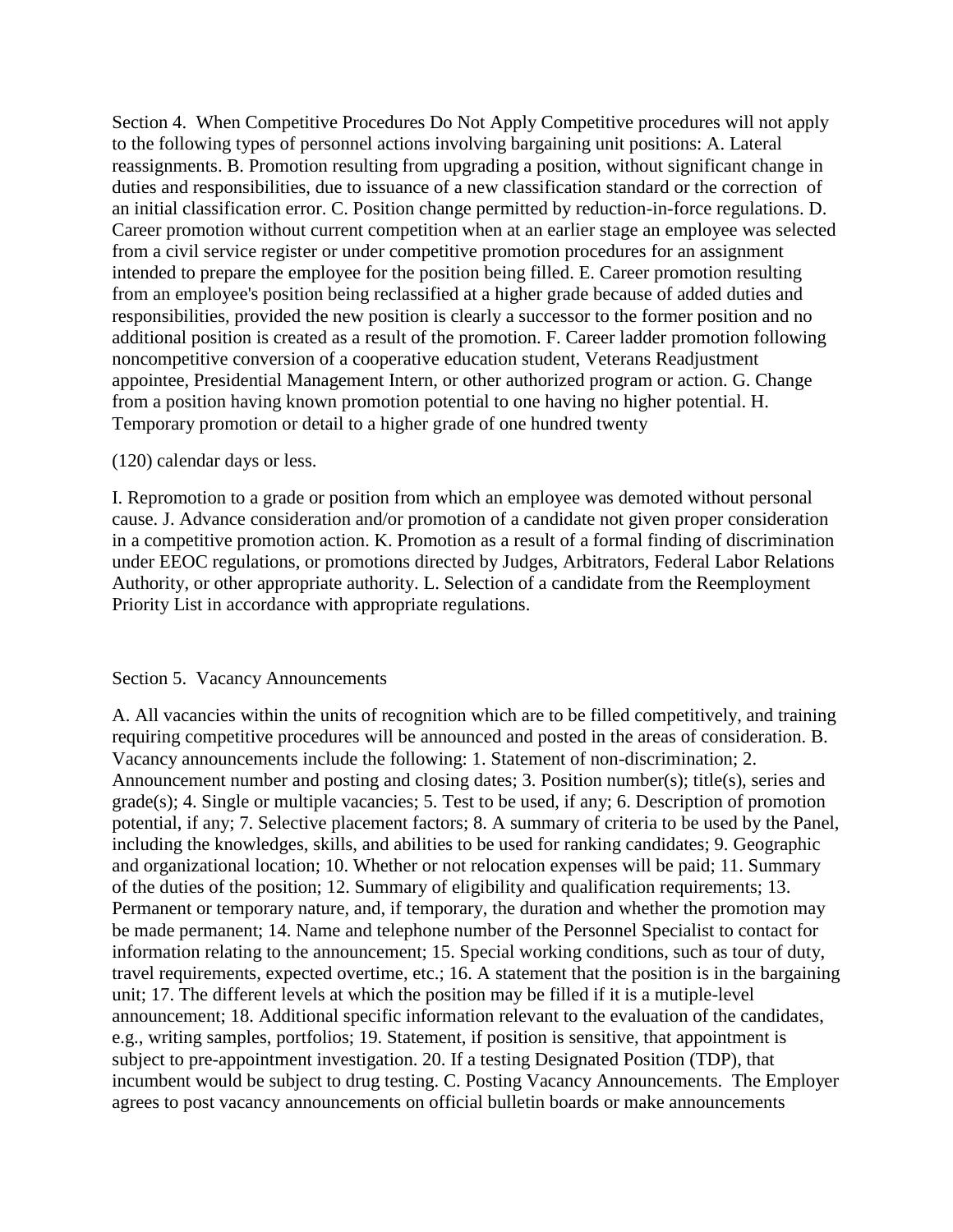available in other established areas in the area of consideration for not less than ten (10) working days. One (1) copy of each vacancy announcement will be marked with the date of receipt and initialed by an authorized person in

### the office. If an announcement is received in an office after the opening

date, employees in that office who wish to apply will be granted an extension for filing equal to the number of days the vacancy announcement was received late. D. The Employer will take steps to ensure that vacancy announcements remain available during the posting period. E. Amended Vacancy Announcements. An amended or new vacancy announcement will be issued when the area of consideration changes; when the duty station changes; when grade, series, or career ladder of the position(s) changes; or when there is a change in the announced factors used to evaluate candidates. Posting times and distribution for amended vacancy announcements will be the same as for other vacancy announcements in the area where amendment was needed, unless the Parties agree otherwise. F. Cancellation. Notice of cancellation of vacancy announcements will be posted in the same areas as the announcements and will include the reason for cancellation.

### Section 6. Employee Applications

A. Filing an Application. To be considered for a vacancy, an employee must file an application with the Servicing Personnel Office. During the posting period, an employee's supervisor or another employee may file an application at the request of an employee who is on leave or temporarily at another location. An employee may leave a completed SF 171 which is able to be turned in on his/her behalf to be considered and processed as a voluntary application. B. Time Limits. The time limits for filing for a posted vacancy are as

### follows:

1. Open Continuous Announcements - An employee may file at any time as outlined on the vacancy announcement. The register will be updated prior to filling a vacancy. 2. Individual Announcements - Applications will be accepted if they are received or postmarked by the closing date. C. Completing the Application. An employee wishing to be considered for an announcement will complete, in writing, an application for the posted vacancy, as follows: 1. The employee should identify the announcement number and title. 2. The employee should describe experience as it relates to knowledges, skills, and abilities for the vacancy. 3. The employee should describe any training or outside activities related to the vacancy. 4. Job-related performance appraisals will be submitted. 5. The employee will give organization location, and/or home address, home and/or work telephone number, and will sign and date the application. 6. Any other information required by the announcement. D. Multiple Application. When an employee applies for more than one announcement, full consideration will be given for each vacancy applied for, regardless of selection to one or more vacancies. E. Wage Grade and General Schedule. It is understood that wage grade employees may compete, if eligible, for general schedule positions, and vice versa. F. Assistance. The Employer will provide counseling and assistance upon request in completing the application. Selecting officials will not assist potential applicants.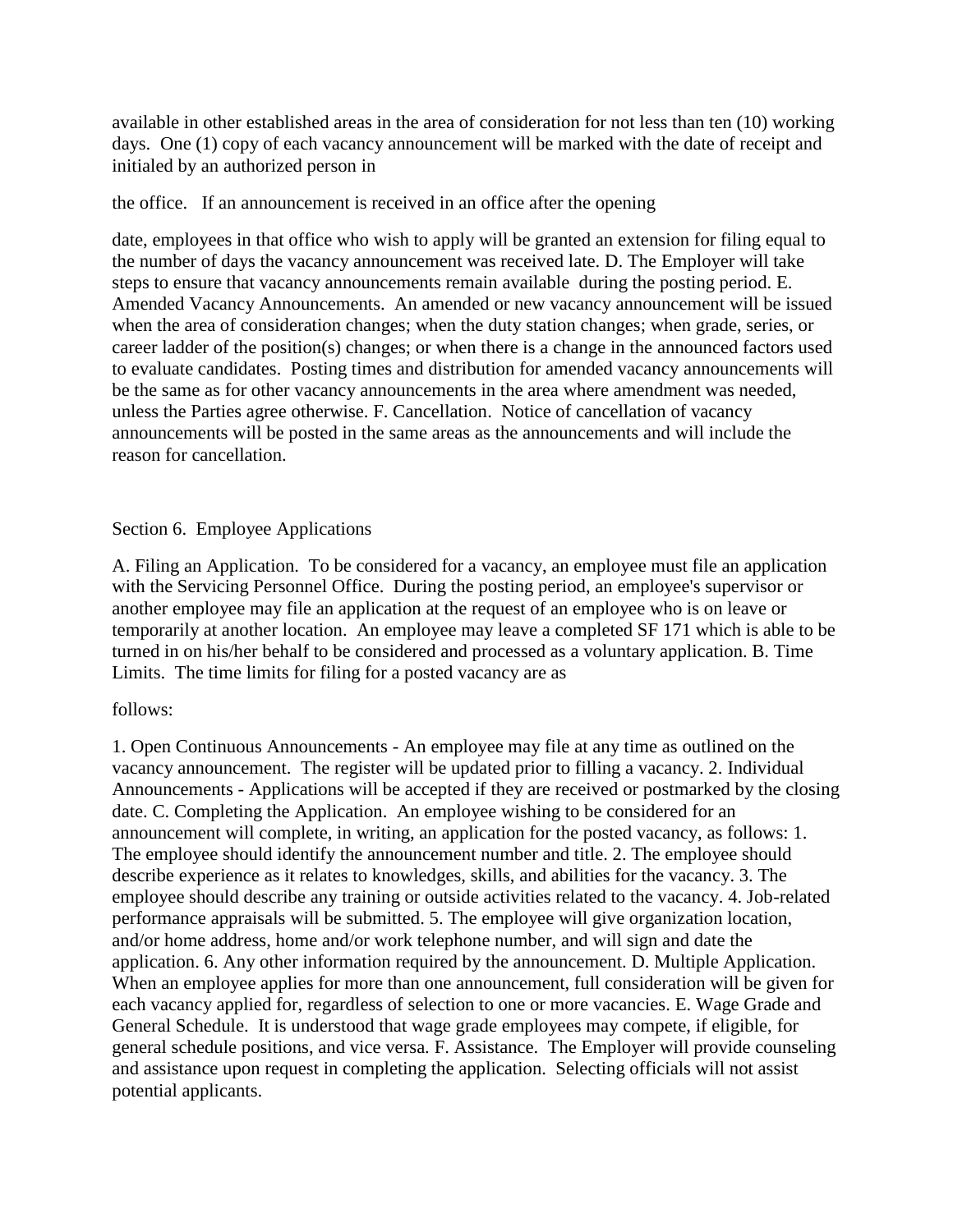Section 7. Evaluation Panels

A. A panel may be set up to evaluate candidates if the personnel office decides it is needed. B. An evaluation panel will be used for technical professional, and wage grade positions with ten (10) or more qualified candidates.

### Section 8. Advance Consideration

A. For Involuntarily Demoted Employees. Employees who are involuntarily demoted in GSA without personal cause and who are in grade retention status are entitled to consideration for repromotion before using the competitive procedures. This applies to positions at the employees's former grade or retained grade or at any intervening grades that are to be filled under competitive procedures. The right to this consideration does not apply to a position with promotion potential higher than that of the position held at the time of the change to the lower grade. B. For Employees Not Given Proper Consideration. An employee who was not given proper consideration due to a procedural violation or error in a previous competitive placement action must be given advance consideration for the next vacancy which becomes available in the same occupational family as the position denied. This means that the employee must be referred to the selecting official for consideration before using the

competitive procedures. If selected on the basis of advance

consideration, the employee is promoted or reassigned non-competitively. If the employee refuses consideration, the employee forfeits his/her entitlement to the advance consideration.

Section 9. Processing

Advance consideration. The procedures for processing advance

consideration(s) will be:

1. Before referring a list of eligibles to the selecting official under normal competitive procedures, the Employer will provide the selecting official with a list of employees eligible for advance consideration. 2. The selecting official will give bona fide consideration to those employees on the advance consideration list. 3. The Employer will notify the employee of nonselection under advance consideration. Non-selection under this section will not preclude an employee from subsequent selection from a best qualified list for the same position.

# Section 10. Selection Procedures

A. All candidates will be referred by rank order. If after the first cut for best qualified, there are too few candidates above an appropriate rating gap for the selecting official to have a sufficient number of candidates to consider, the next lower subgroup will be included for referral. B. If one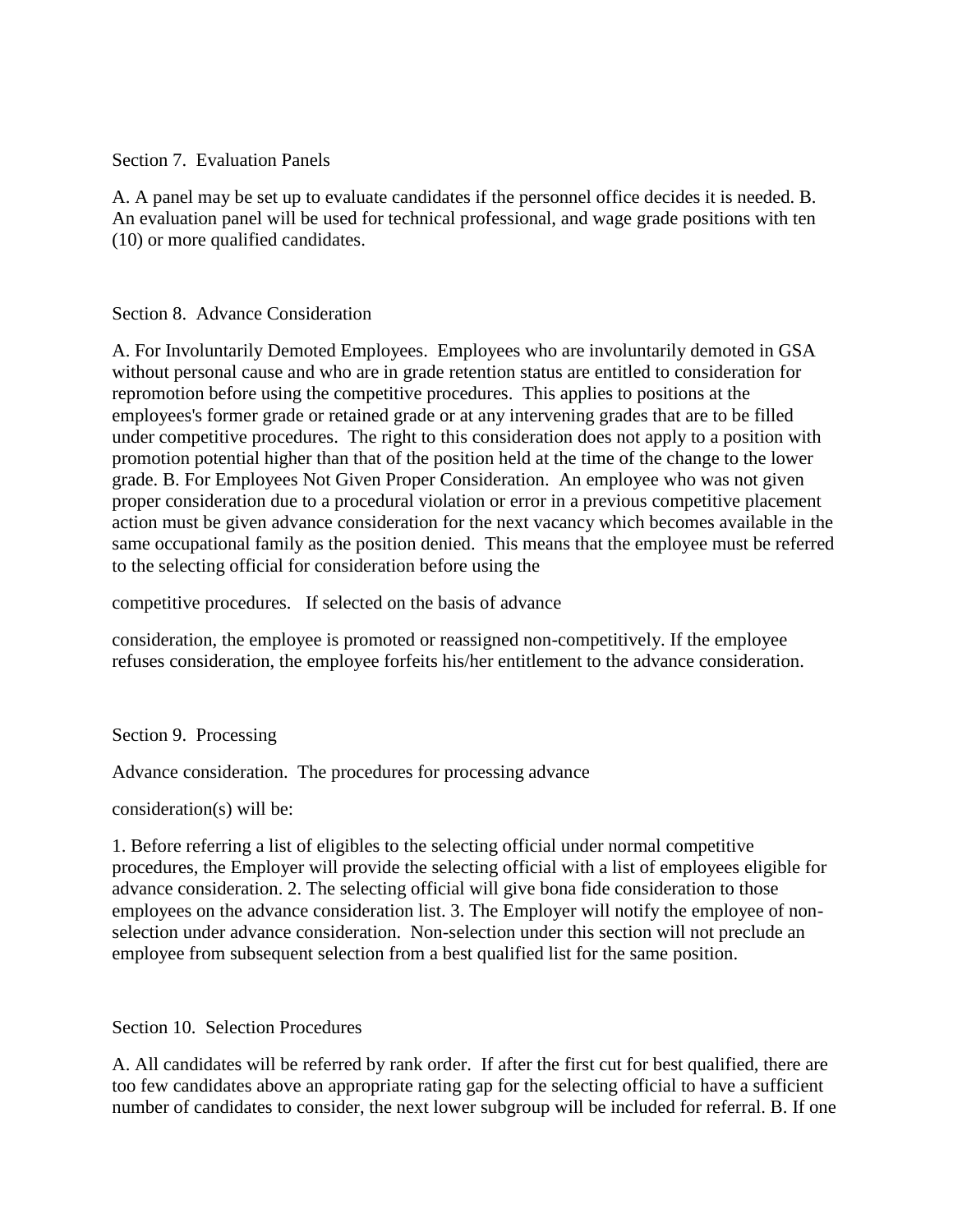candidate is interviewed, all candidates in that category must be interviewed unless the selecting official is the first or second level supervisor having first hand knowledge of the candidate's experience, knowledge, skills, and abilities relative to the position being filled. When a face to face interview is not convenient a telephonic interview is acceptable. The selecting official is responsible for ensuring that interview questions are job related. C. Selection

 1. The selecting official has the right to select or not to select any candidate referred. 2. If the selecting official determines that two or more of the candidates are equal in qualifications he/she will consider length of Federal service as a distinguishing factor. 3. An employee's use of approved annual or sick leave should not be considered by the selecting official as a basis for selection. 4. The selecting official will normally render a decision within ten (10) work days after completion of all interviews. If the selection is not made within ten days, the Union will be notified in writing why the selection has not been made. 5. The personnel office notifies candidates whether or not they were selected.

### Section 11. Employee Information

A. Employees may request the following information from the Servicing Personnel Office: 1. Any supervisory evaluation of the employee's present or past performance or potential for future performance that is used in considering the employee for promotion or reassignment. 2. Concerning a specific action: a. Whether they were considered and, if so, whether they had the minimum

qualifications (including any selective factors) for the position; b.

All Merit Promotion Plan data relating to the applicant including what points were awarded to the employee in each category, what the best qualified list cutoff score was, whether or not the employee was on the best qualified list and who was selected. Test materials, rating guides, crediting plans, or other materials considered necessary to safeguard the security of the selection procedure will not be furnished to the employee. B. Selecting official. Upon request, an employee may be provided with the following information by the selecting official: 1. reason the employee was not selected; and 2. in what areas, if any, he/she can improve to increase his/her chances for future promotion to the position in question. C. Information regarding the promotion action. No member of the evaluation panel may transmit any information concerning a promotion action to any applicant or other unauthorized person. The selecting official will not discuss the promotion action until after the employee has been notified of the selection.

# Section 12. Merit Staffing Complaints and Grievances

A. When an employee is determined to be ineligible or not minimally qualified for a position, the personnel office will notify him/her prior to the completion of the competitive rating process. At the employee's request the personnel office will explain the determination. If after an explanation the employee disagrees with the determination, the employee may file a grievance with the Personnel Officer which will be considered a step 3 grievance in the Employee Grievance Procedure (Article 7, Section 9) for purposes of processing. Such grievances must be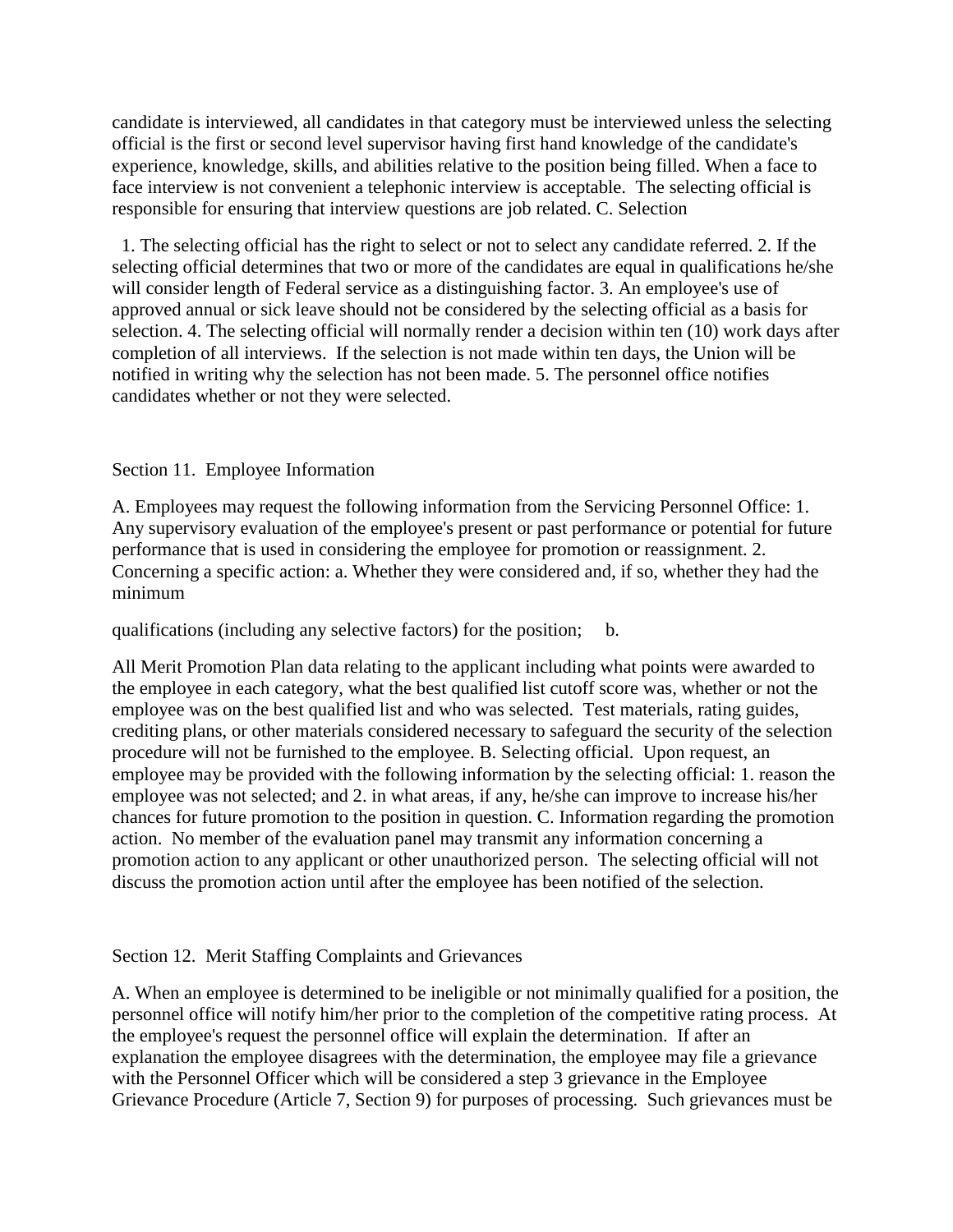filed within 15 days of the notification and will not delay the merit promotion action. B. Failure to be selected from a group of properly certified candidates is not a basis for a grievance.

### Section 13. Miscellaneous

A. Promotion Records. A file sufficient to allow a reconstruction of the action will be kept for two (2) years on each competitive action. Information in the files will be made available as required by laws, regulations, or stipulated in the Federal Personnel Manual. B. Effective Date and Release to Position. An employee who has been selected for a competitive promotion will have his/her promotion effective no later than one complete pay period following selection unless circumstances require otherwise (e.g., within-grade increase, long distance moves, urgent needs of the Employer). Employees selected for promotion will be released from their positions on or before the effective date.

Section 14. Career Ladders

The parties recognize career ladders as an important means of professional and personal growth of employees and a way to utilize the skills and experience of employees for the efficient conduct of the Employer's business. Career ladders are a key part of the Employer's Upward Mobility Program. The Employer agrees to consider creating career ladders for positions and filling positions under such conditions. The existence of career ladders will be publicized by the Employer so that eligible employees will be aware of the opportunities.

\_\_\_\_\_\_\_\_\_\_\_\_\_\_\_\_\_\_\_\_\_\_\_\_\_\_\_\_\_\_\_\_\_\_\_\_\_\_\_\_\_\_\_\_\_\_\_\_\_\_\_\_\_\_\_\_\_\_\_\_\_\_\_\_\_\_\_\_\_\_\_\_\_\_\_\_

# ARTICLE 15 - PERFORMANCE APPRAISAL SYSTEMS

"The Agency will utilize the system established in the GSA Order, OAD 9430.2, dated September 20, 1996, "Performance Management System", and the provisions below to evaluate all applicable unit employees: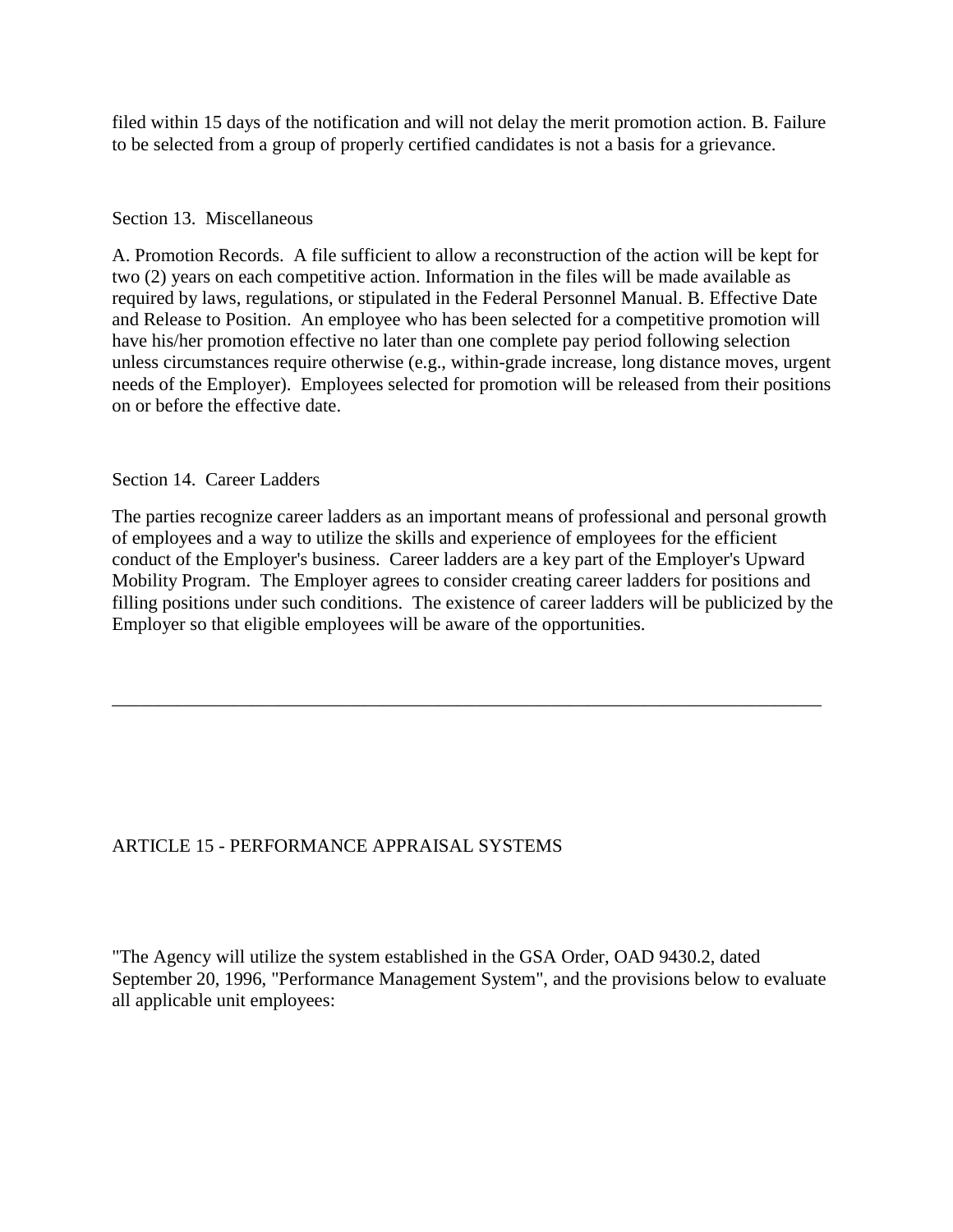1. If at any time during the rating period an employee's performance is determined to be unacceptable in one or more individual critical elements, the employee will be given a performance improvement plan and an opportunity to demonstrate acceptable performance.

2. A bargaining unit employee who is dissatisfied with a rating of record may request reconsideration of the rating through the negotiated grievance procedure.

3. If requested by the employee, any written feedback used in the rating from sources other than the supervisor will be shown to the employee.

4. The Agency will administer performance plans and ratings in a fair and equitable manner.

# ARTICLE 16 - UPWARD MOBILITY

Section 1. Policy

The Upward Mobility Development System will be made available on a non-discriminatory basis. The Upward Mobility Development System is a systematic management effort consistent with existing Federal personnel policies and practices to develop and provide specific career opportunities for lower level employees (GS-8 and below, WG-8 and below, WP-11 and below, WL-6 and below). The program will be administered in accordance with the provisions of Article 18.

Section 2. Program Objectives

The objectives of the Upward Mobility Program are to provide new career opportunities for employees who have the potential and desire to perform at higher work and to accept increased responsibility.

Section 3. Program Responsibilities

The Employer agrees to implement its Order, ADM 3610.6, GSA Upward Mobility Development System, by taking the following actions: A. Identifying target positions in each service in the Central Office and Regions that may be filled through training employees either through career ladders, career lattices, or through training which allows employees to meet the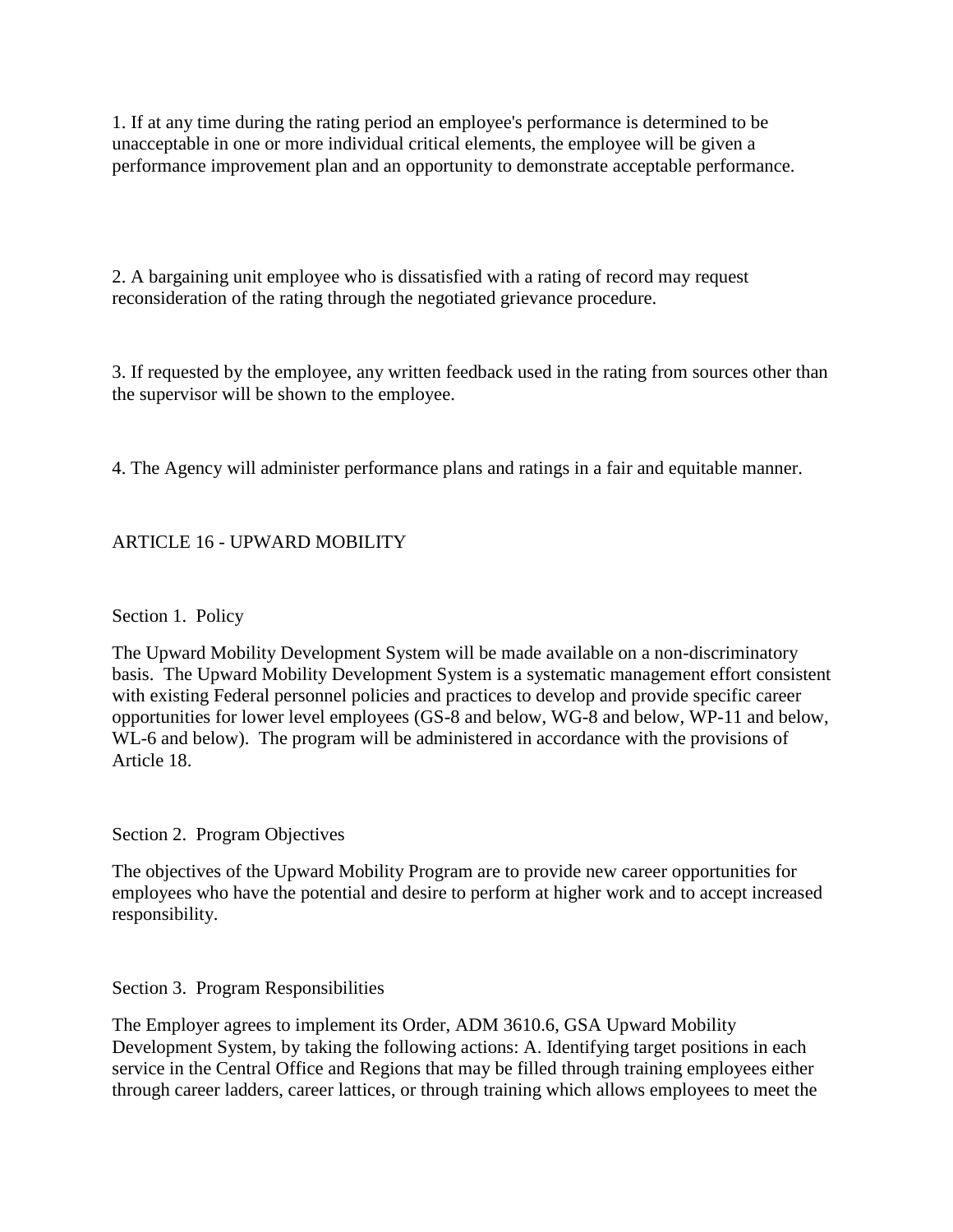requirements of a position that bridges the gap between the employee's current position and a position leading to greater career growth B. Each service in the Central Office and Regions will complete an action Plan, based on ADM 3610.6, by the end of the first year of this contract which will identify entry level positions and technical positions restructured from professional series positions. Information on career progression and bridge positions will be distributed to employees annually.

# Section 4. Counseling

 $\overline{\phantom{a}}$ 

The system will provide for career development counseling. The supervisor will provide assistance to employees in making decisions about their careers. The Coordinator and supervisor will make every effort to provide the employees with sound and current information.

# Section 5. Employee Participation

Employees who desire to participate in the system are responsible for providing the necessary data, participating in the counseling component and completing all requirements of any training program for which they are selected.

\_\_\_\_\_\_\_\_\_\_\_\_\_\_\_\_\_\_\_\_\_\_\_\_\_\_\_\_\_\_\_\_\_\_\_\_\_\_\_\_\_\_\_\_\_\_\_\_\_\_\_\_\_\_\_\_\_\_\_\_\_\_\_\_\_\_\_\_\_\_\_\_\_\_\_\_\_\_

# ARTICLE 17 - EQUAL EMPLOYMENT OPPORTUNITY

### Section 1. Employer and Union Cooperation

The Employer and the Union agree to cooperate in providing equal employment opportunity for all persons, to prohibit discrimination because of age [forty years or over], race, color, religion, sex, national origin, handicapping condition, marital status, or political affiliation, and to promote equal employment opportunity through affirmative action. The Parties agree that the Employer's Affirmative Action Program will be administered in accordance with law, rules, and government-wide regulations. The Union agrees to become a positive force in this endeavor and to work with the Employer in the exploration and implementation of ideas and programs by which equal employment opportunity will be achieved.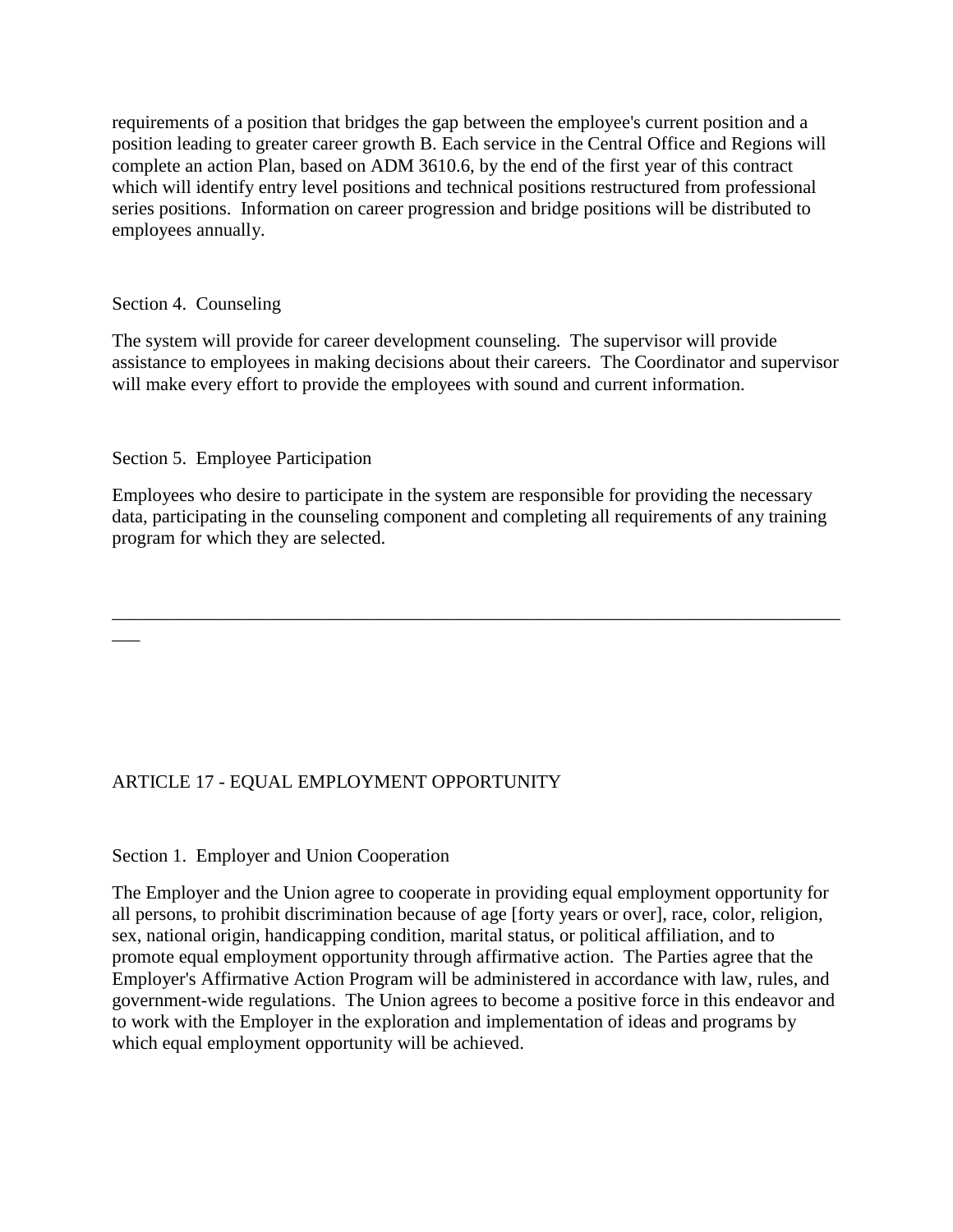### Section 2. Utilization of Employee Skills

The Employer will utilize the present skills of employees and will, when resources permit, provide opportunity to employees to enhance their skills through on-the-job training, work-study programs, and other training measures so that they may perform at their highest potential and advance in accordance with their abilities.

## Section 3. Appointment of Counselors

A. When making appointments of Equal Employment Opportunity Counselors for work areas covered by this agreement, the Employer will consider Union nominations and any related issues the Union wishes to raise. B. The names, pictures and telephone numbers of EEO Counselors will be posted on bulletin boards in worksites.

### Section 4. Services for Handicapped Employees

The Employer agrees to make reasonable accommodation to the known physical and mental limitations of qualified handicapped employees unless the Employer can demonstrate that the accommodation would impose an undue hardship on the operation of its program. Reasonable accommodation may include such actions as:

- making facilities accessable to and usable by handicapped persons;
- job restructuring;
- part time or modified work schedules;
- acquisition or modification of equipment or devices;
- adjustment or modification of examinations; and
- provision for readers for blind persons and sign language interpreters for deaf persons.

### Section 5. Committee Members

The Union may make nominations for EEO-related committees such as the Federal Women's Program and the Hispanic Employment Program.

### Section 6. Representation

A. An employee discussing a problem of alleged discrimination with an EEO counselor or at any step of the complaint procedure including final adjudication has the right to be accompanied by a union representative of his or her choice, if desired. If the Union is not the representative and the final adjudication will affect general conditions of employment of unit employees, the union will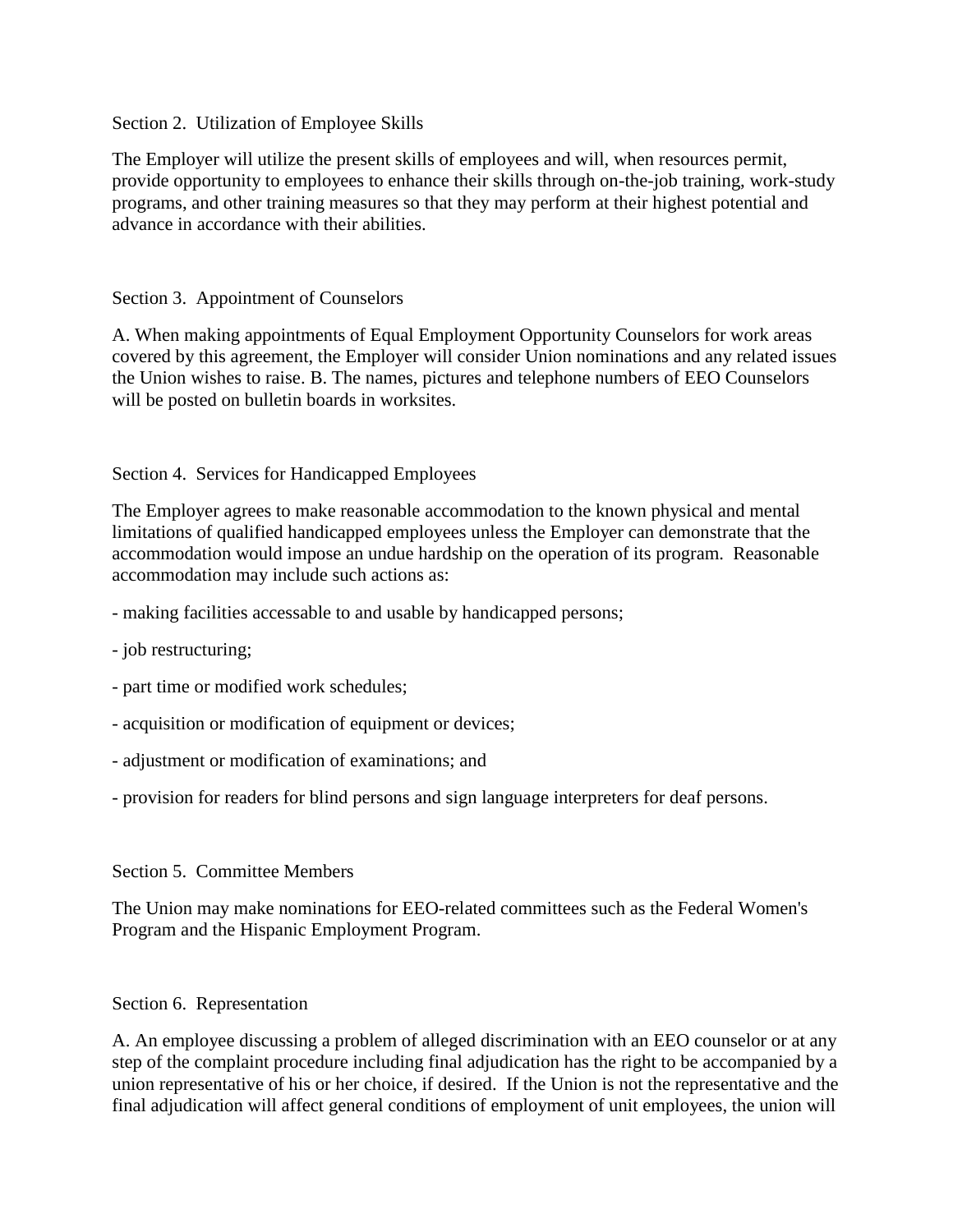be notified and afforded an opportunity to negotiate in accordance with the statute. B. In the event the Union is not the designated representative, the Employer will provide a summary of the final adjudication of any EEO appeals involving NFFE bargaining unit employees.

Section 7. Protection of Employee Appeal and Grievance Rights Meeting with an EEO Counselor does not extend the time limit for filing a grievance under the negotiated grievance procedure.

\_\_\_\_\_\_\_\_\_\_\_\_\_\_\_\_\_\_\_\_\_\_\_\_\_\_\_\_\_\_\_\_\_\_\_\_\_\_\_\_\_\_\_\_\_\_\_\_\_\_\_\_\_\_\_\_\_\_\_\_\_\_\_\_\_\_\_\_\_\_\_\_\_\_\_\_\_\_

# ARTICLE 18 - TRAINING AND CAREER DEVELOPMENT

# Section 1. Statement of Policy

 $\overline{\phantom{a}}$ 

The Union and the Employer agree that training and career development are major tools in the development and maintenance of an effective and competent work force. Training will be provided to meet the needs of the Employer and to assist employees in reaching their full potential within the limits of available funds and existing and projected staffing needs. The Parties recognize that training of designated representatives of the Union in certain aspects of labor-management relations may be of mutual benefit to the Parties and in the public interest.

### Section 2. Training Programs

A. Training and career development programs such as cross-training, rotational assignments, onthe-job training, formal training, and courses at local educational institutions are an integral part of the Employer's training system. B. If the Employer has the funding for an Upward Mobility Program, such programs will allow for: 1. training cross-over slots for targeted technical positions; and

 2. training and experience to prepare lower graded employees for successful performance in targeted para-professional, technical, and professional positions.

Section 3. Training Process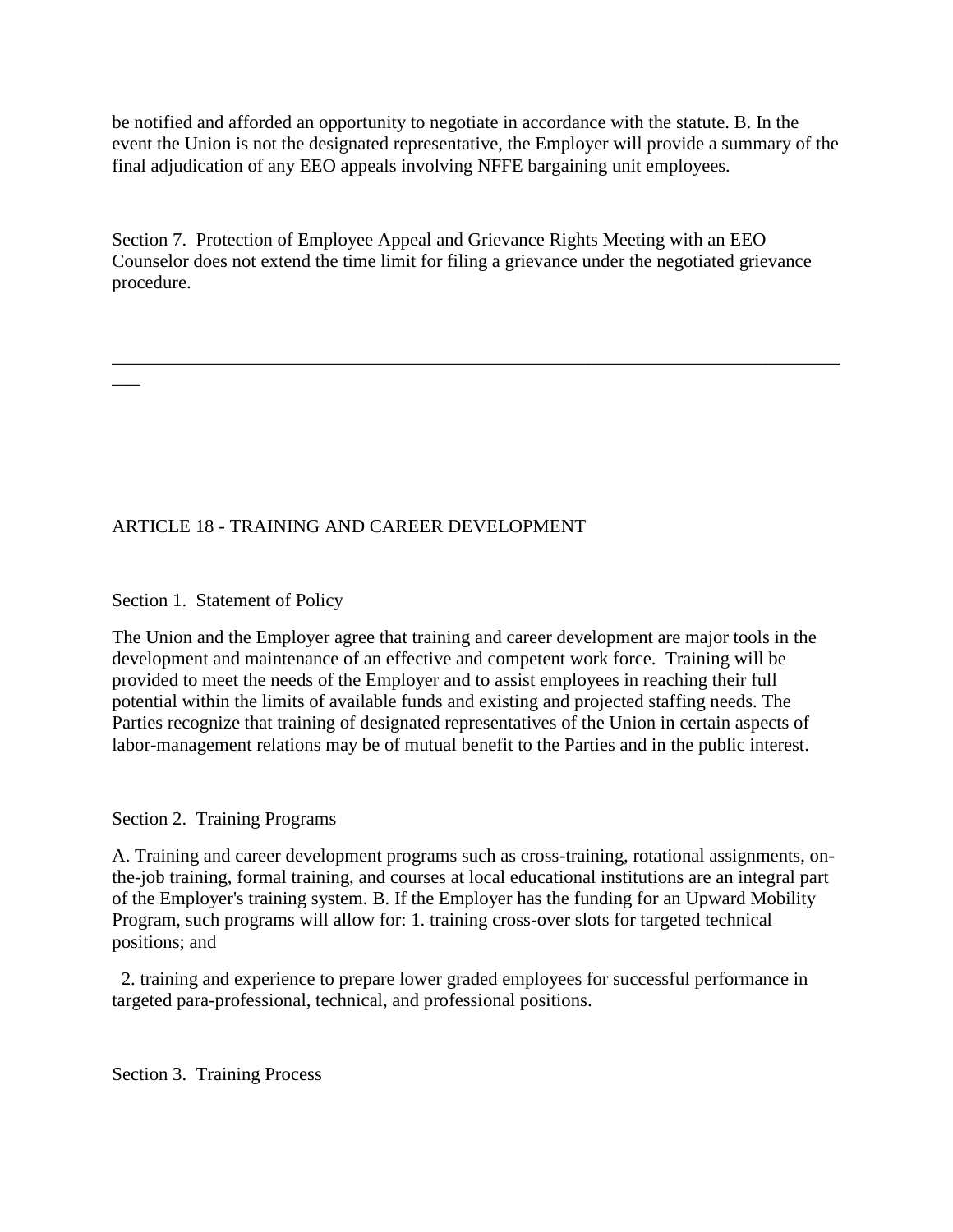A. The following criteria will be used by the Employer and will be explained to employees when developing individual training plans and when approving or disapproving a training request:

1. the availability of funds;

- 2. existing and projected staffing needs;
- 3. the work requirements of the job;

4. the potential use of the training by the employee in his/her current position; 5. expected development of employee. B. Employees selected for existing career development programs will have individual development plans as required by that program. C. Other employees may request individual development plans at their annual performance appraisal. The Employer and the employee will work together to prepare an individual career development plan for the employee. The plan may include: 1. short and long range career goals; 2. training and development assignments designed to achieve career goals; 3. training experience that will improve the employee's knowledge, skills and abilities; and 4. training, if any, which is necessary to enable employees to meet requirements for career ladder progression. D. The Employer will post notices of the availability of Training courses and information on career development at the worksite. E. If the Employer approves training for an individual, the Employer may make reasonable adjustments in the employee's work schedule to allow the employee to complete the approved training.

# Section 4. Union Recommendations

The Employer will notify the Union when developing new training programs. The Union may make recommendations related to such training programs.

# Section 5. Further Education

The Union will encourage employees to further their education to make themselves more valuable employees and will encourage them to participate in the Employer's training programs when made available.

# Section 6. Work Related Courses

The Employer agrees to consider reimbursing employees for the cost of work-related courses taken on their own time.

# Section 7. Records

The Employer agrees to record training accomplishments in the employee's official personnel folder. This does not relieve the employee of the individual responsibility to keep his or her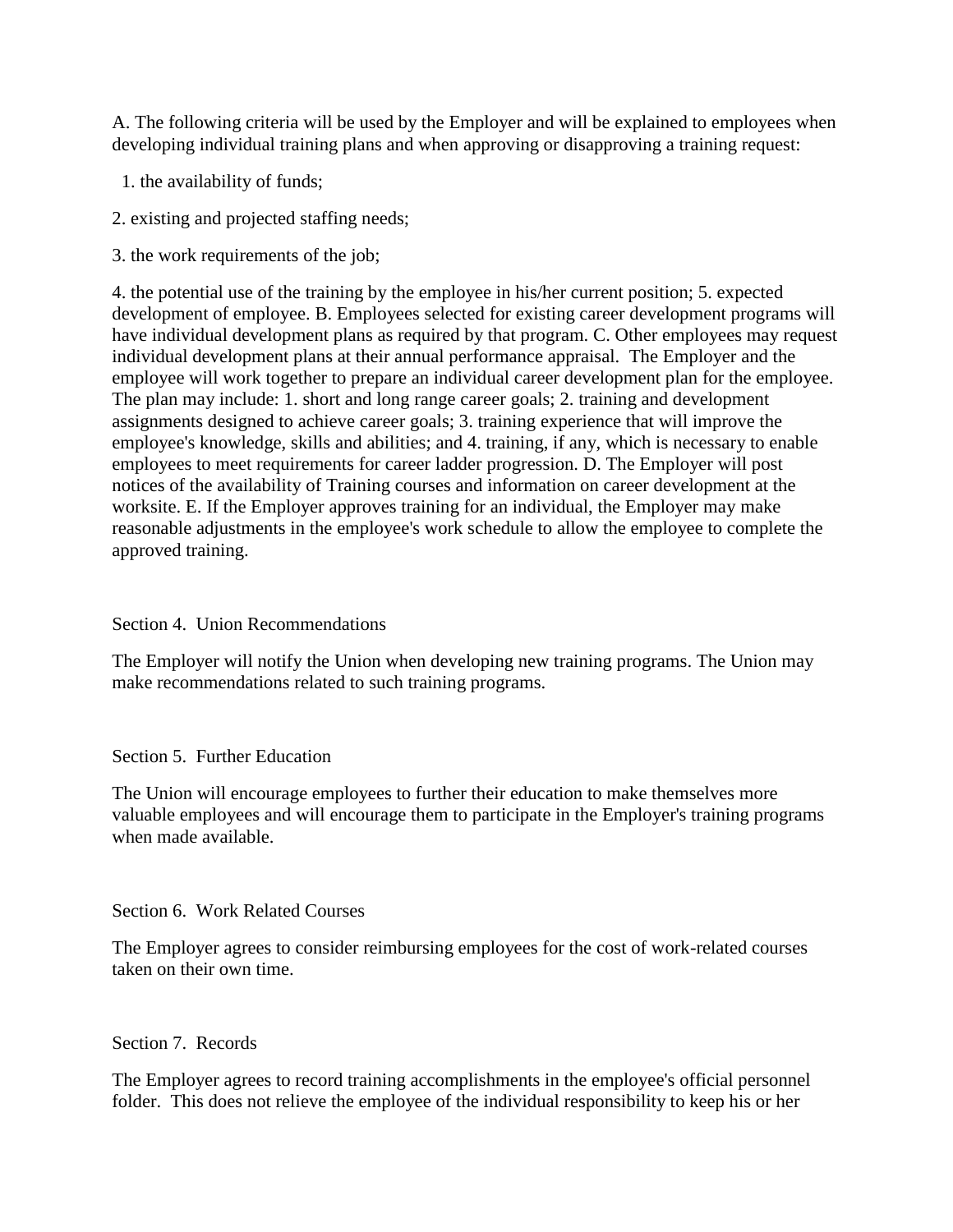personnel folder current and complete to fully reflect total employment experience, training and education.

### Section 8. Cancellations

In the event that it becomes necessary to cancel formally approved training, the Employer agrees to notify the affected employees.

#### Section 9. Retirement

The Employer will explain the appropriate retirement system to new employees. Other employees may schedule individual consultation with the Personnel Office.

### Section 10. Training on National Agreement

The Union may present one training session concerning this National Agreement once annually at each duty location, which all bargaining unit members may be given the opportunity to attend without charge to leave for a period of time not to exceed two (2) hours. Additional sessions may be scheduled by mutual agreement to accommodate special situations.

### Section 11. Equipment

 $\overline{\phantom{a}}$ 

The Employer agrees to allow employees enrolled in approved training courses to use academic aids such as calculators, typewriters, and computers, if available on the premises of the agency during the employee's non-duty hours. Use of such equipment will be allowed provided the facility is open and the equipment is not in use, and subject to equipment and security safeguards.

\_\_\_\_\_\_\_\_\_\_\_\_\_\_\_\_\_\_\_\_\_\_\_\_\_\_\_\_\_\_\_\_\_\_\_\_\_\_\_\_\_\_\_\_\_\_\_\_\_\_\_\_\_\_\_\_\_\_\_\_\_\_\_\_\_\_\_\_\_\_\_\_\_\_\_\_\_\_

### ARTICLE 19 - POSITION CLASSIFICATION

Section 1. Purpose of Classification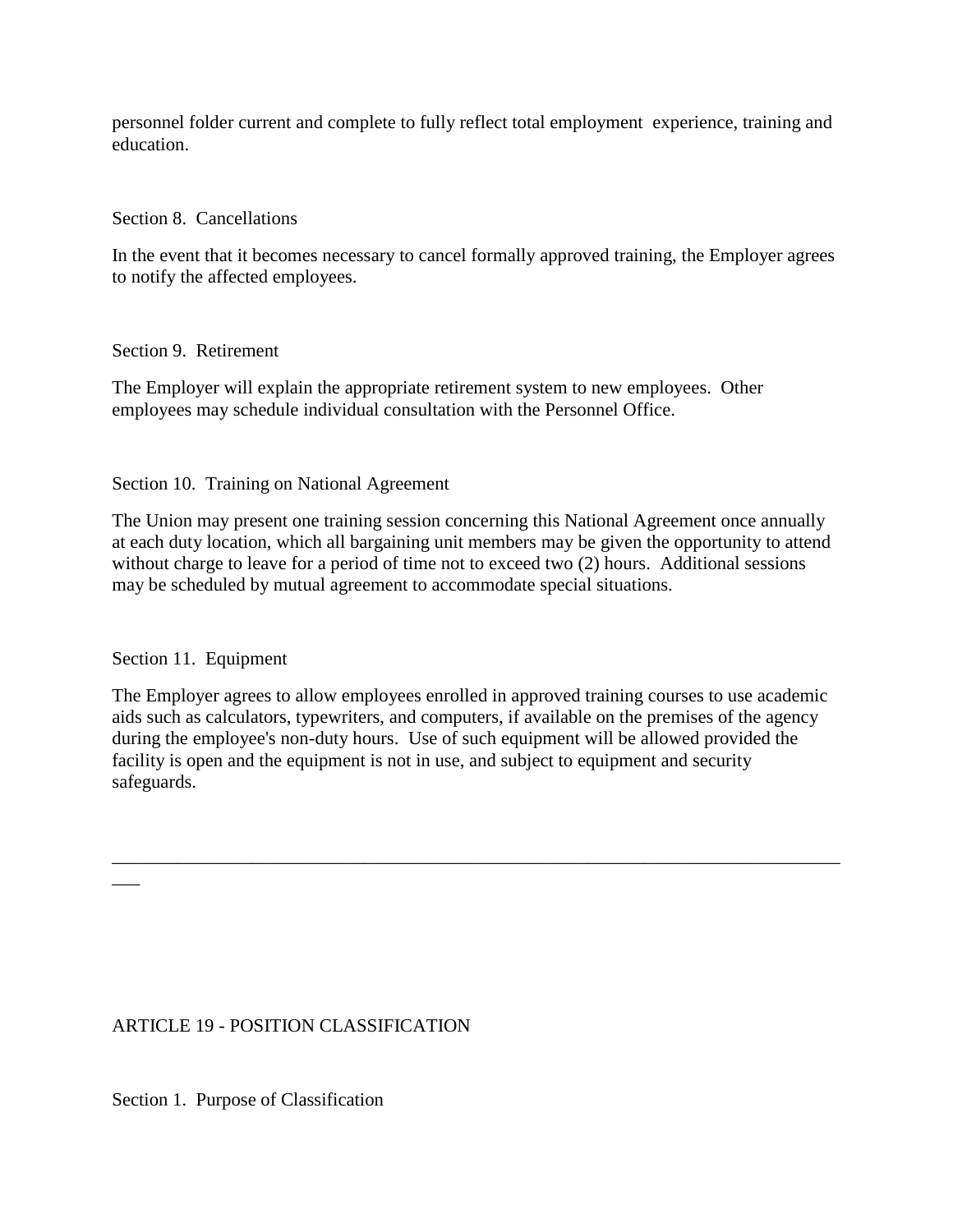The Parties agree to the principle of equal pay for work of equal value and that the classification of duties and responsibilities assigned to employees by the Employer is necessary to assure appropriate and equitable compensation. The Employer agrees to exercise its classification authority in accordance with law and Government-wide regulations.

## Section 2. Description of Position

A. All major recurring duties and responsibilities assigned to an employee on a permanent basis will be reflected in a written position description and classified on a timely basis. The phrase "performs other duties as assigned" in the employee's position description will not be construed to require the employee to perform duties outside his/her regular field of work which he/she is not capable of performing and/or which might result in injury to the employee or fellow employees due to a lack of knowledge of

task. This does not preclude the Employer from exercising the right to

assign work that may be outside the regular duties when required to accommodate a short term workload. B. The Employer shall be responsible for ensuring that each position within the Unit is covered by a current position description and that the position description properly identifies the position. Position descriptions will be reviewed for accuracy by the employee and the supervisor at least

annually. Any inconsistencies will be discussed jointly by the employee

and supervisor.

C. During any period employees perform unclassified work functions, employees will be compensated at the basic rate of pay that exists for their classified position. The Union will be notified whenever an employee is assigned to perform work on a continuing basis outside of his/her regular field. D. The Union will be furnished a copy of any bargaining unit job description upon written request.

# Section 3. Desk Audits

The Supervisor will notify the employee whenever a desk audit results in a finding affecting title, series or grade level. The employee may request Union representation concerning this notification. The results of the Employer's audits of positions will be made available to an employee upon his/her request.

### Section 4: Effective Date of Reclassification

If the Employer reclassifies an employee's position to a higher grade, the personnel action will become effective the first day of the first pay period following reclassification.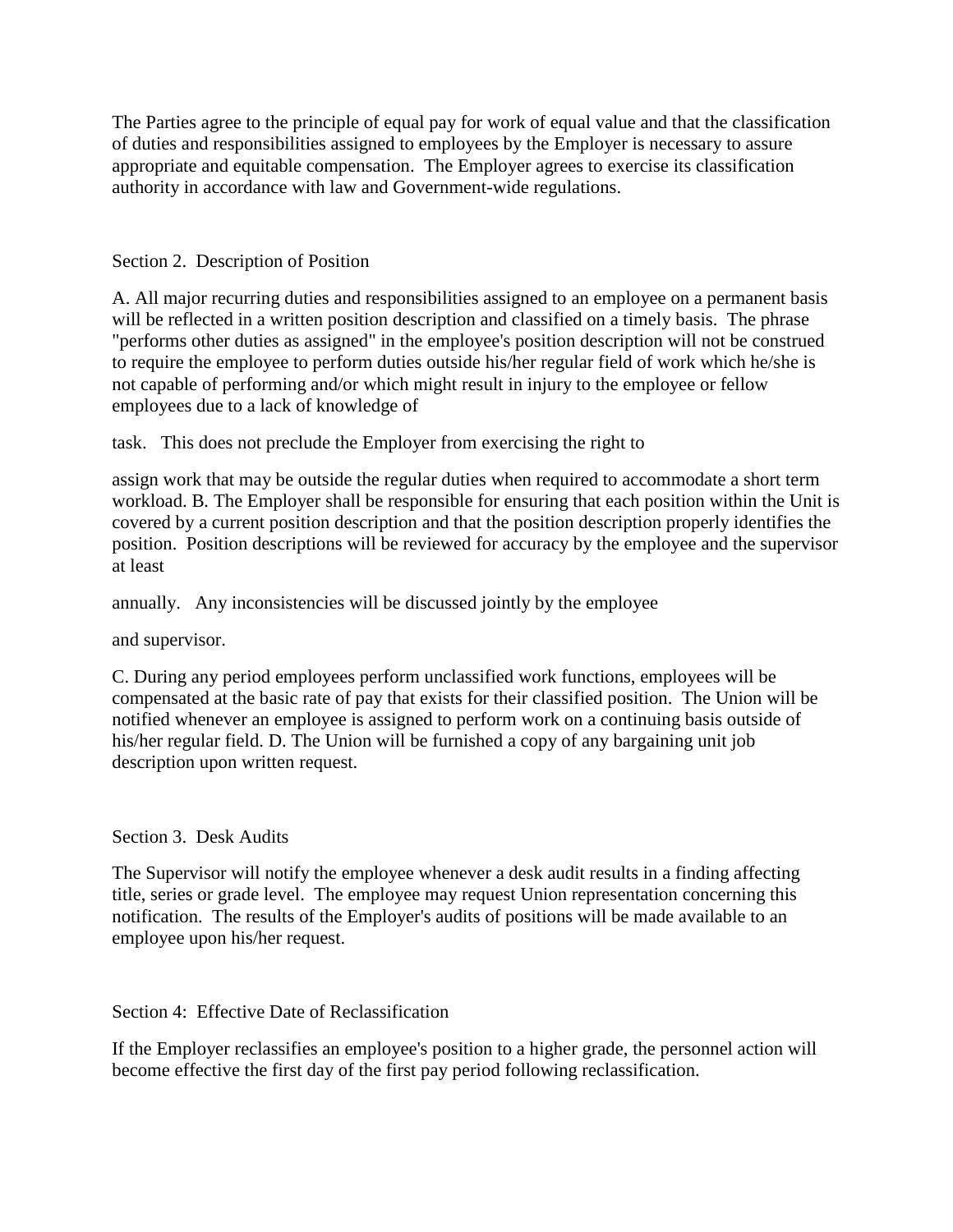Section 5. Complaints and Appeals of Position Descriptions

A. Any employee in the unit who feels that he/she is performing duties outside the scope of the position description or that his/her position is inaccurately described, may request, through the immediate supervisor, that the position be reviewed. Once requested the review will be done within thirty (30) days. B. If the employee is not satisfied with the results of such a review, he/she shall be furnished information on his/her grievance rights to challenge the accuracy of the position description.

Section 6. Complaints and Appeals of Classification Determinations A. Any employee in the unit who feels that his/her position is inaccurately classified may request, through the immediate supervisor, that the position be reviewed. The position is to be reviewed within thirty (30) days. The personnel officer, or his/her designee will determine whether a desk audit is appropriate. If a desk audit is determined to be appropriate the Employer's representative will discuss the audit with the employee and supervisor. In such discussions the employee may be accompanied by a Union

representative. When the audit findings and classification determinations

are completed, the employee will be notified of the results by the supervisor. Upon request the employee's designated Union representative will be provided with relevant information. B. If the employee is not satisfied with the results of such a review, he/she shall be furnished information on his/her appeal rights to challenge the classification of the position. C. An employee may appeal a classification decision as follows: 1. Wage Grade employees must file an appeal with the Director of Personnel through the operating Personnel Office prior to appealing to the Office of Personnel Management.

 2. General Schedule employees may appeal to the Regional Personnel Officer, the Director of Personnel, or to the Office of Personnel

Management. However, it is preferred that an employee appealing the

\_\_\_

classification of a position first take advantage of appeal procedures within the Agency. D. Consistent with OPM regulations saved grade and saved pay rights will be afforded to those whose positions are downgraded. Saved grade and saved pay are also known as retained grade and retained pay.

\_\_\_\_\_\_\_\_\_\_\_\_\_\_\_\_\_\_\_\_\_\_\_\_\_\_\_\_\_\_\_\_\_\_\_\_\_\_\_\_\_\_\_\_\_\_\_\_\_\_\_\_\_\_\_\_\_\_\_\_\_\_\_\_\_\_\_\_\_\_\_\_\_\_\_\_\_\_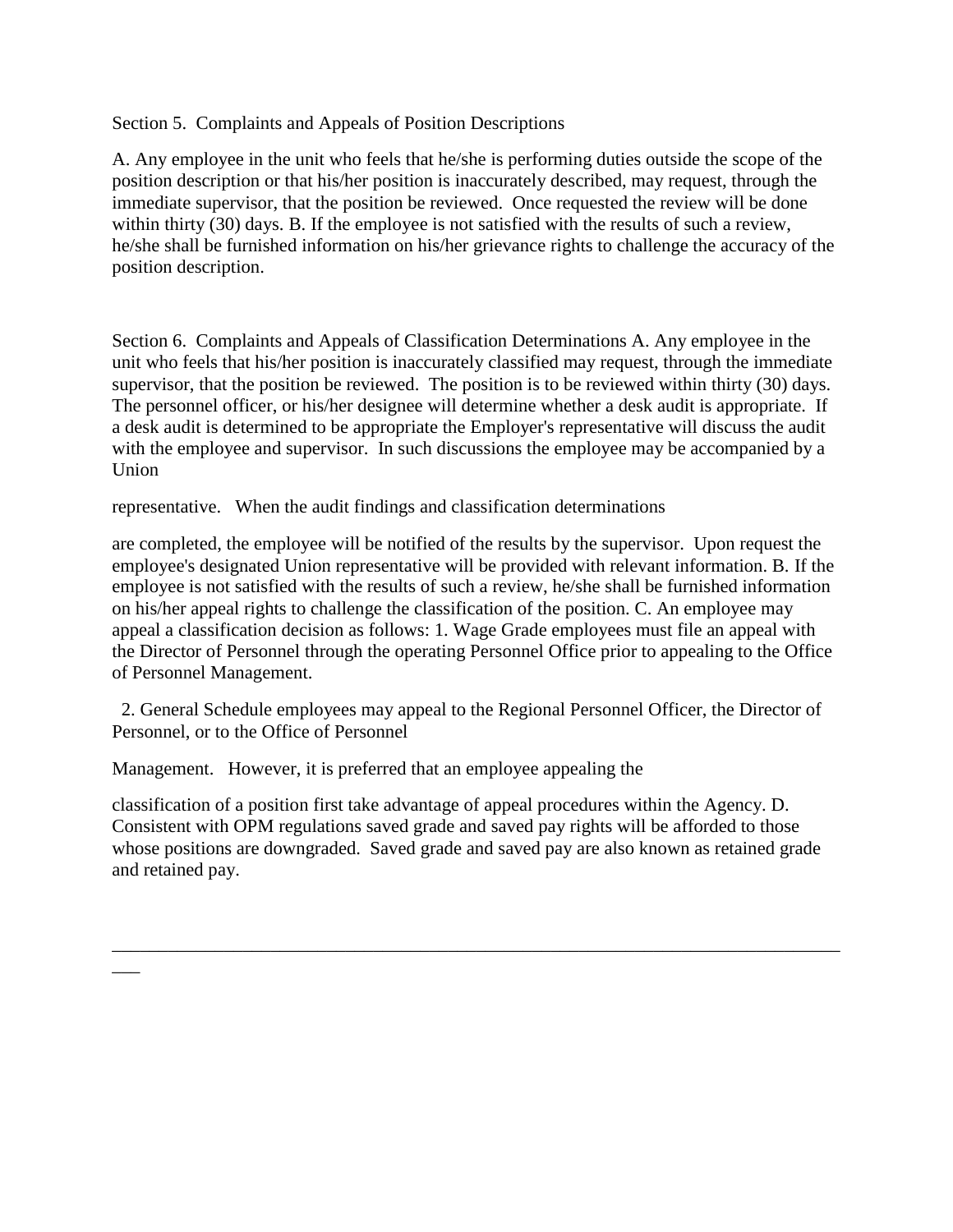### ARTICLE 20 - PART-TIME AND INTERMITTENT EMPLOYEES

#### Section 1. Part-time

A. The tour of duty for part-time employees will be between sixteen (16) and thirty-two (32) hours per week. Normally, part-time employees will be scheduled during the normal administrative workweek. B. The Employer agrees to give consideration to an employee's request to change status from part-time to full time and vice versa. C. An employee's request for temporary adjustment of an established part-time work schedule because of personal hardship or to permit developmental assignments will be fully considered by the Employer. D. Upon request from an employee, the servicing personnel office will provide pertinent information regarding the personnel effects of changing to and from part-time permanent positions. Such information may include pay and benefits, time-in-grade requirements, WIGS, accumulation of leave, and changes in competitive levels in the event of RIF.

#### Section 2. Intermittent Employees

A. Intermittent employees are employees without a regularly scheduled tour of duty who work on an "as needed" basis as determined by the Employer. B. Intermittents will normally be informed prior to the end of the work day if they will be needed the following work day. C. If an intermittent employee is called in for work, the employee will be paid for a minimum of two (2) hours providing the employee reports for work at the time designated by the Employer. D. When the Employer schedules an intermittent employee, in advance of the pay period, to work at some time during each administrative week for more than two consecutive pay periods, the Employer will change the employee's work schedule from intermittent to part-time (or full-time in the case of a 40 hour per week schedule). The Employer will issue an SF-50 documenting the change. A not-to-exceed (NTE) date will be established for the personnel action and documented on the SF-50 if the employee is assigned to regularly scheduled work for a limited or specified period of time. In such cases, the employee will return to intermittent status at the conclusion of the scheduled work assignment. E. The Employer will not schedule intermittent employees for the sole purpose of avoiding the conversion requirement. F. Subject to the Employer's need for intermittents, qualified intermittent employees will be offered an opportunity to work approximately the same number of hours during a given month. The criteria for determining those persons who are qualified shall be established by the employer on the basis of competence to perform the work.

#### Section 3. Consideration

The Employer agrees to consider applications submitted by part-time and intermittent employees for any other full time or part-time positions for which they are eligible and qualified, subject to agency hiring restrictions.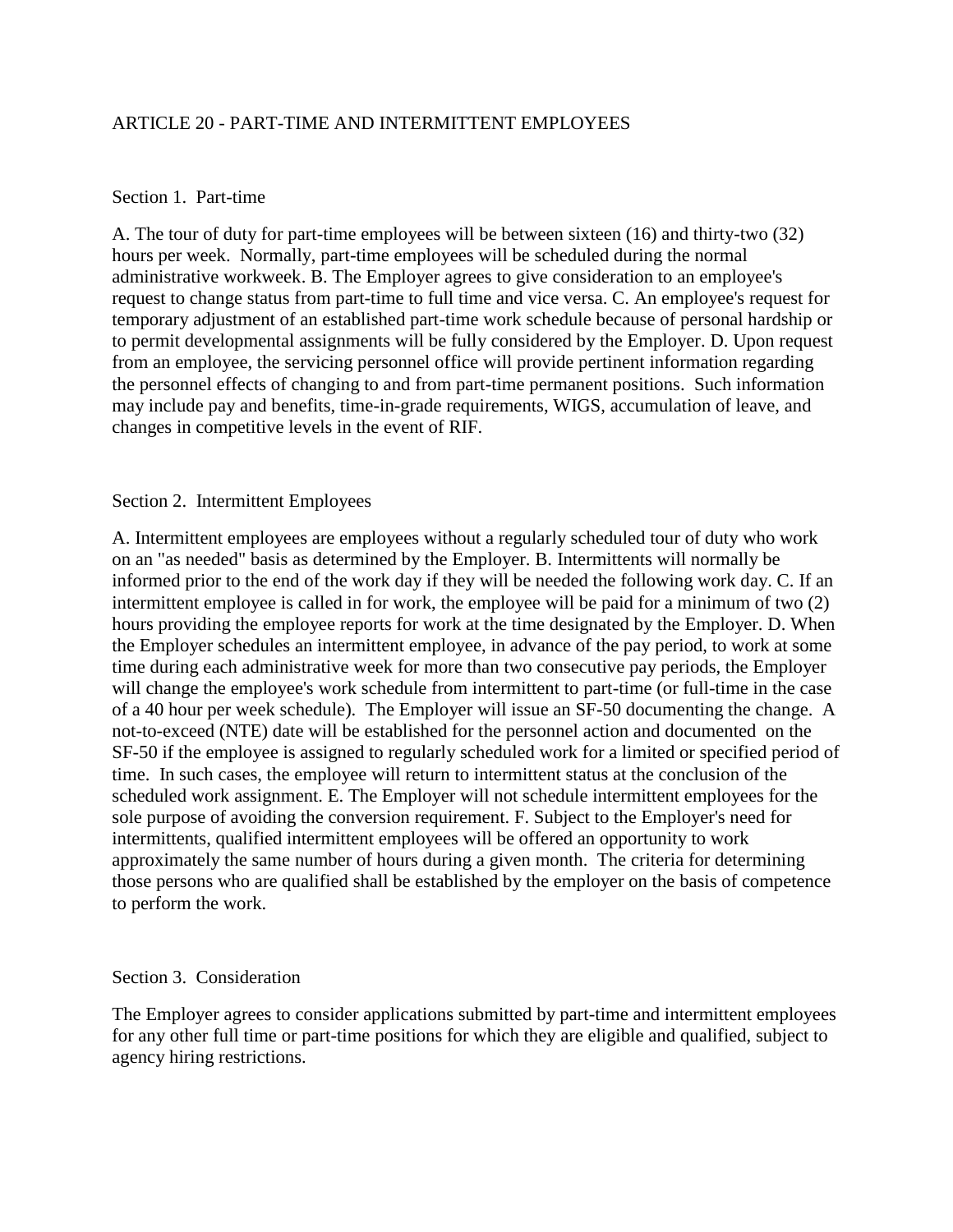Section 4. Availability for Work

 $\overline{\phantom{a}}$ 

\_\_\_

The Employer retains the right to terminate those intermittent employees who fail to report for work assignments or who are unavailable for work when called provided the employees are not on approved absences due to illness or emergencies, or on prescheduled absences.

\_\_\_\_\_\_\_\_\_\_\_\_\_\_\_\_\_\_\_\_\_\_\_\_\_\_\_\_\_\_\_\_\_\_\_\_\_\_\_\_\_\_\_\_\_\_\_\_\_\_\_\_\_\_\_\_\_\_\_\_\_\_\_\_\_\_\_\_\_\_\_\_\_\_\_\_\_\_

# ARTICLE - PROBATIONARY EMPLOYEES

Section 1. Definition - Probationary Employees

A probationary employee is an individual appointed as a career-conditional or career employee under FPM authority who is serving his/her first year under current appointment. Such employees are covered by the terms and conditions of this Agreement.

### Section 2. Certification

If Management determines that an employee has successfully completed the probationary period a certification of satisfactory performance and conduct will be submitted no earlier than the beginning of the ninth month of the probationary period and must contain a positive recommendation that the employee should be retained in the Federal service beyond the probationary period.

Section 3. Credit towards Probation

The Parties agree that all employment not excluded by law and regulation will be credited toward completion of the probationary period.

\_\_\_\_\_\_\_\_\_\_\_\_\_\_\_\_\_\_\_\_\_\_\_\_\_\_\_\_\_\_\_\_\_\_\_\_\_\_\_\_\_\_\_\_\_\_\_\_\_\_\_\_\_\_\_\_\_\_\_\_\_\_\_\_\_\_\_\_\_\_\_\_\_\_\_\_\_\_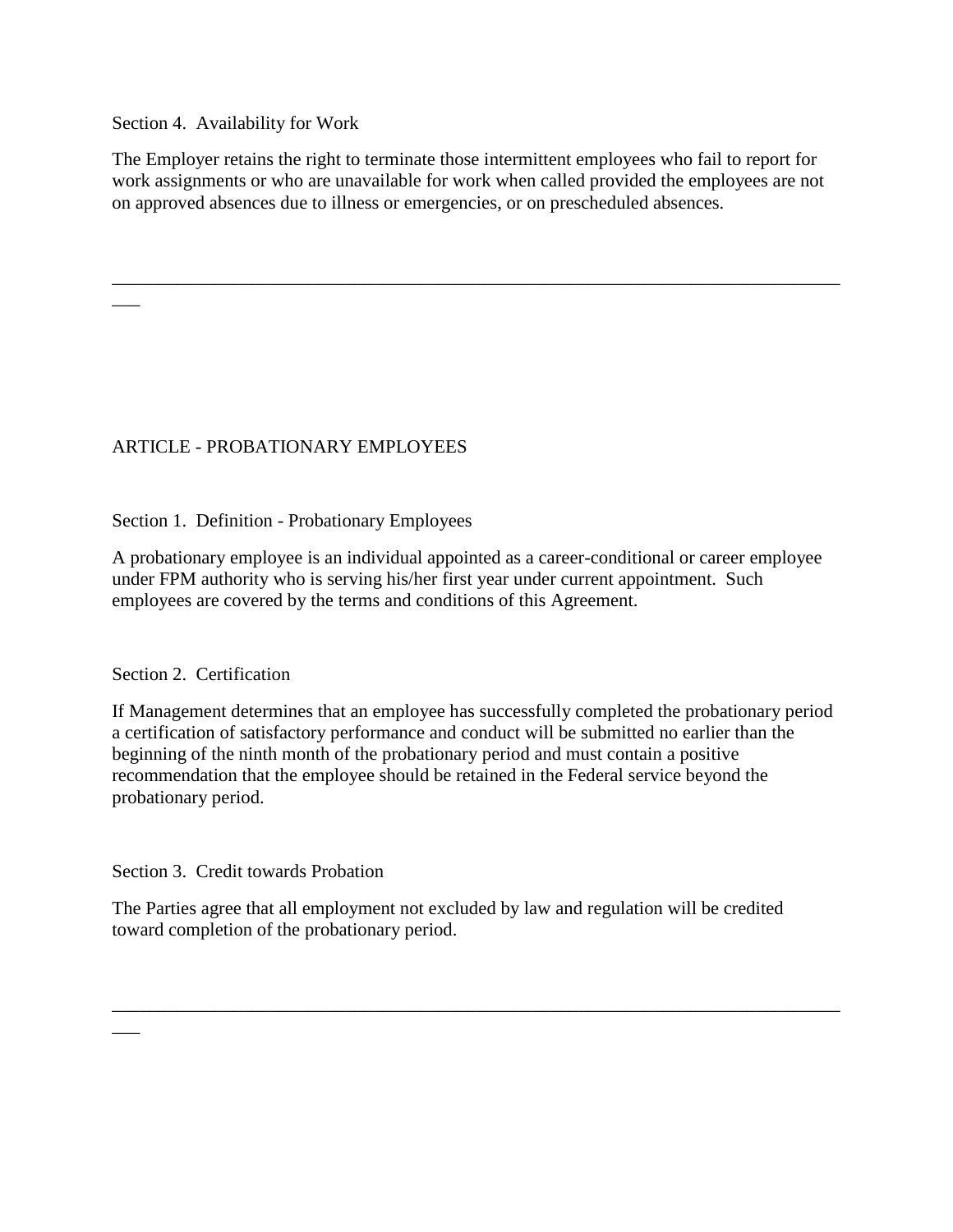## ARTICLE 22 - DETAILS, REASSIGNMENTS, AND VOLUNTARY CHANGES

### Section 1. Details

A. A detail is the temporary assignment of an employee to a different position or to a different set of duties for a specific period, with the employee returning to his/her regular duties at the end of the detail, as the employee continues to be the incumbent of the position from which detailed. B. Notice. If possible, an employee who is detailed to a different post of duty will be given more than five (5) days notice. C. Documentation. A Standard Form 52 will be used to document any detail in excess of 30 days. An employee can forward a copy of a letter detailing the employee for less than 30 days or, absent a letter, a notice from the employee concurred in by the supervisor recording the detail, to the personnel office for inclusion in the employee's OPF. D. Higher Graded Duties. Details to higher graded positions for more than one hundred twenty (120) days will be accomplished through competitive

procedures. Temporary promotions for qualified and eligible employees

will take effect on the 31st day.

E. Lower Graded Duties. Performance of lower graded duties officially assigned by the Employer which are outside an employee's position will not result in loss of recorded or credited time in the grade of the employee's permanent position. Performance of lower-graded duties officially assigned by the Employer which are outside an employee's position will not be a basis for lowered assessment or appraisal of the employee. F. Appropriate Use of Detail. Details will be used to meet temporary needs of the Employer's work program when necessary services cannot be obtained by other means. This includes, but is not limited to: meeting unusual workload demands, special projects or studies, change in mission or organization, or employee absences. Details will be made based on the skills and experience required for the position. Whenever practicable, details will be rotated fairly and equitably among qualified employees. Details or a series of rotating details will not be used for the purpose of avoiding a temporary or permanent promotion. If there are no qualified employes and the detail is to be used as a training experience, the detail will be rotated to the extent feasible to allow involved employees to gain the same training.

#### Section 2. Reassignments

A. Reassignment means a change of an employee, while serving continuously within the same agency, from one position to another without promotion or demotion. B. Reassignments of employees to different positions will be effected by the appropriate personnel action. C. Reassignments will not be used in lieu of disciplinary action without prior discussion with the affected employee. D. Employees reassigned to a different post of duty which will require them to change transportation arrangements will normally be given fifteen (15) days written notification unless other provisions of this Agreement govern. E. The parties recognize that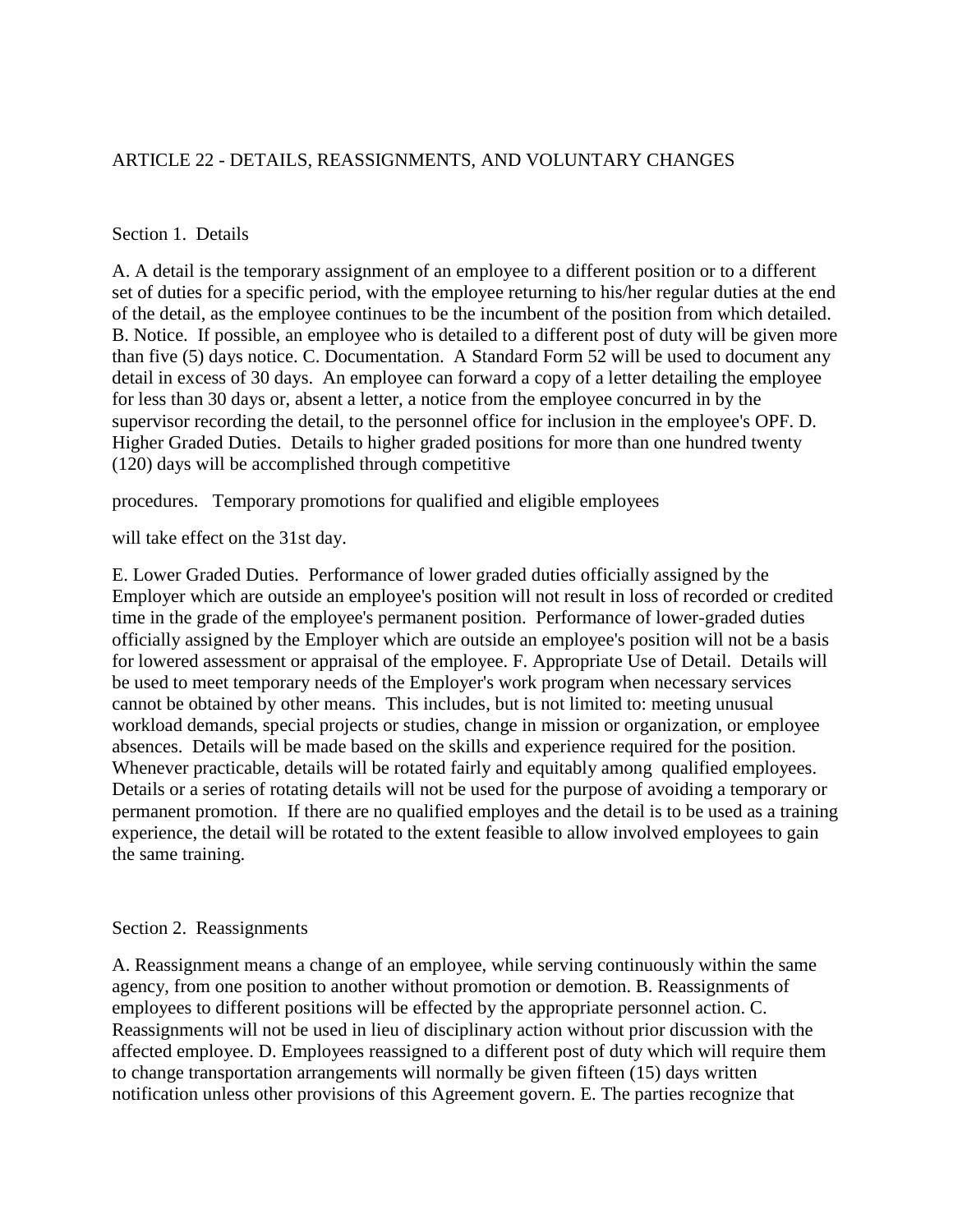involuntary reassignments to other geographic locations create disruptions in employees' professional and personal lives. If appropriate, the Employer will seek volunteers from among equally qualified employees (as determined by the Employer). Absent a sufficient number of volunteers, selection for reassignment will be according to inverse seniority, using service computation date. F. Employees will normally receive ninety (90) days notice prior to an involuntary reassignment to another geographic location. G. The Employer agrees to normally give the Union twenty one (21) days notice before reassigning a Union officer, official, or steward to a different post of duty. Upon request, the Employer will meet and discuss the reassignment before effecting it.

### Section 3. Law and Regulations

Details will be utilized in accordance with Office of Personnel Management and GSA regulations.

### Section 4. Voluntary Changes

Employees may voluntarily request changes in their work assignments. All such requests are subject to the Employer's right to assign employees and work, and to determine the personnel by which the agency operations will be conducted. Such requests will be considered by the Employer and a good faith effort will be made to balance the needs of the employee with the Agency's program needs. When the request is due to conflict with the employee's supervisor and the employee has tried to resolve the conflict through formal and informal means, including ECSP, the employee may request the assistance of higher level management. Management will intervene as it determines appropriate. Such intervention may include counseling, training, team building, details, and reassignments as some of the methods of resolving the conflict. Employees may voluntarily request changes in their work assignments at any time. Any voluntary changes will be processed in accordance with applicable law, rules, regulations and this Agreement and will be acted upon fairly and promptly.

# Section 5. Relocation Expenses

\_\_\_

Employees affected by a change in duty station will be entitled to relocation expenses in accordance with Federal Travel Regulations FPMR 101-7 and Handbook, GSA Internal Travel Regulations and Control of Official Travel PFM P 4290.1.

\_\_\_\_\_\_\_\_\_\_\_\_\_\_\_\_\_\_\_\_\_\_\_\_\_\_\_\_\_\_\_\_\_\_\_\_\_\_\_\_\_\_\_\_\_\_\_\_\_\_\_\_\_\_\_\_\_\_\_\_\_\_\_\_\_\_\_\_\_\_\_\_\_\_\_\_\_\_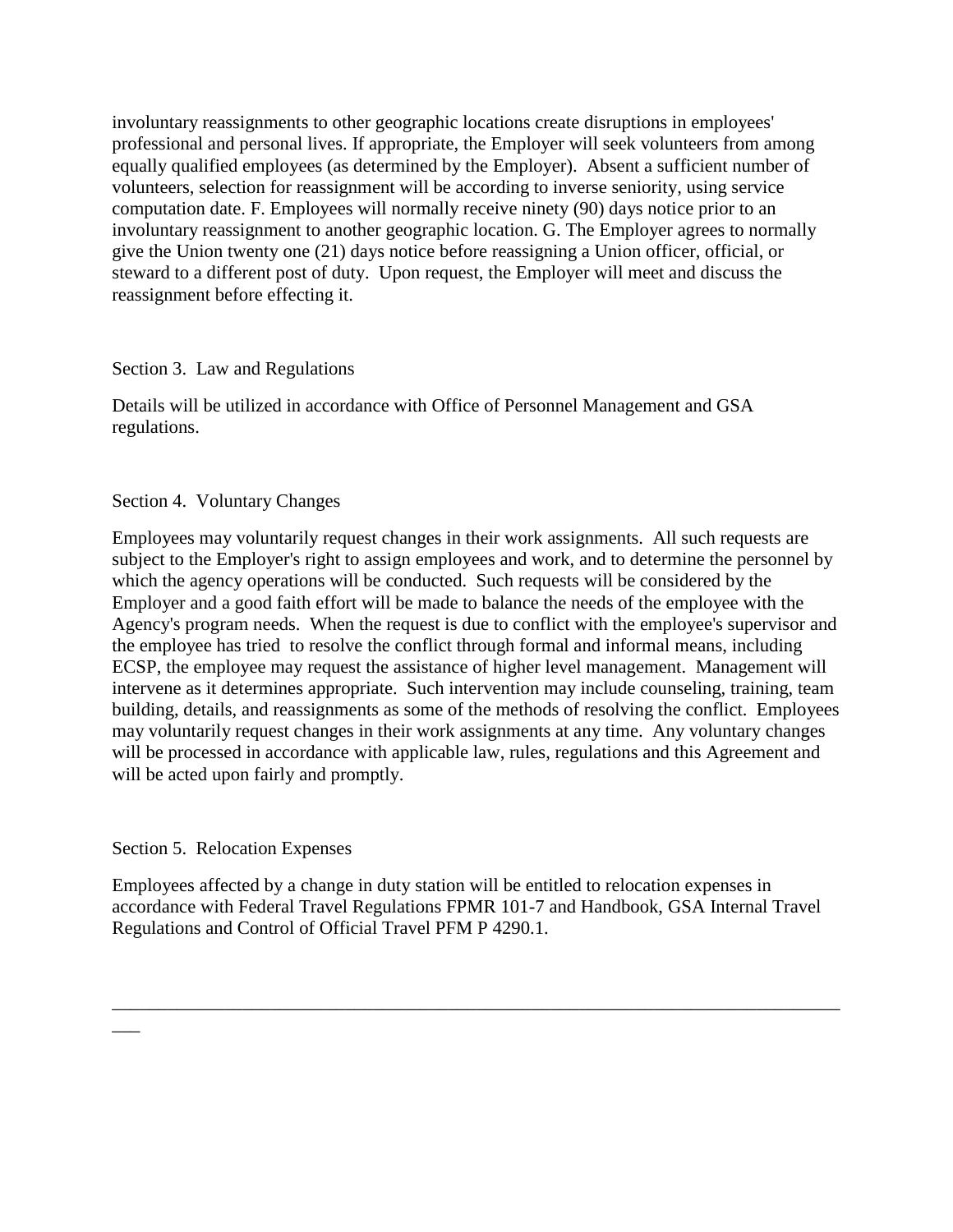## ARTICLE 23 - HOURS OF WORK

#### Section 1. Basic Work Schedule

A. The administrative workweek will be a period of seven (7) calendar days beginning on Sunday. B. The basic workweek will be five (5) consecutive days of eight (8) hours each, normally Monday through Friday. Employees will be scheduled for two

(2) consecutive days off except for those employees changing from one regularly scheduled workweek to another. However, the Employer will try to give seventy-two (72) hours notice prior to the change. C. The occurrence of holidays will not affect the designation of the basic workweek. D. The standard work day will consist of eight (8) hours of work with a non-paid lunch period of thirty minutes. The Employer agrees to provide the Union the opportunity to negotiate prior to changing the established hours of work. E. Employees are entitled to their full non-paid lunch period.

#### Section 2. Shift Changes

If the Employer needs to switch employee(s) from one established shift to another, the Employer will request volunteers from among those employees meeting the specific needs of the Employer. If there are more volunteers than needed, the Employer will assign employee(s) to the shift based on seniority, assigning the most senior volunteers. If there are fewer volunteers than needed, the least senior employee(s) will be selected to reach the necessary number. The Employer will maintain a roster showing which employees are assigned to which shift.

#### Section 3. Continuous Duty Employees

A. Changes in the prescribed basic tour of duty may be scheduled for those employees assigned to jobs that are continuous duty. B. A continuous-duty employee is one assigned to duties which involve the operation of mechanical systems and equipment, and who may not leave his/her assigned place of duty without endangering the operation and safety of the equipment. Employees who are designated as continuous-duty employees will work eight (8) hour shifts and will remain at their duty stations until properly relieved. C. A tour of duty will not extend for a period in excess of five (5) consecutive eight (8) hour days. The two sign-off days will be consecutive except for those employees changing from one regularly scheduled workweek to another. D. Tours of duty will be scheduled and posted at least two (2) weeks in

advance. Necessary changes in tours of duty will be posted in work areas

prior to the beginning of the affected workweek. Any deviation in the posted hours of duty may provide a basis for overtime in accordance with applicable laws, rules and regulations. The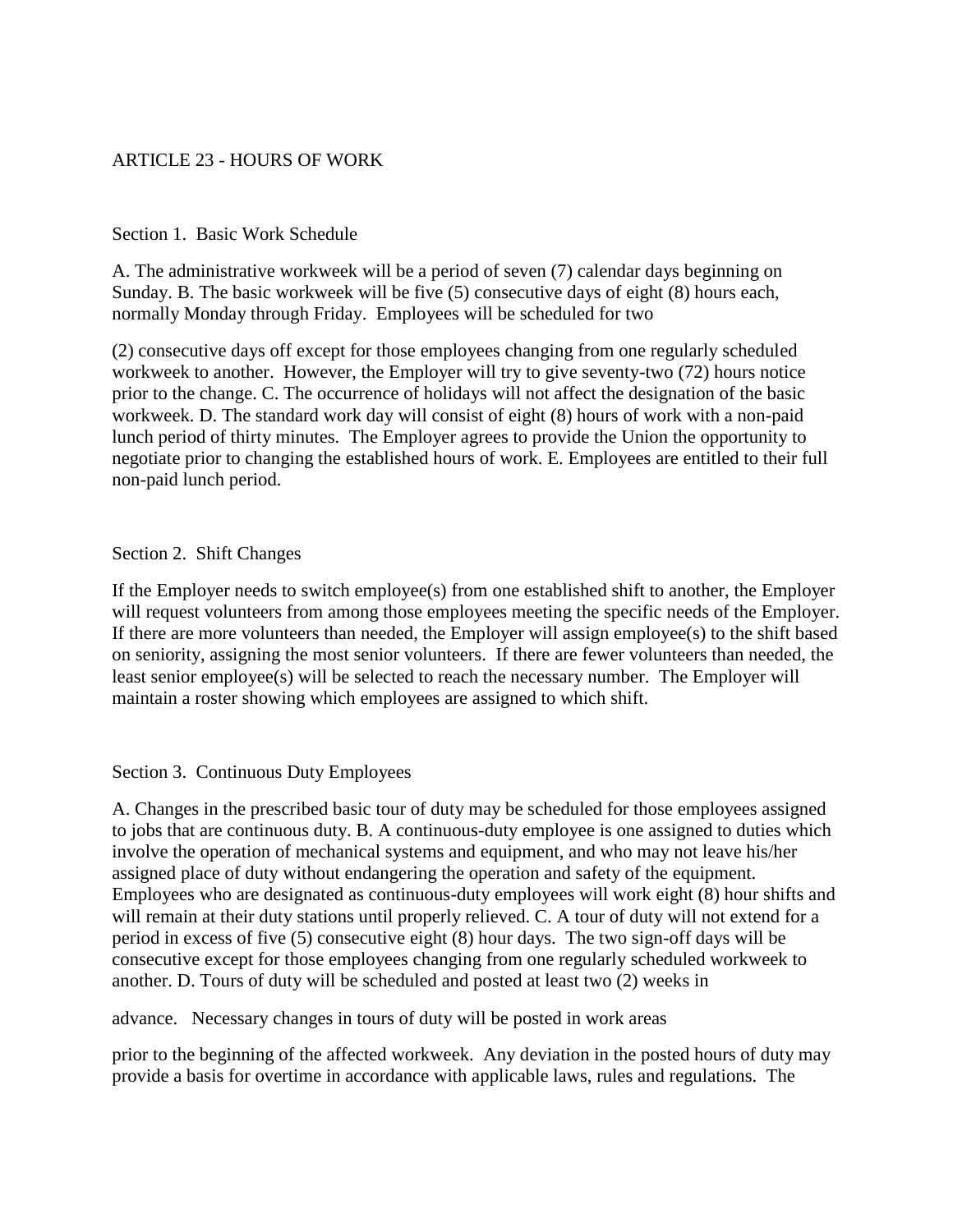Employer will try to give seventy-two (72) hours notice prior to the effective date of the changes.

### Section 4. Emergency Situations

Temporary changes in an employee's hours of work are sometimes required during a particular pay period because of the illness of fellow employees or acts or incidents that clearly could not have been foreseen. When circumstances permit, the Employer will excuse the employee from duty in sufficient time during the preceding shift so that he/she will have rest time of at least ten (10) hours before beginning his/her next shift Such "relief" workers will be recruited from among volunteers on the current shift. Failing to get volunteers, management will assign workers to relief work on a fair and equitable basis.

### Section 5. Rest Periods

A. Rest periods of fifteen (15) minutes will be provided for each four (4) hours of work for employees who work eight (8) hour tours of duty. The rest period will normally occur in the middle of each four (4) hour period. Employees who work four (4) hour shifts will not have more than one fifteen

(15) minute rest period. Similar adjustments will be made for employees who work on other than the normal eight hour tour of duty. B. Rest periods are taken during hours of duty and cannot be accumulated for later use. Rest periods will not normally be scheduled to lengthen the lunch period, to start work later, or to end the tour of duty earlier.

### Section 6. Clean-up Time

The Employer will provide reasonable time depending upon the nature of work being performed and the location of the work site, for employees to clean up prior to lunch and the end of the workday.

### Section 7. Compensatory Time Off for Religious Observances

An employee may elect to work compensatory overtime for the purpose of taking time off without charge to leave or loss of pay when personal religious beliefs require that the employee abstain from work during certain periods of the work day or workweek. Any employee who elects to work compensatory overtime for this purpose may be granted (in lieu of overtime pay) an equal amount of compensatory time off (hour for hour) from his or her scheduled tour of duty. The compensatory overtime may be workedbefore or after the compensatory time off. A grant of advanced compensatory time off should be repaid by the appropriate amount of compensatory overtime, worked within a reasonable time, (i.e., normally two pay periods). The employee's election to work compensatory overtime or take compensatory time off to meet religious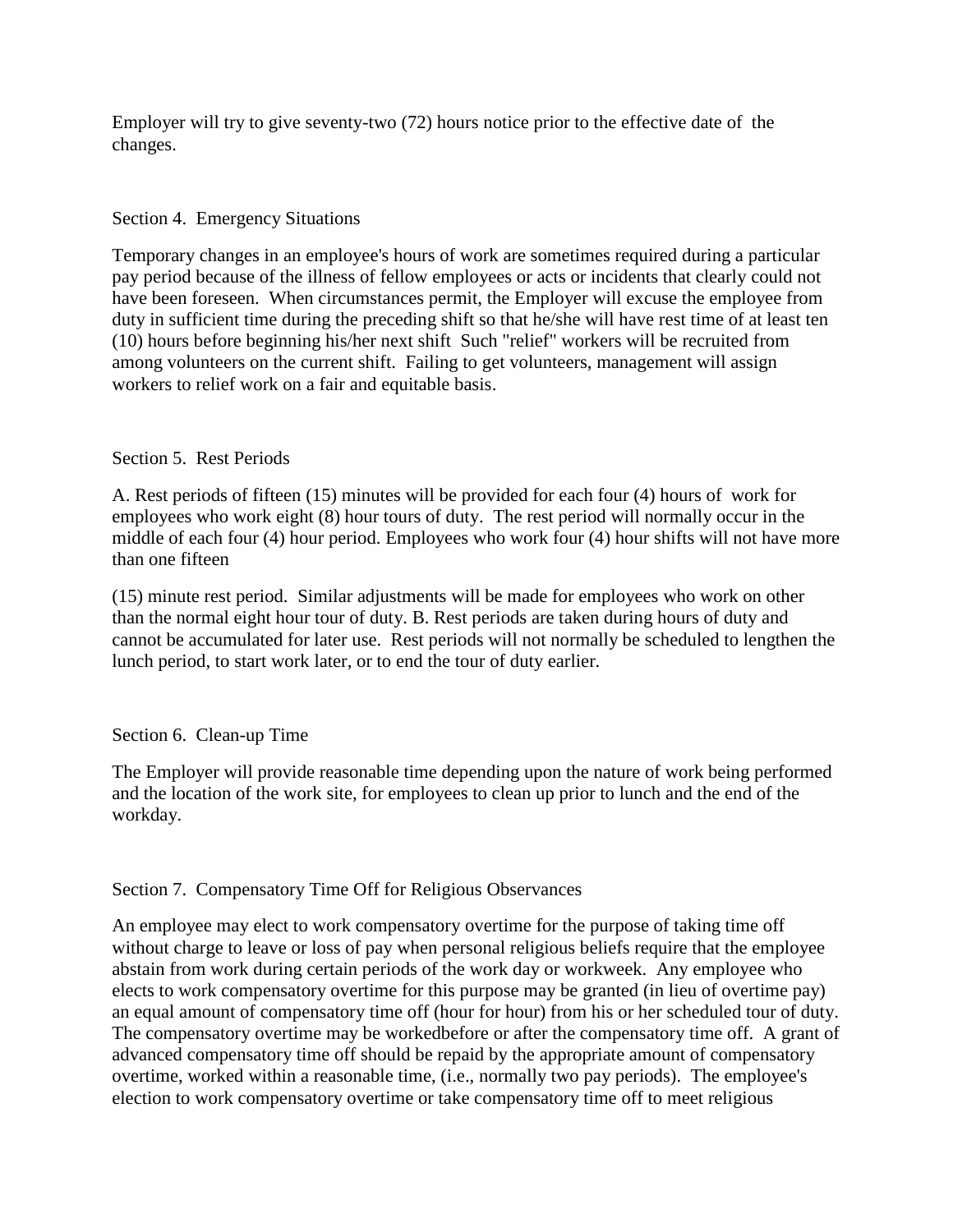obligations may be disapproved if such modifications in work schedules interferes with the efficient accomplishment of the Employer's mission.

Section 8. Voluntary work

The Employer will not request employees in the bargaining unit to perform uncompensated voluntary work.

\_\_\_\_\_\_\_\_\_\_\_\_\_\_\_\_\_\_\_\_\_\_\_\_\_\_\_\_\_\_\_\_\_\_\_\_\_\_\_\_\_\_\_\_\_\_\_\_\_\_\_\_\_\_\_\_\_\_\_\_\_\_\_\_\_\_\_\_\_\_\_\_\_\_\_\_\_\_

ARTICLE 24 - LEAVE

 $\overline{\phantom{a}}$ 

Section 1. Sick Leave

A. Subject to law and regulations, an employee seriously injured or ill may request use of anticipated future sick leave accruals if the disability surpasses current accumulation. A maximum of thirty (30) days sick leave may be advanced under these circumstances. Applications for advanced sick leave must be supported by a medical certificate signed by a physician or practitioner. Advance of sick leave is contingent upon the reasonable expectation that the employee will return to work upon recovery. B. The provisions of this section apply to employees who must absent themselves from work because of: 1. physical or mental incapacitation which prohibits the performance of his or her official duties; 2. exposure to a contagious disease which would endanger the health of co-workers; 3. presence of a contagious disease in an employee's immediate family that requires his or her personal care; 4. temporary incapacitation, prescribed rest period, and physical examination due to pregnancy; or 5. other purposes covered by sick leave regulations. C. An employee is entitled to use sick leave for absences meeting the criteria in subsection B above. When the use of sick leave can be scheduled in advance, e.g., for routine medical or dental appointments, the

employee will do so. When advance scheduling of sick leave is not

possible, the employee will contact the appropriate leave-approving official within two (2) hours after the scheduled reporting time, except in the event of an emergency. In the event the official is not available, the employee will leave a message where he/she can be contacted. D. The leaveapproving official must be aware of the employee's status at all times by mean of the following procedures: On the 1st day of illness, the employee will advise the leave-approving official if the illness is likely to last one (1), (2) or (3) days. If the illness lasts longer than was anticipated, the employee will again contact the leave-approving official to report the continued illness. On the fourth work day the employee will contact the leave-approving official. At that time, the leave-approving official will advise the employee whether the fourth and/or additional days of absence will require a medical certificate or signed statement. If an extended sick leave request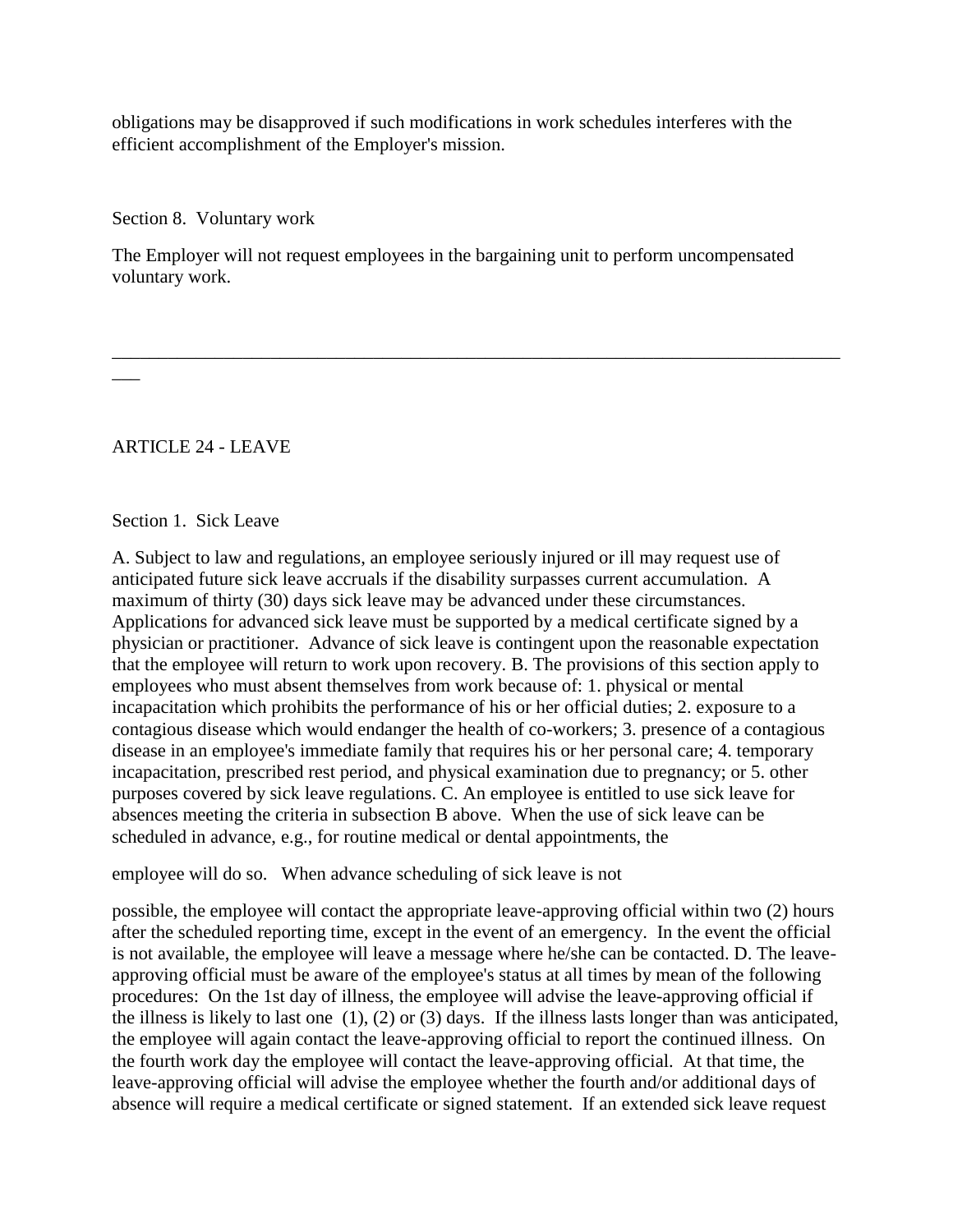has been approved, the employee will contact the leave-approving official at least one a week during the remainder of the absence. E. Continuous duty employees or employees whose positions require continuous coverage will request sick leave from an appropriate leaveapproving official at least one (1) hour in advance of their regular tour of duty. In situations where the Employer has made the officer on duty (for FPO's) or a continuous duty employee with shift responsibility in charge when the normal leave approving officials are not on duty, the employee will report the illness to that person. The employee will then contact the leaveapproving official on the leave-approving official's next

working day. The employee will estimate the length of illness and follow

the additional contacting requirements as in Section 1D, above. If the leave-approving official is not available, the employee will leave a message where he/she can be contacted. F. Sick leave of more than three (3) work days will normally be supported by a medical certificate. The provisions of this subsection do not prevent a supervisor from requiring a medical certificate under Section 11 (below). The Employer agrees to consider, depending upon the facts and circumstances in each instance, allowing employees who are sick for more than three (3) work days to sign a statement of reasons why supporting medical evidence is not furnished. In such instances, the supervisor may accept the employee's signed statement in lieu of a medical certification unless the employee has been counseled for leave abuse under Section 11. G. The medical certificate required by the Employer under Section 11

(below) and subsection (F)(above) will consist of:

1. One copy of SF-71 completed by a physician or authorized practitioner, or 2. A written statement signed by a physician or authorized practitioner certifying the period that the employee was incapacitated for performance of duties of his/her position.

# Section 2. Veterans Leave

Disabled veterans upon the presentation of an official statement from appropriate medical authority that medical treatment is required will be granted annual or sick leave as permitted by law and leave without pay as necessary in order that the veteran may receive treatment, all without penalty in his/her performance rating. The granting of such leave is contingent upon the veteran's giving prior notice of definite days and hours of absence required for medical treatment in order that arrangements may be made for carrying on the work during his/her absence.

# Section 3. Maternity and Paternity Leave

A. An employee who is pregnant will be allowed to work as long as she and her doctors feel is wise, prior to delivery of the child. The employee may be temporarily assigned to another position prior to maternity leave if her regular position is considered inappropriate by her doctor and suitable work is available. Reasonable amounts of maternity leave in the form of sick leave, annual leave, and leave without pay will be granted during delivery, and for a reasonable period after delivery, as specified by a doctor. The employee may be absent up to one hundred twenty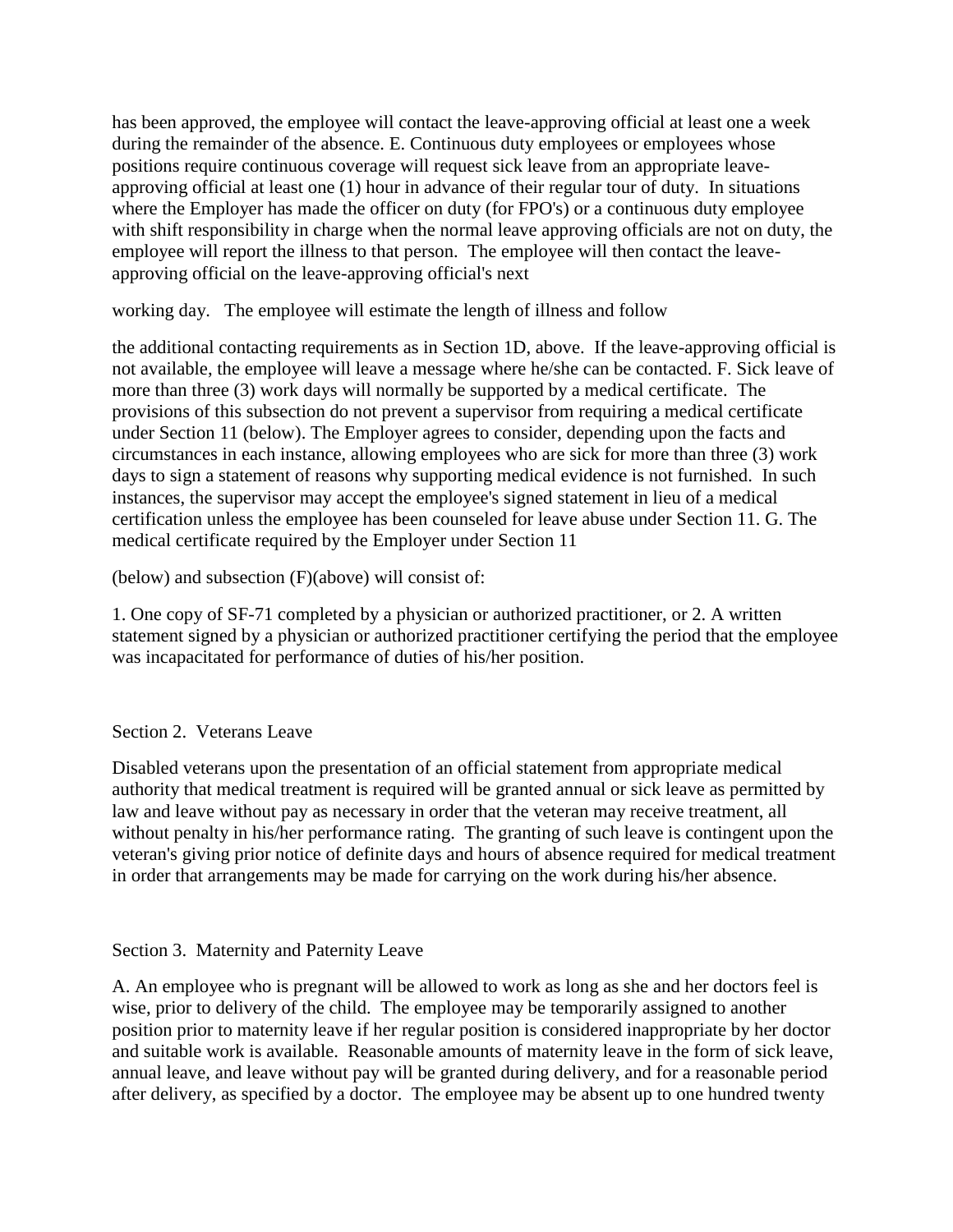(120) days in all. The employee shall be returned to her position at the end of maternity leave. B. A male employee who requests approval for leave at least sixty (60) calendar days in advance of his wife's expected delivery date will be granted leave for up to thirty (30) consecutive days to aid or assist in the care of his wife or his minor children in relation to his wife's confinement for maternity reasons. If the sixty (60) day notice is not given, leave will be granted consistent with management's work requirements. C. Appropriate leave arrangements, excluding the use of sick leave, will be granted to employees who become adoptive parents.

#### Section 4. Annual Leave

A. It is agreed that the use of accrued annual leave is a right, rather than a privilege, subject to management approval. B. Consistent with the needs of the employee and the Employer, annual leave requested in advance will generally be approved. Except in the event of an emergency or a serious work interruption, annual leave which has been approved will not be canceled. The supervisor canceling approved leave will make every effort to reschedule the leave at times desired by the employee. The Union will be given as much advance notice as possible when approved leave is canceled for a number of employees. C. Employees shall submit vacation requests by April 1st of each year. The Employer will prepare a written vacation schedule showing all requested and approved vacations by April 30th. Conflicts among bargaining unit employee leave requests will be resolved through the use of seniority. Seniority will be based upon the employee's Service Computation Date. Seniority may be exercised for a maximum of two (2) weeks selection each leave year. Employees exercising seniority will not be allowed the same two (2) week period two (2) years in succession. D. Once an employee has made his/her selection he/she will not be permitted to change his/her selection if such change would disturb the choice of another employee. Nothing in this section will preclude an employee from changing his/her scheduled vacation with another employee upon the mutual consent of the involved parties, subject to the approval of the supervisor. No supervisor will require an employee to exchange a scheduled vacation with another employee. E. Except in emergency situations, employees must request and obtain approval to use annual leave before the leave begins. When making routine requests for annual leave the employee need not state the reason for the leave request. F. When an employee is unable to report to work because of an emergency he/she will notify the appropriate leave-approving official within two (2) hours after his/her scheduled reporting time. Approval of annual leave for emergency situations will be granted when conditions warrant. G. When a continuous duty employee or an employee whose position requires continuous coverage is unable to report to work because of an emergency he/she must notify the appropriate leave-approving official at least one

(1) hour in advance of his/her scheduled reporting time. If the emergency prevents the employee from calling in advance, the employee will notify the supervisor as soon as possible, but not later than two (2) hours after the scheduled reporting time. H. An employee will be granted annual leave or leave without pay if requested in case of death in the immediate family. Immediate family includes a spouse, children, step- children, parents, step-parents, parents-in-law, brothers, sisters, and grandparents. Management will make every effort to grant leave in case of death of other relatives or friends.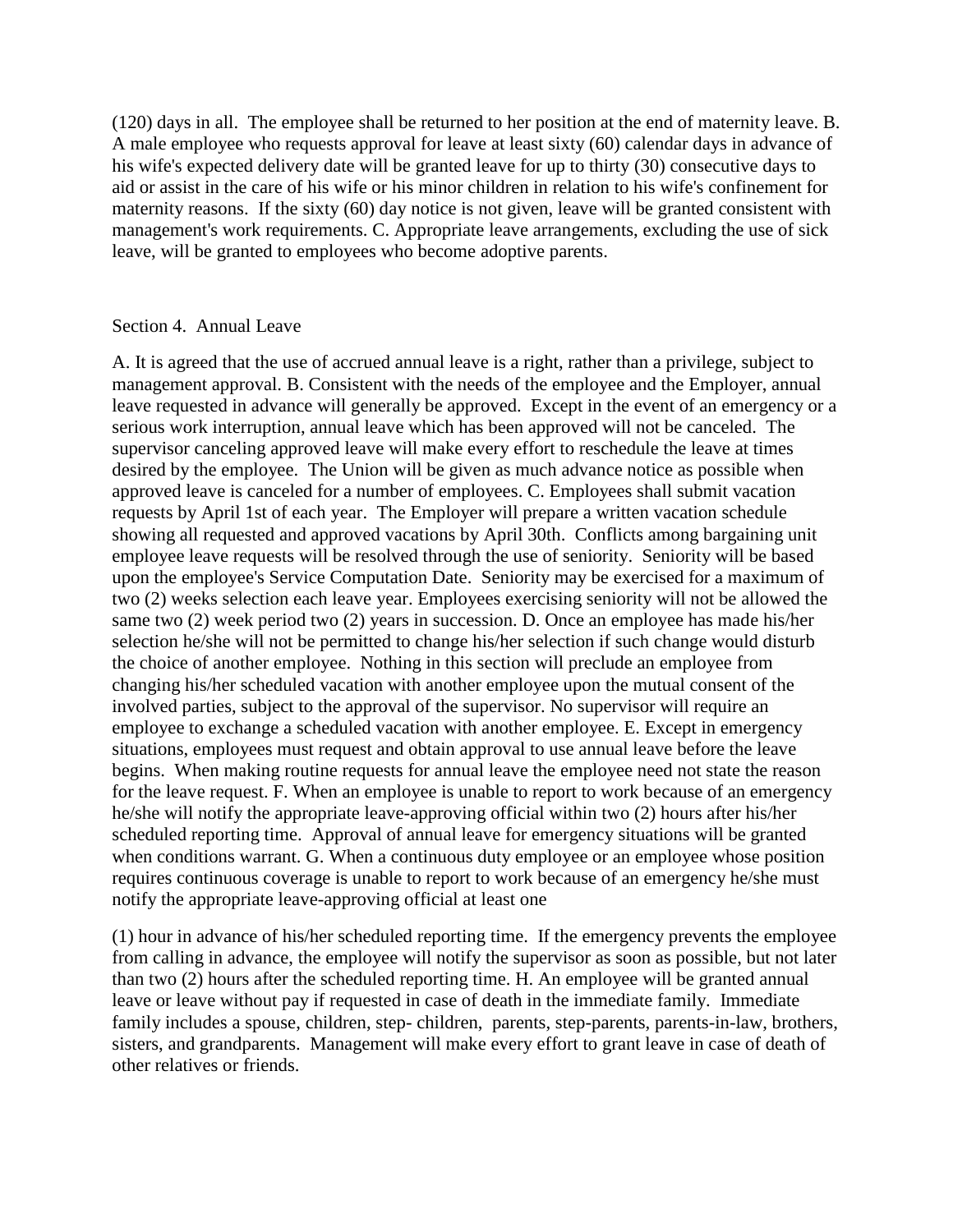#### Section 5. Tardiness

A. 1. Excused absences are those for which there is no charge to leave or loss of pay. 2. Absences handled administratively are those for which the employee is allowed to work an equivalent amount of time to cover the length of the absence. B. The Employer may excuse tardiness of up to one hour due to verified mass transit shutdown or malfunction. C. During hazardous weather conditions, the Employer may excuse tardiness of two (2) hours or less. D. The Employer will excuse tardiness or brief absence when entrance or exit to an installation is locked, due to the imminent danger posed by a public demonstration. E. Brief absences from duty or tardiness of up to thirty (30) minutes for other reasons may be excused when the Employer considers the reasons to be adequate. F. When reasons for tardiness or brief absences are not justifiable, such tardiness or absence may be, at the supervisor's discretion: 1. handled administratively; 2. charged against any compensatory time the employee may have to his or her credit; 3. charged to annual leave the employee may have to his or her credit; 4. charged to Leave Without Pay (LWOP), at the employee's request; or 5. charged as Absent Without Leave (AWOL) G. Leave will be charged in increments of 6 minutes.

### Section 6. Court Leave

The granting of court leave will be governed by applicable GSA and OPM regulations.

### Section 7. Administrative Leave

At the discretion of the Employer administrative leave may be granted to employees for participation in such civic activities as blood donations, civil defense drills, registering to vote, voting in national, state, and municipal elections, and when otherwise appropriate, consistent with GSA and OPM regulations and decisions of the Comptroller General.

### Section 8. Administrative Absences

A. When the Employer has determined that there is a need for early dismissal of Federal employees, employees who are in an actual duty status will be excused without charge to annual leave. An employee is considered to be in an actual duty status if the employee is: 1. actually on duty at the time of dismissal, 2. excused from duty at the time of dismissal with an expected return to duty before close of the business day, and 3. on duty and departed on annual leave after official word was received, but before the time set for dismissal without charge to annual leave. B. When hazardous or other extraordinary circumstances develop during non-work hours and the Employer has determined that Federal employees should not report for work, no charge to leave will be made. C. If any employees are sent home, they will be granted administrative absence from work for events that require the immediate curtailment of work activities such as breakdown of equipment, acts of nature, or sudden emergencies. D. Subsections A and B of this section will not apply to employees who are required to report for duty on any occasion when other employees are excused or are dismissed from work because of hazardous weather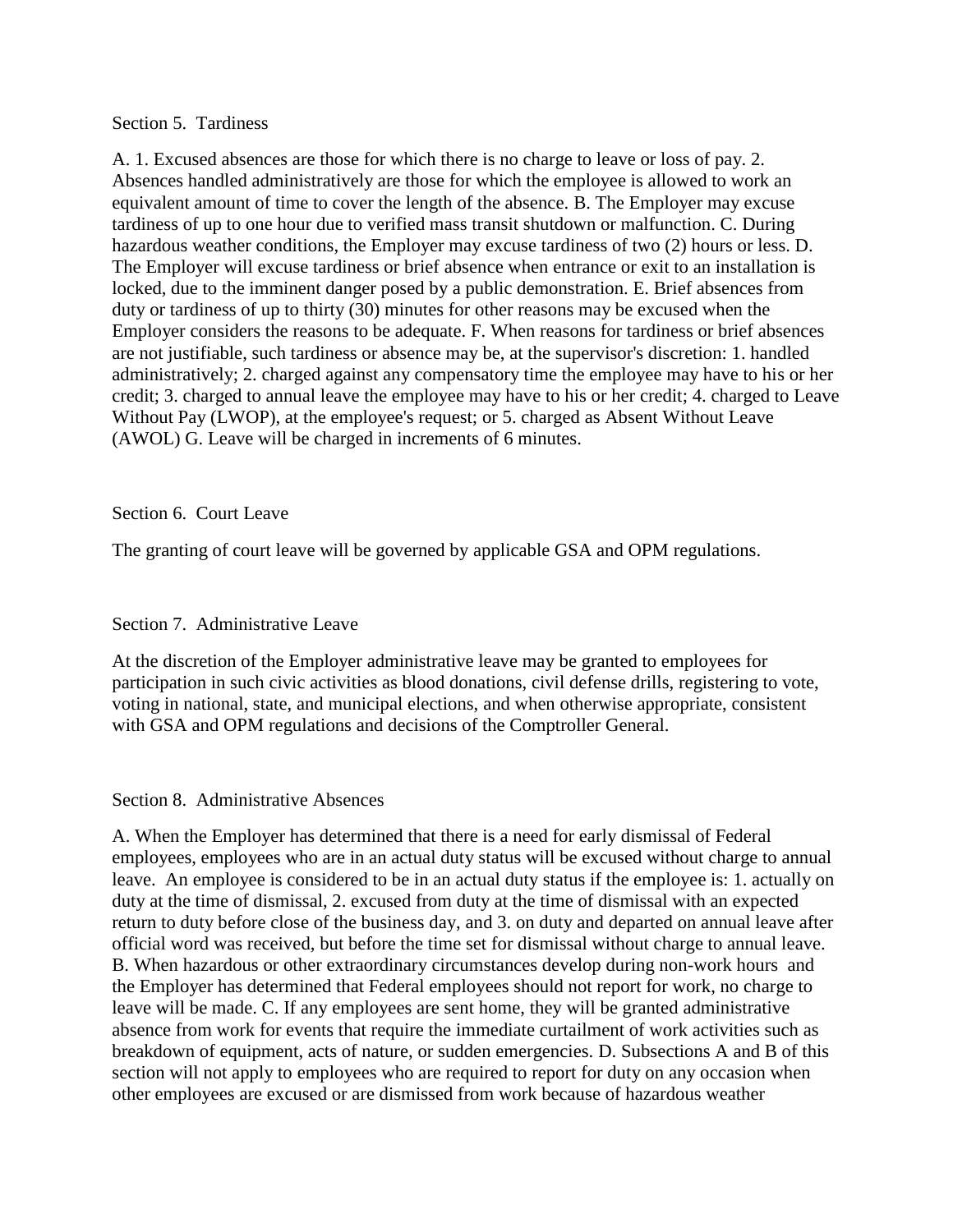conditions, in accordance with current Employer regulations and orders, or if the employees are needed for essential operations. In making a determination of essential personnel, supervisors should attempt to rotate among all qualified employees capable of handling the operation. E. All employees are expected to make reasonable adjustments in their arrangements for getting to work when it is anticipated that hazardous or other extraordinary circumstances that disrupt public or private transportation may complicate the arrival of employees at their post of duty.

### Section 9. Holidays

In accordance with applicable regulations employees will be granted all holidays given to Federal employees by statute and will also receive holidays granted through Executive Order. Employees required to work on holidays will receive "holiday pay" in accordance with applicable regulations.If a holiday falls on an employee's scheduled day off, he/she will receive "in lieu of" days in accordance with applicable regulations.

### Section 10. Military Leave

Military leave will be granted in accordance with appropriate GSA and OPM regulations.

### Section 11. Leave Restriction

A. On an individual, case by case basis, if there is evidence that a particular employee's leave pattern may indicate an abuse of unscheduled leave, the employee should be advised of supervisory concern prior to the imposition of leave restriction procedures so the employee can improve or correct the leave usage. Noncompliance with leave restriction requirements may subject an employee to formal disciplinary action. It is the employee's pattern of using unscheduled leave, not the total number of hours or days used, that is the basis for imposing leave restriction. B. If the employee's leave pattern does not improve, the supervisor may put the employee on leave restriction for a period of three (3) months. Continuing problems will be a basis for an extension up to an additional three (3) months of the leave restriction and disciplinary action. Leave restriction will be based on standards uniformly and equitably applied by the supervisor. C. Sick leave that was supported by medical certificates, employee's signed statements that were accepted in lieu of medical certificates under Section 1F, above, or that was requested and approved in advance for medical appointments will not be considered in a determination of leave abuse. Annual leave scheduled in advance is never used as a basis for imposing leave restriction. D. An employee on leave restriction may be required to furnish a medical certificate for each subsequent absence from work when he/she is claiming that the absence was for medical reasons. Restrictions on and procedures for requesting approval for non-medical absences will be specified in the

letter. Justifications for emergency absences will be reviewed and

approved or disapproved on a case by case basis.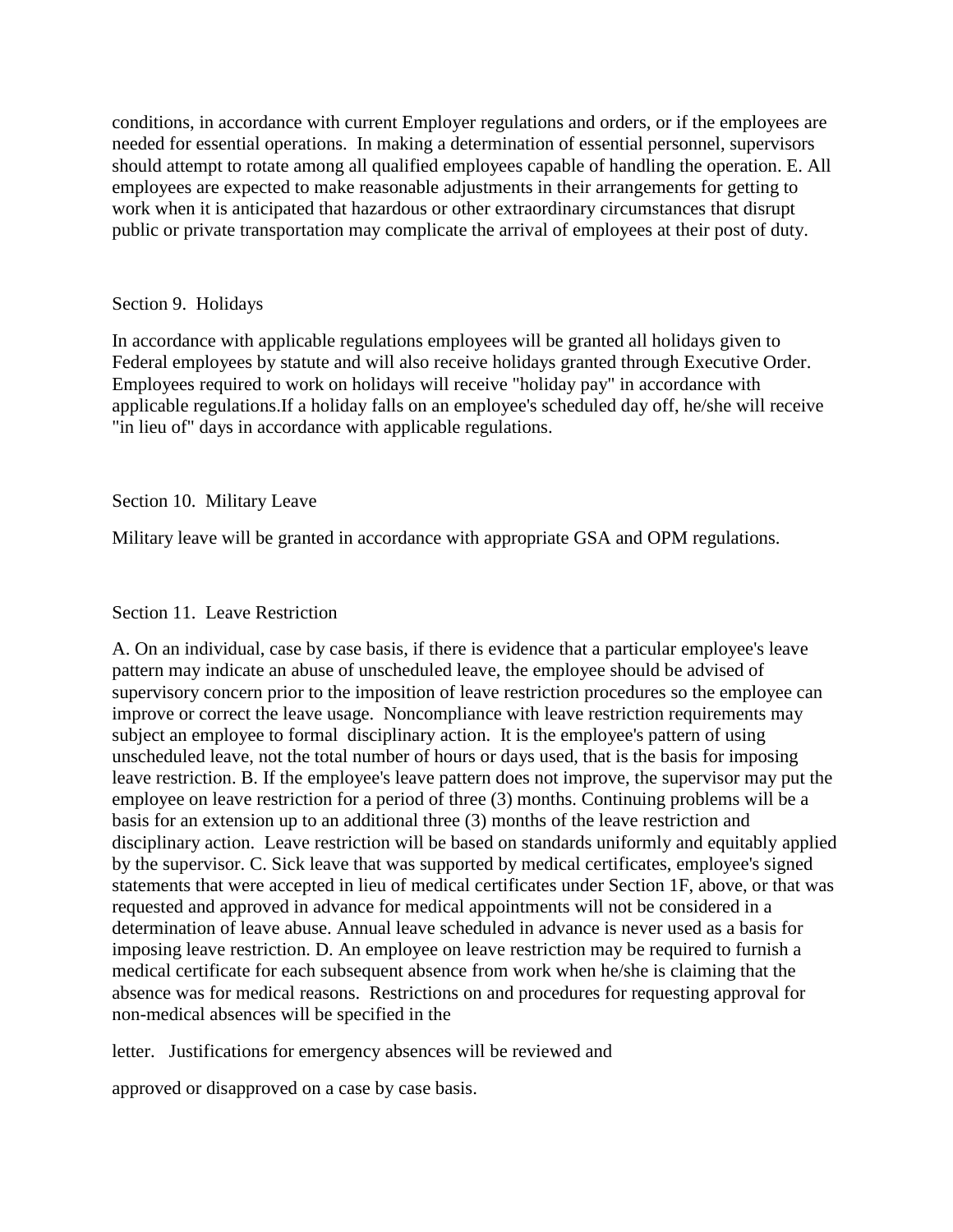E. Notification of leave restriction will be provided in writing. F. An employee who abuses leave privileges is subject to formal disciplinary action; however, unless there is a flagrant abuse of leave, the procedure prescribed above will be followed.

Section 12. Leave Without Pay

A. A request for leave without pay (LWOP) by an employee will be duly considered by the Employer. Requests for extended leave without pay for seven (7) or more work days must be accompanied by a written reason from the employee. B. Employees who do not have leave to their credit and wish to take leave for emergencies or other necessities may be granted leave without pay on

request. Employees may also be granted leave without pay if they have

leave to their credit but for some reason choose not to take it. C. Leave without pay may also be granted on an extended basis for educational purposes or after exhausting all annual and sick leave while awaiting action on retirement or OWCP claim. D. Upon request, leave without pay will be granted to disabled veterans needing medical treatment. E. Upon request, leave without pay will be granted to employees awaiting adjudication of an OWCP claim. F. Leave without pay may be granted for illness if the employee has exhausted all his or her sick leave. G. Upon request, leave without pay for up to three (3) years may be granted to an employee for the purpose of serving on a temporary continuing basis as an officer or representative of the National Federation of Federal

Employees. Upon return to duty, the employee will be restored to a job of

like grade and pay for which he or she qualifies.

H. The supervisor in any case retains the discretion to deny or grant the approval of leave without pay except in D and E, above. All requests for LWOP are subject to internal approval requirements as found in GSA Order OAD P 6010.4. The Employer will be consistent in acting upon leave without pay requests from employees, i.e., with employees in similar circumstances, the leave without pay requests will be granted or denied in the same manner. I. An employee on extended LWOP must keep the supervisor informed of his/her current status and plans for returning to duty as agreed upon in advance of the absence.

# Section 13. Leave Requests

Leave requests other than scheduled vacations will be acted upon the same day the request is received, provided the Employer has at least two (2) hours to respond. If a request is submitted that does not allow two (2) hours of the regular working day for the Employer to respond, the request will be acted upon the following work day. In rare cases, if these time limits cannot be met, the Employer will explain the delay to the employee and will respond to the request as soon as possible.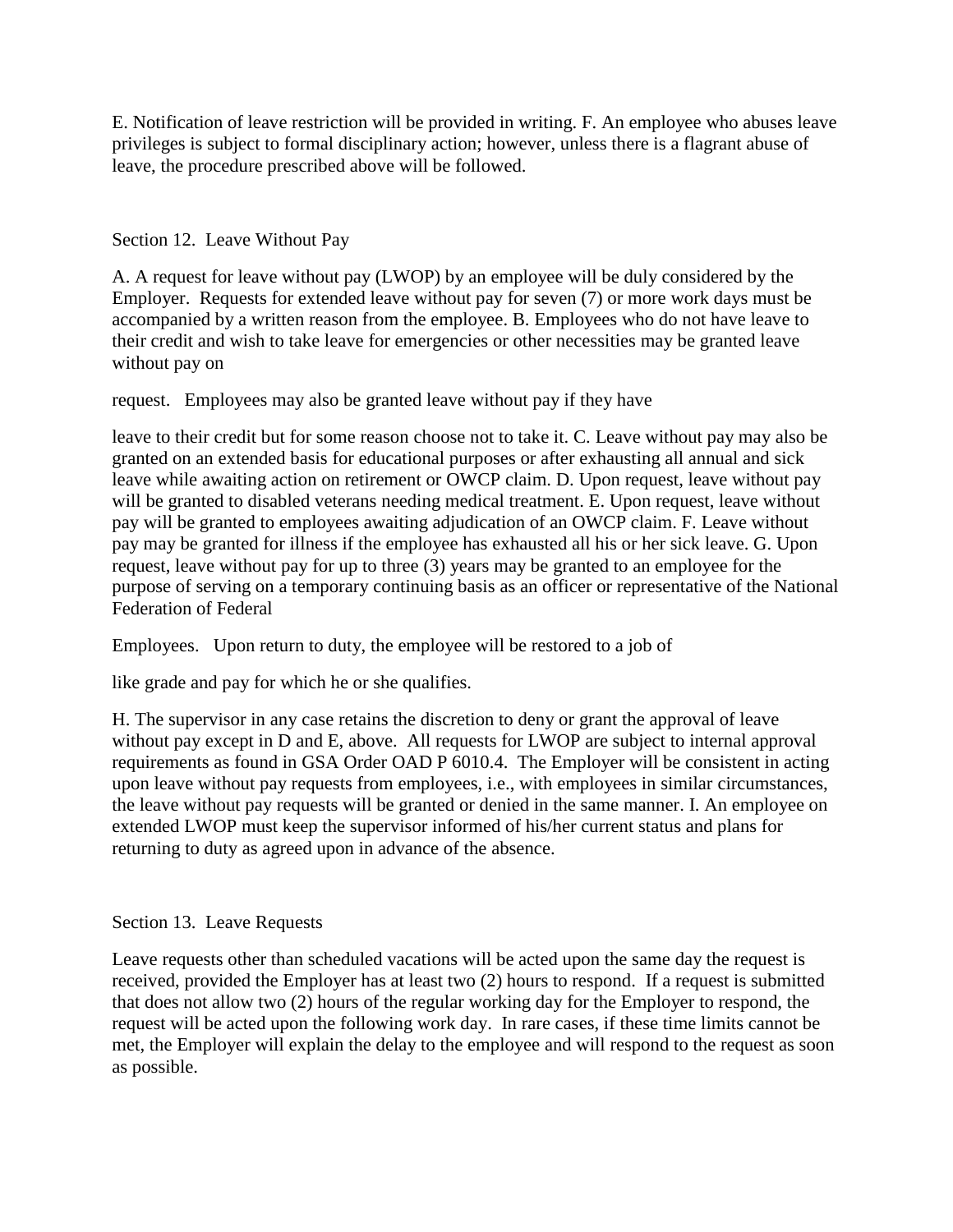Section 14. Unauthorized Absences

An employee who fails to report for duty and has not received supervisory approval for leave will be carried in an absent without leave (AWOL) status for time keeping purposes and in addition may be subject to disciplinary action.

Section 15. NFFE Conventions

Subject to normal scheduling provisions, leave will also be granted to employees to attend Union conventions and Union conferences.

Section 16. Leave Use and Alternative Work Schedules

The Parties have expanded the availability of alternative work schedules covered under Article 34. While not all employees will be able to participate in the alternative work schedules (participation will be determined by regional negotiations), a major reason for the expansion is to reduce the amount of leave that can be scheduled in advance (for example, annual leave for taking care of personal business, sick leave for medical appointments).

The Parties encourage all employees covered by alternative work schedules to schedule personal business and medical appointments during non-duty hours.

\_\_\_\_\_\_\_\_\_\_\_\_\_\_\_\_\_\_\_\_\_\_\_\_\_\_\_\_\_\_\_\_\_\_\_\_\_\_\_\_\_\_\_\_\_\_\_\_\_\_\_\_\_\_\_\_\_\_\_\_\_\_\_\_\_\_\_\_\_\_\_\_\_\_\_\_\_\_

## ARTICLE 25 - OVERTIME

### Section 1. Policy

 $\overline{\phantom{a}}$ 

An employee will be compensated for overtime as required by law and by regulations of the Office of Personnel Management and the General Services Administration. Normally, this requires that an employee receive overtime pay for work in excess of forty (40) hours in a workweek and/or in excess of eight (8) hours in a day. The Employer will make a reasonable effort to distribute overtime on a fair and equitable basis among qualified employees and will not use overtime as a reward or punishment.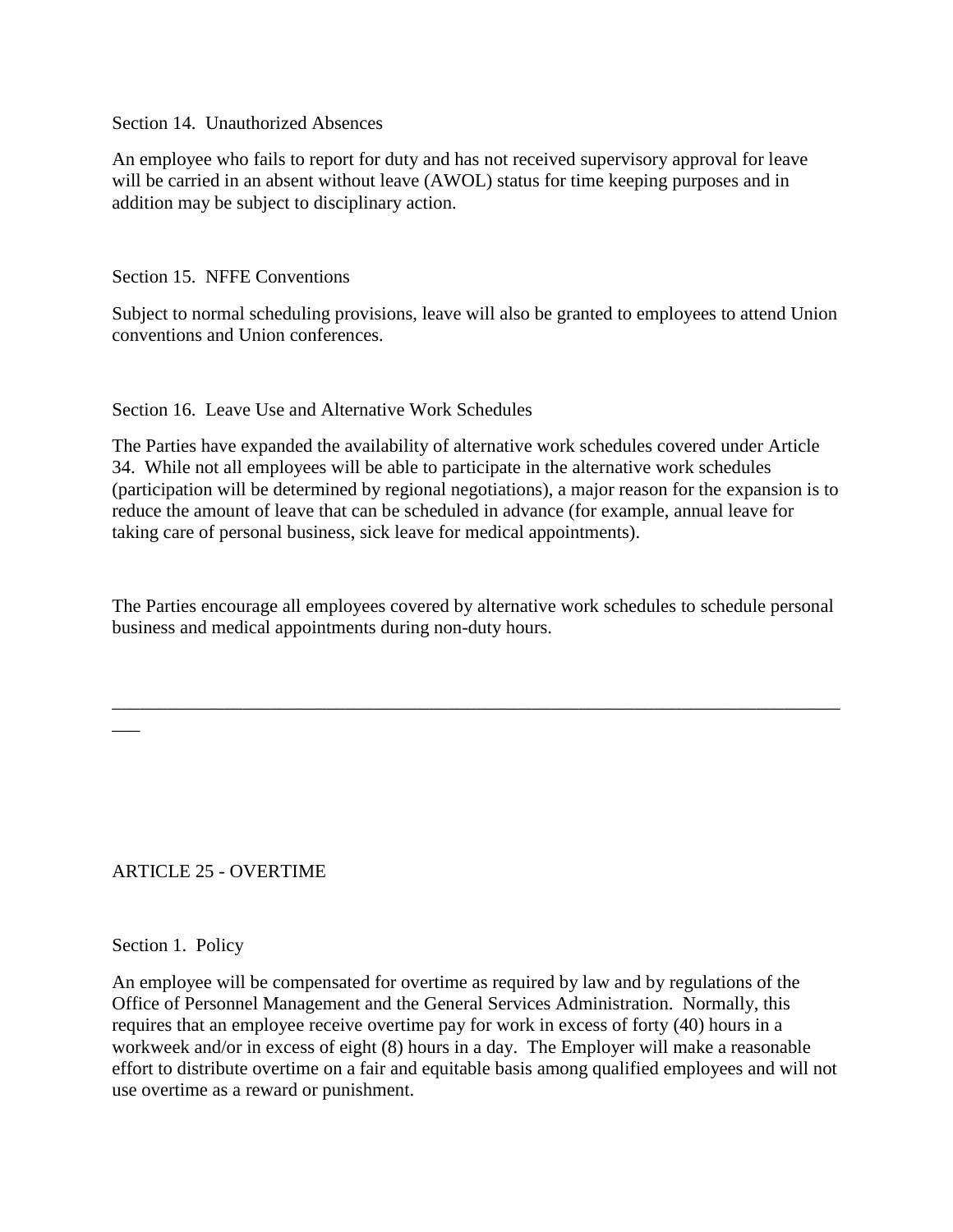### Section 2. Assignment of Overtime

A. The Employer will schedule overtime based on an equitable rotation system among employees qualified to perform the work. The Employer will determine employee qualifications based on their ability to do the work. B. The Employer will maintain a roster documenting overtime over the preceding twelve (12) month period. The roster will record all overtime assignments and offers on an hourly basis. Each opportunity to work overtime whether accepted or not will be noted on the roster and initialed by the employee. The roster may be reviewed by unit employees or by the Union. C. Overtime will normally be offered on a voluntary basis. Declination of an offer will count as overtime assigned for purposes of position on the rotation schedule. If sufficient volunteers are not available overtime will be directed in accordance with the rotation schedule. D. An employee will be relieved from a directed overtime assignment if he or she can find another qualified employee who will take the assignment. When all employees request relief, the supervisor will determine who will receive the overtime assignment in accordance with the rotation system.

#### Section 3. Notice of Overtime

The Employer will provide as much advance notice of overtime as practicable, normally at least twenty-four hours. In the event of an emergency situation, overtime will be assigned to accomplish the work in the most expeditious manner.

### Section 4. Emergency call back

An employee called back to work because of an emergency will receive a minimum of two (2) hours overtime pay in accordance with applicable laws and regulations.

#### Section 5. Compensation for Overtime Work

Employees will be compensated for overtime in accordance with appropriate laws and regulations. Overtime computation will be calculated in increments of six minutes rounded off to the next higher increment when necessary. All overtime will be paid at the appropriate overtime rate except when an eligible employee requests and is authorized compensatory time in lieu of overtime pay.

#### Section 6. On-call Employees

Employees who must leave word where they may be reached while off duty and who may be required to report to work outside of their normal schedule will be considered "on-call". On-call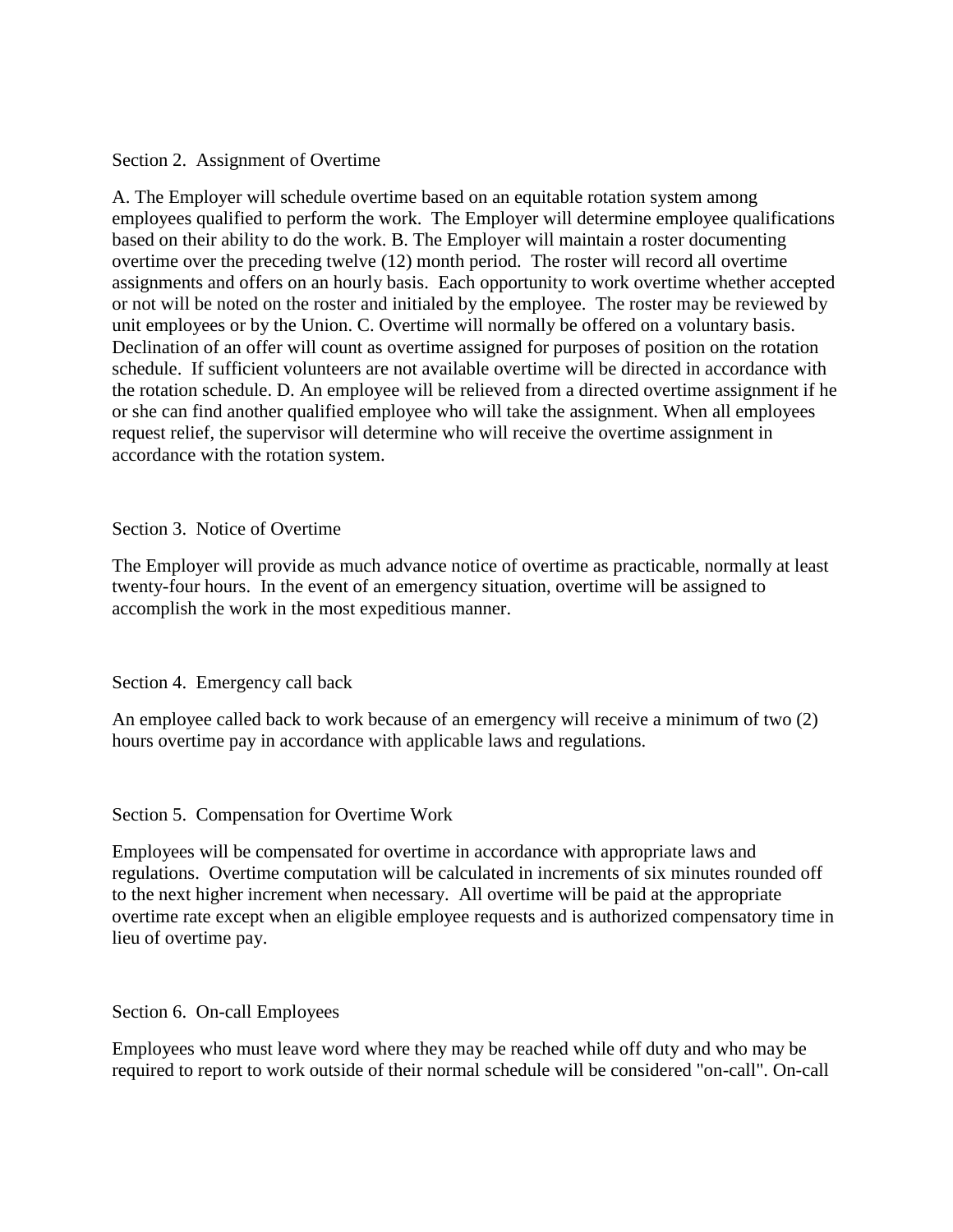employees will be provided with beepers if the Employer determines that they must remain in contact at all times.

### Section 7. Transportation

When an employee who is dependent upon public transportation is required to work overtime during hours in which public transportation is not available, the employee may be reimbursed for taxicab fare to a point at which frequently scheduled transportation can be obtained or, if necessary to the health or safety of the employee, to the employee's home. The employee must obtain prior approval of the expenditure from an authorized official.

\_\_\_\_\_\_\_\_\_\_\_\_\_\_\_\_\_\_\_\_\_\_\_\_\_\_\_\_\_\_\_\_\_\_\_\_\_\_\_\_\_\_\_\_\_\_\_\_\_\_\_\_\_\_\_\_\_\_\_\_\_\_\_\_\_\_\_\_\_\_\_\_\_\_\_\_

ARTICLE 26 - TRAVEL

## Section 1. Travel Compensation

The Employer will, to the maximum extent practicable, schedule administratively controllable travel to occur within each employee's standard daily and weekly working hours. Travel required by events that cannot be scheduled or controlled administratively will be hours of employment for pay purposes.

Section 2. Payment for Travel Expenses

Employees who perform official travel for the Employer will be reimbursed for all authorized expenses at the maximum standard rate allowed by law and Government-wide regulations.

Section 3. Continuation of Travel Status

In the event an employee on official travel is unable to arrive at the assigned destination or return to home or office during regular duty hours due to unsafe traveling conditions, the employee will be authorized to continue in travel status until arrival at the destination.

Section 4. Travel Advances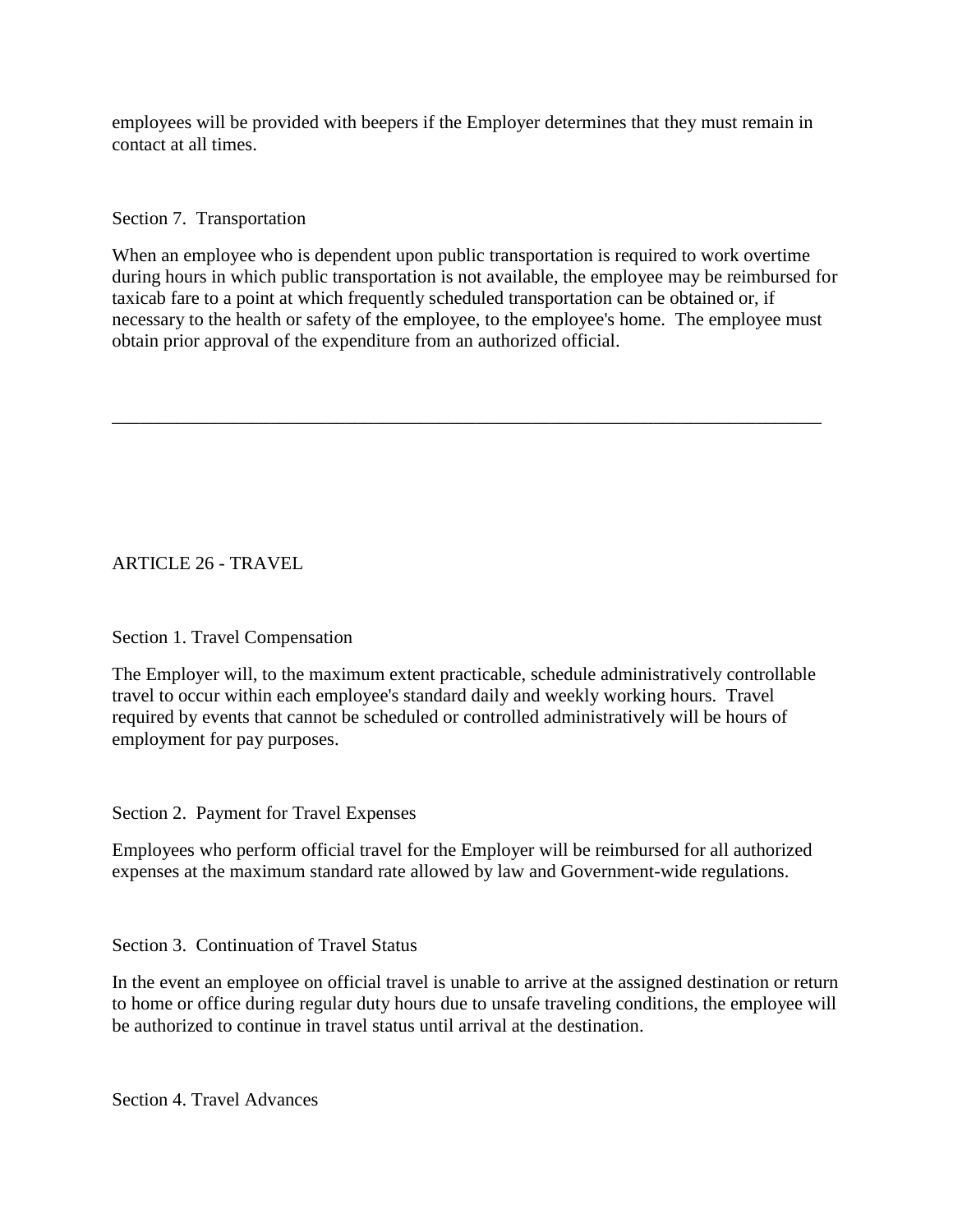Travel advances will be made in accordance with Government-wide and GSA regulations.

Section 5. Time Limit for Claims

Travel vouchers will be submitted on a timely basis to the Finance Division in order to maintain accurate status of travel funds and reimbursement to the traveler.

Section 6. Rate of Mileage Expenses

Reimbursement for use of privately owned vehicles (POV) will be calculated by mileage at the maximum rate set by law and Government-wide regulations.

Section 7. Return to Duty Station

Employees on official travel may return to their official duty station or place of residence when they have completed their assignments. Time frames will be considered in determining whichever is appropriate.

Section 8. Rotation

The Employer will consider requests from employees who have worked in any continuous travel job for three (3) years to rotate for one (1) year to a position not requiring travel.

Section 9. Use of Privately Owned Vehicles/Government Vehicles Employees will not be required to use privately Owned Vehicles (POV) for Government business. Whenever available and appropriate, employees may use Government vehicles for official business.

\_\_\_\_\_\_\_\_\_\_\_\_\_\_\_\_\_\_\_\_\_\_\_\_\_\_\_\_\_\_\_\_\_\_\_\_\_\_\_\_\_\_\_\_\_\_\_\_\_\_\_\_\_\_\_\_\_\_\_\_\_\_\_\_\_\_\_\_\_\_\_\_\_\_\_\_

ARTICLE 27 - CONTRACTING OUT

Section 1. Contracting Out Policy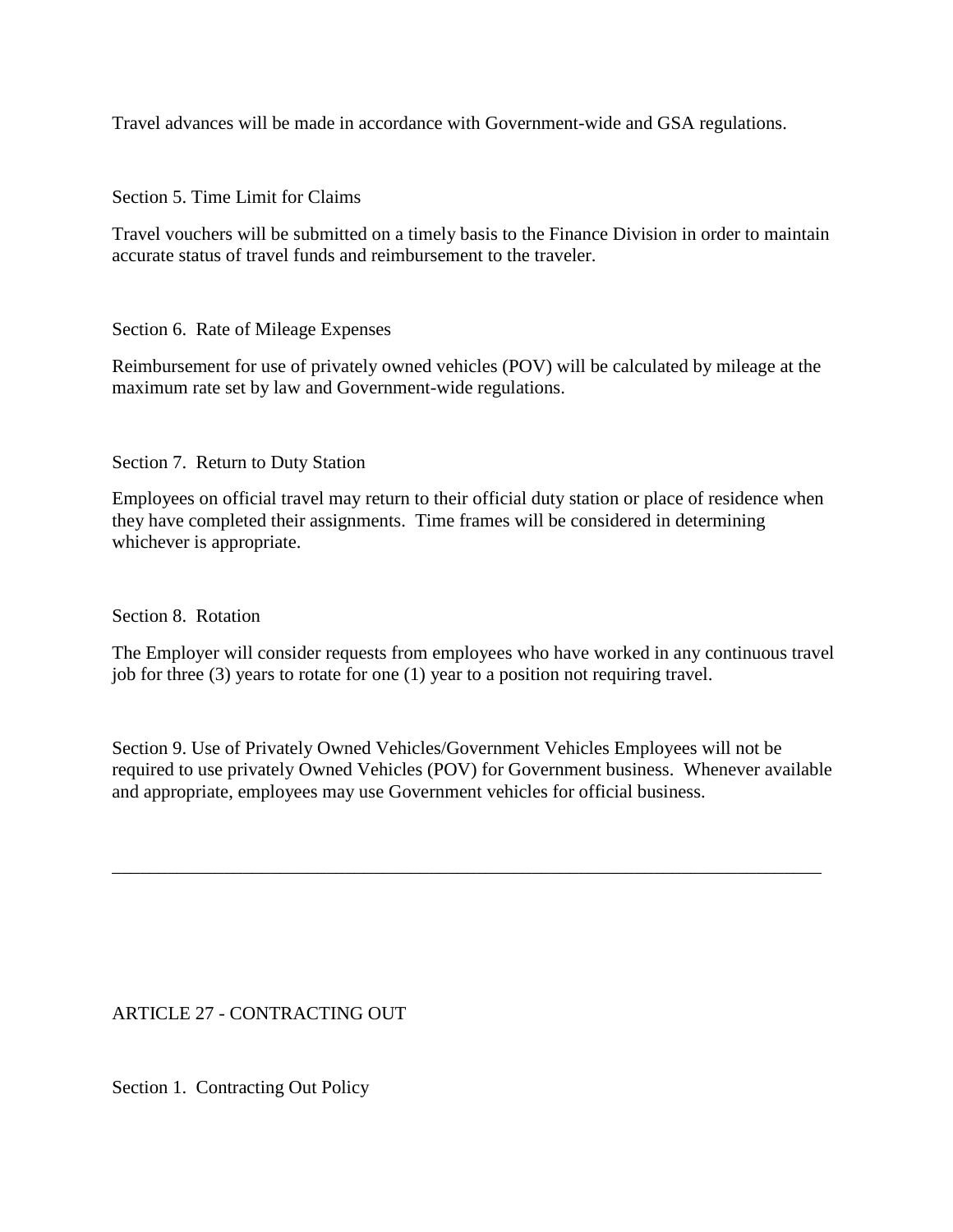A. The Employer will communicate openly and fully with the Union regarding any review for consideration of contracting out. When a cost study is performed, the Employer agrees that within the guidelines set by OMB Circular A-76, work will not be contracted out when it can be demonstrated that the work performed "in-house" is more economically and effectively performed. B. The Employer will grant official time for one (1) Union representative per region and central office per year to attend A-76 training of choice. This is outside the time limits established under Article 6, Section 3C.

### Section 2. A-76 Inventory

The Union at the national level will be provided a copy of the A-76 inventory at least once a year as well as any subsequent updates.

### Section 3. Performance Work Statement

Prior to completing the Performance Work Statement (PWS) the Employer will meet with a designated Union representative to discuss the description of the work to be performed. The purpose of the meeting is to insure that all work to be performed is included in the PWS. The Union representative will be provided adraft copy of the PWS at least five (5) work days in advance of the meeting. The Union agrees that the representative will maintain the confidentiality of the draft PWS in order to preserve the integrity of the bid process.

### Section 4. Management Study

When a Management study of the organization begins, a meeting will be held between the Employer and the local Union representatives to discuss ways in which the organization can contain costs. Such discussions will include, but are not limited to, the abolishments of vacant positions, changes in work schedules, and modifications in the operation under study that would lead to cost reductions.

### Section 5. Bid Opening and Administrative Appeal Process

A. The Administrative Appeal period for GSA A-76 Cost Comparisons is fifteen (15) work days after all supporting documentation to the government's bid is made available to affected parties. Copies of all supporting documentation to the in-house bid will be made available at bid opening. B. If the bid opening is held within the commuting area of the affected work site, a Union representative will attend. In this case the appeal period will began the next work day after the bid opening. C. If the bid opening is not held within the commuting area of the work site and a Union representative does not attend, the supporting documentation will be sent to the Union "return receipt requested" and the appeal period will begin the next work day after the Union receives the supporting documentation. D. If the bid opening is national or regional in scope, the Union will provide a national or regional representative as appropriate.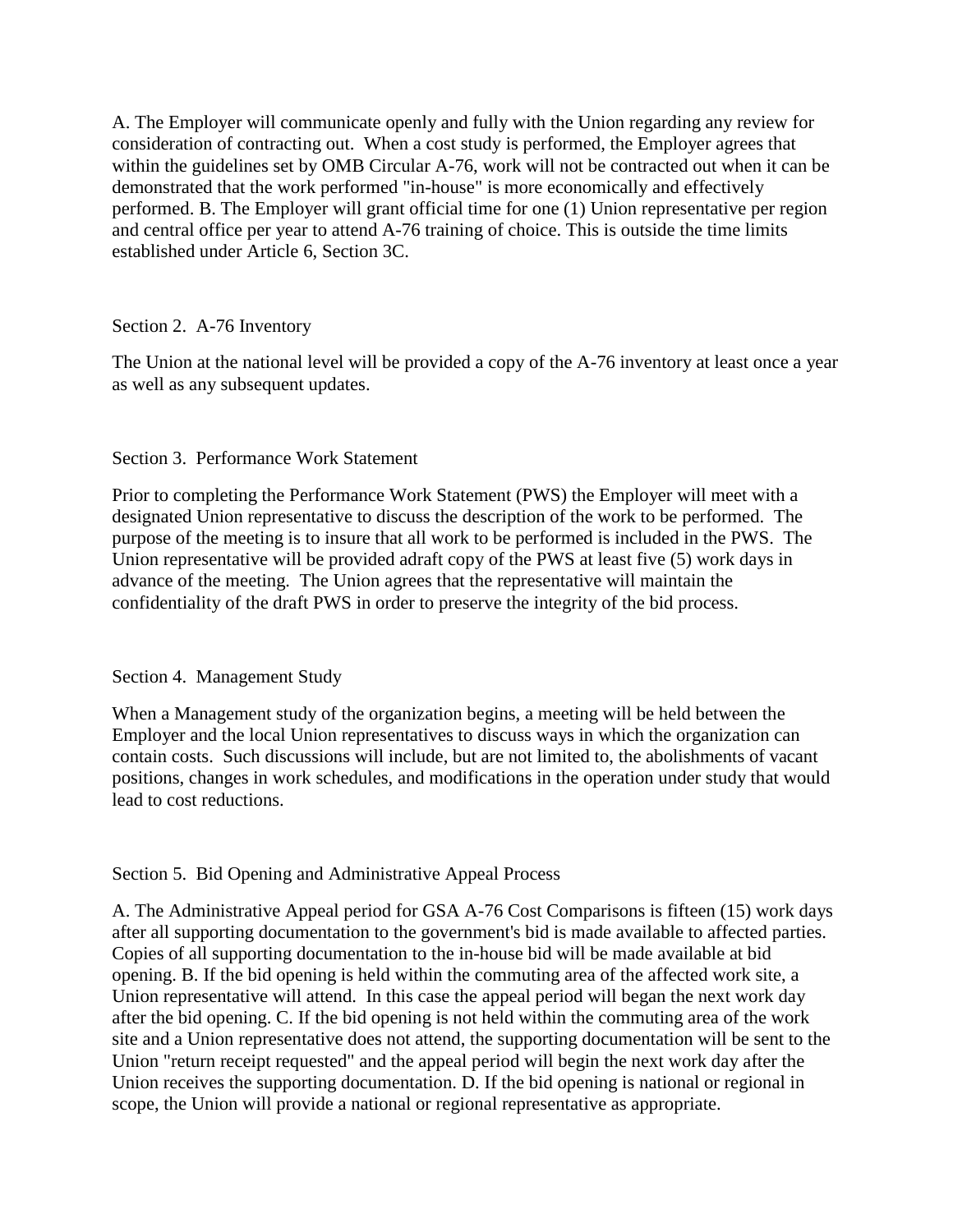Section 6. MEO

If the in-house organization is the successful bidder, the Employer will furnish the Union representative with a copy of the Most Efficient Organization (MEO) quality assurance plan requirements.

Section 7. Compliance

The Employer will implement the requirements contained in the in-house Quality Assurance Plan.

Section 8. Supervision

 $\overline{\phantom{a}}$ 

Bargaining unit employees will not be supervised by contract personnel and vice versa.

Section 9. Surplus Employees

The provisions of the RIF article apply to employees adversely affected.

# ARTICLE 28 - REDUCTION-IN-FORCE, REORGANIZATION, TRANSFER OF FUNCTION JOB ABOLISHMENT, AND TECHNOLOGICAL CHANGE

\_\_\_\_\_\_\_\_\_\_\_\_\_\_\_\_\_\_\_\_\_\_\_\_\_\_\_\_\_\_\_\_\_\_\_\_\_\_\_\_\_\_\_\_\_\_\_\_\_\_\_\_\_\_\_\_\_\_\_\_\_\_\_\_\_\_\_\_\_\_\_\_\_\_\_\_\_\_

Section 1. Applicability

The provisions of this Article constitute the procedures which management officials of the Agency will observe in exercising the authority to:

- conduct a reduction in force (RIF)

- conduct a reorganization that results in a RIF
- transfer a function,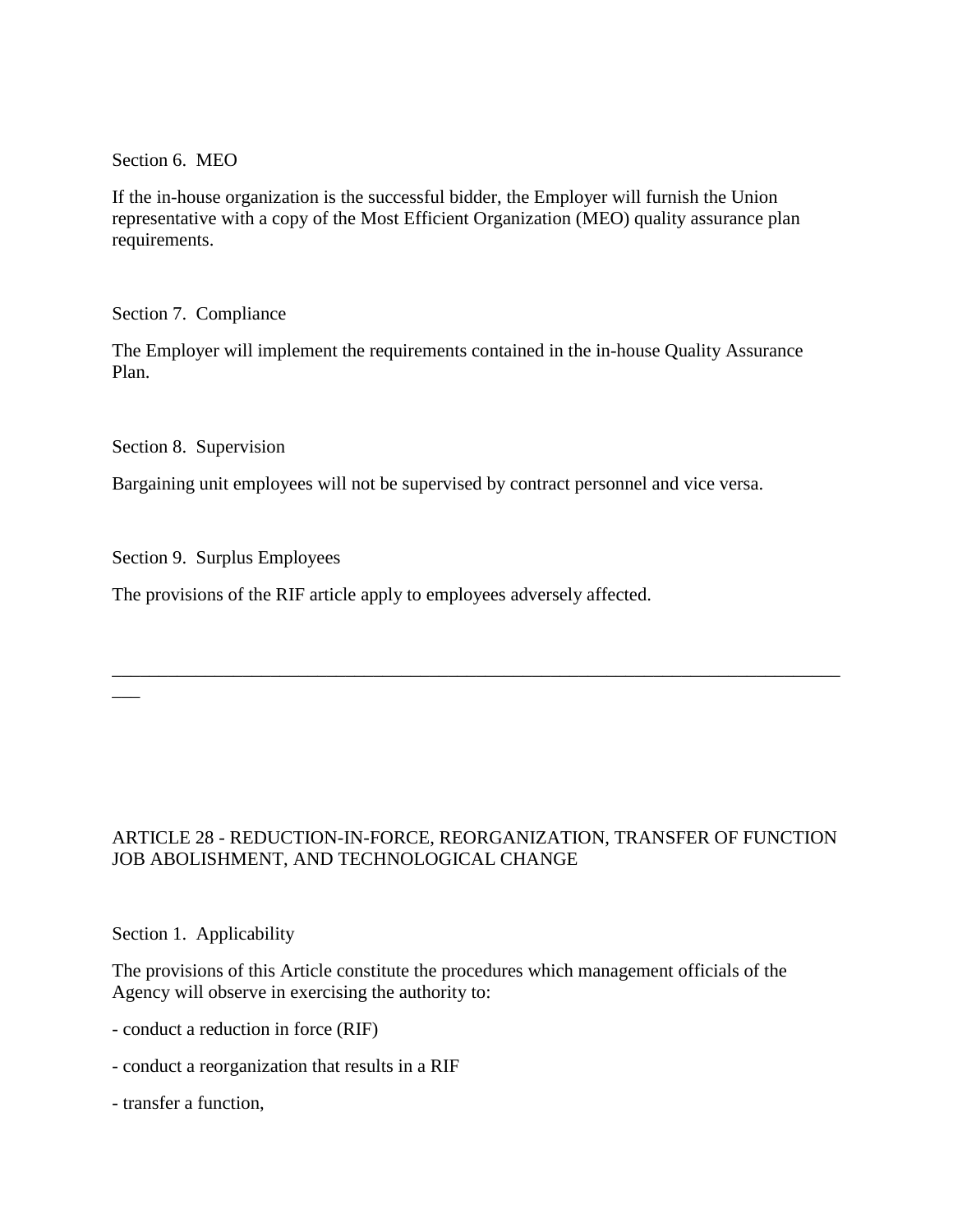- abolish a position which in turn causes a RIF, or

- introduce a technological change which results in loss of pay for any member of the bargaining unit The activities covered in this Article will be accomplished in accordance with applicable laws, rules, regulations and this Agreement.

#### Section 2. Information to the Union

A. The Employer will notify the Union of proposed actions under this Article involving employees in units covered by this Agreement as soon as possible but at least forty five (45) days prior to the effective date. B. The Employer will provide to the Union information on which positions the Employer determines to be surplus, which positions the Employer intends to leave vacant, and which positions the Employer intends to abolish. This information will include the position, title, classification series, grade, organizational location, geographical location, the name of the incumbent (if any), and the proposed effective date. C. The Employer will provide information to the extent that its disclosure is not prohibited by law and to the extent that it is normally maintained in the regular course of business and is reasonably available and necessary for full and proper discussion of the action being effected. D. The Employer will notify the Union during the first quarter of each fiscal year of anticipated changes stipulated in Section 1 (above) involving employees covered by this Agreement.

### Section 3. Retention Registers

When a RIF is likely to occur, the Employer will make current its retention registers before implementing any of the actions specified in Section 1 which require the application of RIF procedures. Upon request, the Employer will make available to the Union for review updated retention registers for those locations and grade levels expected to be impacted by the potential RIF. A copy of the retention register will be provided when the Union demonstrates a need, i.e., many employees are requesting Union assistance and/or Union officials are geographically separated from the personnel office maintaining the register.

### Section 4. First Consideration of Surplus Employees

A. Employees in positions the Employer has identified as surplus will be given consideration before other sources are considered for reassignment to vacant positions for which the employees are qualified. Upon written request from the employee or his or her designated representative, a written reason for non-selection will be provided. B. The Employer must certify that an employee who is released from his/her competitive level has the capacity, adaptability, and skills required by a position and can do the work of the position without undue disruption to the program before waiving qualification requirements to fill a vacant position. C. Qualification requirements cannot be waived for positions which require specific academic training.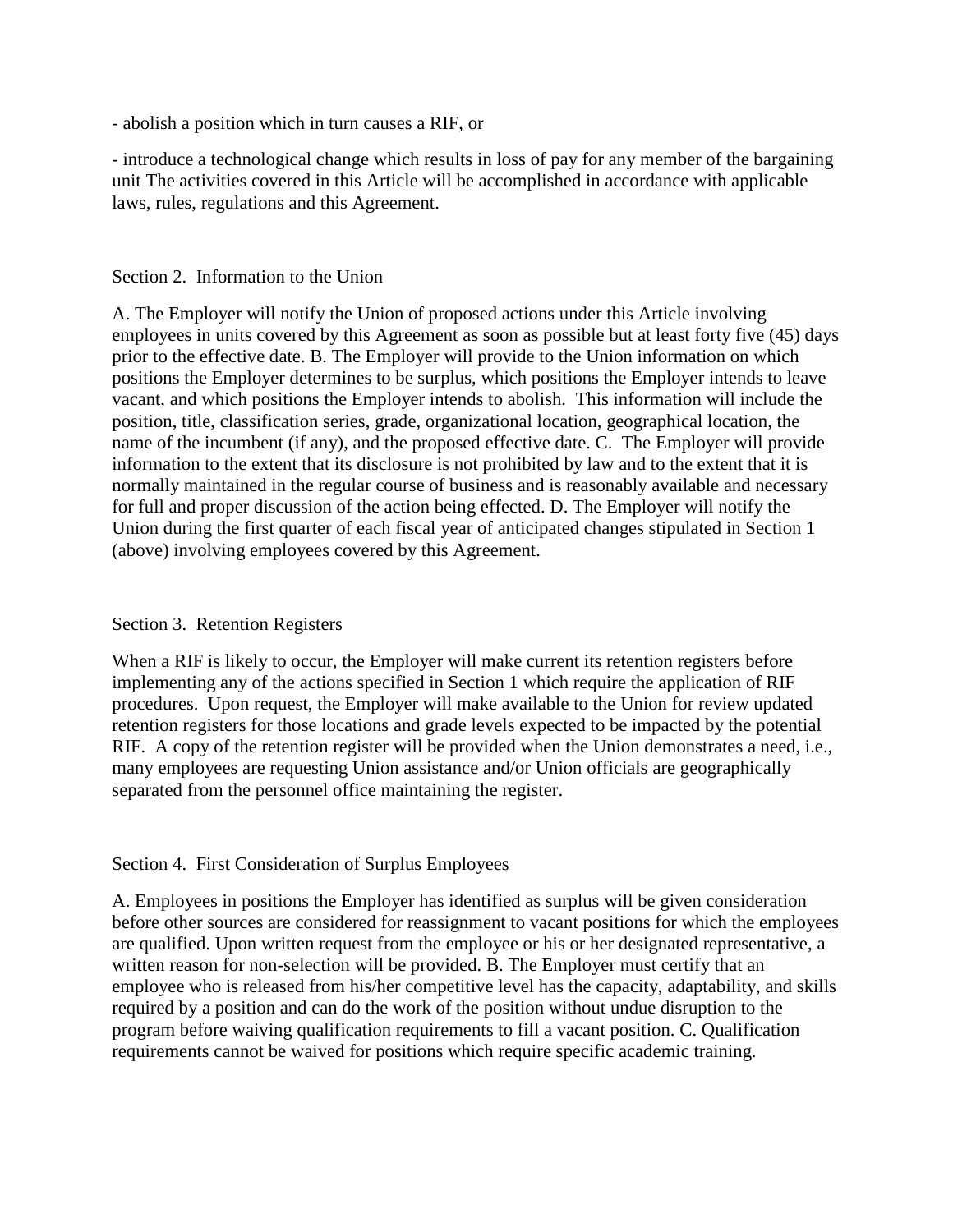### Section 5. Placement of Affected Employees

A. The Employer will make a maximum effort to place employees adversely affected by a RIF in positions for which they qualify. This includes, but is not limited to, filling positions at lower graded levels and/or redesigning positions. B. The Employer will counsel affected employees as to what types of training would be necessary or useful to qualify for vacant positionS. The Employer, to the extent permitted by law, Government-wide regulation, and available training funds, will provide training for employees adversely affected by the Employer's decision.

## Section 6. Minimize Hardship

The Employer will make a reasonable effort to minimize the hardship on bargaining unit employees who are adversely affected by an Employer decision.

## Section 7. Notice to Employees

Employees adversely affected by the provisions of this Article will be given advance notice of their release from their competitive level in accordance with OPM regulations. Such employees will receive at least forty five  $(45)$  days general notice.

## Section 8. Salary Retention

Employees will receive saved grade and/or saved pay to the extent allowed by law. Saved grade and saved pay is also known as retained grade and retained pay.

## Section 9. Miscellaneous Rights

A. Employees who are demoted as a result of a RIF will be granted grade and/or pay retention in accordance with 5 U.S.C. 5362 and 5 U.S.C. 5363. Employees who are offered and accept demotion by management because of an impending RIF may be granted the benefit of highest previous rate, saved grade or saved pay under GSA regulations. Saved grade and saved pay are also known as retained grade and retained pay. B. In addition, the employees covered in (A) above, will be given priority in the consideration for or placement in positions which are equal to their retained grade or pay. C. Employees designated for separation under RIF will be placed on the Reemployment Priority list and in the Displaced Employees Program upon completion of necessary forms. These employees will be considered for appropriate vacancies in accordance with FPM 351 Subchapter 8 and FPM 330, Subchapter 2 and 3, and will continue to receive such consideration under conditions prescribed in those subchapters of the FPM.

Section 10. Relocation Expenses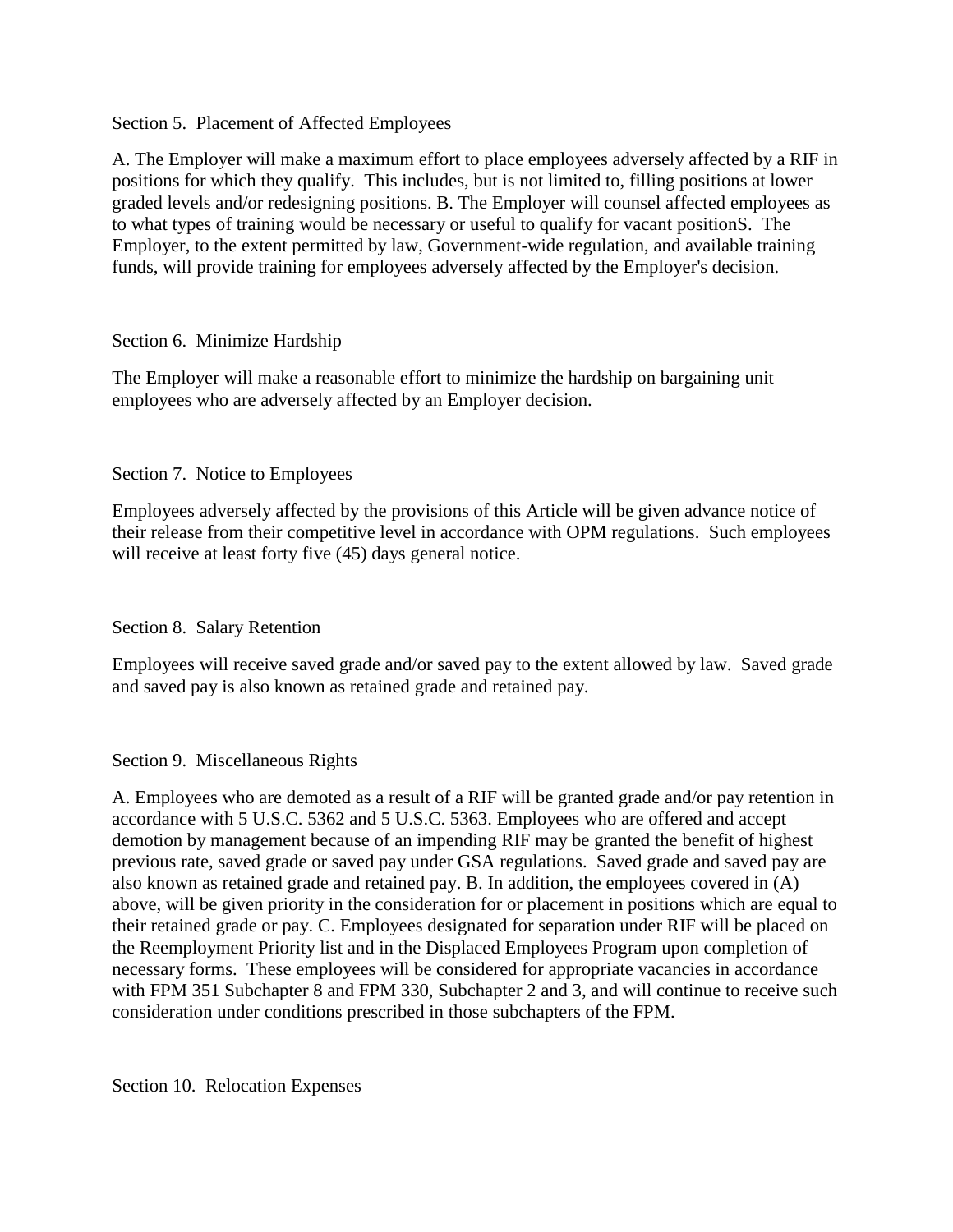Employees who are relocated by the Employer as a result of actions covered under this article may receive relocation expenses and a reasonable amount of time for arranging the move as allowed by law and applicable regulations.

Section 11. Reemployment Rights

The Employer agrees to consider employees separated by RIF for rehiring prior to filling vacancies in their former positions by any outside hires. RIF'd employees may be rehired according to retention standing on the register.

## Section 12. Outplacement Policy

The Employer agrees to implement a vigorous outplacement program for employees who are to be separated from the Agency. The primary aim of the program will be to find continuing Federal employment for affected employees. The efforts to secure employment will be extended to the private sector and non-Federal public sectors if placement in another Federal agency is not possible.

# Section 13. Competitive Areas

Competitive areas are established by each Region and the Central Office. If the Employer initiates a change in the competitive area at any location, the Union will be notified.

Section 14 - Other Reorganizations that Do Not Result in RIF The Employer will notify the Union of reorganizations that do not result in a RIF but may result in a change in conditions of employment via the provisions of Article 9. The other provisions of this Article do not apply to such reorganizations.

## Section 15 - Temporary Employees

\_\_\_

The provisions of this Article do not apply to temporary employees. However, if a temporary employee is separated for lack of work or funds, or regulations, the Employer will, upon request, inform the employee of available vacancies within GSA or other Federal agencies to which they may be eligible to apply.

\_\_\_\_\_\_\_\_\_\_\_\_\_\_\_\_\_\_\_\_\_\_\_\_\_\_\_\_\_\_\_\_\_\_\_\_\_\_\_\_\_\_\_\_\_\_\_\_\_\_\_\_\_\_\_\_\_\_\_\_\_\_\_\_\_\_\_\_\_\_\_\_\_\_\_\_\_\_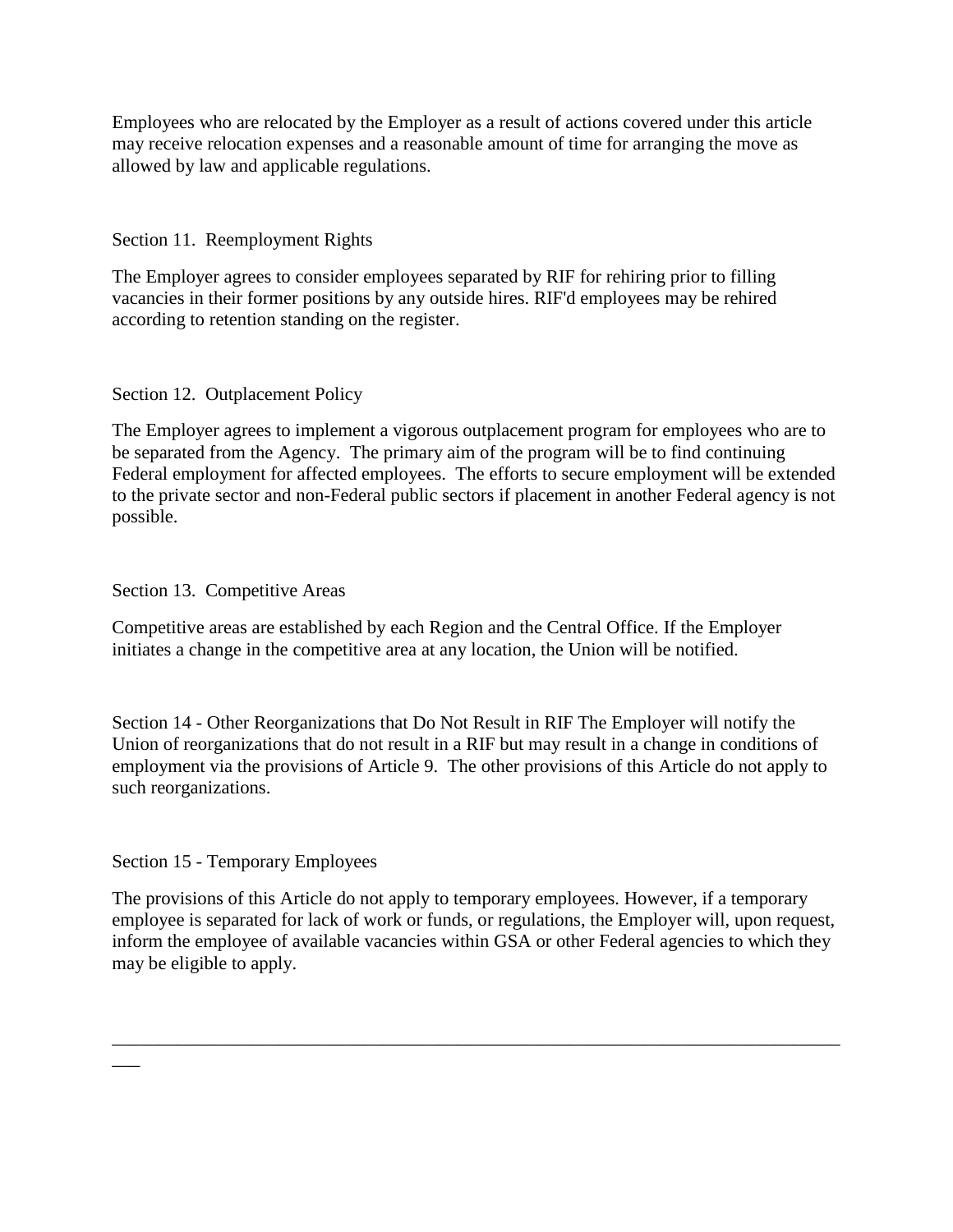# ARTICLE 29 - FURLOUGHS FOR THIRTY DAYS OR LESS

#### Section 1. Purpose

This Article sets forth procedures which will be followed if the Employer determines that it is necessary to furlough bargaining unit employees for thirty (30) days or less due to a lack of work, funds, or operating authority. These procedures will be carried out in accordance with law and Government-wide regulations. This Article does not apply to intermittent employees.

### Section 2. Notification to the Union

Before the Employer furloughs bargaining unit employees, the Union will be

provided:

a. Sixty (60) days notice when possible, but not less than thirty one (31) days; b. the reason for the furloughs; c. the organizational segment(s) affected by the furlough; and d. the estimated number of employees to be furloughed.

Section 3. Notification to the Employees

Employees will be given thirty (30) days notice prior to the effective date of the furlough.

#### Section 4. Volunteers

A. When it is necessary to furlough some but not all employees in an organizational segment, the Employer will first solicit volunteers at the affected work site. Employees may either make known their willingness to accept a furlough or they may submit a voluntary request for leave without pay (LWOP). B. If a sufficient number of volunteers does not come forth, then the Employer will select employees for furlough on a fair and equitable basis. C. Any employees not furloughed must be qualified to perform the functions that are to continue to be performed during the period of furlough.

Section 5. Scheduling Furlough Days

When the Employer has made a decision to furlough employees for a specified number of days during a specified period of time, employees will be provided an opportunity to submit a schedule identifying their preferences in accomplishing the necessary number of days off. These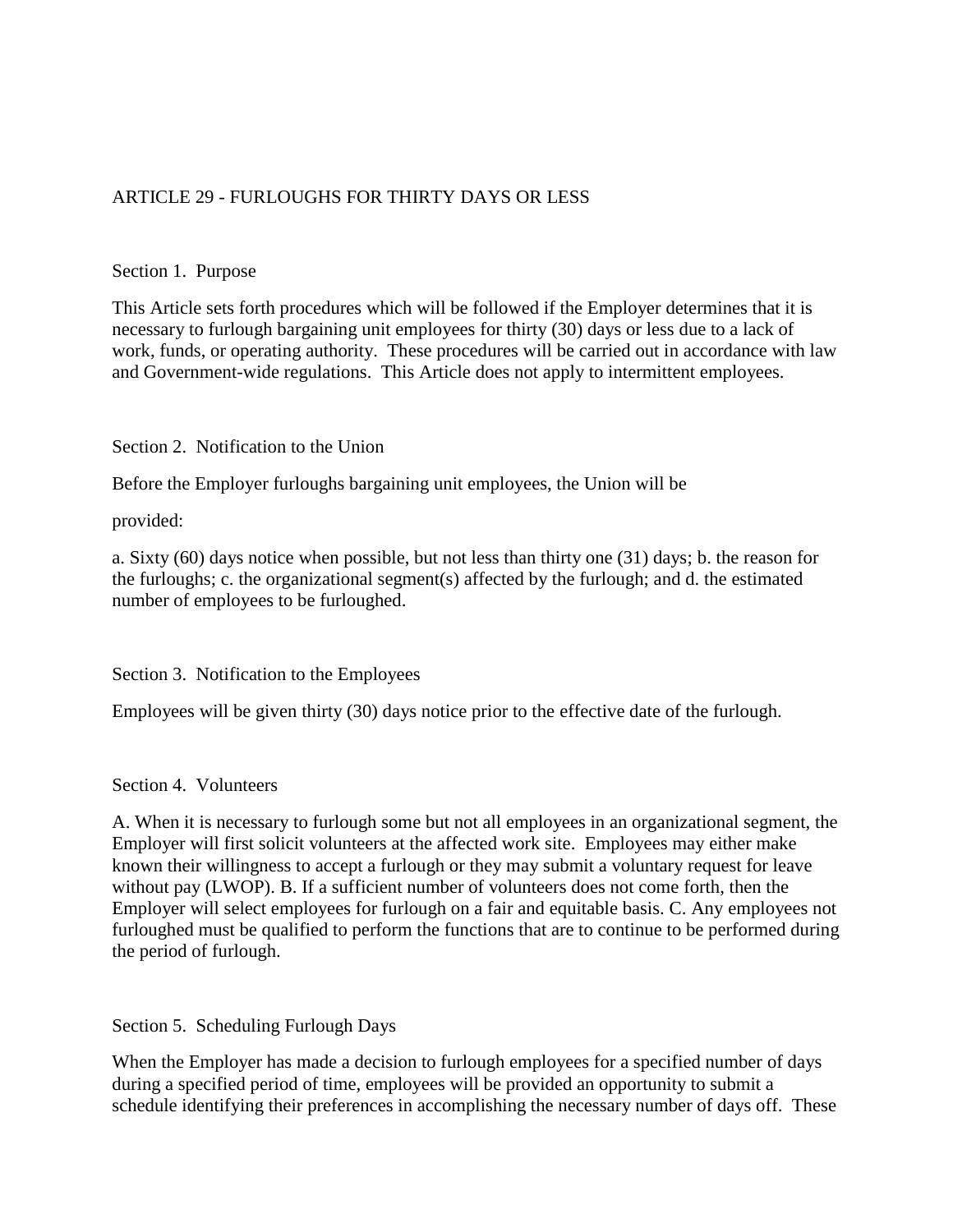schedules will be accommodated as much as possible giving due consideration to workload and staffing requirements.

### Section 6. Leave during Lapse of Appropriation

A. Employees who are on approved annual leave when a furlough is required due to lapse of appropriation will be permitted to complete the approved leave. Upon expiration of the approved leave if the absence of an appropriation persists, the employees will be furloughed. Under no circumstances will an employee be allowed to take unaccrued annual leave during a lapse of appropriation. B. Employees on sick leave during a lapse of appropriation are subject to the conditions as stated in (A) above. Additionally, employees on sick leave will be placed in furlough status upon termination of the illness.

Section 7. Employee Compensation during Lapse of Appropriation A. Employees who are required to report for duty during a lapse of appropriations will be fully compensated in accordance with law and regulation. B. Employees who are furloughed because of lapse of appropriations will be retroactively paid and otherwise compensated when appropriations are approved if in accordance with law and regulation and provided for in the appropriations.

Section 8. Benefits

 $\overline{\phantom{a}}$ 

Life insurance and health benefits will be provided furloughed employees in accordance with OPM regulations.

\_\_\_\_\_\_\_\_\_\_\_\_\_\_\_\_\_\_\_\_\_\_\_\_\_\_\_\_\_\_\_\_\_\_\_\_\_\_\_\_\_\_\_\_\_\_\_\_\_\_\_\_\_\_\_\_\_\_\_\_\_\_\_\_\_\_\_\_\_\_\_\_\_\_\_\_\_\_

## ARTICLE 30 - DISCIPLINE

### Section 1. Definition

For the purposes of this Article, disciplinary actions are defined as removals, suspensions, reductions in grade or pay, Warning notices, and reprimands.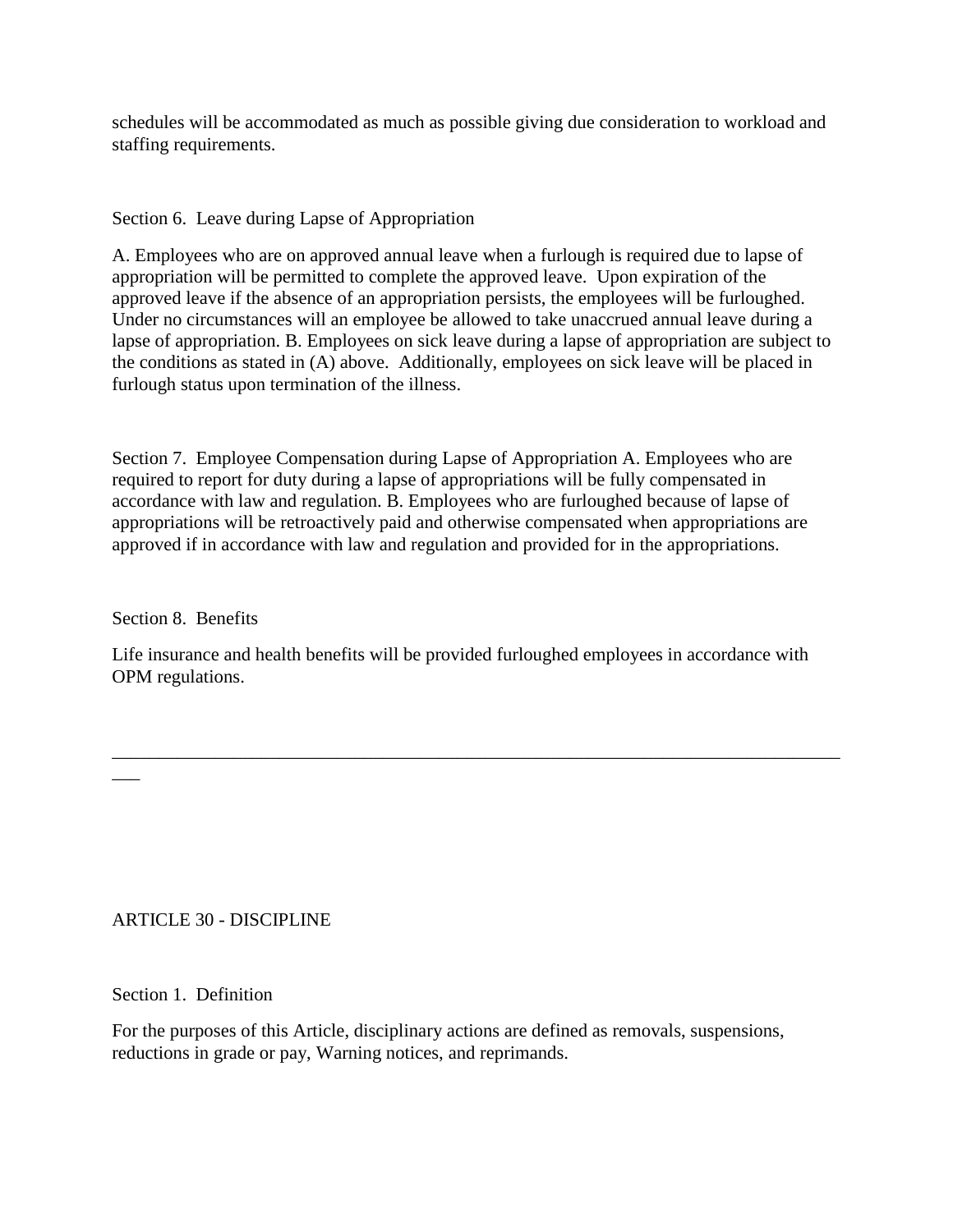#### Section 2. Actions excluded

The provisions of this article do not apply to:

A. A suspension or removal under Section 5 U.S.C. 7532 (National Security), B. A reduction in grade or removal under 5 U.S.C. 4303 (performance), C. Actions initiated under 5 U.S.C. 1206 (Special Counsel-MSPB), D. Emergency suspensions under the "crime provision" of 5 U.S.C. 7513 (b) (1), E. The termination of a probationary, trial period or temporary employee, F. The termination of intermittent employees due to lack of funds or work.

#### Section 3. Policy

A. The Parties agree that the objectives of disciplinary measures are to prevent the recurrence of misconduct, to correct employee behavior, and to maintain discipline and morale among other employees. The Parties further agree that emphasis will be placed on preventing situations that result in disciplinary actions. Supervisors will not store up criticisms, but will discuss any perceived problems with employees as soon as such problems arise. B. Disciplinary actions will be taken for just and sufficient cause to promote the efficiency of the Service. All such actions shall be based on standards equitably applied to all employees. C. Disciplinary actions will normally be progressive in nature consistent with the prevention of further misconduct. However, major offenses may be cause for severe action, including removal, even if no previous discipline has been taken against the employee. D. Supervisors must be aware that the disciplinary actions recommended in the Penalty Guide (OAD P 5410.1) are advisory in nature. A number of factors are relevant for the Employer's consideration in determining the appropriate penalty. After consideration of these factors the supervisor may, in some circumstances, decide to select a penalty less than (or even greater than) those specified in the Penalty Guide. Those factors generally recognized as relevant include the following: 1. the nature and seriousness of the offense, and its relation to the employee's position and responsibilities, including whether the offense was intentional or technical or inadvertent, or was committed maliciously or for gain, or was frequently repeated;

 2. the employee's job level and type of employment, including fiduciary role, contacts with the public and prominence of the position; 3. the employee's past disciplinary record; 4. the employee's past work record, including length of service, performance on the job, ability to get along with fellow workers, and

dependability; 5. the effect of the offense upon the employee's ability

to perform at a satisfactory level and its effect upon supervisors' confidence in the employee's ability to perform assigned duties;

 6. the consistency of the penalty with those imposed upon other employees for the same or similar offenses; 7. the consistency of the penalty with the Penalty Guide; 8. the notoriety of the offense or its impact upon the reputation of the agency; 9. the clarity with which the employee was put on notice of any rules that were violated in committing the offense, or had been warned about the conduct in question; 10. the potential for the employee's rehabilitation; 11. any mitigating circumstances surrounding the offense such as unusual job tensions, personality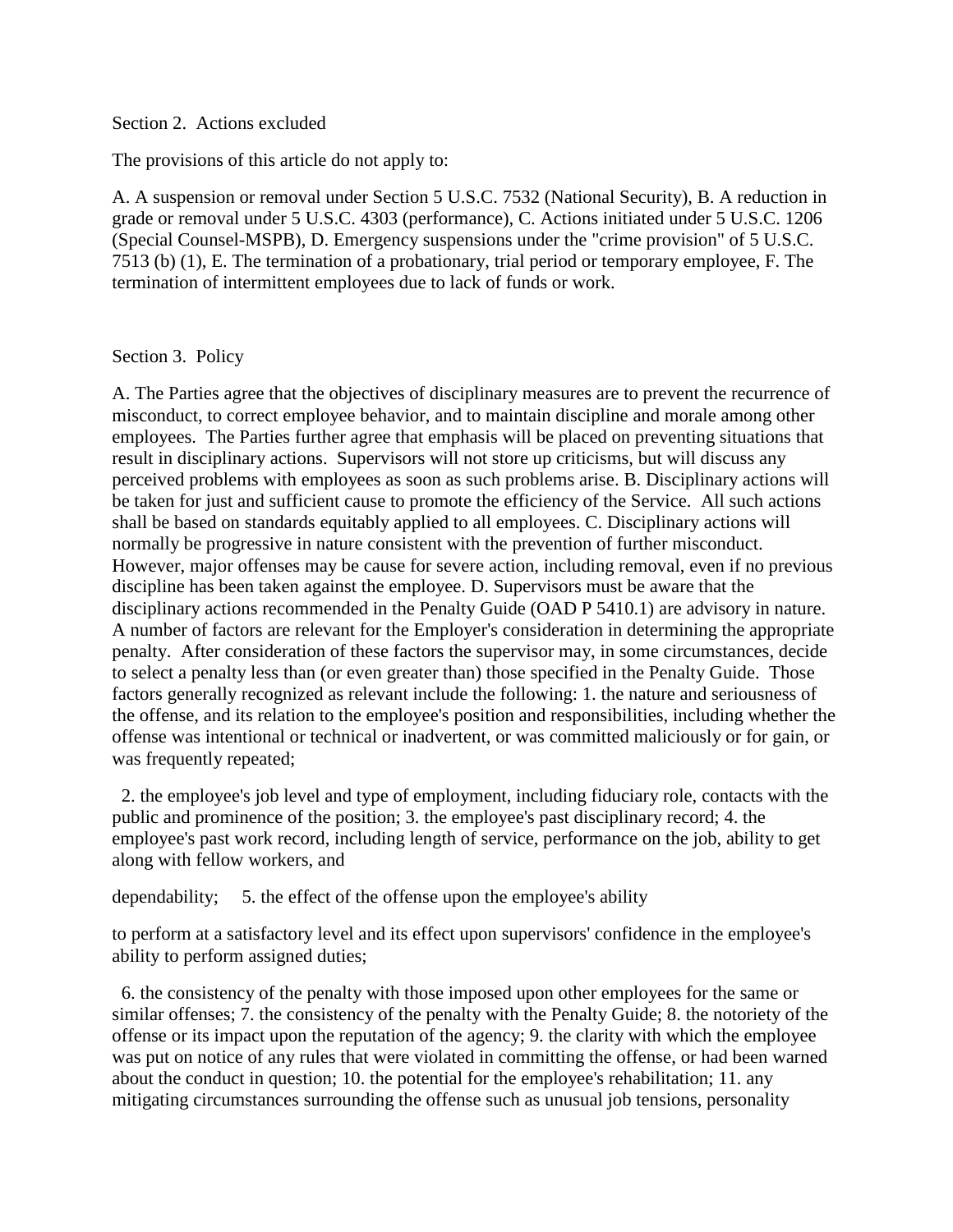problems, mental impairment, harassment, or bad faith, malice or provocation on the part of others involved in the matter; and 12. the adequacy and effectiveness of alternative sanctions to deter such conduct in the future by the employee or others.

#### Section 4. General

#### A. Privacy of Corrective Discussion

Discussions with employees regarding conduct or corrective measures will be conducted in private to avoid embarrassment. B. Representational Rights Employees are entitled to request union representation for an investigative meeting which the employee reasonably believes could result in discipline against him/her. If the employee requests union representation and a representative is not immediately available, the Employer will: 1) cancel the meeting, 2) delay the meeting for a reasonable period of time until representation can be secured, or 3) continue the meeting but assure the employee that discipline will not be taken based upon what is said at the meeting. C. Documentation 1. When a disciplinary action is initiated (i.e. a warning notice, reprimand or proposal notice is issued) the employee will be given the opportunity to review the evidence relied upon by the Employer which forms a basis for the reasons and specifications of the action. If the action is based on an investigative report, those portions of the report that relate to the specifications will be made available to the employee. 2. Upon request, the employee will be given two copies of the evidence referenced in C1, above. 3. Employees will be given two copies of the notice of proposed action and two copies of the final decision. The text of the final decision will contain a statement of the employee's representational and grievance rights and/or MSPB rights, if applicable. D. Time Limits 1. Disciplinary action should be timely. Timely does not mean that disciplinary action should be taken in haste. 2. The Parties agree that a request for a reasonable extension of the time limits in this Article will normally be granted upon a demonstration of need. E. Criminal Charges The Employer may postpone initiating disciplinary action for offenses related to pending criminal charges. In such cases the time limits in D, above, will began when the Employer is informed of the final resolution of the criminal matter.

#### Section 5. Letters of Instruction/Counselling

A letter of instruction/counselling is an informal notification from a supervisor to an employee calling attention to the fact that certain actions are inappropriate and advising that if such actions occur in the future disciplinary action may result. Letters of instruction/counselling are not placed in an employee's Official Personnel Folder.

### Section 6. Procedures - Warning Notices and Reprimands

### A. Warning Notices

A warning notice is a letter of reproval for an infraction (ordinarily a first offense not too serious in nature). A copy will be placed in the employee's Official Personnel Folder for a period of one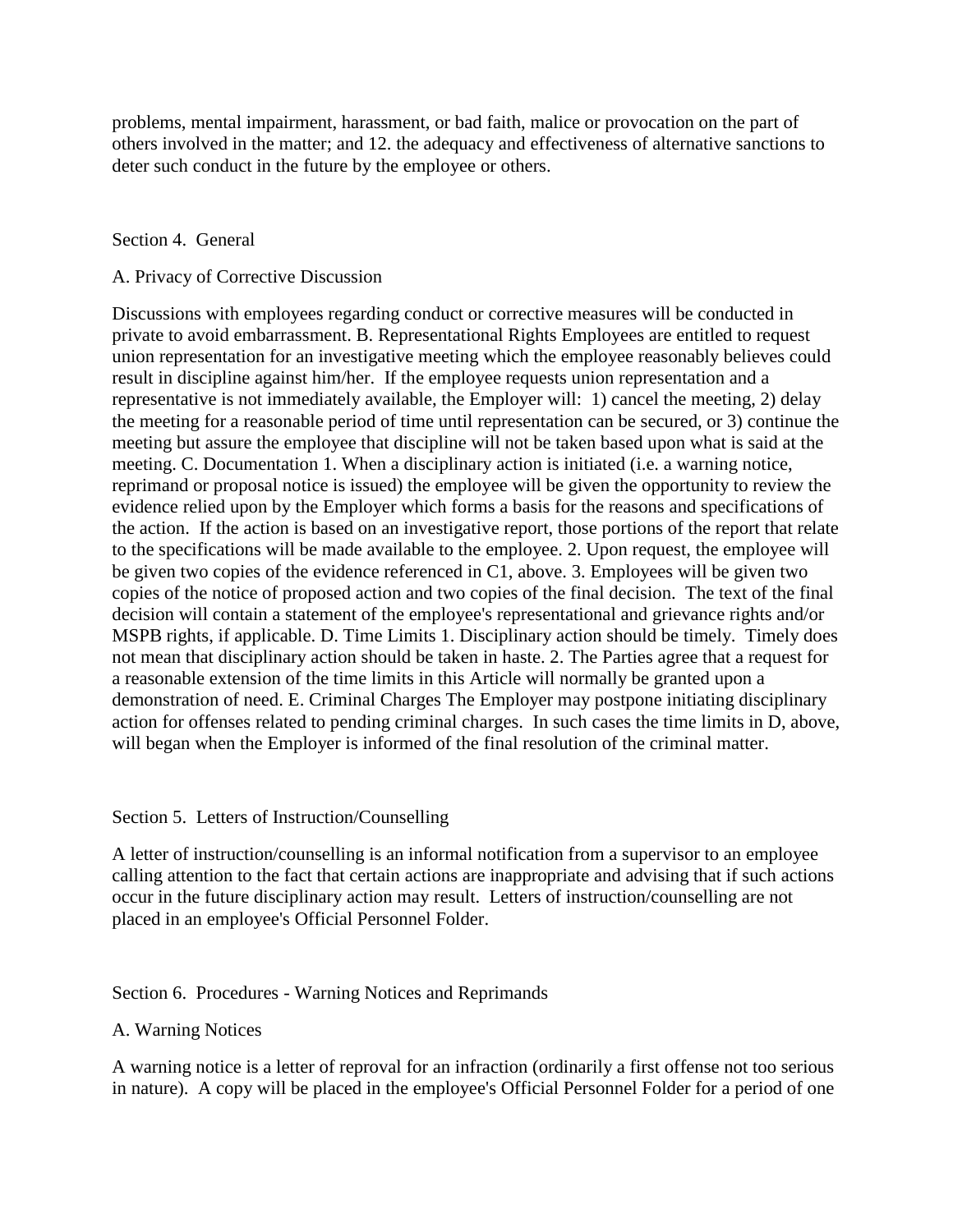(1) year. It may be withdrawn earlier. B. Official Reprimands A reprimand is a formal notice of censure for a serious incident of misconduct or repetition of an infraction for which the employee has been previously warned. A copy will be placed in the employee's Official Personnel Folder for a period up to three (3) years. It may be withdrawn earlier. C. Taking Corrective Action Supervisors are normally responsible for investigating possible misconduct and initiating disciplinary action. Except where a formal record sufficient to take discipline already exists, such as a report of investigation conducted by the Office of Inspector General or a court record, the supervisor must follow these procedures:

- Interview the employee who has allegedly committed an offense.

- Interview witnesses and any others who can provide pertinent information.

- Try to reconcile any conflicting statements or other evidence. Reinterview the parties concerned if appropriate. 1. Before issuing a warning notice or reprimand, the supervisor must discuss the incidents giving rise to the discipline with the employee or permit the employee to review and comment on a GSA Form 225, Record of Infraction, or other written report or description of the incidents. A 225 or other written report must be prepared when the supervisor is recommending action to a higher level. Employees will normally be given no more than five (5) working days to review and comment on the report. A reasonable amount of official time will be allowed to prepare a response to the report. 2. Copies of all statements, letters and/or investigative reports upon which the notice is based will be attached to the written report for the employee's review. 3. The supervisor will not select the specific disciplinary action to impose or recommend until after discussing the incidents with the employee or reviewing the employee's response to the written report as appropriate. 4. The supervisor will discuss the final decision with the employee and/or the employee's Union representative. If a warning notice or reprimand is issued, the employee will be informed of the right to grieve the action under Article 7 with the deciding official. 5. Upon request, the employee will be given copies of any written documents that were relied upon in issuing the warning notice or reprimand. 6. In locations where the Form 225 is presently used, the practice will remain in place unless the Employer notifies the Union of an intent to change this practice and negotiates in accordance with law and this Agreement.

### Section 7. Procedures -- Suspension, 14 Days or Less

### A. Proposal Letter

When the Employer proposes to take a disciplinary action consisting of a suspension of fourteen (14) days or less, the employee will be issued a proposal letter. The letter will include at least fifteen (15) calendar days advance notice commencing on the date of the employee's receipt of the proposal letter. No decision on the proposed penalty will be effected prior to the expiration of the fifteen (15) day advance notice. The proposal letter will also include specific reasons for the issuance of the letter and contain reply rights as specified in this section. B. Employee's Response 1. Upon receipt of the proposal letter the employee will have a reasonable amount of time, but no less than ten (10) calendar days to answer orally, in writing, or both and to furnish affidavits and other documentary evidence in support of the response. The time limit for response will be specified in the proposal notice. 2. The employee has the right to be represented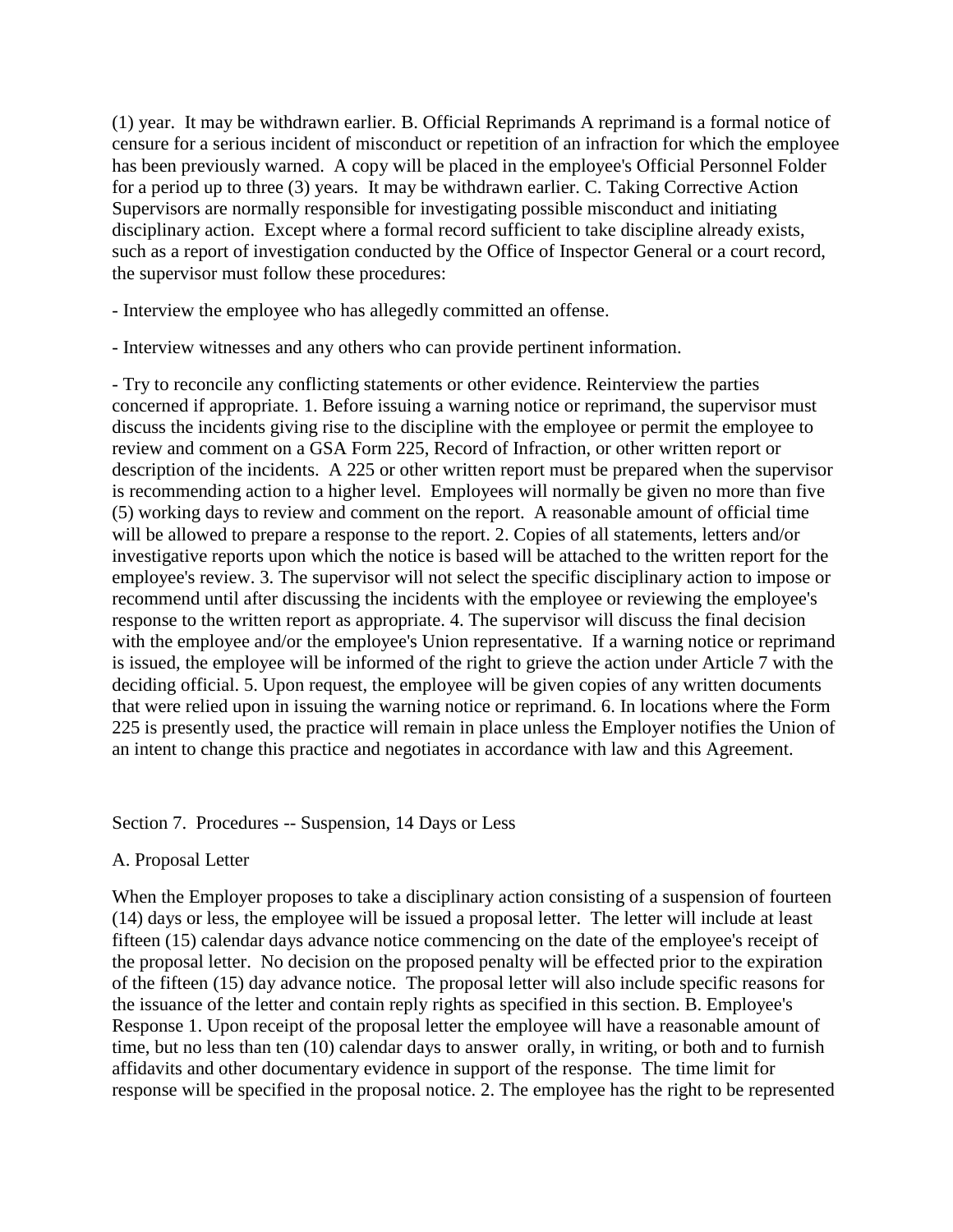by a representative of his or her choice during this procedure. 3. When an employee chooses to make an oral reply, the reply will be heard by the deciding official or designee. The employee will be provided with a copy of the summary. C. Employer's Decision 1. In arriving at his/her written decision, the deciding official will consider only the reasons specified in the notice of proposed action and will consider any reply of the employee or his/her representative. 2. The deciding official shall issue a written decision, including the

reason(s) therefore, at the earliest possible date following receipt of the employee's response or after the response period if there is no employee response. The decision will be issued within fifteen (15) calendar days following the response period unless the employee's response raises issues that require further investigation or may impact the decision.

Section 8. Procedures - Suspensions of More Than 14 Days, Reduction In-Grade or Pay and Removals A. When the Employer proposes to suspend for more than fourteen (14) days, reduce in grade or pay or remove an employee, the employee is entitled to: 1. At least thirty (30) calendar days advance written notice stating the specific reasons for the proposed action and informing the employee of his/her right to review the material on which the proposal is based and which is relied on to support the reasons in the notice of proposal. 2. Fifteen (15) calendar days to answer orally or in writing and/or both. (Upon request the employee will be provided with a reasonable amount of official time to review the material relied upon to support the proposal notice, to prepare an answer and to secure affidavits or other documentary evidence in support of an answer.) 3. Be represented by a representative of his/her choice.

- The Employer may disallow as an employee's representative an individual whose activities as a representative would cause a conflict of interest or position.

- The rights of the Union under this Agreement will not be construed to

preclude an employee from being represented by an attorney or other representative; however, if the employee elects the appellate procedures established by law, the employee will be responsible for arrangements and costs associated with such an appeal including attorney fees and court reporter costs. 4. A written decision and the specific reasons therefore at the earliest possible date following the employee's response. The decision will inform the employee of his/her appeal rights. B. When an employee chooses to make an oral reply, the reply will be heard by the deciding official or designee. C. The final decision in any action covered by this section must be made by the deciding official or designee. The final decision letter will contain the specific reasons for the decision and will be issued at the earliest possible date after receipt of the employee's oral reply and/or written reply or after the date that such reply would have been due. D. The Employer will prepare a summary of any oral reply. The employee will be provided a copy of the summary. E. In arriving at his/her written decision, the deciding official will consider only the reasons specified in the notice of proposed action and will consider any reply of the employee or his/her representative. The notice of final decision including the effective date of the action will be issued to the employee at or before the time the action will be effective. An extra copy of the final decision, marked for the Union, will be provided to the employee.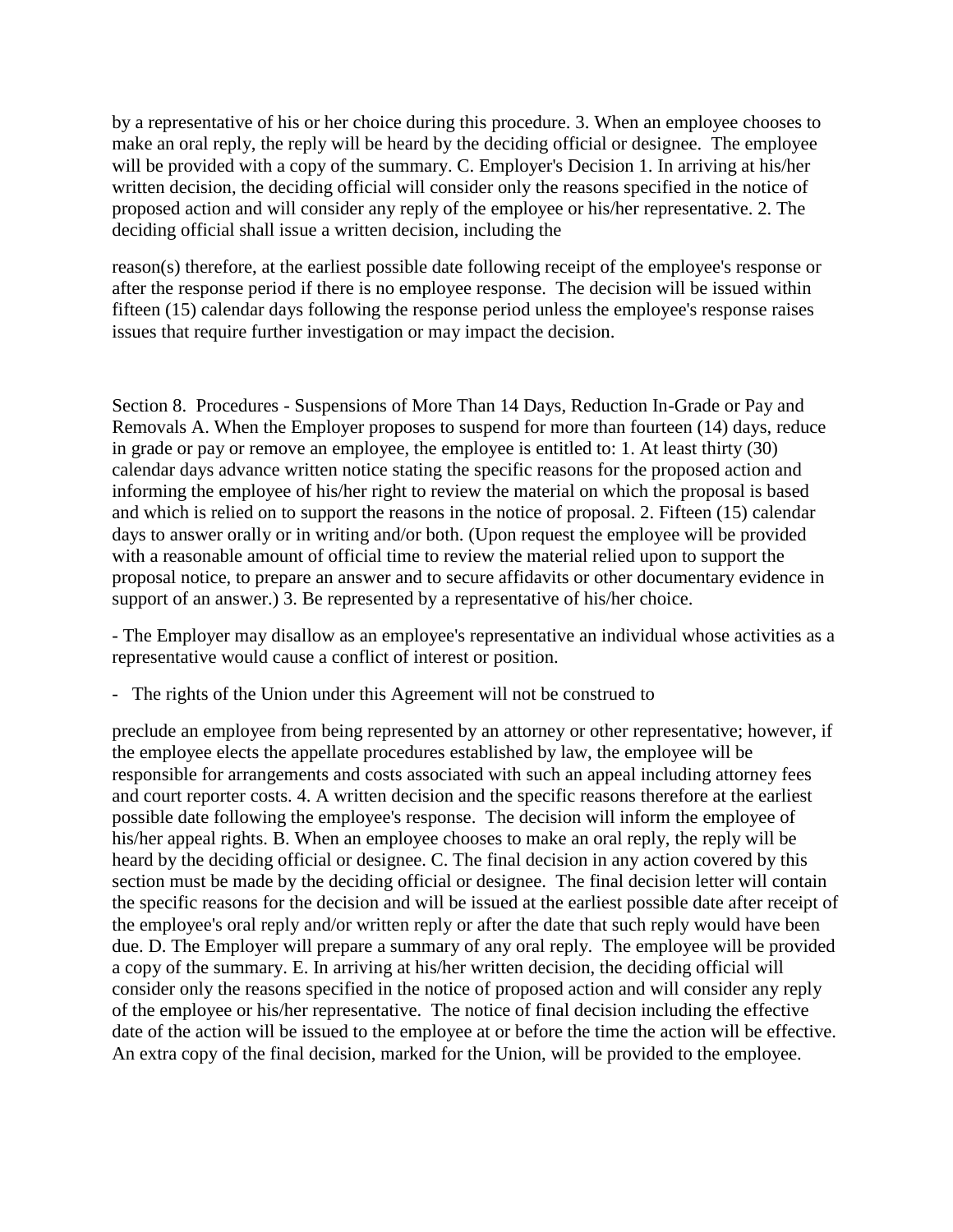### Section 9. Appeal of Disciplinary Action

A. Written warnings, reprimands or suspensions for fourteen (14) days or less are grievable under Article 7 of this Agreement. B. Suspensions of more than fourteen (14) days, reductions in grade or pay, and removals may be appealed within twenty (20) calendar days to the Merit Systems Protection Board or may be grieved under Article 7 of this agreement.

#### Section 10 - Harmful Error

In accordance with 5 U.S.C. 7701(c)(2), an otherwise valid disciplinary action may only be overturned for procedural error if the employee shows that the error caused substantial harm or prejudice to his/her rights such that if the error had not been made the Employer might have reached a different conclusion on the appropriate discipline to impose.

### Section 11 - Union Copy of Documents

An employee who receives one of the following documents from the Employer will be furnished one additional copy of the document which states at the top of the first page in capital letters "UNION COPY." 1. Instruction or warning; 2. Reprimand; 3. Proposed disciplinary action; 4. Decision to take disciplinary action.

Section 12. Off-duty Misconduct

Disciplinary action, if taken, must be based on activity which, if verified, would have some nexus (i.e., some relationship) to the employee's position. The Parties agree that the conduct of employees while off duty shall result in disciplinary action only when there is a nexus between the conduct and the employee's official position.

\_\_\_\_\_\_\_\_\_\_\_\_\_\_\_\_\_\_\_\_\_\_\_\_\_\_\_\_\_\_\_\_\_\_\_\_\_\_\_\_\_\_\_\_\_\_\_\_\_\_\_\_\_\_\_\_\_\_\_\_\_\_\_\_\_\_\_\_\_\_\_\_\_\_\_\_\_\_

ARTICLE 31 - EMPLOYEE SPACE

Section 1. Space Redesigns

 $\overline{\phantom{a}}$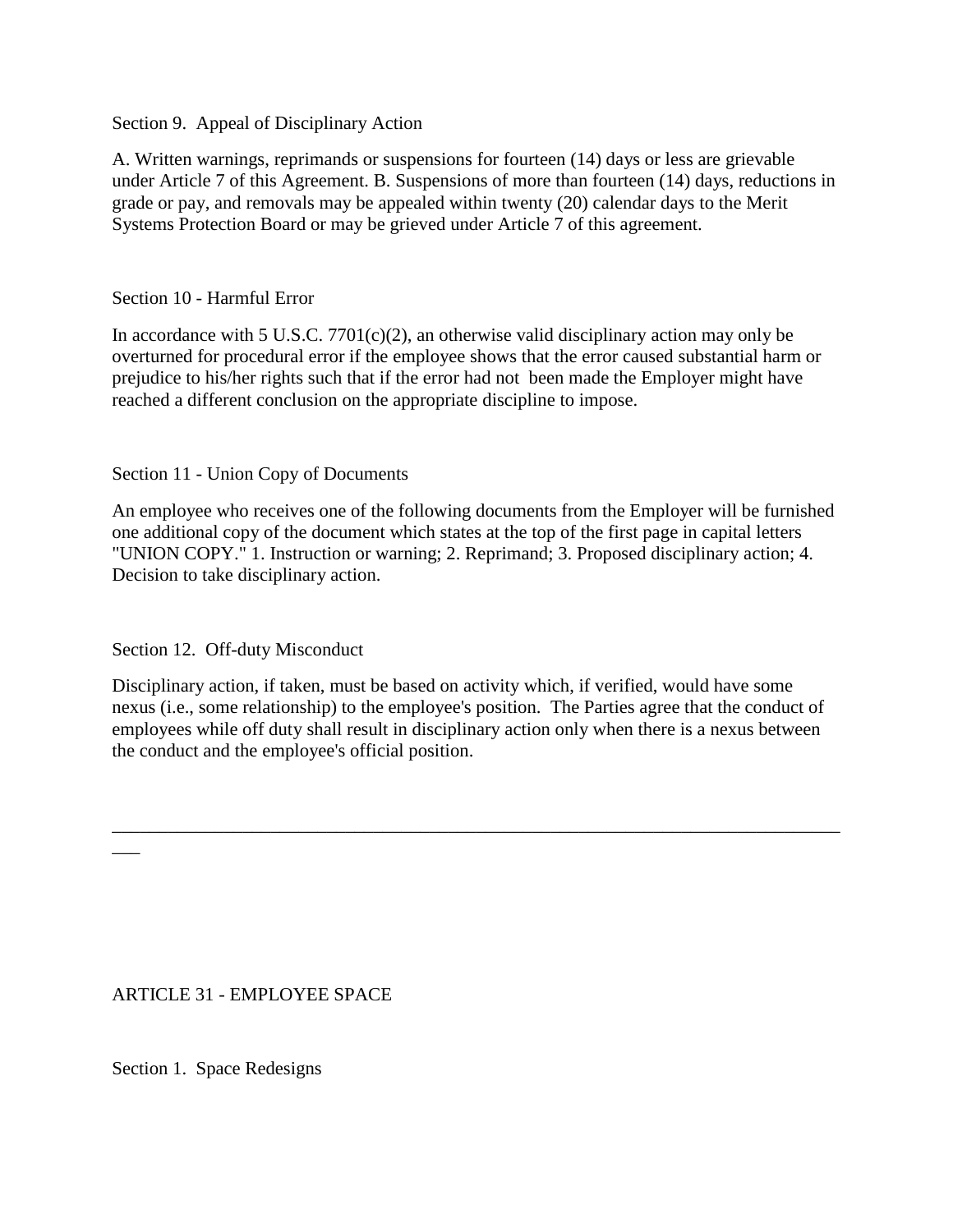The Employer will engage in negotiations as appropriate with the Union when redesigning space occupied by employees and will consider union views if redesign is caused by technological requirements necessary for performance of work.

Section 2. Space Assignment

Assignment of space will be as equitable as possible given that portion of the total office space that is requried for work stations and should take into account the specific duties assigned to an employee. Space assignments will be based upon sound business principles.

Section 3. Space Relocation

The employer will notify the Union prior to undertaking any move of bargaining unit employees involving a formal organizational component or substantial portion thereof. Space relocations will be based upon sound business principles.

Section 4. Safety

Offices will be designed or altered in a manner that ensures safe entry and exit and, to the extent practicable, eliminates hazards.

Section 5. Smoking/Non-Smoking

The Employer will make every effort to alter employee space in order to accommodate employees who either do or do not smoke, in accordance with Government-wide smoking regulation and an applicable supplemental negotiated agreement.

Section 6. Conference Space

When employees are assigned tasks that require spreading out of work or meetings they may, with supervisory concurrence, schedule the use of conference rooms that are not occupied. If conference rooms are occupied, where practicable, supervisors will make alternative arrangements available to employees to meet work needs. Scheduling the use of conference rooms for other purposes by employees shall be in accordance with applicable laws, rules, and regulations.

Section 7. Clean-up Campaigns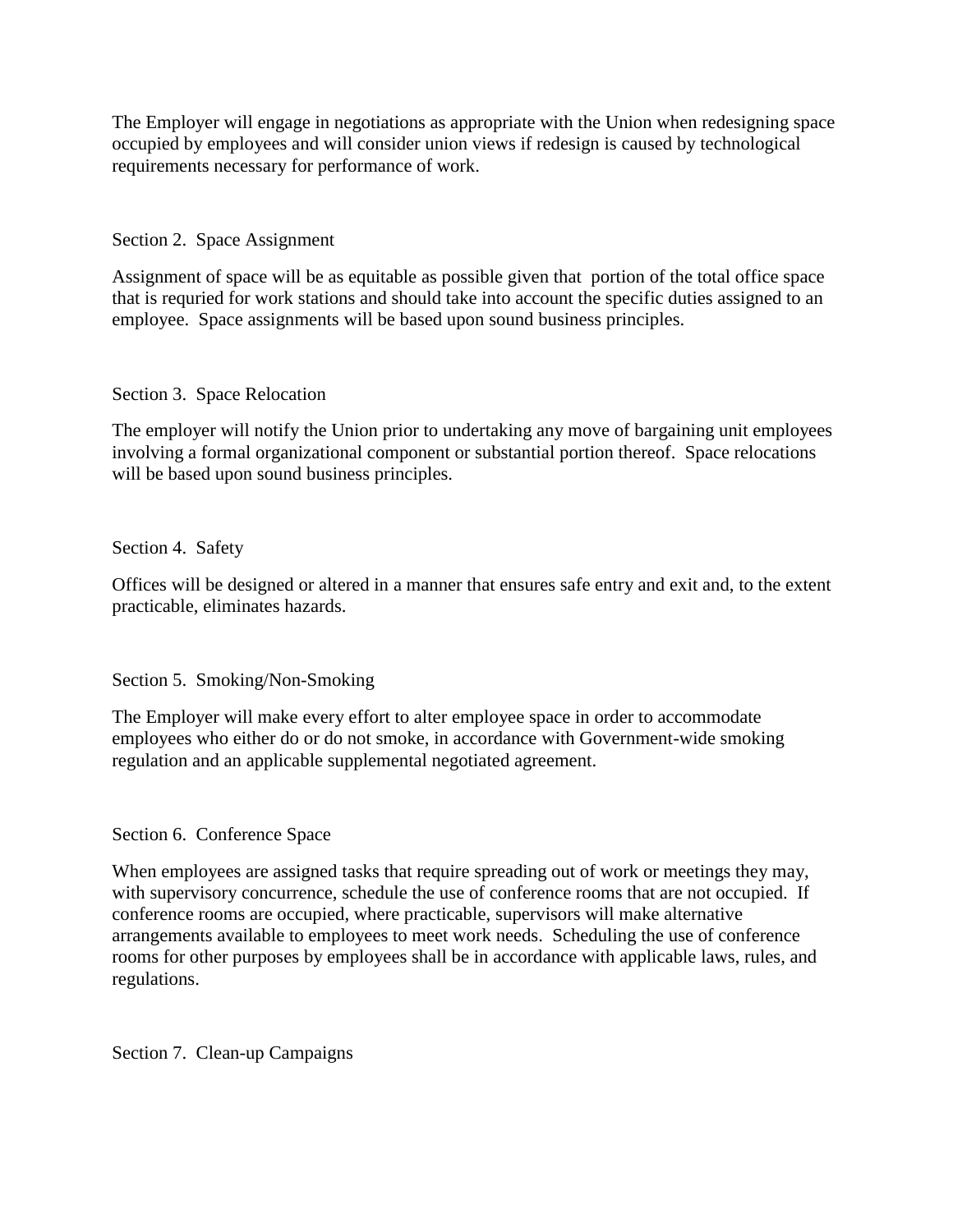Clean-up campaigns are conducted for the purpose of maintaining efficiency, morale, health, and safety.

\_\_\_\_\_\_\_\_\_\_\_\_\_\_\_\_\_\_\_\_\_\_\_\_\_\_\_\_\_\_\_\_\_\_\_\_\_\_\_\_\_\_\_\_\_\_\_\_\_\_\_\_\_\_\_\_\_\_\_\_\_\_\_\_\_\_\_\_\_\_\_\_\_\_\_\_\_\_

# ARTICLE 32 - WAGE SURVEYS AND PAY RATE DATA

Section 1. Surveys

 $\overline{\phantom{a}}$ 

\_\_\_

The Employer agrees to notify the Union of regular wage change survey schedules when such survey information is received and relates to wage system employees in the unit.

Section 2. Rate Changes

The Employer agrees to provide the Union a copy of any official pay schedule (WG or GS) which affect bargaining unit employees.

\_\_\_\_\_\_\_\_\_\_\_\_\_\_\_\_\_\_\_\_\_\_\_\_\_\_\_\_\_\_\_\_\_\_\_\_\_\_\_\_\_\_\_\_\_\_\_\_\_\_\_\_\_\_\_\_\_\_\_\_\_\_\_\_\_\_\_\_\_\_\_\_\_\_\_\_\_\_

## ARTICLE 33 - FEDERAL PROTECTIVE OFFICERS

Section 1. Shift Preparations

A reasonable amount of time will be allowed at the beginning and end of the shift for FPO's to check out and return weapons and accomplish other readiness or close out functions required by the Employer to be performed at work.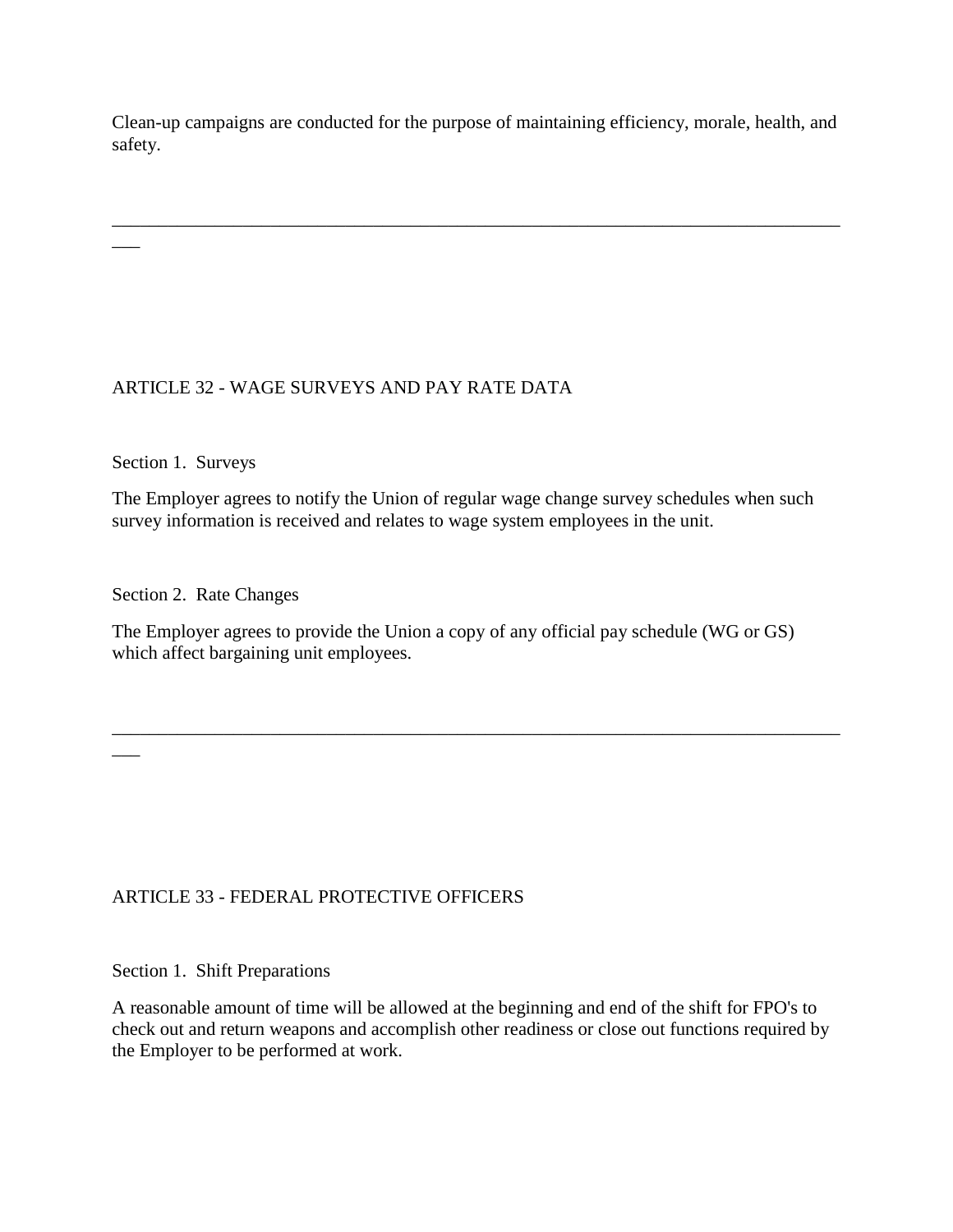Section 2. 24-Hour Contact

An employee who is required by his/her supervisor to maintain twenty-four

(24) hour contact with the Employer, or who is serving in a mobile capacity and must report his/her location, will be authorized to use FTS access lines, commercial lines, or place a collect call. For any accrued costs for such duty-related telephone calls by an FPO to his/her supervisor, duty station, or the Control Center, the employee will be promptly reimbursed, normally from the Imprest Fund (petty cash) within one

(1) week after the claim is submitted to the supervisor.

### Section 3. Equipment Distribution

The Employer will determine in advance whether riot equipment, including guns, will be distributed prior to deployment of personnel to their duty stations during an emergency or riot situations. In instances where the normal duty assignment is an unusually far distance from a firearm distribution point, the Employer may authorize an officer to carry his/her gun, unloaded, directly to and from the place of duty or to and from his/her residence while in an off duty status. In such cases, the employee must carry the written permit issued by the Employer and the weapon must not be carried on public transportation.

## Section 4. Uniforms and Equipment

A. The Employer will issue uniforms, equipment and firearms in accordance with the Law Enforcement and Security Operations Guidelines Handbook. B. It is the Employer's policy that weapons should be assigned exclusively to individual officers. The individual FPO will be accountable for the weapon when it is in his/her possession. When individual lockers are provided, sealed keys will be maintained by the individual FPO, as well as by the supervisor. The supervisor may make an inspection of the weapon at any time. C. If repairs are needed to keep the weapon serviceable, it will be brought to the supervisor's immediate attention. A replace-ment weapon will normally be issued during the period that a weapon is being repaired. When a replacement weapon is issued and practice is necessary, such practice will be scheduled as soon as possible. D. The FPO will carry a weapon while officially on duty, except when directed otherwise. However, the FPO will not be allowed to carry a weapon while on call or when reporting to a TDY location, unless specifically approved by the Employer on a case-bycase basis.

## Section 5. Medical Services

Federal Protective Officers who are assigned to duty in areas identified by the Public Health Service as diseased or contaminated will be provided necessary health services including shots or medical checkups before and after the assignment.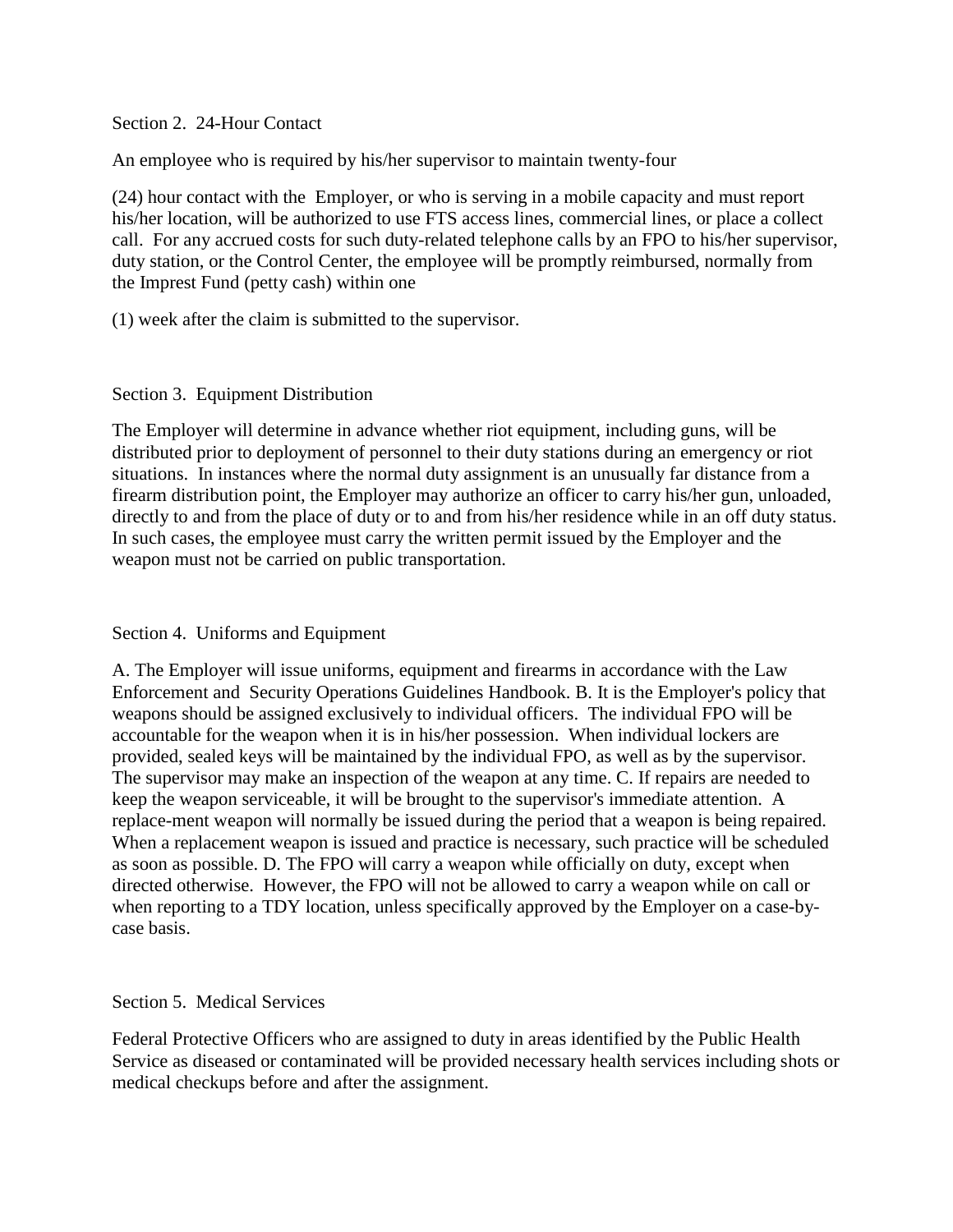Section 6. First Aid and CPR Training

The purpose of providing training in CPR, Refresher Course and First Aid for Federal Protective Officers is to maintain the employees' knowledges, skills, and abilities. Whenever possible, such training will be provided at the duty station, during the employee's normal tour of duty to avoid splitting an officer's days off.

### Section 7. Patrol Vehicles

A. An FPO should report a problem with a patrol car that he/she is operating immediately to the supervisor. The FPO will follow the supervisor's instructions as to the appropriate action to be taken for scheduling necessary repairs. B. Upon approval of the supervisor, if an FPO believes that a vehicle is unsafe he/she may dead line (i.e., vehicle is not serviceable and not to be

used) the vehicle.

C. It is the policy of the Employer to replace tires that are worn and do not meet minimum requirements established by the agency. D. Radios will be kept in good operating order. E. Prisoner Transport Compartments may be installed in patrol vehicles. When an FPO is transporting a prisoner, an effort will be made to make a vehicle with a Prisoner Transport Compartment available to the FPO. F. Emergency equipment will be operational when being used for patrol. G. FPOs will exercise due care in the use of all equipment supplied by the Employer. Any damage or malfunction of equipment will be reported immediately to the supervisor.

\_\_\_\_\_\_\_\_\_\_\_\_\_\_\_\_\_\_\_\_\_\_\_\_\_\_\_\_\_\_\_\_\_\_\_\_\_\_\_\_\_\_\_\_\_\_\_\_\_\_\_\_\_\_\_\_\_\_\_\_\_\_\_\_\_\_\_\_\_\_\_\_\_\_\_\_\_\_

\_

## ARTICLE 34 - ALTERNATIVE SCHEDULES

Section 1. Application

The Parties recognize that flexible work schedules can attract a quality workforce as well as improve employee morale, and the Employer agrees to give due consideration to flexible scheduling of employees.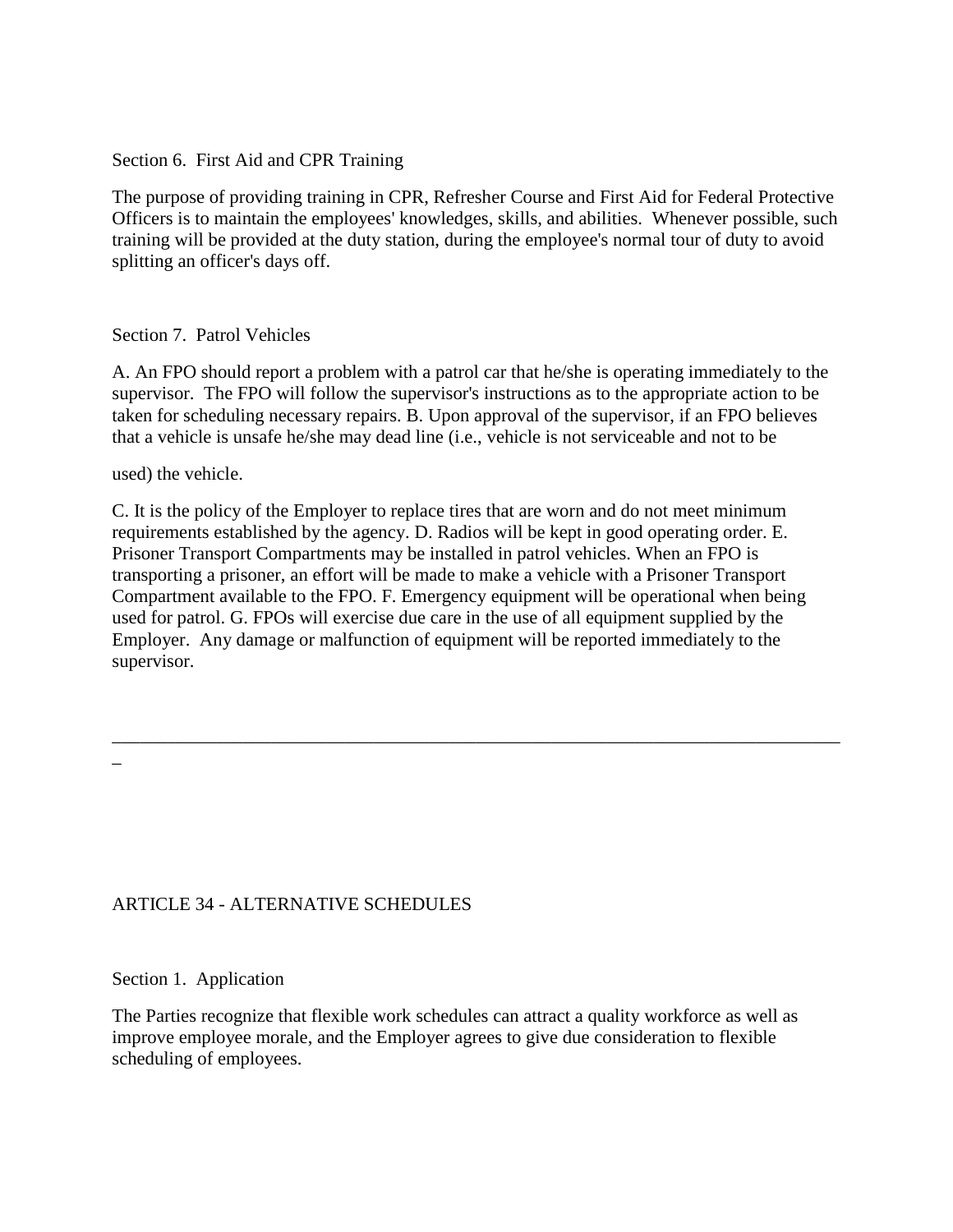#### Section 2. Definitions

A. Flexitour. An established tour of duty which is different from the

official hours of work excluding shift schedules.

B. Flexitime. A system of scheduling which splits the workday into two distinct kinds of time: core time and flexible time. C. Flexible time. The designated time bands within which an employee may arrive at and depart from work. D. Core Time. The designated time band during which all employees must be on duty unless in a approved leave status or at lunch. E. Compressed Time. 1. 5/4-9. A schedule which, within a pay period of ten (10) workdays, includes eight (8) nine-hour days, one eight-hour day and one nonwork day. 2. 4-10. A schedule which includes four (4) ten-hour days and one nonwork day each week. F. Official Hours of Work. Official hours of work are the standard office hours currently established in the various Regions and Central Office. G. Tardiness. Employees authorized to follow the flexitime provisions of this article will be tardy if they do not arrive at work by the end of the morning time band.

#### Section 3. Flexible Schedule

A. All regional supplemental agreements on alternative schedules currently in place at locations with NFFE bargaining unit employees will remain in effect unless and until changed through negotiations or cancelled by provisions within those respective supplements. B. In accordance with Section 2, above, either Party at the regional level may request to negotiate a regional supplemental agreement on alternative work schedules for bargaining unit employees at duty locations under the control of that region. These supplemental agreements may address locations not currently covered by alternative work schedules or modify existing alternative schedules. C. Any regional supplement must incorporate, and may not conflict with, the terms and conditions of this master agreement.

### Section 4. General Exceptions

The Parties recognize that certain positions or organizational segments, because of the nature of the work performed, may not be suitable for alternative work schedules. Continuous duty and building security employees are excluded from alternative schedules.

### Section 5. Productivity

The Parties agree that alternative schedules should enhance productivity and employee morale and decrease leave usage and must be avoided if productivity is adversely affected. Prior to making any changes in organizational schedules the Union will be informed and provided an opportunity to negotiate in accordance with the Statute.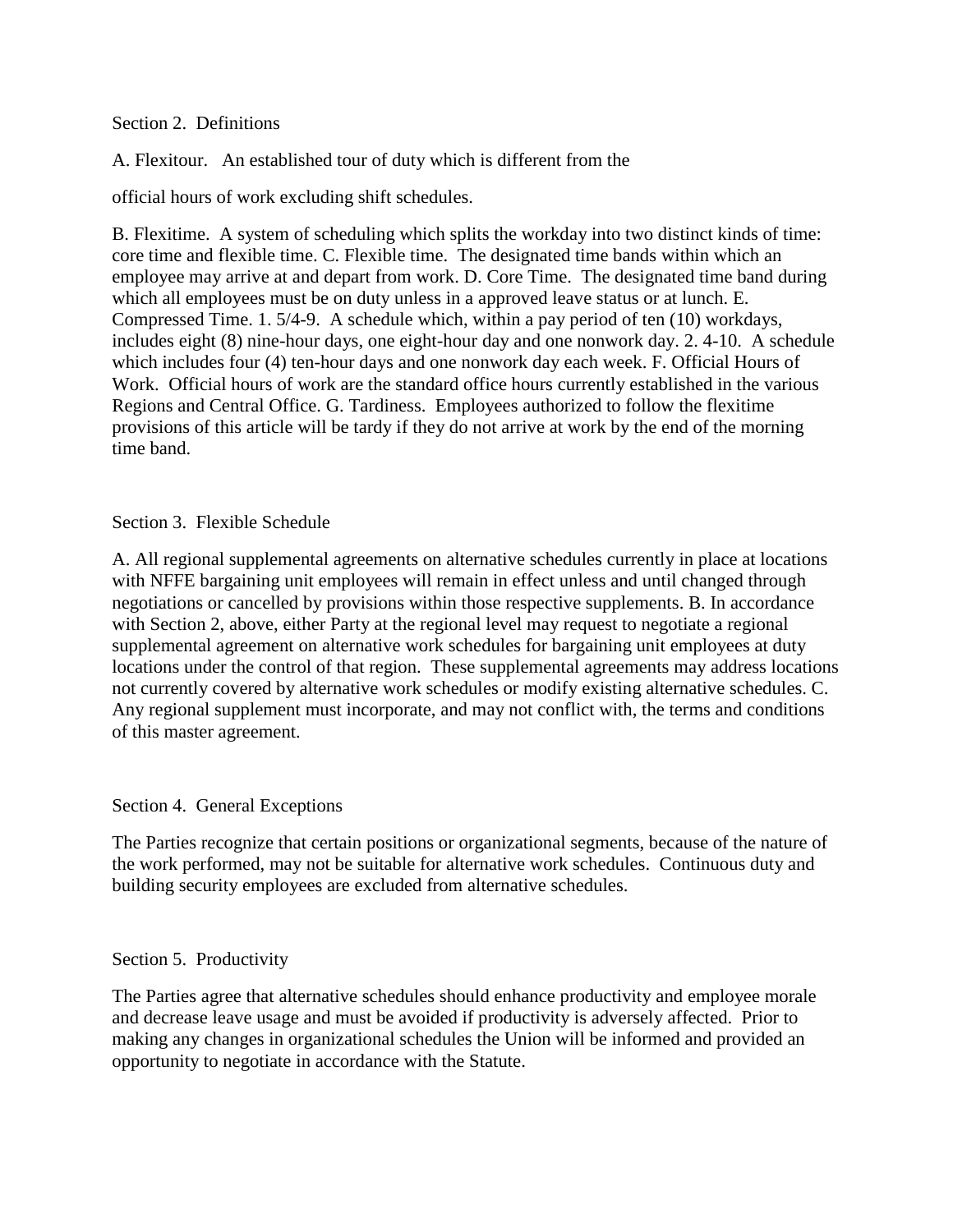Section 6. Flexitime Schedule

A. The following is a sample of a flexitime schedule. However, flexible bands and core time will be negotiated to meet the needs of the particular organization.

\_\_\_\_\_\_\_\_\_\_\_\_\_\_\_\_\_\_\_\_\_\_\_\_\_\_\_\_\_\_\_\_\_\_\_\_\_\_\_\_\_\_\_\_\_\_\_\_\_\_\_\_\_\_\_\_\_\_\_\_\_\_\_\_\_\_\_\_\_\_\_\_

\_\_\_\_\_\_\_\_\_\_\_\_\_\_\_\_\_\_\_\_\_\_\_\_\_\_\_\_\_\_\_\_\_\_\_\_\_\_\_\_\_\_\_\_\_\_\_\_\_\_\_\_\_\_\_\_\_\_\_\_\_\_\_\_\_\_\_\_\_\_\_\_\_

(SAMPLE)

8:00 a.m. Official Office Hours 4:30 p.m.

7:00 a.m. - 8:00 a.m. 8:00 a.m. - 3:30 p.m. 3:30 p.m.- 4:30 p.m.

Flexitime Arrival Core Time Flexitime Departure

All Employees must be

Present

B. "Employees may arrive at work any time during the morning flexible band and depart after completing their required number of hours. Employees may choose either a compressed alternative work schedule, such as the 5/4/9, or a flexitime schedule, if authorized under the applicable Regional Supplemental Agreement."

\_\_\_\_\_\_\_\_\_\_\_\_\_\_\_\_\_\_\_\_\_\_\_\_\_\_\_\_\_\_\_\_\_\_\_\_\_\_\_\_\_\_\_\_\_\_\_\_\_\_\_\_\_\_\_\_\_\_\_\_\_\_\_\_\_\_\_\_\_\_\_\_\_\_

D. Lunch periods must be taken between 11:30 a.m. and 2:00 p.m. as designated by the supervisor. This means employees must be back at their work station no later than 2:00 p.m.

Section 7. Exceptions and Changes

A. The mission of GSA must take priority. Because of specific job requirements in some offices, the same degree of personal choice may not be possible for all employees. For example,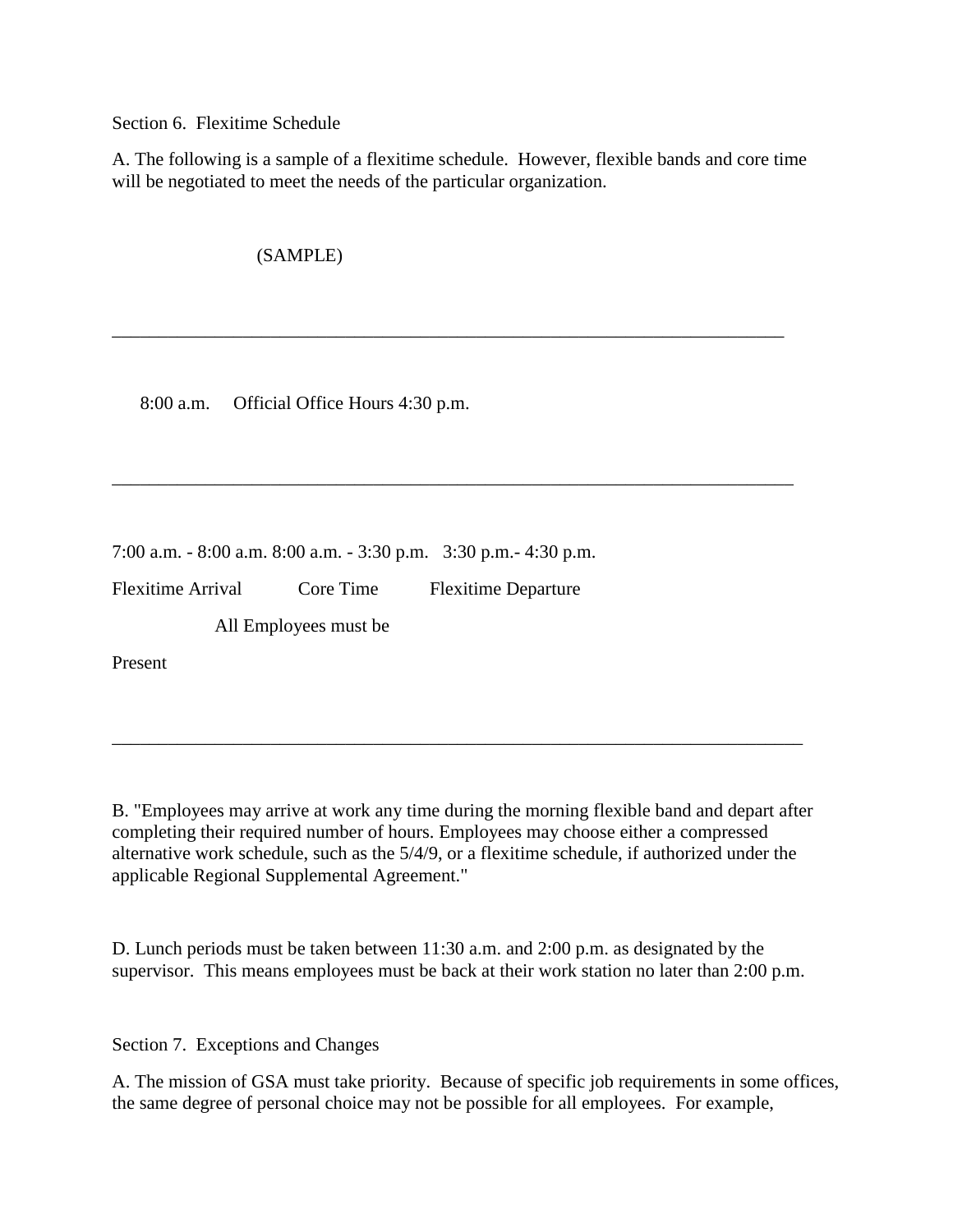situations involving employees who work as a team, offices with small staff or limited ceilings, the need for coverage, continuous duty and unusual shift schedule, identification of key employees, etc., may limit the degree of flexibility possible in a

particular office. Determinations of exceptions by management will be

based on the operating needs of the Agency.

B. Managers and supervisors may require employees or groups of employees to go off alternative schedules to meet Agency needs. If such changes are to be made permanent, prior written approval of the appropriate official is required. Supervisors may rearrange work schedules or temporarily suspend the flexible bands due to work exigencies. The employee will be given as much advance notice as possible.

### Section 8. Adverse Agency Impact

A. If management determines that there is adverse agency impact in any organization within GSA as defined in Public Law 97-221, due to the alternative schedule management at the regional level will inform the RVP (this includes Central Office locals) and seek to terminate the schedule as provided under paragraph 6131 of the law. B. If an alternative schedule is terminated, the affected employees will revert to the standard hours of work in effect in their organization.

### Section 9. Duration

This Agreement shall have the same duration as that of the National Agreement and shall continue until (1) it is modified or superseded by the National Agreement or a supplement thereto, (2) it is terminated by the Employer in accordance with 5 U.S.C. 6131, or this agreement or (3) its statutory authorization (or extension thereof) expires.

### Section 10. Job Sharing

A. Job sharing is a form of part-time employment in which the tours of duty of two (or more) employes are arranged in such a way as to cover a single full-time position. B. Although they share the duties of a full-time position, job sharers are considered to be individual part-time employees for purposes of appointment, tour of duty, pay, classification, leave, holidays, benefits,

position change, service credit, recordkeeping, reduction in force,

adverse actions, grievances, and personnel ceilings.

C. Specific work schedules depend upon the nature of the position as well as the needs of the agency and the job sharing team. Scheduling should take advantage of the fact that two people, rather than one, are filling the position. Almost any reasonable arrangement is possible. The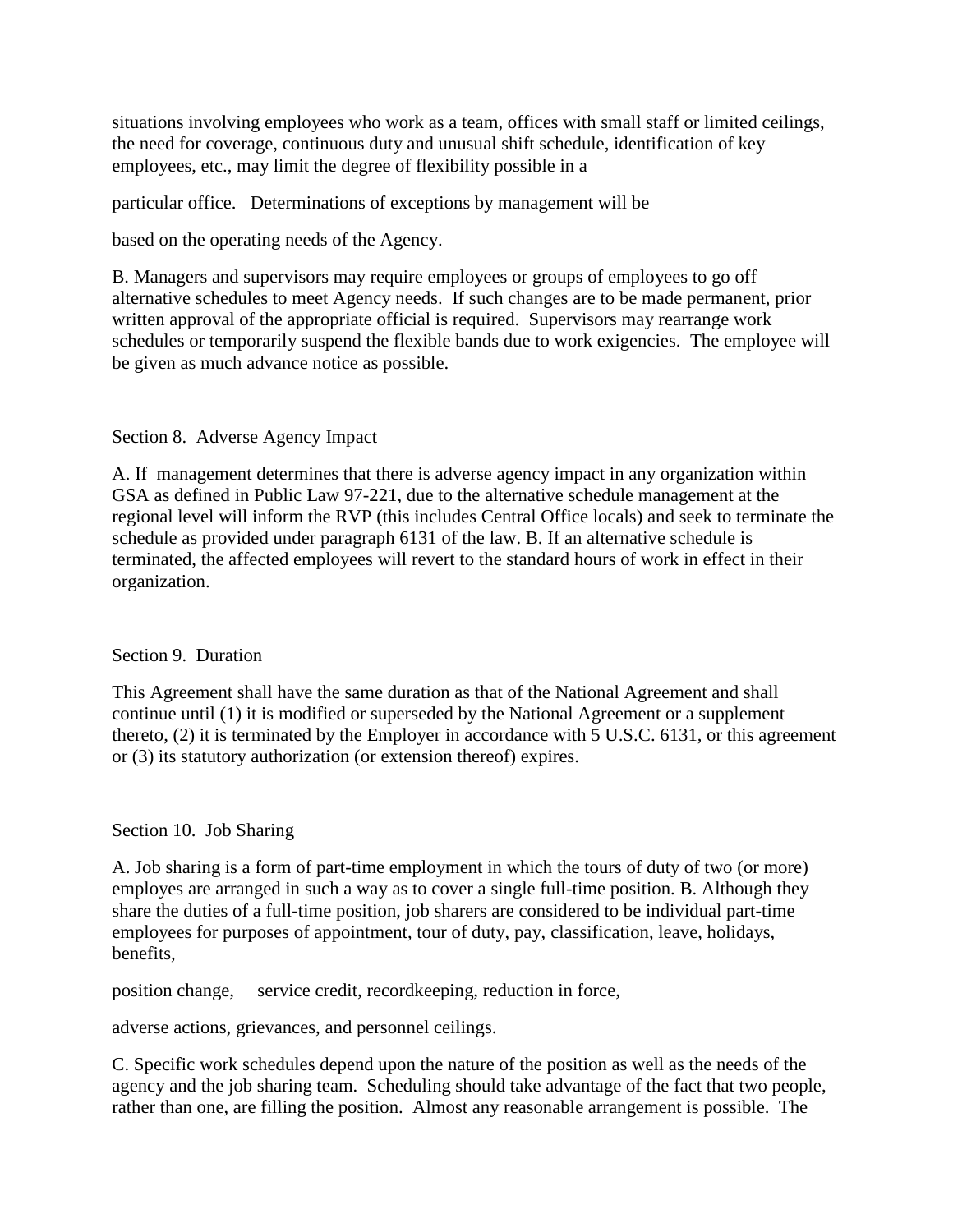possibilities include overlapping time, split shifts, or working in different locations at the same time. Work schedules can be from 16 to 32 hours per week and can be varied in the same way as other part-time employees. D. A proposal can come from a full-time employee who wants to reduce work hours, a team of job sharers, or a supervisor who who wants to consider filling a vacancy with job sharers. When a proposal originates from a bargaining unit employee, the Employer will make a reasonable effort to fill the position in this manner.

### Section 11. Flexiplace

A. Employees may request the establishment of flexible workplace arrangements due to convalescence from an injury or illness, for maternity or paternity reasons, handicapping condition, and in general for positions which are inherently site independent. B. The agency will follow the general guidelines set forth in applicable agency regulations.

\_\_\_\_\_\_\_\_\_\_\_\_\_\_\_\_\_\_\_\_\_\_\_\_\_\_\_\_\_\_\_\_\_\_\_\_\_\_\_\_\_\_\_\_\_\_\_\_\_\_\_\_\_\_\_\_\_\_\_\_\_\_\_\_\_\_\_\_\_\_\_\_\_\_\_\_\_\_

# ARTICLE 35 - ORIENTATION OF NEW EMPLOYEES

## Section 1. Initial Processing

All new unit employees will be informed by the Employer that NFFE is the exclusive representative of employees in the unit. Each new unit employee will be given a copy of this Agreement and any supplement by the Employer.

### Section 2. Orientation Session

A representative of the Union shall be afforded a reasonable period of time to speak at group orientation sessions, where scheduled, to provide unit employees with an introduction to the role of the Union. The Union representative may not solicit membership during this presentation.

### Section 3. Employee Update

The Employer will furnish the Union the following information regarding new unit employees within the first work week of the following month on which they entered on duty:

- Full name;
- Position, title and grade;
- Organizational assignment;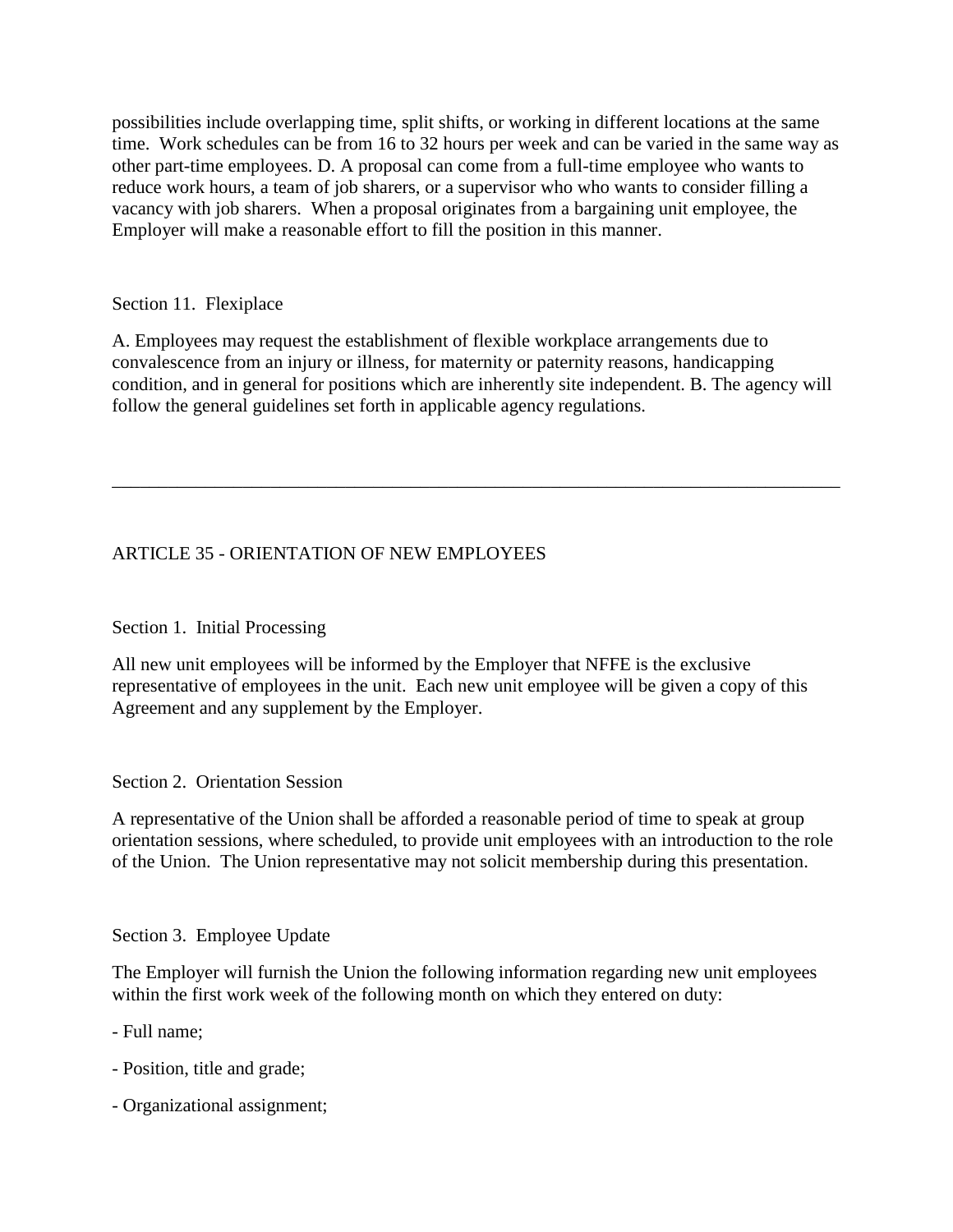- Date of entrance on duty; and

 $\overline{\phantom{a}}$ 

- Correspondence symbol, if available.

### ARTICLE 36 - VOLUNTARY ALLOTMENT OF UNION DUES

Section 1. Dues Allotment

Any NFFE bargaining unit employee may make a voluntary allotment for payment of dues to the NFFE.

\_\_\_\_\_\_\_\_\_\_\_\_\_\_\_\_\_\_\_\_\_\_\_\_\_\_\_\_\_\_\_\_\_\_\_\_\_\_\_\_\_\_\_\_\_\_\_\_\_\_\_\_\_\_\_\_\_\_\_\_\_\_\_\_\_\_\_\_\_\_\_\_\_\_\_\_\_\_

#### Section 2. Union Responsibility

A. The employee shall obtain SF-1187, Request for Payroll Deductions for Labor Organization, from NFFE and shall file the completed SF-1187 with the designated NFFE representative. The employee shall be instructed by NFFE to complete the top portion and part B of the form. No number shall appear in block 2 of the form except the employee's social security number. B. An official of the Union will certify on each SF-1187 that the employee is a member in good standing of NFFE, insert the amount to be withheld and the appropriate local number, and submit the completed SF-1187 to the servicing personnel office involved. C. The Union agrees to inform the Employer of changes in the following: 1. The title and address of the Union officials responsible for certifying on each employee's authorization form the amount of dues to be withheld. 2. A change in the dues structure or amount. If the change is the same for all members of the local a blanket authorization may be used which includes only the local number and the new amount of dues to be withheld. If the change involves a varying dues structure, the notification must include the local number, the name and social security number of each member, and the new amount of dues to be withheld for each member. Dues changes will be limited to once a year for each location.

Section 3. Management Responsibility

A. The Employer will certify the employee's eligibility and will ensure that dues withholding is effected at the beginning of the first full pay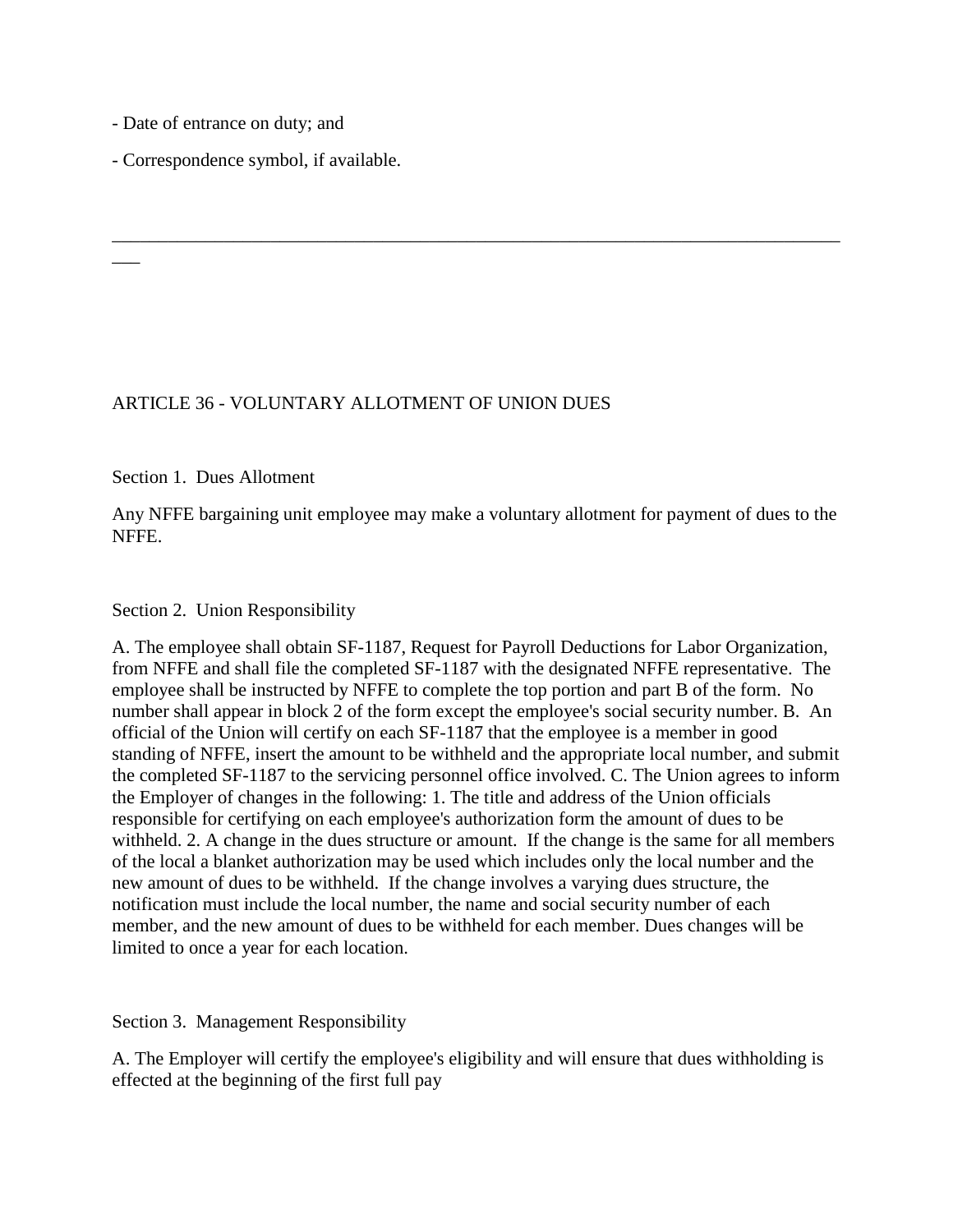period following receipt of the properly completed SF-1187 in the

servicing personnel office.

B. Each pay period, deductions will be made and The National Payroll Center

(NPC) of GSA will forward to the NFFE National Treasurer at 2020 K Street,N.W., Suite 200, Washington, D.C. 20006 the following information: 1. A bi-weekly remittance for all dues deducted. 2. A listing of all dues withheld, segregated by GSA code (the union will be given a listing of GSA codes and their corresponding NFFE locals) and identifying the name of each employee from whose pay dues was withheld, the amount withheld, and the employees' social security numbers. 3. Identification of employees for whom allotments have been temporarily or permanently stopped and the reasons therefore. 4. A summary for each local showing the total number of employees for whom dues were withheld, the total amount withheld, and the amount due NFFE. C. In lieu of the listings provided for in Section 3(B), GSA may provide the National Office of the NFFE a computer tape in a format to be agreed upon at such time as both NFFE and the Agency have the facilities to process tapes. D. It is the responsibility of the Employer to ensure that bargaining unit employees who are transferred, reassigned, etc., within the bargaining unit remain on dues withholding. E. The Employer will permit and process voluntary allotments of dues in accordance with this Article and the Statute. It is the responsibility of the Employer to process Standard Forms 1188 in accordance with the terms and conditions specified on Standard Forms 1187 and this Agreement.

## Section 4. Revocation of Dues Withholding

A. An employee may voluntarily revoke an allotment for the payment of dues by completing SF-1188 or by memorandum in duplicate and submitting it to the appropriate servicing personnel office. The revocation will become effective as of the first full pay period after September 1 of each year provided that the revocation was received by the servicing personnel office on or before August 15 of the year, and provided the employee verifies that he or she has had NFFE dues withheld for more than one year. B. In addition to revocations under A, above, GSA will terminate an

### allotment:

1. as of the beginning of the first full pay period following receipt of notice that exclusive recognition has been withdrawn; 2. at the end of the pay period during which an employee member is separated or assigned to a position not Included in a NFFE bargaining unit; 3. at the end of the pay period during which the servicing personnel office receives a notice from the NFFE that an employee member has ceased to be a member in good standing.

### Section 5. Employee Responsibility

The servicing personnel office and the employee members have a mutual responsibility to assure timely revocation of an employee's allotment for NFFE dues when the employee is promoted or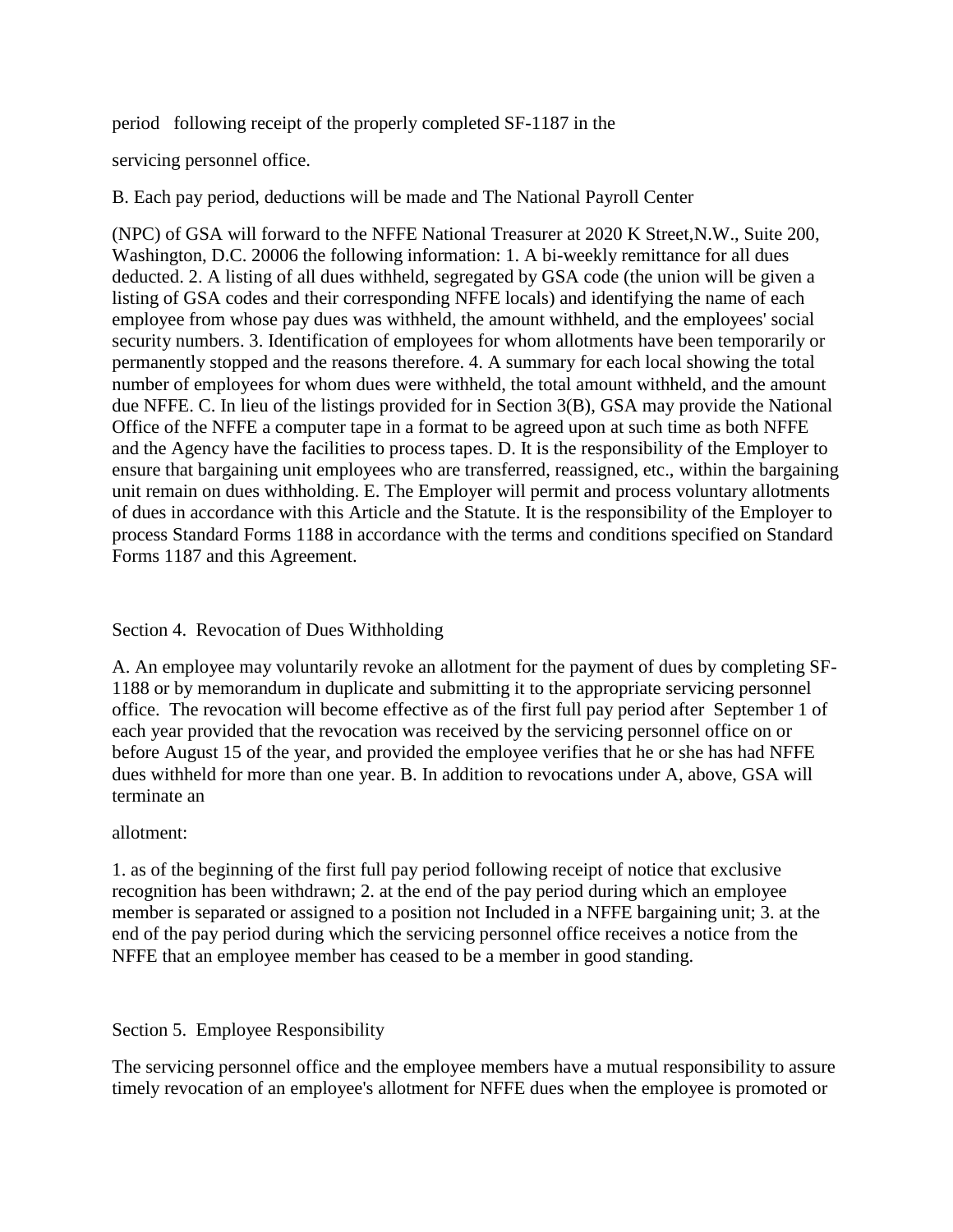assigned to a position not included in a bargaining unit represented by NFFE. If the dues allotments continue and the employee fails to notify his/her servicing personnel office, the retroactive recovery of dues withheld from NFFE shall not be made, nor shall a refund be made to the employee.

Section 6. Resolution of Problems.

 $\overline{\phantom{a}}$ 

The Parties recognize that problems may occur in the administration of this article and the dues witholding program. The Parties agree to exchange names, addresses, and telephone numbers of responsible officials and/or technicians of NFFE and GSA to facilitate resolution of problems. These individuals shall cooperate fully in an effort to resolve any issue relating to dues witholding.

\_\_\_\_\_\_\_\_\_\_\_\_\_\_\_\_\_\_\_\_\_\_\_\_\_\_\_\_\_\_\_\_\_\_\_\_\_\_\_\_\_\_\_\_\_\_\_\_\_\_\_\_\_\_\_\_\_\_\_\_\_\_\_\_\_\_\_\_\_\_\_\_\_\_\_\_\_\_

# ARTICLE 37 - DURATION AND TERMINATION

Section 1. Effective Date and Termination

A. This Agreement will become effective on the 31st day after execution. It shall remain in effect for three years. B. It shall renew automatically for yearly periods after the third year unless either Party gives the other Party notice of its intention to renegotiate the Agreement no more than 105 days nor less than 60 days prior to the termination date. Negotiations will begin on a date mutually agreed

upon by the Parties. Proposals will be submitted 30 days in advance of

negotiations. The other Party will provide counterproposals 10 days in advance of negotiations. C. If renegotiation of the Agreement is in progress but not completed upon expiration of the Agreement, the Agreement is automatically extended until a new Agreement takes effect.

## Section 2. Reopening

This Agreement, except for its duration period as specified above, may be reopened only by mutual consent. The Parties may agree to reopen the Agreement for amendment at any time. Requests for reopening by either Party must be in writing and must indicate which article(s) and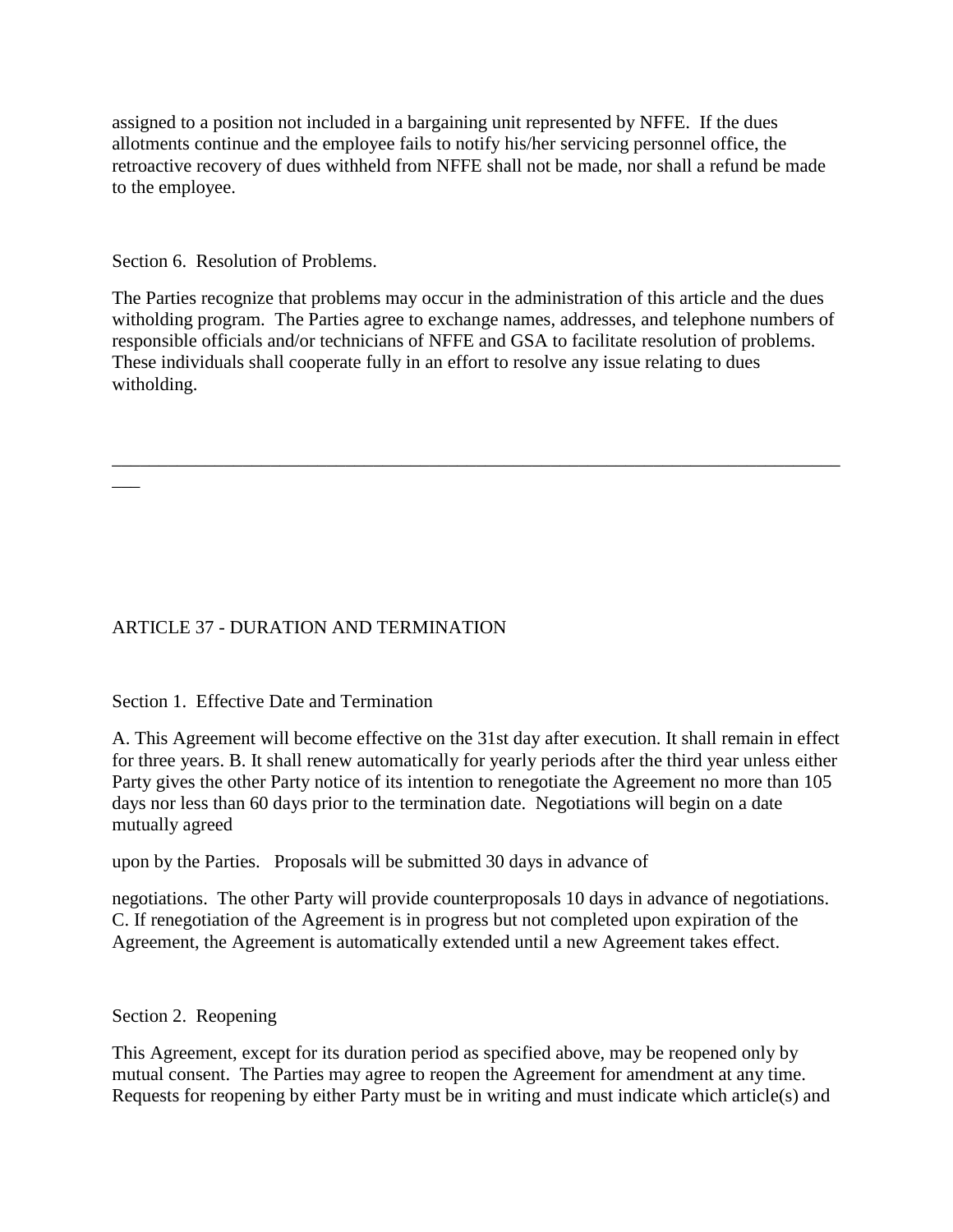section(s) is to be amended. The receiving Party may also list sections to be discussed for amendment. If the Parties agree to reopen the Agreement, negotiations will be confined to the agreed upon sections.

Section 3. Printing and Distribution

 $\overline{\phantom{a}}$ 

The Employer will pay the cost of printing 12,000 copies of the National Agreement. The National Council President and each Regional Vice President will receive 200 copies. The NFFE National office will receive 50 copies. The Employer will receive the remaining copies. The Employer will make distribution of the Agreement to members of the bargaining unit. Upon request, the Employer will provide the Union with additional copies, if available as needed.

\_\_\_\_\_\_\_\_\_\_\_\_\_\_\_\_\_\_\_\_\_\_\_\_\_\_\_\_\_\_\_\_\_\_\_\_\_\_\_\_\_\_\_\_\_\_\_\_\_\_\_\_\_\_\_\_\_\_\_\_\_\_\_\_\_\_\_\_\_\_\_\_\_\_\_\_\_\_

APPENDIX A - Non-Professional Unit Description

NFFE Local 561 - Mobile, Alabama

INCLUDED: All employees in the General Services Administration, Mobile, Alabama, including guards and Federal Protection Officers.

EXCLUDED: Professional employees, management officials, supervisors and employees described in 5 U.S.C. 7112(b)(2), (3), (4), (6) and (7).

NFFE Local 81 - Nogales, Sells and Tucson, Arizona

INCLUDED: All employees employed by General Services Administration stationed in Nogales, Sells and Tuscon, Arizona.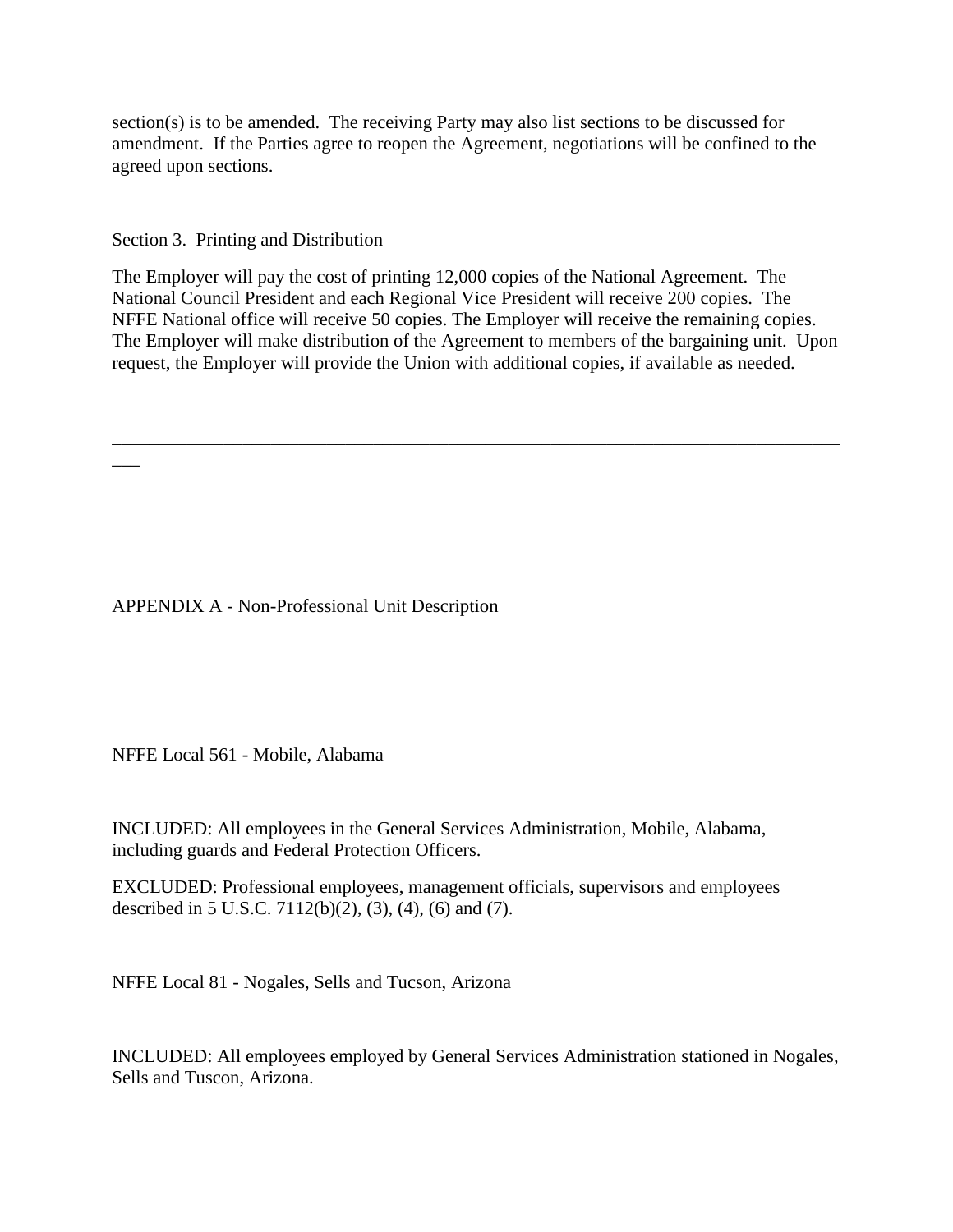EXCLUDED: Professional employees, employees engaged in Federal personnel work in other than a purely clerical capacity, management officials, supervisors and guards as defined in the Order.

NFFE Local 1910 - Denver, Colorado

INCLUDED: All Wage Board employees of the General Services Administration, Region VIII, located in the Denver, Colorado Metropolitan Area.

EXCLUDED: Management officials, all General Schedule (GS) employees, employees engaged in Federal personnel work in other than a purely clerical capacity, professional employees, and supervisors as defined in Executive Order 11491, as amended.

NFFE Local 1642 - Washington, D.C.

INCLUDED: All non-professional (GS) GSA Central Office FSS employees in the metropolitan area of Washington, D.C.

EXCLUDED: Professional employees, guards, supervisors, managerial officials, employees engaged in Federal personnel other than a purely clerical capacity, confidential secretaries (Division level or above), Program Control and Evaluation Unit GS-5 and above, Executive Staff and Program Management Staff of the Commissioner GS-5 and above.

NFFE Local 1705 - Washington, D.C.

INCLUDED: All General Schedule and Wage Grade non-professional employees of the General Services Administration (GSA), Central Office, Metropolitan Washington, D.C. area.

EXCLUDED: GSA Central Office units currently covered by Exclusive Recognition, and the Federal Supply Service and the National Archives and Records Service; professional employees; supervisors; management officials; confidential employees; employees engaged in Federal personnel work in other than a purely clerical capacity; and employees in the Office of Audits and Investigations.

NFFE Local 1800 - Washington, D.C.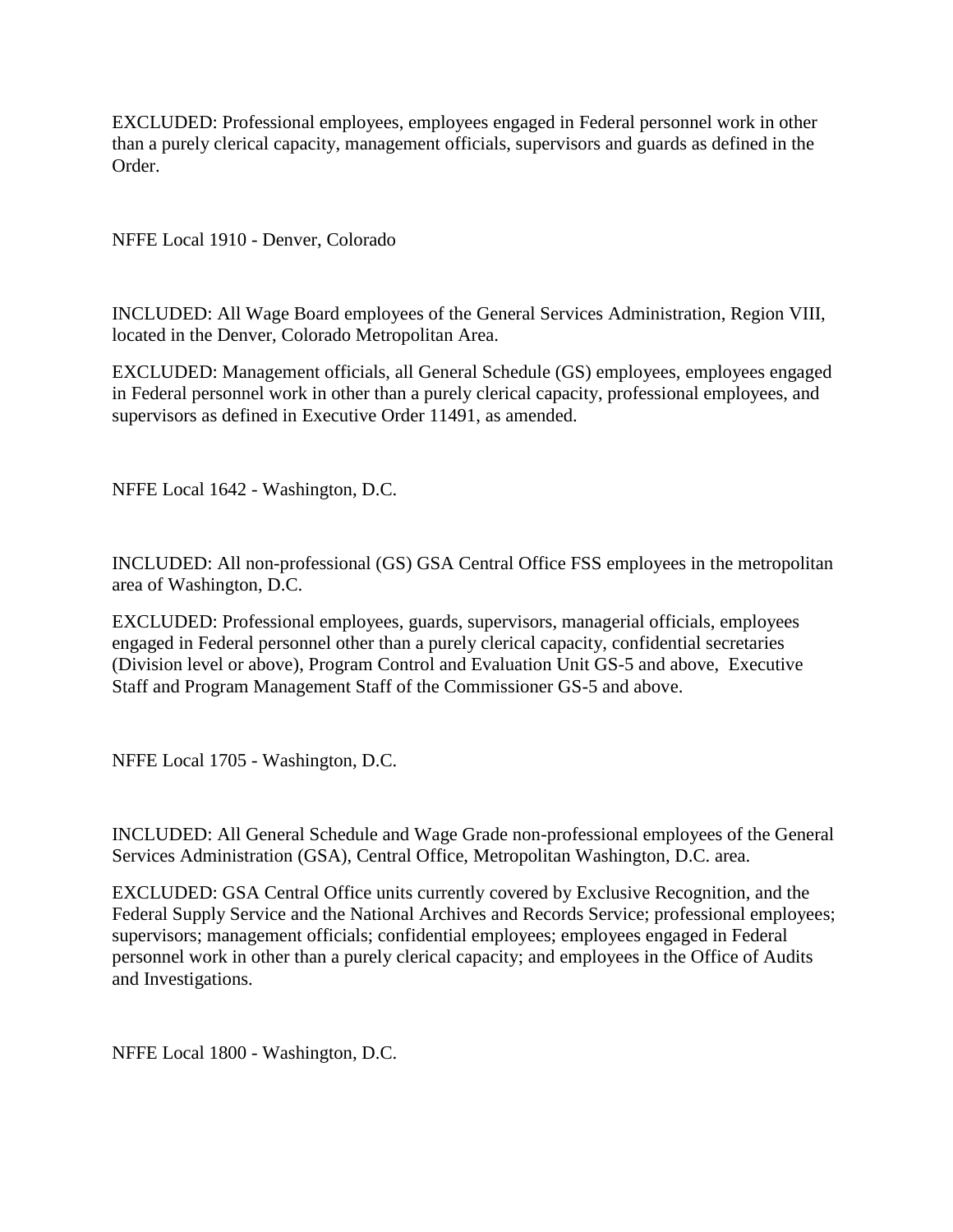INCLUDED: All non-professional, non-supervisory GS employees in GSA Region 3, Washington, Metropolitan Area, not covered under exclusive recognition.

EXCLUDED: All supervisors, managerial officials, employees engaged in Federal personnel work in other than a purely clerical capacity, WB employees, guards, and professionals.

NFFE Local 1800 - Washington, D.C.

INCLUDED: All WP employees in the Printing and Publications Division, Office of Administration, GSA, Region 3, Washington, Metropolitan Area.

EXCLUDED: Managers, professionals, supervisors, employees engaged in Federal personnel work in other than a purely clerical capacity, guards and General Schedule employees.

NFFE Local 1515 - Tampa, Florida

INCLUDED: All General Schedule and Wage Grade non-supervisory employees of the General Services Administration, Tampa, Florida.

EXCLUDED: Management officials and supervisors, professional employees, employees engaged in Federal personnel work in other than a purely clerical capacity, and guards.

NFFE Local 1525 - Jacksonville, Florida

INCLUDED: All General Schedule and Wage Grade non-supervisory employees of the General Services Administration, Jacksonville, Florida.

EXCLUDED: Management officials and supervisors, professional employees, employees engaged in Federal personnel work in other than a purely clerical capacity, and guards.

NFFE Local 2000 - Miami, Florida

INCLUDED: All employees of GSA, Region IV, Atlanta, Georgia ho are employed in Miami, Florida including employees under the direction of the Building Manager, Miami, Florida who are located in West Palm Beach, Perrine, Fort Lauderdale and Key West, Florida.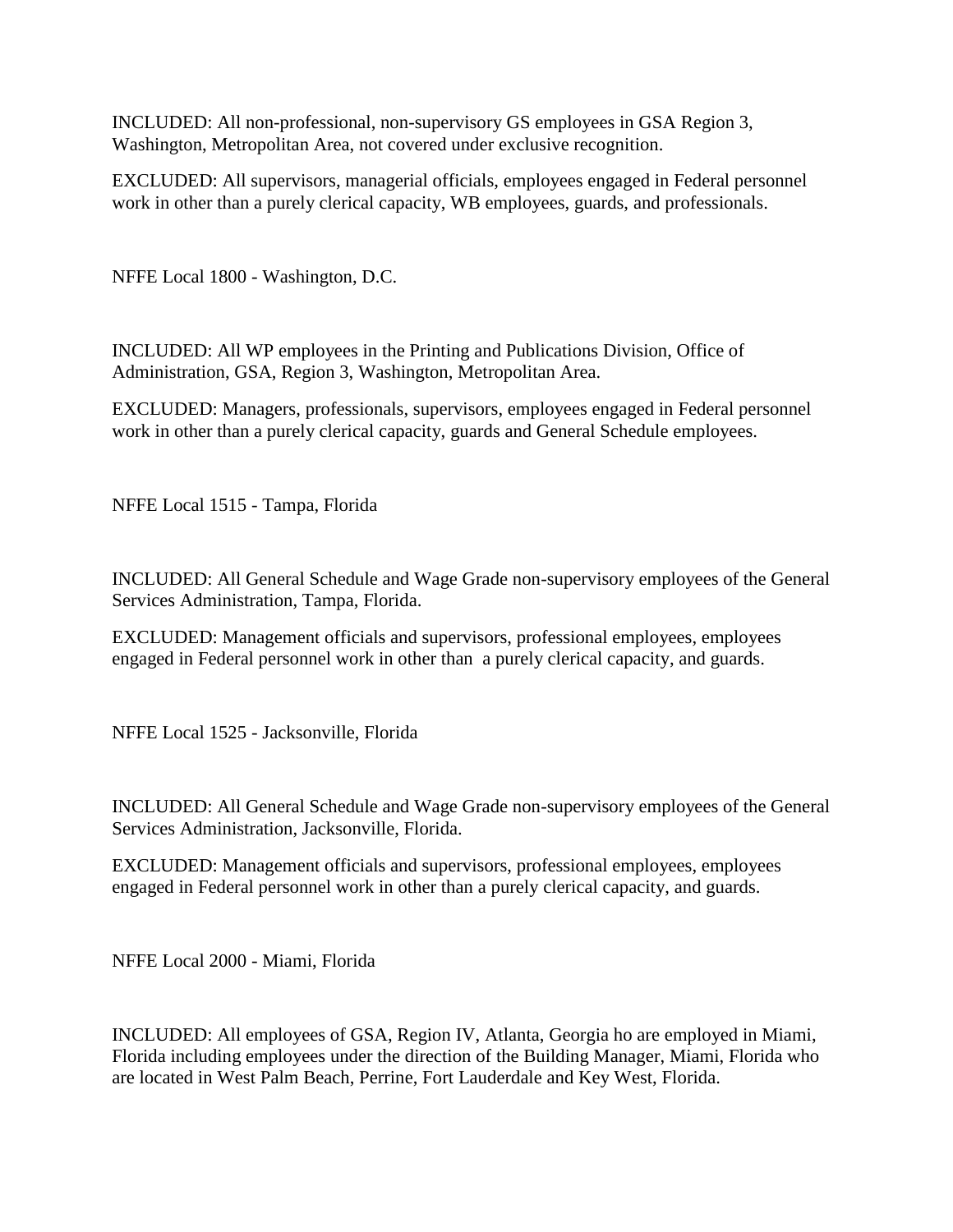EXCLUDED: All professional employees, management officials, supervisors, employees described in 5 USC 7112(b)(2), (3), (4), (6) and (7), employees described in units currently certified or recognized, and temporary employees whose initial appointments are one year or less.

NFFE Local 1766 - Atlanta, Georgia

INCLUDED: All Federal Protective Officers and Guards employed by the General Services Administration, Region 4.

EXCLUDED: Professional employees, management officials, employees engaged in Federal personnel work in other than a purely clerical capacity, and supervisors as defined in the Order.

NFFE Local 137 - Boise, Idaho

INCLUDED: All Wageboard employees employed by the Buildings Management Division, Public Buildings Service, General Services Administration, Region 10, working in the Boise, Idaho, area.

EXCLUDED: Professional employees and those employees whose inclusion in the unit is prohibited.

NFFE Local 739 - Chicago, Illinois

INCLUDED: All trades and crafts and other wage grade employees within the Public Buildings Service, GSA, Region 5, Chicago, Illinois.

EXCLUDED: Management officials, supervisors and employees described in 5 USC 7112(b)(2), (3), (4), (6) and (7).

NFFE Local 739 - Springfield, Benton and Rock Island, Illinois

INCLUDED: All non-professional PBS employees including guards and Federal Protective Officers of Area 2 of the Springfield Field Office, Benton and Rock Island, Illinois.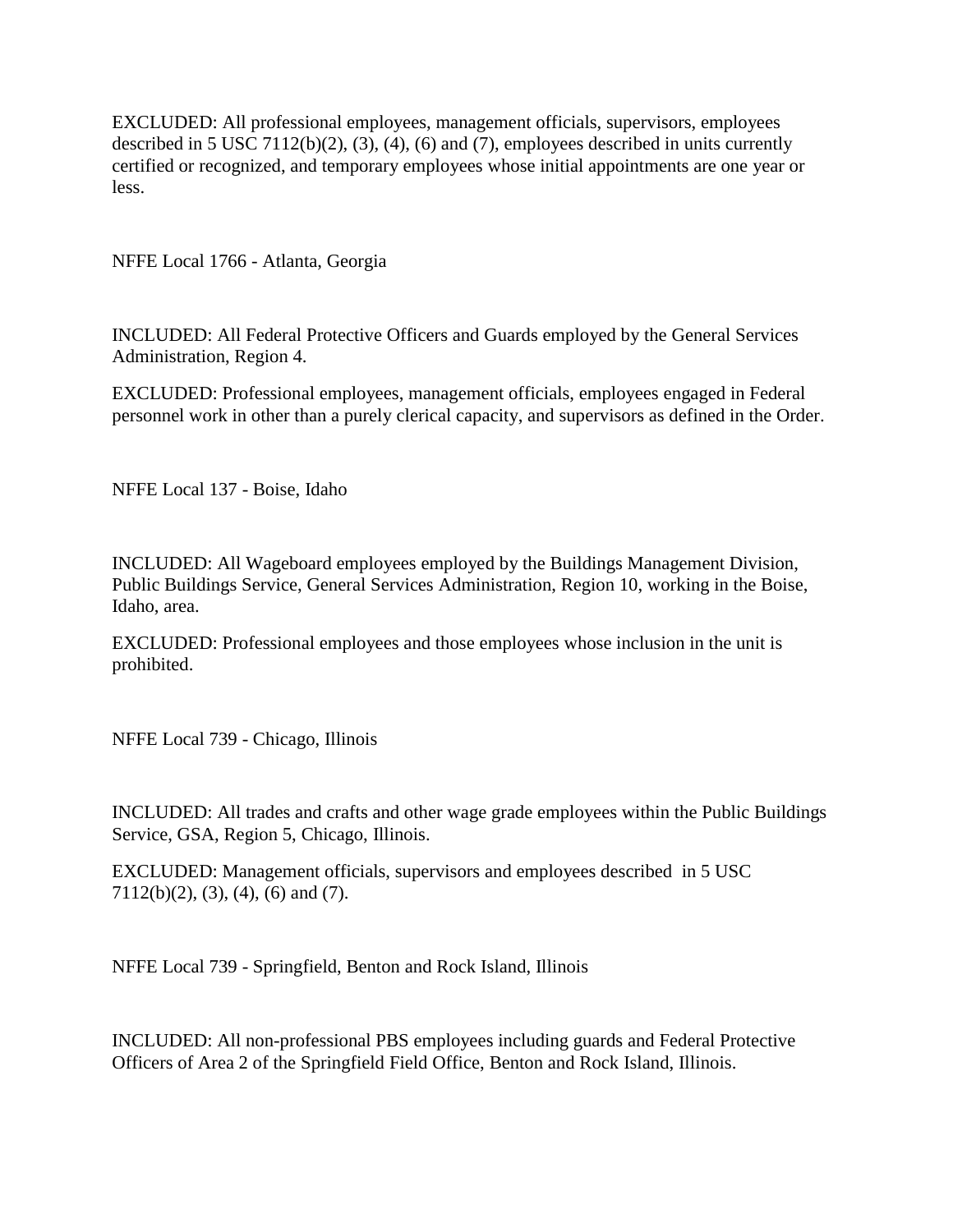EXCLUDED: Professional employees, management officials, supervisors and employees described in 5 USC 7112(b)(2), (3), (4), (6) and (7).

NFFE Local 739 - Chicago, Illinois

INCLUDED: All non-professional WG and GS employees of the Chicago Interagency Motor Pool, Motor Equipment Division, Transportation and Public Utilities Service, GSA, Region 5, Chicago, Illinois.

EXCLUDED: Professional employees, management officials, supervisors and employees described in 5 USC 7112(b)(2), (3), (4), (6) and (7).

NFFE Local 1300 - Chicago, Illinois

INCLUDED: All custodial laborers and elevator operators employed by GSA in the Public Buildings Service at 844 Rush Street, Chicago, Illinois.

EXCLUDED: Professional employees, management officials, supervisors, employees described in 5 USC 7112(b)(2), (3) (4), (6) and (7), and employees who are represented.

NFFE Local 1300 - Chicago, Evanston, Rockford and Rock Island, Illinois and Hammond, Indiana

INCLUDED: All non-professional employees of the ADTS, Telecommunications Division of the Regional Office, Region 5, Chicago, Evanston, Rockford and Rock Island, Illinois and Hammond, Indiana.

EXCLUDED: Professional employees, management officials, supervisors, employees described in 5 USC 7112(b)(2), (3), (4), (6) and (7).

NFFE Local 1411 - Chicago, Illinois

INCLUDED: All regular non-supervisory GS and WG employees under the jurisdiction of the Federal Records Center, National Archives and Records Service at 7201 South Leamington and 1819 West Pershing Road, Chicago, Illinois.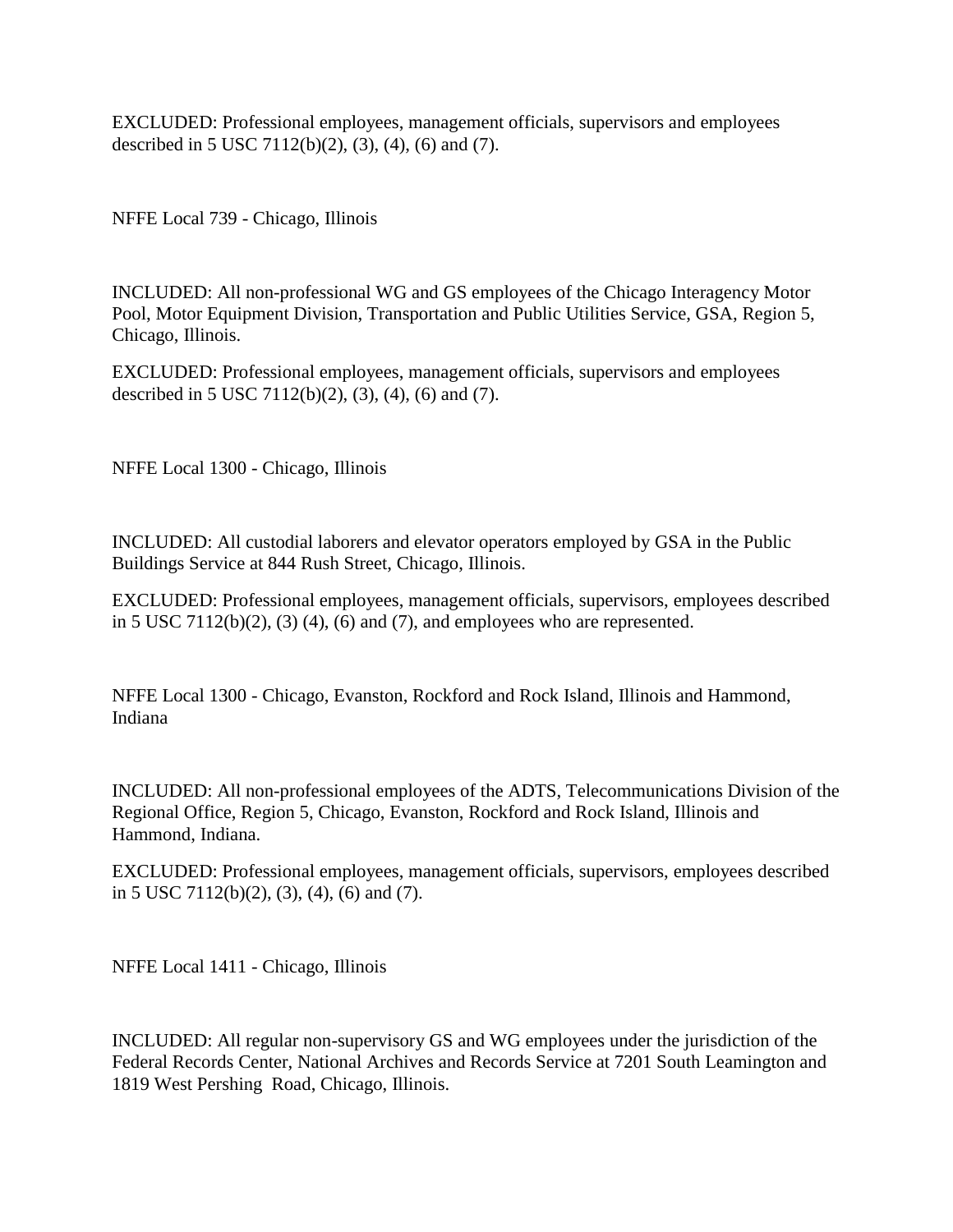EXCLUDED: All temporary employees, Management Officials, Professionals, Supervisors, Guards, Employees engaged in Federal Personnel work in other than a purely clerical capacity and the Secretary of the Installation Head.

NFFE Local 1411 - Chicago, Illinois

INCLUDED: All regular, non-supervisory GS and WG employees under the jurisdiction of the GSA Field Duplicating Plant, Office of Administration, Everett McKinley Dirkson Building, 219 South Dearborn Street, Chicago, Illinois.

EXCLUDED: All temporary employees, management officials, professionals, supervisors, guards, confidential employees and employees engaged in Federal Personnel work in other than a purely clerical capacity.

NFFE Local 1411 - Chicago, Illinois

INCLUDED: All custodial laborers and elevator operators employed by GSA in the Public Buildings Service at the Loop and Central Field Offices, Chicago, Illinois.

EXCLUDED: Employees at 844 Rush Street, Chicago and at Gary, Hammond and Wolf Lake, Illinois, management officials, supervisors, and employees described in 5 USC 7112(b)(2), (3), (4), (6) and (7).

NFFE Local 1423 - Chicago Illinois

INCLUDED: All General Schedule and Wage Grade employees of the Federal Supply Service in the GSA Supply Depot at Chicago, Illinois.

EXCLUDED: Professional employees, management officials, supervisors, and employees described in 5 USC 7112(b)(2), (3), (4), (6) and (7).

NFFE GSA Region 5 Council of Locals - Chicago, Illinois

INCLUDED: All non-professional General Schedule (GS) and Wage Grade (WG) employees of the General Services Administration, Region 5.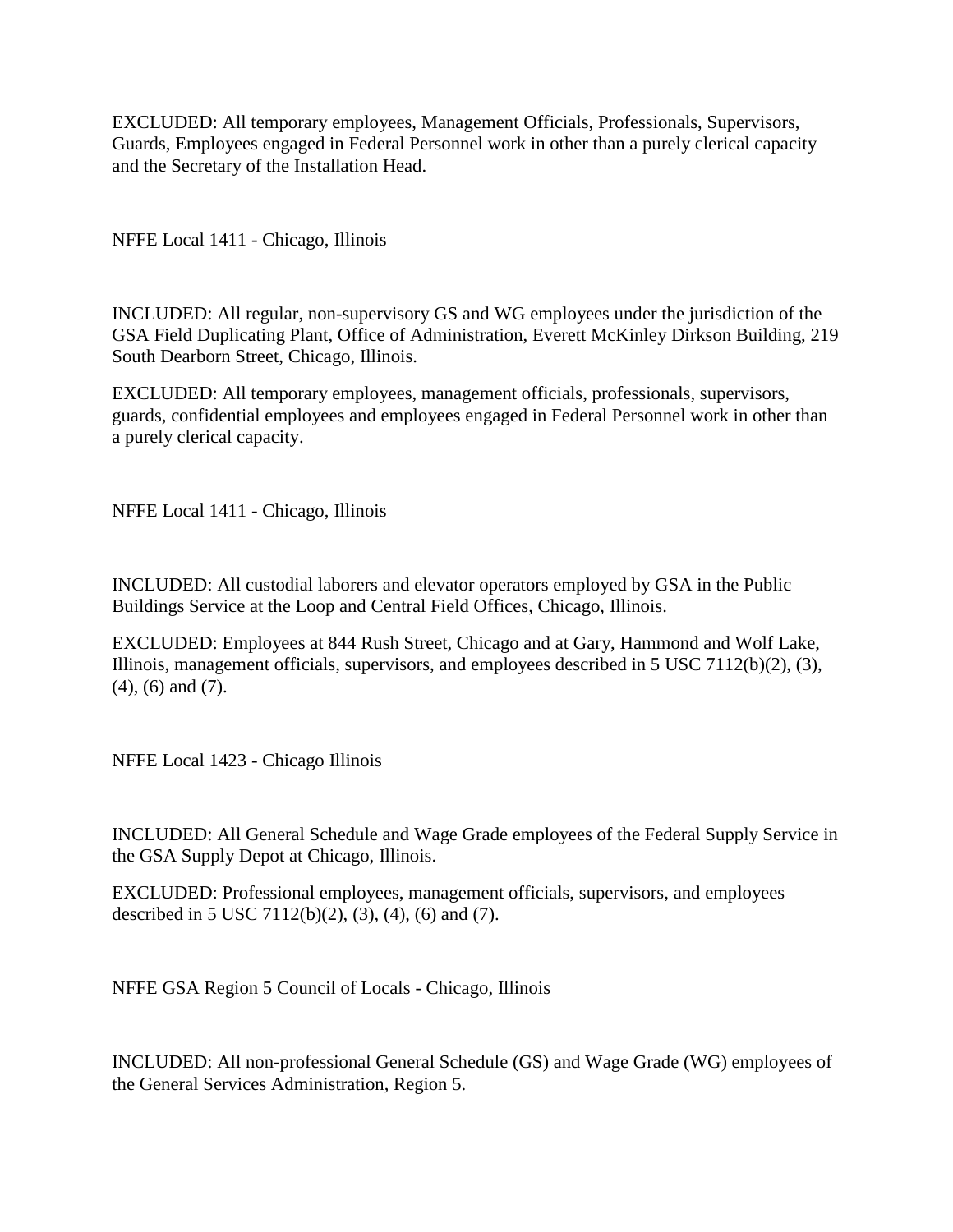EXCLUDED: Employees who are represented or who are barred by an agreement or petition, professional employees, employees engaged in Federal personnel work in other than a purely clerical capacity, management officials, confidential employees, and supervisors and guards as defined in the Order.

NFFE Local 739 - Hammond, Indiana

INCLUDED: All non-professional employees of the General Services Administration Public Buildings Service, Hammond, Indiana.

EXCLUDED: Professional employees, management officials, supervisors, employees described in 5 USC 7112(b)(2), (3), (4), (6) and (7), and guards.

NFFE Local 1635 - Jeffersonville, Indiana

INCLUDED: All non-professional PBS employees, GSA Region 5, Jeffersonville, Indiana.

EXCLUDED: Professional employees, management officials, supervisors and employees described in 5 USC 7112(b)(2), (3), (4), (6) and (7).

NFFE GSA Region 5 Council of Locals - Forth Wayne, Indiana

INCLUDED: All Wage System and non-professional General Schedule employees of the Fort Wayne Public Buildings Service Field Office including duty stations Anderson and Muncie, Indiana of the General Services Administration, Region 5.

EXCLUDED: Professional employees, management officials, employees engaged in Federal personnel work in other than a purely clerical capacity and supervisors and guards (Federal Protective Officers) as defined in Executive Order 11491, as amended.

NFFE Local 1577 - Louisville, Kentucky

INCLUDED: All non-professional employees of GSA Region 4, Atlanta, Georgia, who are employed in Louisville, Kentucky.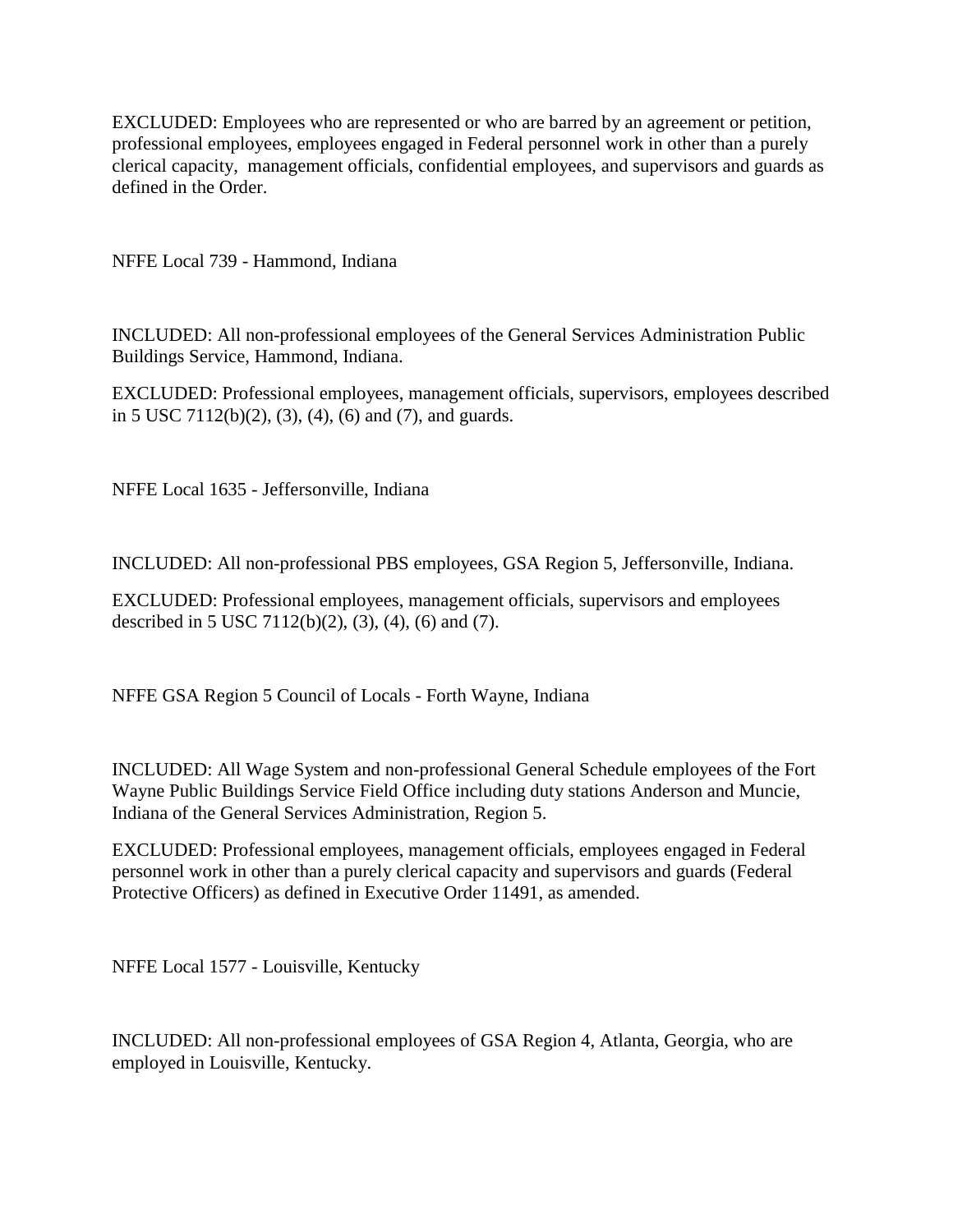EXCLUDED: All professional employees; management officials; supervisors; employees described in 5 USC 7112(b)(2), (3), (4), (6) and (7); and employees in units currently recognized or certified.

NFFE Local 1593 - New Orleans and Harahan, Louisiana

INCLUDED: All non-supervisory, non-professional General Services Administration (GSA) employees in New Orleans and Harahan, Louisiana.

EXCLUDED: Management officials, supervisors, professional employees, employees in other exclusively recognized units, and employees engaged in Federal personnel work in other than a purely clerical capacity.

NFFE Local 1593 - New Orleans and Harahan, Louisiana

INCLUDED: All non-supervisory, non-professional General Schedule Federal Protective Officers and Guards employed by the General Services Administration (GSA) at New Orleans and Harahan, Louisiana.

EXCLUDED: Professional employees, employees engaged in Federal personnel work in other than a purely clerical capacity, management officials and supervisors as defined in the Statute.

NFFE Local 1962 - Shreveport, Louisiana

INCLUDED: All non-professional employees of the General Services Administration (GSA) Region 7, employed in the Shreveport, Louisiana office and offices under the jurisdiction of the Shreveport office.

EXCLUDED: All professional employees, management officials, supervisors, and employees described in 5 USC 7112 (b)(2), (3), (4), (6) and (7).

NFFE Local 1972 - Baton Rouge, Louisiana

INCLUDED: All non-professional employees of the General Services Administration (GSA) Region 7, employed in Baton Rouge, Louisiana area and offices under the jurisdiction of the Baton Rouge area.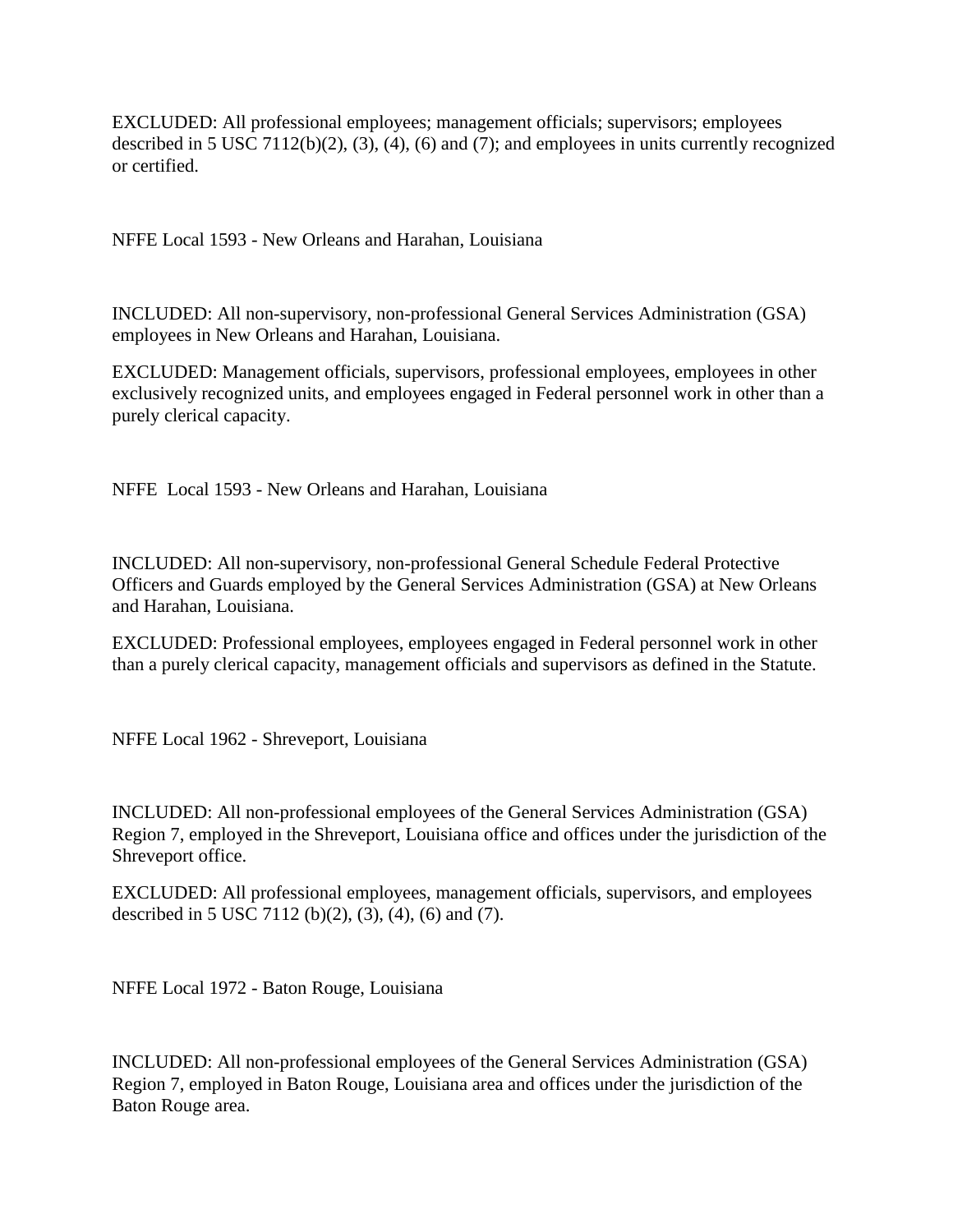EXCLUDED: All professional employees, management officials, supervisors, and employees described in 5 USC 7112(b)(2), (3), (4), (6) and (7).

NFFE Local 589 - Jackson, Mississippi

INCLUDED: All Federal wage grade employees assigned to the office of Building Manager, Jackson, Mississippi.

EXCLUDED: All General Schedule employees; professional employees; management officials; supervisors; and employees described in 5 USC 7112(b)(2), (3) (4), (6) and (7).

NFFE Local 1634 - Kansas City, Missouri

INCLUDED: All wage system employees employed by the General Services Administration, Federal Supply Service, and all non-professional general schedule and wage system employees mployed by the General Services Administration, Federal Supply Service, Printing and Distribution Branch, located in Kansas City, Missouri.

EXCLUDED: All wage system employees of GSA's Federal Supply Service Motor Pool in Kansas City, Missouri, professional employees, management officials, employees engaged inFederal personnel work in other than a purely clerical capacity, and supervisors as defined in Executive Order 11491, as amended.

NFFE Local 1896 - Kansas City, Missouri

INCLUDED: All non-supervisory, non-professional employees employed by the Federal Protective Service Division, General Services Administration, Region 6.

EXCLUDED: All professional employees, management officials, employees engaged in Federal personnel work in other than a purely clerical capacity, supervisors as defined in the Order, and all employees of the Federal Protective Service Division located in the Greater Kansas City Area.

NFFE Local 1557 - Trenton, New Jersey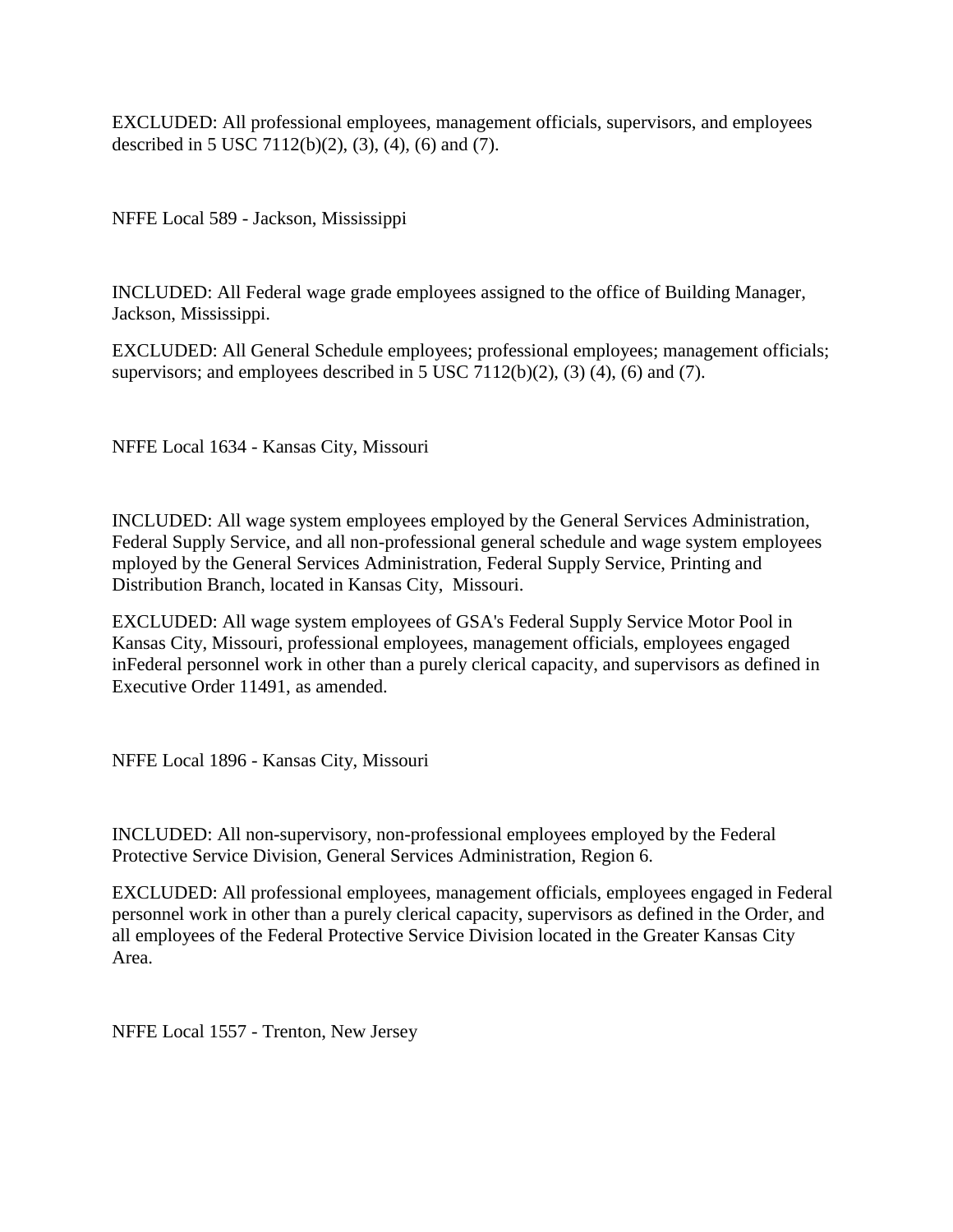INCLUDED: All Public Buildings Service Wage Grade employees located at the US Post Office and Court House, Trenton, New Jersey.

EXCLUDED: Supervisors, management officials, and others excluded by the Order.

NFFE Local 1300 - Akron, Ohio

INCLUDED: All non-professional employees of the Telecommunications Division, ADTS, GSA, Akron, Ohio.

EXCLUDED: Professional employees, management officials, supervisors and employees described in 5 USC 7112(b)(2), (3), (4), (6) and (7).

NFFE Local 516 - Austin, Texas

INCLUDED: All non-supervisory, non-professional employees of GSA, Building Management Division Public Buildings Service, Austin Group, including General Schedule Federal Protective Officers and Guards, Telephone Operators, Print Shop Employees, Motor Pool Employees, and Self-Service Store Employees employed by GSA, Austin, Texas.

EXCLUDED: Professional employees, employees engaged in Federal Personnel work other than in a purely clerical capacity, Management Officials and Supervisors as defined in the Statute.

NFFE Local 1733 - Charlottesville, Virginia

INCLUDED: Wage Board employees of the General Services Administration, Region 3, Public Buildings Service, Buildings Operation Division, Charlottesville and Waynesboro, Virginia.

EXCLUDED: Management officials, supervisors, professionals, guards, and persons engaged in Federal personnel work in other than a purely clerical capacity.

NFFE Local 1817 - Parkersburg, West Virginia

INCLUDED: All non-supervisory, non-professional General Schedule and Wage Grade employees employed by the GSA Region 3 Public Buildings Service in Parkersburg Field Office and the Kanawha Field Office, W. VA.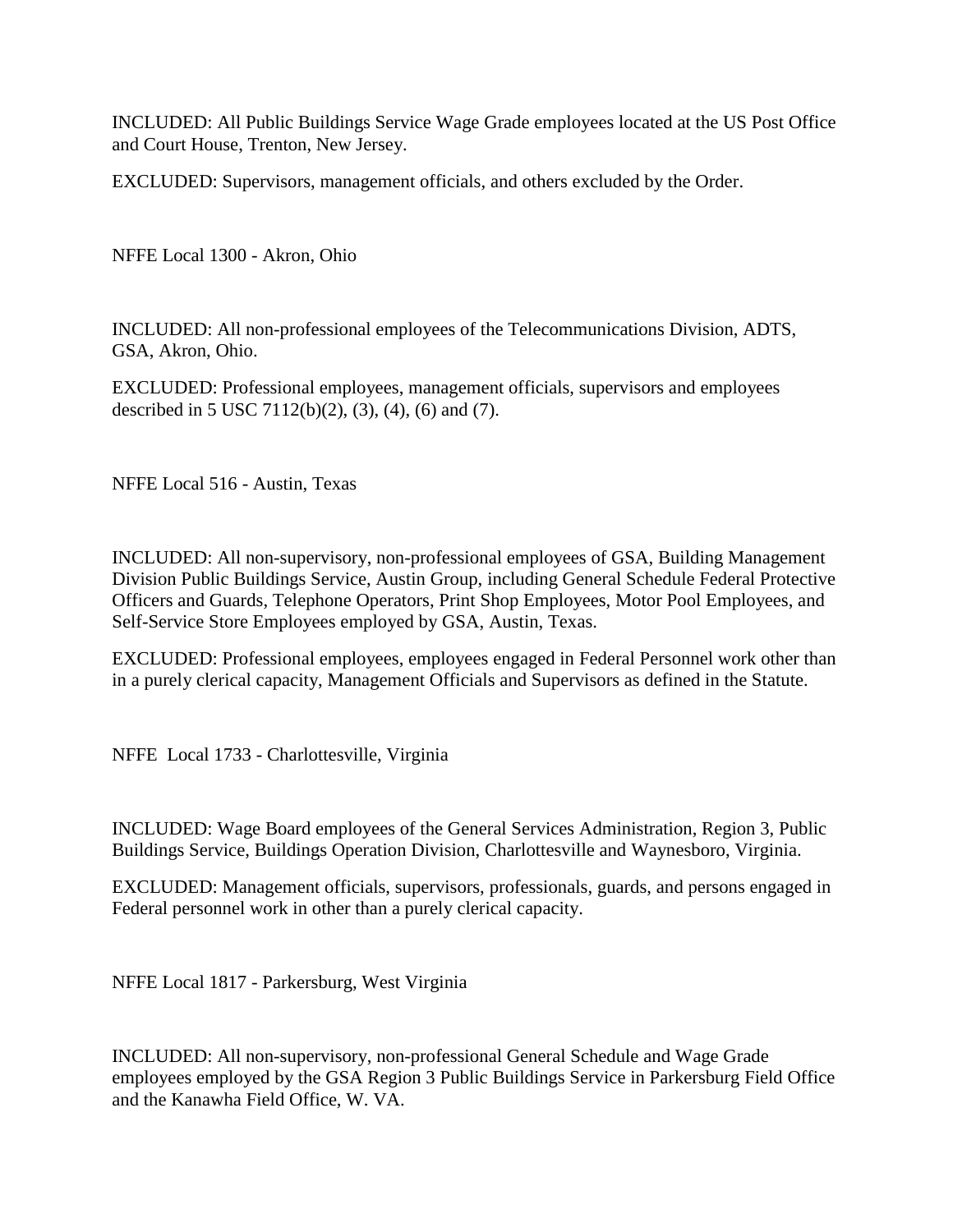EXCLUDED: Professional employees, employees engaged in Federal personnel work in other than a purely clerical capacity, management officials, supervisors and guards as defined in the Order.

NFFE Local 1300 - Milwaukee, Wisconsin

INCLUDED: All non-professional employees of the ADTS, Telecommunications Division, Milwaukee, Wisconsin.

EXCLUDED: Professional employees, management officials, supervisors and employees described in 5 USC 7112(b)(2), (3), (4), (6) and (7).

NFFE Local 1300 - Milwaukee, Wisconsin

INCLUDED: All non-professional Motor Pool employees of the Transportation and Public Utilities Service, GSA, Milwaukee, Wisconsin.

EXCLUDED: Professional employees, management officials, supervisors and employees described in 5 USC 7112(b)(2), (3), (4), (6) and (7).

NFFE GSA Region 5 Council of Locals - Milwaukee, Wisconsin

INCLUDED: All non-professional employees of the Milwaukee, Wisconsin Public Buildings Service, General Services Administration.

EXCLUDED: All professional employees, management officials, supervisors, employees engaged in Federal personnel work in other than a purely clerical capacity, confidential employees, and all employees in the unit defined andcertified in A/SLMR Case No. 50-9547 (RO).

\_\_\_\_\_\_\_\_\_\_\_\_\_\_\_\_\_\_\_\_\_\_\_\_\_\_\_\_\_\_\_\_\_\_\_\_\_\_\_\_\_\_\_\_\_\_\_\_\_\_\_\_\_\_\_\_\_\_\_\_\_\_\_\_\_\_\_\_\_\_\_\_\_\_\_\_\_\_

APPENDIX B - PROFESSIONAL UNIT DESCRIPTION

 $\overline{\phantom{a}}$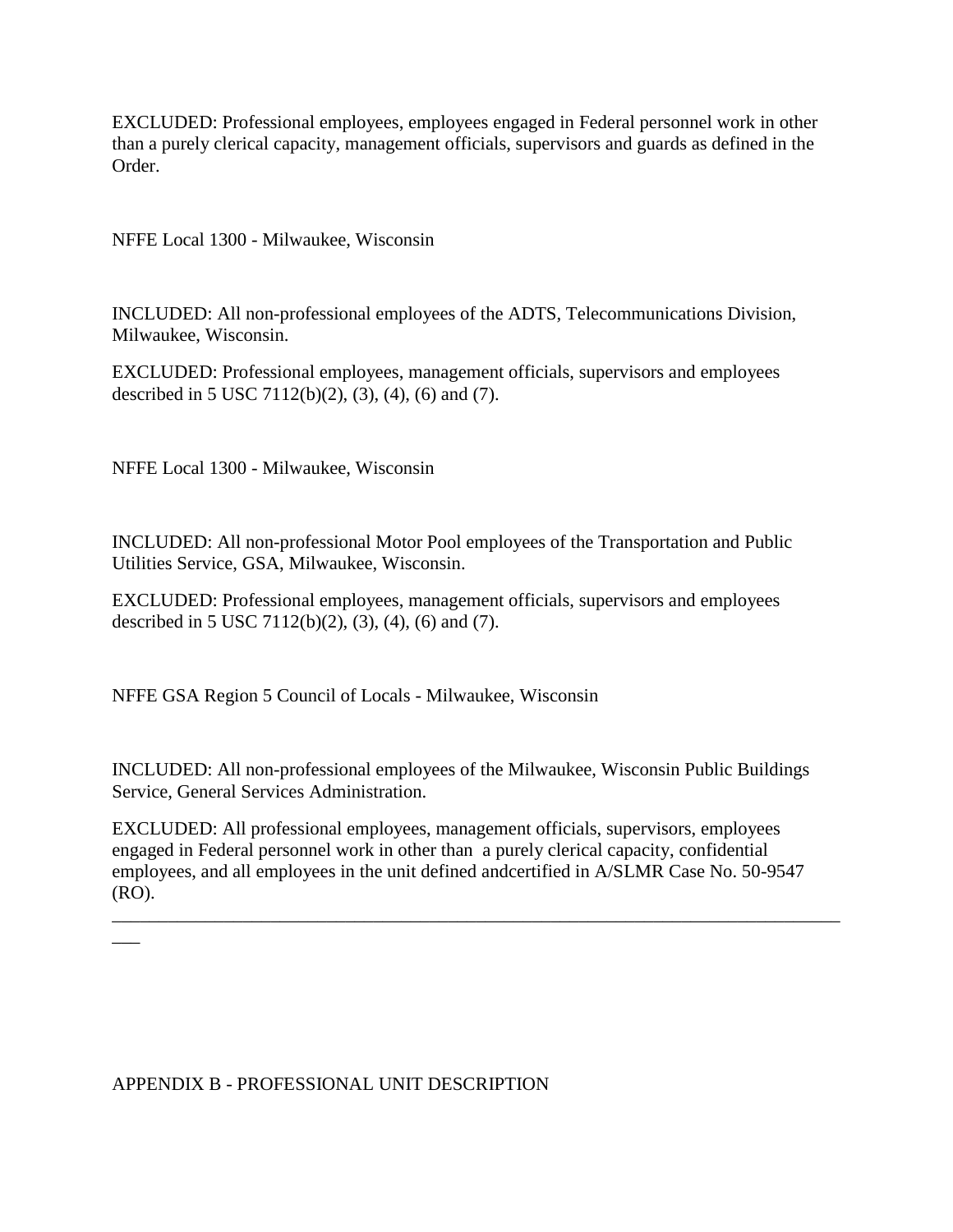NFFE Local 1642 - Washington, D.C.

INCLUDED: All professional (GS) GSA Office FSS employees in the metropolitan area of Washington, D.C.

EXCLUDED: Non-professional employees, guards, supervisors, managerial officials, employees engaged in Federal personnel other than a purely clerical capacity, confidential secretaries (Division level or above). Program Control and Evaluation Unit GS-5 and above, Executive Staff and Program Management Staff of the Commissioner GS-5 and above.

NFFE Local 1675 - Chicago, Illinois

INCLUDED: Professional non-supervisory employees of the Research and Testing Branch, 7400 South Pulaski Road, Chicago, Illinois 60629.

EXCLUDED: Management officials, supervisors, guards, employees engaged in Federal personnel work in other than a purely clerical capacity and non-professional employees.

NFFE GSA Region 5 Council of Locals - Chicago, Illinois

INCLUDED: All professional General Schedule (GS) employees of the General Services Administration, Region 5.

EXCLUDED: Employees who are represented or who are barred by an agreement or petition, non-professional employees, employees engaged in Federal personnel work in other than a purely clerical capacity, management officials, confidential employees and supervisors and guards as defined in the Order.

\_\_\_\_\_\_\_\_\_\_\_\_\_\_\_\_\_\_\_\_\_\_\_\_\_\_\_\_\_\_\_\_\_\_\_\_\_\_\_\_\_\_\_\_\_\_\_\_\_\_\_\_\_\_\_\_\_\_\_\_\_\_\_\_\_\_\_\_\_\_\_\_\_\_\_\_\_\_

APPENDIX C - OFFICIAL TIME FORM

 $\overline{\phantom{a}}$